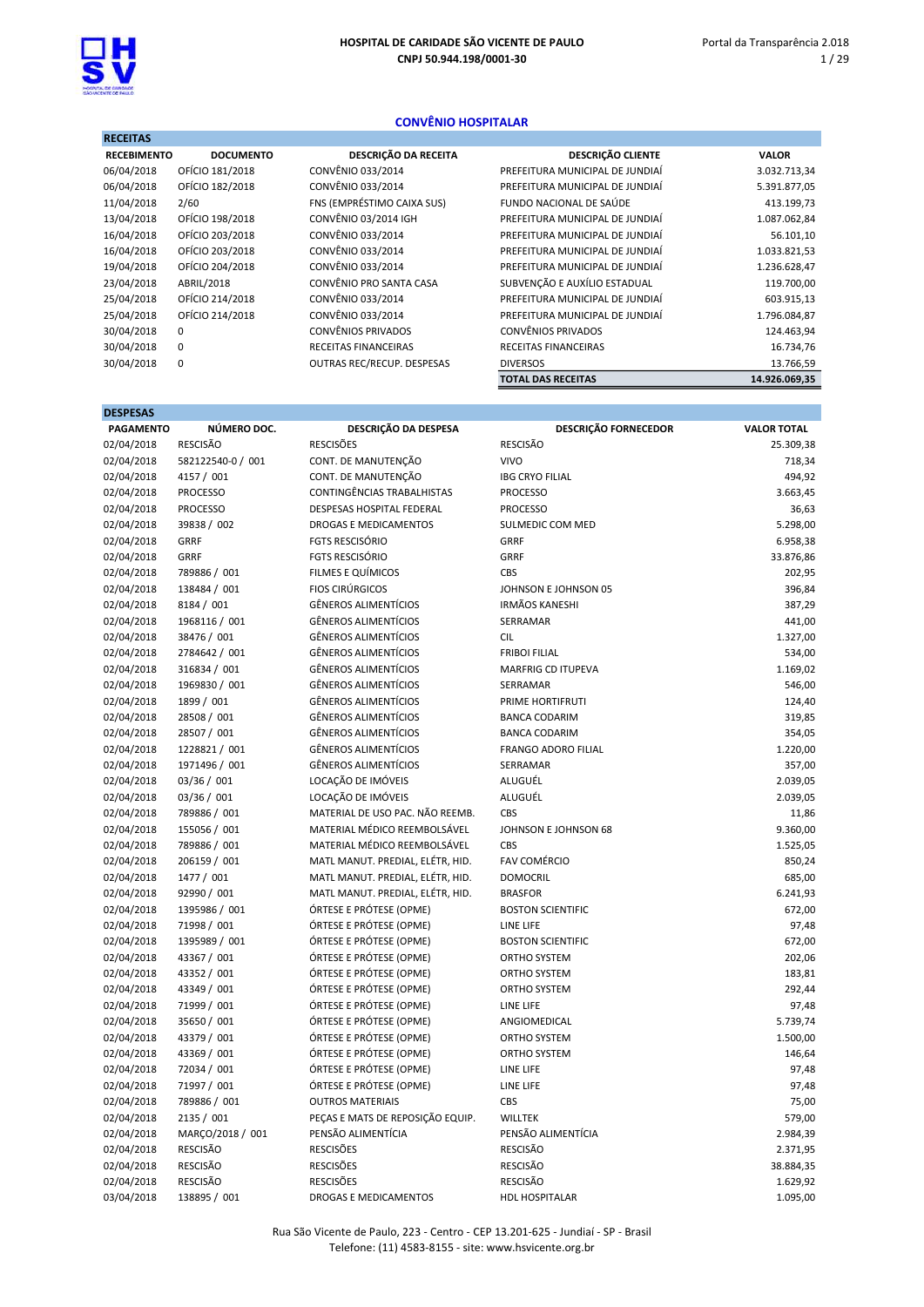

| CENTE CE PALLO           |                             |                                                     |                                                  |                      |
|--------------------------|-----------------------------|-----------------------------------------------------|--------------------------------------------------|----------------------|
| 03/04/2018               | 1631765 / 001               | DROGAS E MEDICAMENTOS                               | MAFRA FILIAL GO                                  | 345,00               |
| 03/04/2018               | 505064 / 001                | DROGAS E MEDICAMENTOS                               | <b>MAFRA MATRIZ</b>                              | 156,90               |
| 03/04/2018               | 974761 / 002                | DROGAS E MEDICAMENTOS                               | <b>COMERCIAL RIOCLARENS</b>                      | 849,18               |
| 03/04/2018               | 28556 / 001                 | <b>GÊNEROS ALIMENTÍCIOS</b>                         | <b>BANCA CODARIM</b>                             | 192,45               |
| 03/04/2018               | 407534 / 001                | <b>GÊNEROS ALIMENTÍCIOS</b>                         | <b>PLATINA</b>                                   | 531,00               |
| 03/04/2018               | 306266 / 001                | <b>GÊNEROS ALIMENTÍCIOS</b>                         | FRIOS DADO FINAL 54                              | 1.061,76             |
| 03/04/2018               | 8189 / 001                  | GÊNEROS ALIMENTÍCIOS                                | <b>IRMÃOS KANESHI</b>                            | 245,96               |
| 03/04/2018               | 64873 / 001                 | <b>GÊNEROS ALIMENTÍCIOS</b>                         | <b>DISTRIB HERNANDES</b>                         | 1.583,70             |
| 03/04/2018               | 311302 / 001                | MATL MANUT. PREDIAL, ELÉTR, HID.                    | <b>RONDI</b>                                     | 389,91               |
| 03/04/2018               | 311303 / 001                | MATL MANUT. PREDIAL, ELÉTR, HID.                    | <b>RONDI</b>                                     | 517,81               |
| 03/04/2018               | 3379 / 001                  | ÓRTESE E PRÓTESE (OPME)                             | <b>INTERMEDICAL EQUIP</b>                        | 180,00               |
| 03/04/2018               | 18663 / 001                 | <b>OUTROS MATERIAIS</b>                             | <b>MEDIMPORT</b>                                 | 807,50               |
| 03/04/2018               | 311302 / 001                | PEÇAS E MATS DE REPOSIÇÃO EQUIP.                    | <b>RONDI</b>                                     | 30,68                |
| 03/04/2018               | 311303 / 001                | PEÇAS E MATS DE REPOSIÇÃO EQUIP.                    | <b>RONDI</b>                                     | 319,20               |
| 03/04/2018               | RESCISÃO                    | <b>RESCISÕES</b>                                    | <b>RESCISÃO</b>                                  | 10.584,85            |
| 03/04/2018               | 433 / 001                   | SERVIÇOS PREST - PJ                                 | RSC IMPRESSÃO DIGITAL                            | 950,00               |
| 03/04/2018               | MAR/2018 / 001              | VIAGENS, ESTADIAS E ALIMENTAÇÃO                     | <b>IBIS BUDGET JUNDIAÍ</b>                       | 722,30               |
| 04/04/2018               | 1339197 / 001               | DROGAS E MEDICAMENTOS                               | <b>EUROFARMA</b>                                 | 3.510,00             |
| 04/04/2018               | 142503 / 001                | <b>DROGAS E MEDICAMENTOS</b>                        | SUPERMED FINAL 07                                | 3.225,36             |
| 04/04/2018               | 558215 / 001                | <b>DROGAS E MEDICAMENTOS</b>                        | MACROMED - MATRIZ                                | 2.480,16             |
| 04/04/2018               | 142418 / 001                | DROGAS E MEDICAMENTOS                               | SUPERMED FINAL 07<br><b>MACROMED - MATRIZ</b>    | 1.312,00             |
| 04/04/2018               | 558226 / 001                | DROGAS E MEDICAMENTOS                               |                                                  | 3.453,34             |
| 04/04/2018<br>04/04/2018 | 306483 / 001<br>24219 / 001 | <b>GÊNEROS ALIMENTÍCIOS</b><br>GÊNEROS ALIMENTÍCIOS | FRIOS DADO FINAL 54                              | 1.337,27<br>1.060,84 |
| 04/04/2018               | 4821 / 001                  | GÊNEROS ALIMENTÍCIOS                                | SB ALIM CAROLINE FER                             | 2.780,00             |
| 04/04/2018               | 323158 / 001                | <b>GÊNEROS ALIMENTÍCIOS</b>                         | HIGIPRES COM E SERV<br><b>MARFRIG CD ITUPEVA</b> | 465,46               |
| 04/04/2018               | 8200 / 001                  | <b>GÊNEROS ALIMENTÍCIOS</b>                         | <b>IRMÃOS KANESHI</b>                            | 340,86               |
| 04/04/2018               | 97232 / 001                 | <b>GÊNEROS ALIMENTÍCIOS</b>                         | <b>CATABY FINAL 57</b>                           | 448,00               |
| 04/04/2018               | 391725 / 001                | LOCAÇÃO (EQUIP, MÁQ. ESPAÇO)                        | WHITE MARTINS LOC.                               | 160,93               |
| 04/04/2018               | 11/12 / 001                 | LOCAÇÃO DE IMÓVEIS                                  | ALUGUÉL                                          | 6.784,19             |
| 04/04/2018               | 607526 / 001                | MATERIAL DE LIMPEZA                                 | PAPEL ITUPEVA                                    | 63,00                |
| 04/04/2018               | 75107 / 001                 | MATERIAL DE LIMPEZA                                 | <b>TERRÃO</b>                                    | 45,02                |
| 04/04/2018               | 607526 / 001                | MATERIAL MÉDICO REEMBOLSÁVEL                        | PAPEL ITUPEVA                                    | 138,64               |
| 04/04/2018               | 365929 / 001                | MATERIAL MÉDICO REEMBOLSÁVEL                        | <b>SUPRIMED</b>                                  | 578,04               |
| 04/04/2018               | 314019 / 001                | MATERIAL MÉDICO REEMBOLSÁVEL                        | <b>EMPÓRIO HOSPITALAR</b>                        | 996,33               |
| 04/04/2018               | 14875 / 001                 | MATL MANUT. PREDIAL, ELÉTR, HID.                    | <b>GATTERA</b>                                   | 751,09               |
| 04/04/2018               | 142503 / 001                | MEDICAMENTOS CONTROLADOS                            | SUPERMED FINAL 07                                | 940,78               |
| 04/04/2018               | 9080 / 001                  | <b>OUTROS MATERIAIS</b>                             | MARAVILHAS DO LAR                                | 119,97               |
| 04/04/2018               | 481769 / 001                | PEÇAS E MATS DE REPOSIÇÃO EQUIP.                    | <b>AMADE</b>                                     | 130,00               |
| 04/04/2018               | <b>PROCESSO</b>             | PESSOAL E ENCARGOS                                  | <b>PROCESSO</b>                                  | 1.000,00             |
| 05/04/2018               | 6720 / 001                  | CONT. DE MANUTENÇÃO                                 | <b>SPHERE IT</b>                                 | 2.647,75             |
| 05/04/2018               | 63390 / 001                 | <b>DROGAS E MEDICAMENTOS</b>                        | ANBIOTON IMPORTADO                               | 954,00               |
| 05/04/2018               | 217553 / 001                | DROGAS E MEDICAMENTOS                               | <b>HOSPFAR</b>                                   | 38.000,00            |
| 05/04/2018               | 985234 / 001                | DROGAS E MEDICAMENTOS                               | <b>COMERCIAL RIOCLARENS</b>                      | 1.800,00             |
| 05/04/2018               | 253401 / 001                | <b>GASES MEDICINAIS</b>                             | <b>IBG</b>                                       | 373,72               |
| 05/04/2018               | 2794152 / 001               | <b>GÊNEROS ALIMENTÍCIOS</b>                         | <b>FRIBOI FILIAL</b>                             | 1.309,19             |
| 05/04/2018               | 608018 / 001                | <b>GÊNEROS ALIMENTÍCIOS</b>                         | PAPEL ITUPEVA                                    | 110,00               |
| 05/04/2018               | 973919 / 001                | <b>GÊNEROS ALIMENTÍCIOS</b>                         | <b>MARIUSSO</b>                                  | 540,00               |
| 05/04/2018               | 10453 / 001                 | <b>GÊNEROS ALIMENTÍCIOS</b>                         | AO COZINHEIRO                                    | 1.041,06             |
| 05/04/2018               | 123882 / 001                | <b>GÊNEROS ALIMENTÍCIOS</b>                         | <b>CCR</b>                                       | 1.965,60             |
| 05/04/2018               | 8208 / 001                  | <b>GÊNEROS ALIMENTÍCIOS</b>                         | <b>IRMÃOS KANESHI</b>                            | 659,73               |
| 05/04/2018               | 28573 / 001                 | <b>GÊNEROS ALIMENTÍCIOS</b>                         | <b>BANCA CODARIM</b>                             | 477,75               |
| 05/04/2018               | 44953 / 001                 | LOCAÇÃO DE EQUIPAMENTOS                             | CAFÉ CAIÇARA                                     | 122,00               |
| 05/04/2018               | 12/12 / 001                 | LOCAÇÃO DE IMÓVEIS                                  | ALUGUÉL                                          | 5.683,70             |
| 05/04/2018               | 196760 / 001                | MATERIAL MÉDICO REEMBOLSÁVEL                        | <b>CREMER MG</b>                                 | 792,70               |
| 05/04/2018               | 156123 / 001                | MATERIAL MÉDICO REEMBOLSÁVEL                        | <b>DIPROMED</b>                                  | 1.631,06             |
| 05/04/2018               | 4840 / 001                  | MOBILIÁRIO                                          | CAROLA MÓVEIS                                    | 520,50               |
| 05/04/2018               | 4842 / 001                  | MOBILIÁRIO                                          | CAROLA MÓVEIS                                    | 728,00               |
| 05/04/2018               | 4843 / 001                  | MOBILIÁRIO                                          | CAROLA MÓVEIS                                    | 520,50               |
| 05/04/2018               | 72072 / 001                 | ÓRTESE E PRÓTESE (OPME)                             | LINE LIFE                                        | 195,45               |
| 05/04/2018               | 313867 / 001                | ÓRTESE E PRÓTESE (OPME)                             | EMPÓRIO HOSPITALAR                               | 2.066,00             |
| 05/04/2018               | 313868 / 001                | ÓRTESE E PRÓTESE (OPME)                             | EMPÓRIO HOSPITALAR                               | 1.033,00             |
| 05/04/2018               | 313844 / 001                | ÓRTESE E PRÓTESE (OPME)                             | EMPÓRIO HOSPITALAR                               | 1.287,00             |
| 05/04/2018               | 43415 / 001                 | ÓRTESE E PRÓTESE (OPME)                             | ORTHO SYSTEM                                     | 764,34               |
| 05/04/2018               | RESCISÃO                    | <b>RESCISÕES</b>                                    | <b>RESCISÃO</b>                                  | 19.786,49            |
| 05/04/2018               | <b>RESCISÃO</b>             | <b>RESCISÕES</b>                                    | RESCISÃO                                         | 4.051,61             |
| 05/04/2018               | RESCISÃO                    | RESCISÕES PARCELADAS HOSPITAL                       | RESCISÃO                                         | 1.181,90             |
| 05/04/2018               | RESCISÃO                    | RESCISÕES PARCELADAS HOSPITAL                       | RESCISÃO                                         | 151,95               |
| 05/04/2018               | 13101 / 001                 | SERVIÇOS MÉDICOS - PJ                               | <b>JUNDIMAGEM</b>                                | 957,27               |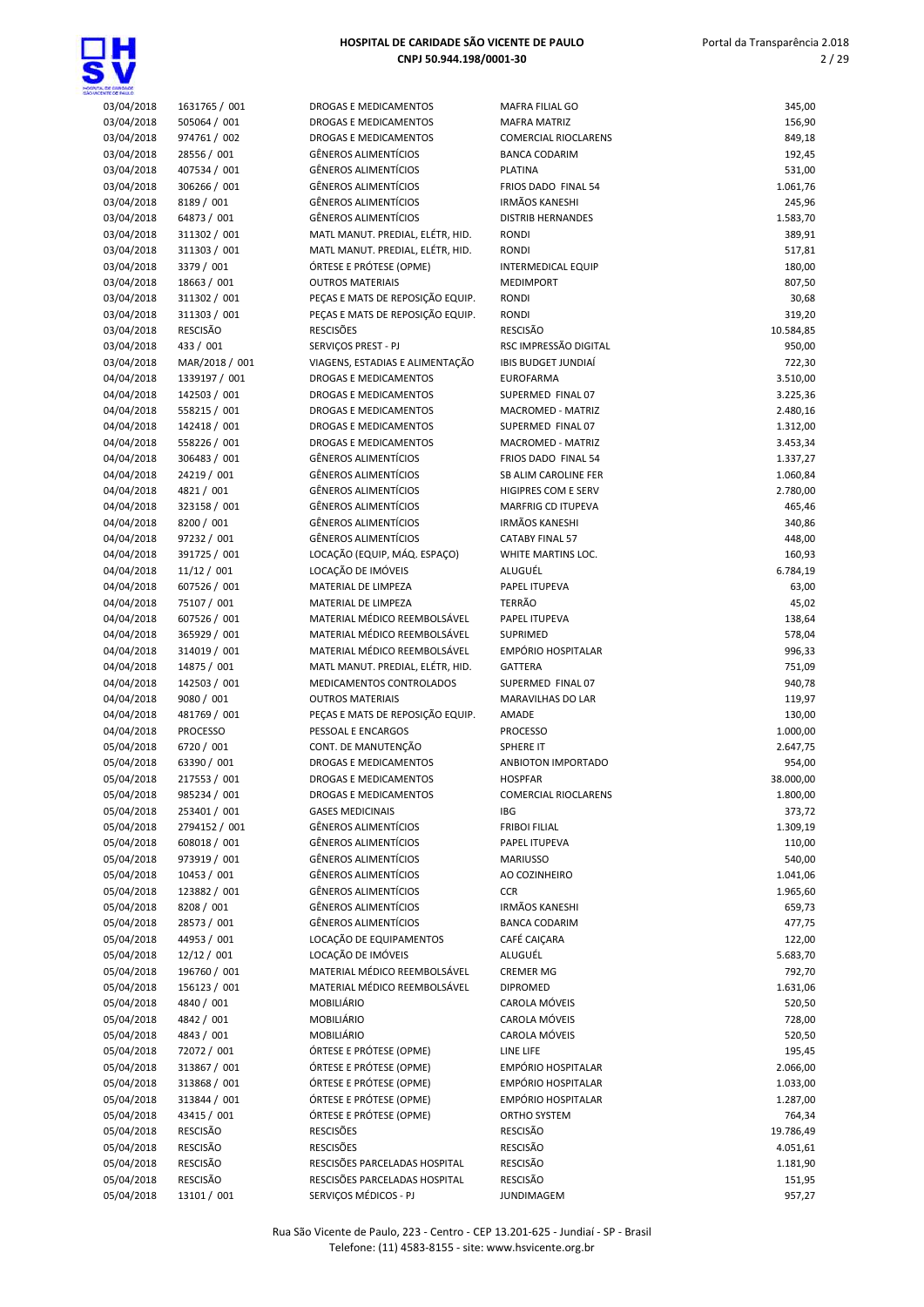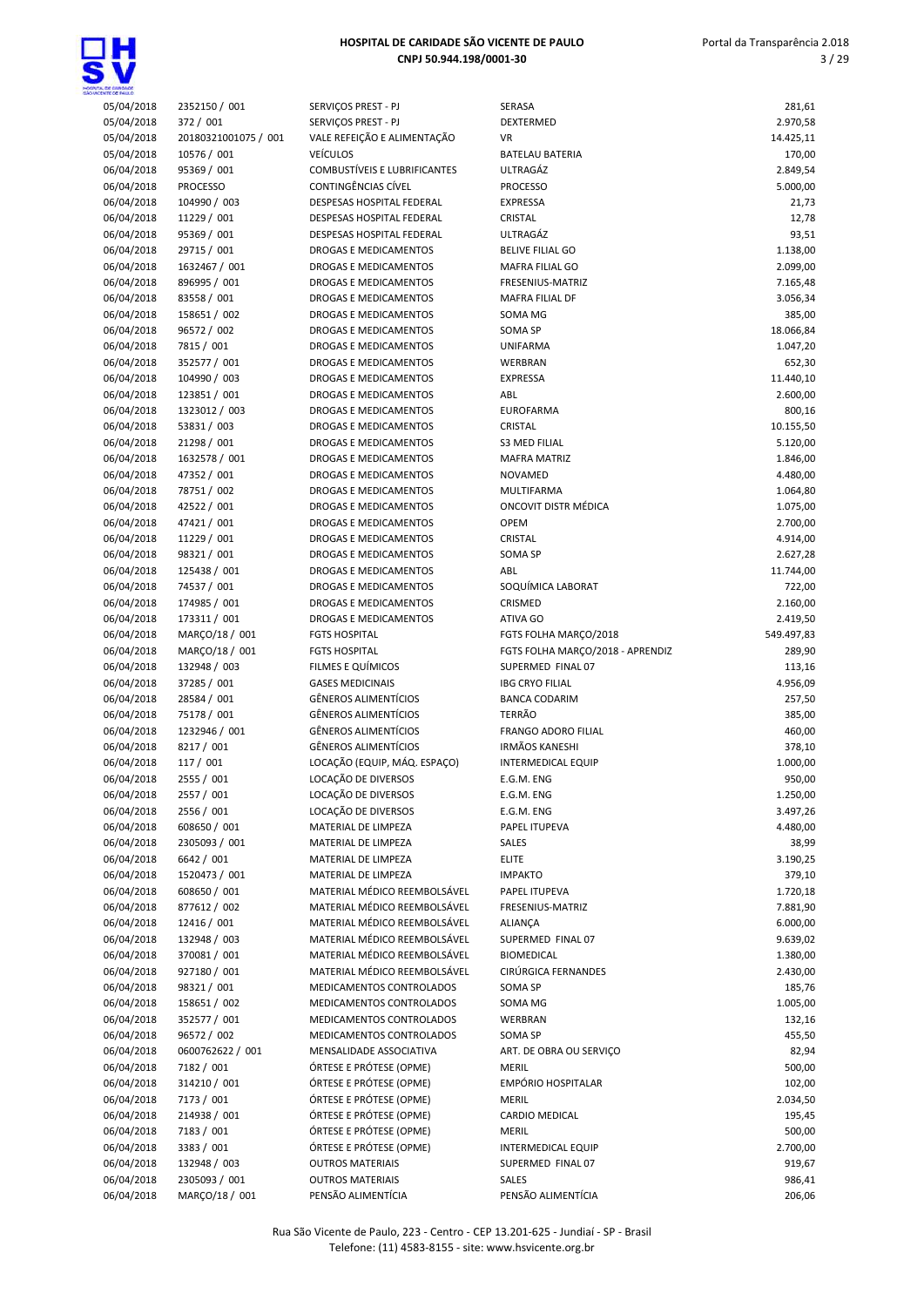

| <b>ITAL DE CAMBADE</b><br>NOENTE DE PAULO |                |
|-------------------------------------------|----------------|
| 06/04/2018                                | MARÇO/18 / 001 |
| 06/04/2018                                | MARÇO/18 / 001 |
| 06/04/2018                                | MARÇO/18 / 001 |
|                                           |                |
| 06/04/2018                                | MARÇO/18 / 001 |
| 06/04/2018                                | MARÇO/18 / 001 |
| 06/04/2018                                | MARCO/18 / 001 |
| 06/04/2018                                | MARÇO/18 / 001 |
| 06/04/2018                                | MARÇO/18 / 001 |
| 06/04/2018                                | MARÇO/18 / 001 |
| 06/04/2018                                | MARÇO/18 / 001 |
| 06/04/2018                                | MARÇO/18 / 001 |
| 06/04/2018                                | MARCO/18 / 001 |
| 06/04/2018                                | MARÇO/18 / 001 |
| 06/04/2018                                | MARÇO/18 / 001 |
| 06/04/2018                                | MARÇO/18 / 001 |
| 06/04/2018                                | MARÇO/18 / 001 |
| 06/04/2018                                | MARÇO/18 / 001 |
| 06/04/2018                                | MARÇO/18 / 001 |
| 06/04/2018                                | MARÇO/18 / 001 |
| 06/04/2018                                | MARÇO/18 / 001 |
| 06/04/2018                                | MARÇO/18 / 001 |
| 06/04/2018                                | MARÇO/18 / 001 |
| 06/04/2018                                | MARÇO/18 / 001 |
| 06/04/2018                                | MARÇO/18 / 001 |
| 06/04/2018                                | MARÇO/18 / 001 |
| 06/04/2018                                | MARÇO/18 / 001 |
| 06/04/2018                                | MARÇO/18 / 001 |
| 06/04/2018                                | MARÇO/18 / 001 |
|                                           |                |
| 06/04/2018                                | MARÇO/18 / 001 |
| 06/04/2018                                | MARÇO/18 / 001 |
| 06/04/2018                                | MARÇO/18 / 001 |
| 06/04/2018                                | MARÇO/18 / 001 |
| 06/04/2018                                | MARÇO/18 / 001 |
| 06/04/2018                                | 34 / 001       |
| 06/04/2018                                | 7/001          |
| 06/04/2018                                | 7/001          |
| 06/04/2018                                | 58 / 001       |
| 06/04/2018                                | 19 / 001       |
| 06/04/2018                                | 33 / 001       |
| 06/04/2018                                | 4/001          |
| 06/04/2018                                | 5/001          |
| 06/04/2018                                | 33 / 001       |
| 06/04/2018                                | 41/001         |
| 06/04/2018                                | 164 / 001      |
| 06/04/2018                                | 45 / 001       |
| 06/04/2018                                | 96 / 001       |
| 06/04/2018                                | 276 / 001      |
| 06/04/2018                                | 110 / 001      |
| 06/04/2018                                | 86 / 001       |
| 06/04/2018                                | 118 / 001      |
| 06/04/2018                                | 17 / 001       |
| 06/04/2018                                | 1/001          |
| 06/04/2018                                | 152 / 001      |
| 06/04/2018                                | 88 / 001       |
| 06/04/2018                                | 61 / 001       |
| 06/04/2018                                | 144 / 001      |
| 06/04/2018                                | 72 / 001       |
| 06/04/2018                                | 251 / 001      |
| 06/04/2018                                | 28 / 001       |
| 06/04/2018                                | 26 / 001       |
| 06/04/2018                                | 53 / 001       |
| 06/04/2018                                | 48 / 001       |
| 06/04/2018                                | 136 / 001      |
| 06/04/2018                                | 66 / 001       |
| 06/04/2018                                | 60 / 001       |
| 06/04/2018                                | 1142 / 001     |
| 06/04/2018                                | 433 / 001      |
| 06/04/2018                                | 1511 / 001     |

| PENSÃO ALIMENTÍCIA                             |
|------------------------------------------------|
| PENSÃO ALIMENTÍCIA                             |
| PENSÃO ALIMENTÍCIA                             |
| PENSÃO ALIMENTÍCIA                             |
|                                                |
| PENSÃO ALIMENTÍCIA                             |
| PENSÃO ALIMENTÍCIA                             |
| PENSÃO ALIMENTÍCIA                             |
| PENSÃO ALIMENTÍCIA                             |
| PENSÃO ALIMENTÍCIA                             |
| PENSÃO ALIMENTÍCIA                             |
| PENSÃO ALIMENTÍCIA                             |
| PENSÃO ALIMENTÍCIA                             |
| PENSÃO ALIMENTÍCIA                             |
| PENSÃO ALIMENTÍCIA                             |
| PENSÃO ALIMENTÍCIA                             |
| PENSÃO ALIMENTÍCIA                             |
| PENSÃO ALIMENTÍCIA                             |
|                                                |
| PENSÃO ALIMENTÍCIA                             |
| PENSÃO ALIMENTÍCIA                             |
| PENSÃO ALIMENTÍCIA                             |
| PENSÃO ALIMENTÍCIA                             |
| PENSÃO ALIMENTÍCIA                             |
| PENSÃO ALIMENTÍCIA                             |
| PENSÃO ALIMENTÍCIA                             |
| PENSÃO ALIMENTÍCIA                             |
| PENSÃO ALIMENTÍCIA                             |
| PENSÃO ALIMENTÍCIA                             |
| SALÁRIOS E ORDENADOS                           |
| SALÁRIOS E ORDENADOS                           |
|                                                |
| SALÁRIOS E ORDENADOS                           |
| SALÁRIOS E ORDENADOS                           |
| SALÁRIOS E ORDENADOS                           |
| SERVIÇOS MÉDICOS - PJ                          |
| SERVIÇOS MÉDICOS - PJ                          |
| SERVIÇOS MÉDICOS - PJ                          |
| SERVIÇOS MÉDICOS - PJ                          |
| SERVIÇOS MÉDICOS - PJ                          |
| SERVIÇOS MÉDICOS - PJ                          |
| SERVIÇOS MÉDICOS - PJ                          |
| SERVIÇOS MÉDICOS - PJ                          |
| SERVIÇOS MÉDICOS - PJ                          |
|                                                |
| SERVIÇOS MÉDICOS - PJ                          |
| SERVIÇOS MÉDICOS - PJ                          |
| SERVIÇOS MÉDICOS - PJ                          |
| SERVIÇOS MÉDICOS - PJ                          |
|                                                |
| SERVIÇOS MÉDICOS - PJ                          |
| SERVIÇOS MÉDICOS - PJ                          |
| SERVIÇOS MÉDICOS - PJ                          |
|                                                |
| SERVIÇOS MÉDICOS - PJ                          |
| SERVIÇOS MÉDICOS - PJ                          |
| SERVIÇOS MÉDICOS - PJ                          |
| SERVIÇOS MÉDICOS - PJ                          |
| SERVIÇOS MÉDICOS - PJ                          |
| SERVIÇOS MÉDICOS - PJ                          |
| SERVIÇOS MÉDICOS - PJ                          |
| SERVIÇOS MÉDICOS - PJ                          |
| SERVIÇOS MÉDICOS - PJ                          |
| SERVIÇOS MÉDICOS - PJ                          |
| SERVIÇOS MÉDICOS - PJ                          |
| SERVIÇOS MÉDICOS - PJ                          |
| SERVIÇOS MÉDICOS - PJ                          |
| SERVIÇOS MÉDICOS - PJ                          |
|                                                |
| SERVIÇOS MÉDICOS - PJ                          |
| SERVIÇOS MÉDICOS - PJ                          |
| SERVIÇOS MÉDICOS - PJ<br>SERVIÇOS MÉDICOS - PJ |

| A DE CARDADE |                |                       |                        |              |
|--------------|----------------|-----------------------|------------------------|--------------|
| 06/04/2018   | MARÇO/18 / 001 | PENSÃO ALIMENTÍCIA    | PENSÃO ALIMENTÍCIA     | 321,54       |
| 06/04/2018   | MARÇO/18 / 001 | PENSÃO ALIMENTÍCIA    | PENSÃO ALIMENTÍCIA     | 466,97       |
| 06/04/2018   | MARCO/18 / 001 | PENSÃO ALIMENTÍCIA    | PENSÃO ALIMENTÍCIA     | 464,56       |
| 06/04/2018   | MARÇO/18 / 001 | PENSÃO ALIMENTÍCIA    | PENSÃO ALIMENTÍCIA     | 511,66       |
| 06/04/2018   | MARÇO/18 / 001 | PENSÃO ALIMENTÍCIA    | PENSÃO ALIMENTÍCIA     | 513,98       |
| 06/04/2018   | MARÇO/18 / 001 | PENSÃO ALIMENTÍCIA    | PENSÃO ALIMENTÍCIA     | 586,29       |
| 06/04/2018   | MARÇO/18 / 001 | PENSÃO ALIMENTÍCIA    | PENSÃO ALIMENTÍCIA     | 681,94       |
| 06/04/2018   | MARÇO/18 / 001 | PENSÃO ALIMENTÍCIA    | PENSÃO ALIMENTÍCIA     | 705,42       |
| 06/04/2018   | MARÇO/18 / 001 | PENSÃO ALIMENTÍCIA    | PENSÃO ALIMENTÍCIA     | 806,12       |
| 06/04/2018   | MARÇO/18 / 001 | PENSÃO ALIMENTÍCIA    | PENSÃO ALIMENTÍCIA     | 910,27       |
| 06/04/2018   | MARÇO/18 / 001 | PENSÃO ALIMENTÍCIA    | PENSÃO ALIMENTÍCIA     | 2.385,00     |
| 06/04/2018   | MARÇO/18 / 001 | PENSÃO ALIMENTÍCIA    | PENSÃO ALIMENTÍCIA     | 483,94       |
| 06/04/2018   | MARÇO/18 / 001 | PENSÃO ALIMENTÍCIA    | PENSÃO ALIMENTÍCIA     | 489,97       |
| 06/04/2018   | MARÇO/18 / 001 | PENSÃO ALIMENTÍCIA    | PENSÃO ALIMENTÍCIA     | 698,52       |
| 06/04/2018   | MARÇO/18 / 001 | PENSÃO ALIMENTÍCIA    | PENSÃO ALIMENTÍCIA     | 180,32       |
| 06/04/2018   | MARÇO/18 / 001 | PENSÃO ALIMENTÍCIA    | PENSÃO ALIMENTÍCIA     | 836,46       |
| 06/04/2018   | MARÇO/18 / 001 | PENSÃO ALIMENTÍCIA    | PENSÃO ALIMENTÍCIA     | 865,59       |
| 06/04/2018   | MARÇO/18 / 001 | PENSÃO ALIMENTÍCIA    | PENSÃO ALIMENTÍCIA     | 226,82       |
| 06/04/2018   | MARÇO/18 / 001 | PENSÃO ALIMENTÍCIA    | PENSÃO ALIMENTÍCIA     | 298,40       |
| 06/04/2018   | MARÇO/18 / 001 | PENSÃO ALIMENTÍCIA    | PENSÃO ALIMENTÍCIA     | 725,33       |
| 06/04/2018   | MARÇO/18 / 001 | PENSÃO ALIMENTÍCIA    | PENSÃO ALIMENTÍCIA     | 1.336,20     |
| 06/04/2018   | MARÇO/18 / 001 | PENSÃO ALIMENTÍCIA    | PENSÃO ALIMENTÍCIA     | 395,33       |
| 06/04/2018   | MARÇO/18 / 001 | PENSÃO ALIMENTÍCIA    | PENSÃO ALIMENTÍCIA     | 670,66       |
| 06/04/2018   | MARÇO/18 / 001 | PENSÃO ALIMENTÍCIA    | PENSÃO ALIMENTÍCIA     | 414,81       |
| 06/04/2018   | MARÇO/18 / 001 | PENSÃO ALIMENTÍCIA    | PENSÃO ALIMENTÍCIA     | 575,82       |
| 06/04/2018   | MARÇO/18 / 001 | PENSÃO ALIMENTÍCIA    | PENSÃO ALIMENTÍCIA     | 1.806,75     |
| 06/04/2018   | MARCO/18 / 001 | PENSÃO ALIMENTÍCIA    | PENSÃO ALIMENTÍCIA     | 1.912,56     |
| 06/04/2018   | MARÇO/18 / 001 | PENSÃO ALIMENTÍCIA    | PENSÃO ALIMENTÍCIA     | 2.139,54     |
| 06/04/2018   | MARÇO/18 / 001 | SALÁRIOS E ORDENADOS  | FOLHA MARÇO/2018       | 6.254,03     |
| 06/04/2018   | MARÇO/18 / 001 | SALÁRIOS E ORDENADOS  | FOLHA MARÇO/2018       | 4.525,66     |
| 06/04/2018   | MARÇO/18 / 001 | SALÁRIOS E ORDENADOS  | FOLHA MARÇO/2018       | 9.348,32     |
| 06/04/2018   | MARÇO/18 / 001 | SALÁRIOS E ORDENADOS  | FOLHA MARÇO/2018       | 4.857.406,75 |
| 06/04/2018   | MARÇO/18 / 001 | SALÁRIOS E ORDENADOS  | FOLHA MARÇO/2018       | 5.985,79     |
| 06/04/2018   | 34 / 001       | SERVIÇOS MÉDICOS - PJ | LARISSA SHINEIDER      | 500,59       |
| 06/04/2018   | 7/001          | SERVIÇOS MÉDICOS - PJ | LUIZ FELIPE ME         | 2.400,00     |
| 06/04/2018   | 7/001          | SERVIÇOS MÉDICOS - PJ | <b>MAIARA BRUNHARA</b> | 14.969,07    |
| 06/04/2018   | 58 / 001       | SERVIÇOS MÉDICOS - PJ | <b>FARIA GOMES</b>     | 13.795,95    |
| 06/04/2018   | 19 / 001       | SERVIÇOS MÉDICOS - PJ | MED MR                 | 516,17       |
| 06/04/2018   | 33 / 001       | SERVICOS MÉDICOS - PJ | DJPS MEDICINA          | 4.504,80     |
| 06/04/2018   | 4/001          | SERVICOS MÉDICOS - PJ | <b>RAFAEL MANGINI</b>  | 1.575,00     |
| 06/04/2018   | 5/001          | SERVIÇOS MÉDICOS - PJ | <b>VICTOR ARTHUR</b>   | 6.200,00     |
| 06/04/2018   | 33 / 001       | SERVICOS MÉDICOS - PJ | <b>GALILEU CLÍNICA</b> | 595,94       |
| 06/04/2018   | 41 / 001       | SERVIÇOS MÉDICOS - PJ | GALVES                 | 11.215,07    |
| 06/04/2018   | 164 / 001      | SERVIÇOS MÉDICOS - PJ | <b>HOLTZ</b>           | 5.520,00     |
| 06/04/2018   | 45 / 001       | SERVIÇOS MÉDICOS - PJ | MALAGUTI               | 15.766,80    |
| 06/04/2018   | 96 / 001       | SERVICOS MÉDICOS - PJ | MORAES MACEDO          | 2.252,40     |
| 06/04/2018   | 276 / 001      | SERVIÇOS MÉDICOS - PJ | <b>MPFL</b>            | 4.692,50     |
| 06/04/2018   | 110 / 001      | SERVICOS MÉDICOS - PJ | DET                    | 1.126,20     |
| 06/04/2018   | 86 / 001       | SERVIÇOS MÉDICOS - PJ | <b>TALLES RAVID</b>    | 9.478,85     |
| 06/04/2018   | 118 / 001      | SERVICOS MÉDICOS - PJ | <b>GRACIL</b>          | 7.508,00     |
| 06/04/2018   | 17 / 001       | SERVIÇOS MÉDICOS - PJ | CRAF                   | 12.223,96    |
| 06/04/2018   | 1/001          | SERVIÇOS MÉDICOS - PJ | <b>JOSE PRADO</b>      | 3.250,00     |
| 06/04/2018   | 152 / 001      | SERVIÇOS MÉDICOS - PJ | LIGER RISO             | 4.457,88     |
| 06/04/2018   | 88 / 001       | SERVIÇOS MÉDICOS - PJ | LUCAS OLIVEIRA         | 10.839,68    |
| 06/04/2018   | 61/001         | SERVICOS MÉDICOS - PJ | <b>FAGANELLI</b>       | 7.226,45     |
| 06/04/2018   | 144 / 001      | SERVIÇOS MÉDICOS - PJ | <b>FELIPE</b>          | 2.100,00     |
| 06/04/2018   | 72 / 001       | SERVIÇOS MÉDICOS - PJ | MARCOS SILVA QUEIROZ   | 4.129,40     |
| 06/04/2018   | 251 / 001      | SERVIÇOS MÉDICOS - PJ | <b>MAX MED</b>         | 1.173,12     |
| 06/04/2018   | 28 / 001       | SERVIÇOS MÉDICOS - PJ | DQA SERVIÇOS MÉDICOS   | 2.346,25     |
| 06/04/2018   | 26/001         | SERVIÇOS MÉDICOS - PJ | E M FUJI               | 6.897,97     |
| 06/04/2018   | 53 / 001       | SERVIÇOS MÉDICOS - PJ | SILVA COELHO           | 3.472,45     |
| 06/04/2018   | 48 / 001       | SERVIÇOS MÉDICOS - PJ | TOSHIKAZU              | 9.244,22     |
| 06/04/2018   | 136 / 001      | SERVIÇOS MÉDICOS - PJ | CABRAL VIEIRIA         | 4.692,50     |
| 06/04/2018   | 66 / 001       | SERVIÇOS MÉDICOS - PJ | JÉSSICA ALINE MOURA    | 11.637,40    |
| 06/04/2018   | 60 / 001       | SERVIÇOS MÉDICOS - PJ | PUPO HEALTHCARE        | 985,42       |
| 06/04/2018   | 1142 / 001     | SERVIÇOS MÉDICOS - PJ | GRENDACC               | 80.000,00    |
| 06/04/2018   | 433 / 001      | SERVIÇOS MÉDICOS - PJ | CLÍN. MÉD LUCISANO BI  | 4.504,80     |
| 06/04/2018   | 1511 / 001     | SERVIÇOS MÉDICOS - PJ | CLÍNICA MÉD. SAO PED   | 4.687,80     |
| 06/04/2018   | 55 / 001       | SERVIÇOS MÉDICOS - PJ | PC POLLI               | 2.557,41     |

Rua São Vicente de Paulo, 223 - Centro - CEP 13.201-625 - Jundiaí - SP - Brasil Telefone: (11) 4583-8155 - site: www.hsvicente.org.br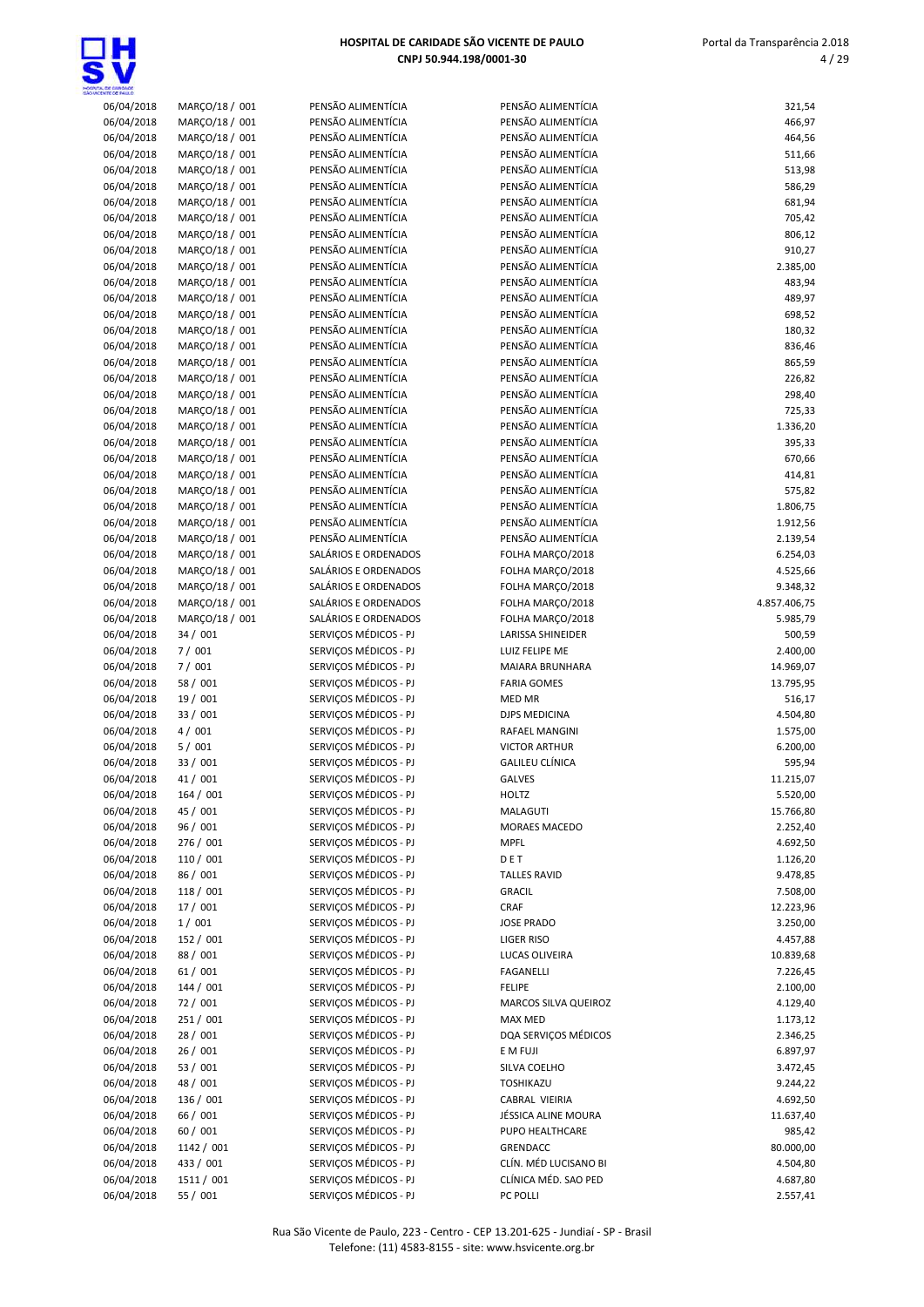

# HOSPITAL DE CARIDADE SÃO VICENTE DE PAULO

|    |                                                | CNPJ 50.944.198/0001-30   |
|----|------------------------------------------------|---------------------------|
|    |                                                |                           |
|    | SERVIÇOS MÉDICOS - PJ                          | <b>LICIA FE</b>           |
|    | SERVIÇOS MÉDICOS - PJ                          | <b>MED CA</b>             |
|    | SERVICOS MÉDICOS - PJ                          | <b>MEDCEN</b>             |
|    | SERVIÇOS MÉDICOS - PJ                          | ONCO <sub>P</sub>         |
|    | SERVIÇOS MÉDICOS - PJ                          | <b>ORTOFIS</b>            |
|    | SERVIÇOS MÉDICOS - PJ                          | <b>VEGA</b>               |
|    | SERVIÇOS MÉDICOS - PJ                          | MARCEL                    |
|    | SERVICOS MÉDICOS - PJ                          | <b>ICTUS</b>              |
|    | SERVIÇOS MÉDICOS - PJ                          | <b>BRUNA</b>              |
|    | SERVIÇOS MÉDICOS - PJ<br>SERVIÇOS MÉDICOS - PJ | CCMM <sub>S</sub><br>JOHE |
|    | SERVIÇOS MÉDICOS - PJ                          | <b>FRANZO</b>             |
|    | SERVIÇOS MÉDICOS - PJ                          | <b>MATEUS</b>             |
|    | SERVIÇOS MÉDICOS - PJ                          | MÉD IN                    |
|    | SERVIÇOS MÉDICOS - PJ                          | <b>CEJSEF</b>             |
|    | SERVIÇOS MÉDICOS - PJ                          | <b>NUCCIS</b>             |
|    | SERVIÇOS MÉDICOS - PJ                          | <b>OLMOS</b>              |
|    | SERVIÇOS MÉDICOS - PJ                          | PROMEI                    |
|    | SERVIÇOS MÉDICOS - PJ                          | <b>VIEIRAK</b>            |
|    | SERVIÇOS MÉDICOS - PJ                          | PUPO HI                   |
|    | SERVIÇOS MÉDICOS - PJ                          | <b>LTA</b>                |
|    | SERVIÇOS MÉDICOS - PJ                          | <b>LTA</b>                |
|    | SERVIÇOS MÉDICOS - PJ                          | <b>GRACIL</b>             |
|    | SERVIÇOS MÉDICOS - PJ                          | AMAV                      |
|    | SERVIÇOS MÉDICOS - PJ                          | CARVAL                    |
|    | SERVIÇOS MÉDICOS - PJ                          | <b>CPRS SE</b>            |
|    | SERVIÇOS MÉDICOS - PJ                          | LEDO SE                   |
|    | SERVIÇOS MÉDICOS - PJ                          | FERNAN                    |
|    | SERVIÇOS MÉDICOS - PJ                          | <b>FREDERI</b>            |
|    | SERVIÇOS MÉDICOS - PJ                          | MHU SE                    |
|    | SERVIÇOS MÉDICOS - PJ<br>SERVIÇOS MÉDICOS - PJ | CAETAN<br>MS CLÍN         |
|    | SERVIÇOS MÉDICOS - PJ                          | <b>NV</b>                 |
|    | SERVIÇOS MÉDICOS - PJ                          | <b>OTOTOF</b>             |
|    | SERVIÇOS MÉDICOS - PJ                          | SALUT                     |
|    | SERVIÇOS MÉDICOS - PJ                          | SOUCCA                    |
|    | SERVIÇOS MÉDICOS - PJ                          | ABREU 0                   |
|    | SERVICOS MÉDICOS - PJ                          | CABRAL                    |
|    | SERVIÇOS MÉDICOS - PJ                          | <b>GUERRA</b>             |
|    | SERVIÇOS MÉDICOS - PJ                          | <b>HDM</b>                |
|    | SERVIÇOS MÉDICOS - PJ                          | <b>CAROLIN</b>            |
|    | SERVIÇOS MÉDICOS - PJ                          | CLÍNICA                   |
|    | SERVIÇOS MÉDICOS - PJ                          | <b>LUCIANA</b>            |
|    | SERVIÇOS MÉDICOS - PJ                          | <b>FERREIR</b>            |
|    | SERVIÇOS MÉDICOS - PJ                          | <b>FREDERI</b>            |
|    | SERVIÇOS MÉDICOS - PJ                          | <b>NOLETO</b>             |
|    | SERVICOS MÉDICOS - PJ                          | SOUSA I                   |
|    | SERVIÇOS MÉDICOS - PJ                          | STELLA I                  |
|    | SERVIÇOS MÉDICOS - PJ<br>SERVIÇOS MÉDICOS - PJ | CABRAL                    |
|    | SERVIÇOS MÉDICOS - PJ                          | <b>GUARAM</b><br>JHL      |
|    | SERVIÇOS MÉDICOS - PJ                          | ANDRÉ I                   |
|    | SERVIÇOS MÉDICOS - PJ                          | ANNA C                    |
|    | SERVIÇOS MÉDICOS - PJ                          | ARRELAI                   |
|    | SERVIÇOS MÉDICOS - PJ                          | BENETÃ                    |
|    | SERVIÇOS MÉDICOS - PJ                          | FBN                       |
|    | SERVIÇOS MÉDICOS - PJ                          | EDER M.                   |
|    | SERVIÇOS MÉDICOS - PJ                          | <b>NASCIM</b>             |
|    | SERVIÇOS MÉDICOS - PJ                          | SIMÕES                    |
|    | SERVIÇOS MÉDICOS - PJ                          | ABREU 0                   |
|    | SERVIÇOS MÉDICOS - PJ                          | <b>INTEGRA</b>            |
|    | SERVIÇOS MÉDICOS - PJ                          | <b>ADVANO</b>             |
|    | SERVIÇOS MÉDICOS - PJ                          | <b>WF JUN</b>             |
|    | SERVIÇOS MÉDICOS - PJ                          | MARCEL                    |
|    | SERVIÇOS MÉDICOS - PJ                          | <b>ICTUS</b>              |
|    | SERVIÇOS MÉDICOS - PJ                          | <b>ALESSAN</b>            |
|    | SERVIÇOS MÉDICOS - PJ                          | AMS                       |
| 01 | <b>VALE TRANSPORTE</b>                         | RÁPIDO                    |
| 01 | <b>VALE TRANSPORTE</b>                         | TRANSU                    |

| OE EARDADE<br>VIE DE PAULO |                       |                                                |                                           |                       |
|----------------------------|-----------------------|------------------------------------------------|-------------------------------------------|-----------------------|
| 06/04/2018                 | 2/001                 | SERVIÇOS MÉDICOS - PJ                          | <b>LICIA FERRAGUT</b>                     | 525,00                |
| 06/04/2018                 | 20/001                | SERVIÇOS MÉDICOS - PJ                          | MED CAMPOS SERVIÇOS                       | 4.950,00              |
| 06/04/2018                 | 100 / 001             | SERVICOS MÉDICOS - PJ                          | MEDCENTER                                 | 14.077,50             |
| 06/04/2018                 | 327 / 001             | SERVIÇOS MÉDICOS - PJ                          | <b>ONCO PELVIC</b>                        | 3.941,70              |
| 06/04/2018                 | 746 / 001             | SERVIÇOS MÉDICOS - PJ                          | <b>ORTOFISI</b>                           | 7.038,75              |
| 06/04/2018                 | 92 / 001              | SERVICOS MÉDICOS - PJ                          | <b>VEGA</b>                               | 5.912,55              |
| 06/04/2018                 | 50 / 001              | SERVIÇOS MÉDICOS - PJ                          | <b>MARCELA SCHWARZ</b>                    | 7.050,00              |
| 06/04/2018                 | 148 / 001             | SERVIÇOS MÉDICOS - PJ                          | <b>ICTUS</b>                              | 5.466,76              |
| 06/04/2018                 | 58 / 001              | SERVIÇOS MÉDICOS - PJ                          | <b>BRUNA DIAS</b>                         | 1.032,35              |
| 06/04/2018<br>06/04/2018   | 4/001<br>40 / 001     | SERVIÇOS MÉDICOS - PJ<br>SERVIÇOS MÉDICOS - PJ | <b>CCMM SERVIÇOS</b><br>JOHE              | 9.385,00              |
| 06/04/2018                 | 319 / 001             | SERVIÇOS MÉDICOS - PJ                          | <b>FRANZON LOURES</b>                     | 1.689,30              |
| 06/04/2018                 | 3/001                 | SERVIÇOS MÉDICOS - PJ                          | <b>MATEUS SILVA</b>                       | 11.731,25<br>2.850,00 |
| 06/04/2018                 | 20/001                | SERVICOS MÉDICOS - PJ                          | MÉD IN SERVICE                            | 500,59                |
| 06/04/2018                 | 117 / 001             | SERVIÇOS MÉDICOS - PJ                          | C E J SERVCS MÉDICOS                      | 8.868,82              |
| 06/04/2018                 | 12 / 001              | SERVIÇOS MÉDICOS - PJ                          | <b>NUCCI SANTOS E BUENO</b>               | 500,59                |
| 06/04/2018                 | 36 / 001              | SERVIÇOS MÉDICOS - PJ                          | <b>OLMOS</b>                              | 2.346,25              |
| 06/04/2018                 | 1661 / 001            | SERVIÇOS MÉDICOS - PJ                          | PROMEDIC                                  | 16.353,36             |
| 06/04/2018                 | 44 / 001              | SERVIÇOS MÉDICOS - PJ                          | VIEIRA KUMAMOTO                           | 4.434,41              |
| 06/04/2018                 | 59 / 001              | SERVIÇOS MÉDICOS - PJ                          | PUPO HEALTHCARE                           | 8.469,96              |
| 06/04/2018                 | 75 / 001              | SERVIÇOS MÉDICOS - PJ                          | <b>LTA</b>                                | 4.325,00              |
| 06/04/2018                 | 73 / 001              | SERVIÇOS MÉDICOS - PJ                          | LTA                                       | 1.250,00              |
| 06/04/2018                 | 117 / 001             | SERVIÇOS MÉDICOS - PJ                          | <b>GRACIL</b>                             | 2.346,25              |
| 06/04/2018                 | 298 / 001             | SERVIÇOS MÉDICOS - PJ                          | AMAV                                      | 1.173,12              |
| 06/04/2018                 | 250 / 001             | SERVIÇOS MÉDICOS - PJ                          | CARVALHO E FILHO SER                      | 595,94                |
| 06/04/2018                 | 205 / 001             | SERVIÇOS MÉDICOS - PJ                          | <b>CPRS SERVIÇOS</b>                      | 3.519,37              |
| 06/04/2018                 | 470 / 001             | SERVIÇOS MÉDICOS - PJ                          | <b>LEDO SERVIÇOS</b>                      | 2.346,25              |
| 06/04/2018                 | 3/001                 | SERVIÇOS MÉDICOS - PJ                          | FERNANDA MALACARNE                        | 2.650,00              |
| 06/04/2018                 | 243 / 001             | SERVIÇOS MÉDICOS - PJ                          | <b>FREDERICOS</b>                         | 4.692,50              |
| 06/04/2018                 | 121 / 001             | SERVIÇOS MÉDICOS - PJ                          | MHU SERVIÇOS                              | 5.419,83              |
| 06/04/2018                 | 461 / 001             | SERVIÇOS MÉDICOS - PJ                          | CAETANO                                   | 7.038,75              |
| 06/04/2018                 | 90 / 001              | SERVIÇOS MÉDICOS - PJ                          | MS CLÍNICA MÉDICA                         | 9.100,00              |
| 06/04/2018                 | 658 / 001             | SERVIÇOS MÉDICOS - PJ                          | <b>NV</b>                                 | 22.453,61             |
| 06/04/2018                 | 275 / 001             | SERVIÇOS MÉDICOS - PJ                          | <b>OTOTORAX</b>                           | 1.478,15              |
| 06/04/2018                 | 199 / 001             | SERVIÇOS MÉDICOS - PJ                          | SALUT                                     | 8.540,35              |
| 06/04/2018                 | 31 / 001              | SERVIÇOS MÉDICOS - PJ                          | SOUCCAR E PARRA                           | 2.252,40              |
| 06/04/2018                 | 34/001                | SERVIÇOS MÉDICOS - PJ                          | ABREU COSTA                               | 4.833,27              |
| 06/04/2018<br>06/04/2018   | 138 / 001             | SERVIÇOS MÉDICOS - PJ<br>SERVIÇOS MÉDICOS - PJ | CABRAL VIEIRIA<br><b>GUERRA E HUNGRIA</b> | 8.986,13              |
| 06/04/2018                 | 14 / 001<br>144 / 001 | SERVIÇOS MÉDICOS - PJ                          | HDM                                       | 5.161,75              |
| 06/04/2018                 | 103 / 001             | SERVIÇOS MÉDICOS - PJ                          | <b>CAROLINE MORALES</b>                   | 10.464,28<br>4.739,42 |
| 06/04/2018                 | 52 / 001              | SERVIÇOS MÉDICOS - PJ                          | CLÍNICA MÉDICA SANTO                      | 13.326,70             |
| 06/04/2018                 | 130 / 001             | SERVIÇOS MÉDICOS - PJ                          | LUCIANA VITTURI                           | 18.253,82             |
| 06/04/2018                 | 54 / 001              | SERVICOS MÉDICOS - PJ                          | FERREIRA DA SILVA                         | 4.504,80              |
| 06/04/2018                 | 242 / 001             | SERVIÇOS MÉDICOS - PJ                          | <b>FREDERICOS</b>                         | 13.678,63             |
| 06/04/2018                 | 52 / 001              | SERVIÇOS MÉDICOS - PJ                          | NOLETO JARDIM                             | 619,77                |
| 06/04/2018                 | 83 / 001              | SERVIÇOS MÉDICOS - PJ                          | <b>SOUSA MARQUES</b>                      | 1.970,85              |
| 06/04/2018                 | 13 / 001              | SERVIÇOS MÉDICOS - PJ                          | STELLA BINNA                              | 5.325,00              |
| 06/04/2018                 | 137 / 001             | SERVIÇOS MÉDICOS - PJ                          | CABRAL VIEIRIA                            | 24.588,70             |
| 06/04/2018                 | 30 / 001              | SERVIÇOS MÉDICOS - PJ                          | <b>GUARANA</b>                            | 12.388,20             |
| 06/04/2018                 | 83 / 001              | SERVIÇOS MÉDICOS - PJ                          | <b>JHL</b>                                | 5.396,38              |
| 06/04/2018                 | 202 / 001             | SERVIÇOS MÉDICOS - PJ                          | ANDRÉ LUIS                                | 10.698,90             |
| 06/04/2018                 | 24 / 001              | SERVICOS MÉDICOS - PJ                          | ANNA CLARA HEBLING                        | 2.125,00              |
| 06/04/2018                 | 73 / 001              | SERVIÇOS MÉDICOS - PJ                          | ARRELARO SERVCS MÉD                       | 625,00                |
| 06/04/2018                 | 441 / 001             | SERVIÇOS MÉDICOS - PJ                          | <b>BENETÃO</b>                            | 18.019,20             |
| 06/04/2018                 | 68 / 001              | SERVIÇOS MÉDICOS - PJ                          | <b>FBN</b>                                | 10.417,35             |
| 06/04/2018                 | 49 / 001              | SERVIÇOS MÉDICOS - PJ                          | <b>EDER MASSUCATO</b>                     | 5.400,00              |
| 06/04/2018                 | 49 / 001              | SERVIÇOS MÉDICOS - PJ                          | NASCIMENTO E GOMES                        | 5.161,75              |
| 06/04/2018                 | 160 / 001             | SERVIÇOS MÉDICOS - PJ                          | SIMÕES PESSORRUSSO                        | 2.346,25              |
| 06/04/2018                 | 32 / 001              | SERVIÇOS MÉDICOS - PJ                          | ABREU COSTA                               | 1.970,85              |
| 06/04/2018                 | 8/001                 | SERVIÇOS MÉDICOS - PJ                          | INTEGRAL CLÍNICA                          | 1.875,00              |
| 06/04/2018                 | 116 / 001             | SERVIÇOS MÉDICOS - PJ                          | ADVANCE                                   | 5.000,00              |
| 06/04/2018                 | 202 / 001             | SERVIÇOS MÉDICOS - PJ                          | WF JUNDIAÍ                                | 9.385,00              |
| 06/04/2018                 | 51/001                | SERVIÇOS MÉDICOS - PJ                          | MARCELA SCHWARZ                           | 9.400,00              |
| 06/04/2018                 | 149 / 001             | SERVIÇOS MÉDICOS - PJ                          | <b>ICTUS</b>                              | 1.220,05              |
| 06/04/2018                 | 17 / 001              | SERVIÇOS MÉDICOS - PJ                          | ALESSANDRO MOURA                          | 4.082,47              |
| 06/04/2018                 | 74 / 001              | SERVIÇOS MÉDICOS - PJ                          | AMS                                       | 2.440,10              |
| 06/04/2018                 | 411276 / 001          | <b>VALE TRANSPORTE</b>                         | RÁPIDO LUXO                               | 279,00                |
| 06/04/2018                 | 751630 / 001          | <b>VALE TRANSPORTE</b>                         | TRANSURB                                  | 267,90                |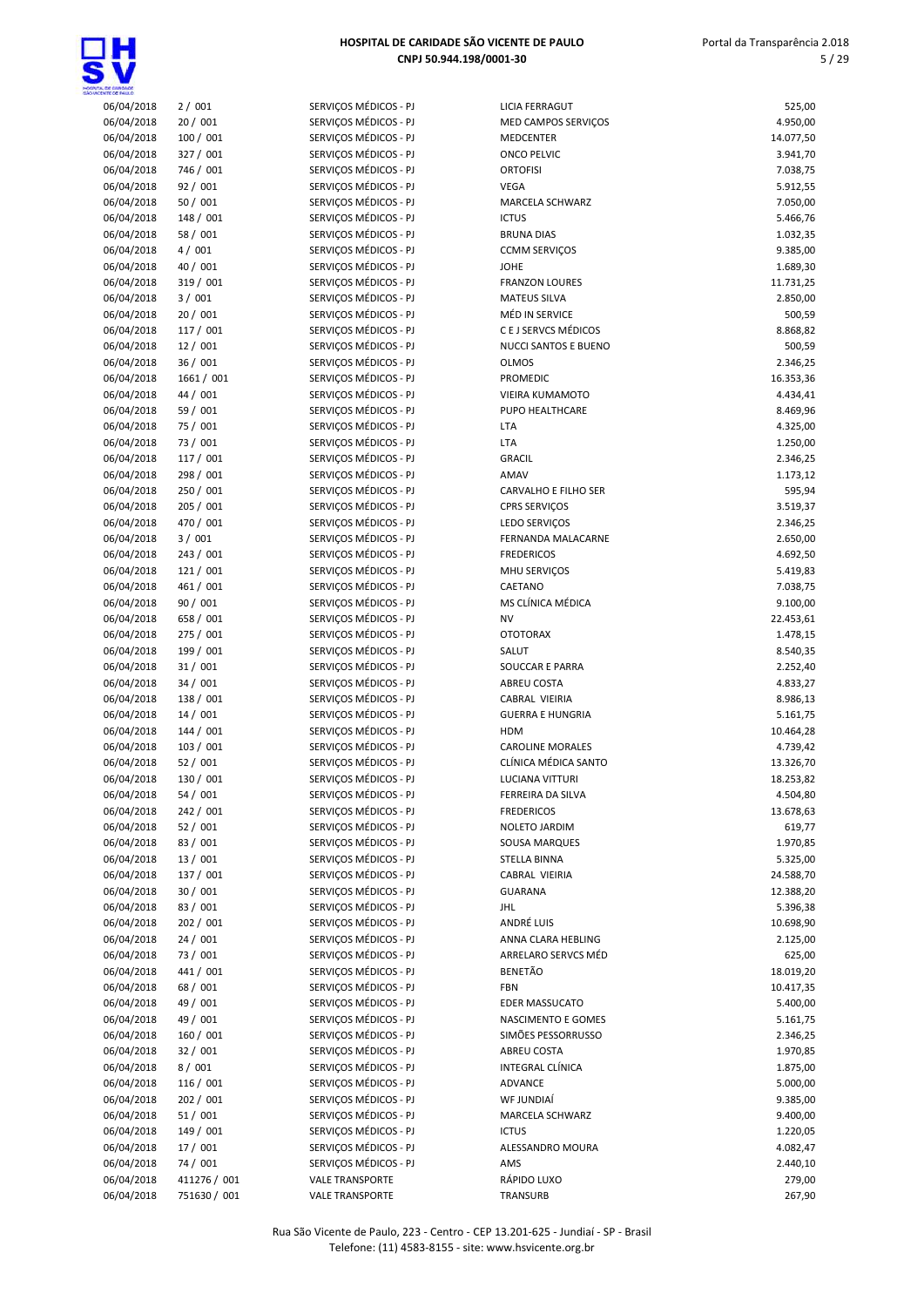

| AL DE EHROMOE<br>ENTE DE PAUL O |                 |                                     |                             |           |
|---------------------------------|-----------------|-------------------------------------|-----------------------------|-----------|
| 06/04/2018                      | EMPRÉSTIMO      | VRS A REPASSAR-FOLHA                | <b>EMPRÉSTIMO RESCISÃO</b>  | 2.104,84  |
| 09/04/2018                      | 14877 / 001     | <b>COMBUSTIVEIS E LUBRIFICANTES</b> | <b>BATE BOLA</b>            | 802,03    |
| 09/04/2018                      | 95581 / 001     | <b>COMBUSTÍVEIS E LUBRIFICANTES</b> | ULTRAGÁZ                    | 3.547,14  |
| 09/04/2018                      | 33 / 001        | CONT. DE MANUTENÇÃO                 | PROMAN                      | 23.246,21 |
| 09/04/2018                      | <b>PROCESSO</b> | CONTINGÊNCIAS TRABALHISTAS          | <b>PROCESSO</b>             | 4.767,81  |
| 09/04/2018                      | <b>PROCESSO</b> | CONTINGÊNCIAS TRABALHISTAS          | <b>PROCESSO</b>             | 3.000,00  |
| 09/04/2018                      | <b>PROCESSO</b> | CONTINGÊNCIAS TRABALHISTAS          | <b>PROCESSO</b>             | 1.590,00  |
| 09/04/2018                      | <b>PROCESSO</b> | CONTINGÊNCIAS TRABALHISTAS          | <b>PROCESSO</b>             | 3.477,34  |
| 09/04/2018                      | <b>PROCESSO</b> | CONTINGÊNCIAS TRABALHISTAS          | <b>PROCESSO</b>             | 1.738,83  |
| 09/04/2018                      | <b>PROCESSO</b> | <b>DESPESAS HOSPITAL FEDERAL</b>    | <b>PROCESSO</b>             | 113,43    |
| 09/04/2018                      | 56124 / 001     | DROGAS E MEDICAMENTOS               | <b>AGILLE</b>               | 3.504,00  |
| 09/04/2018                      | 506867 / 001    | <b>DROGAS E MEDICAMENTOS</b>        | <b>MAFRA MATRIZ</b>         | 2.959,36  |
| 09/04/2018                      | 860680 / 003    | <b>DROGAS E MEDICAMENTOS</b>        | FRESENIUS-MATRIZ            | 761,66    |
| 09/04/2018                      | 1635368 / 001   | <b>DROGAS E MEDICAMENTOS</b>        | <b>MAFRA FILIAL GO</b>      | 5.400,00  |
| 09/04/2018                      | 505778 / 001    | <b>DROGAS E MEDICAMENTOS</b>        | <b>MAFRA MATRIZ</b>         | 57.198,53 |
| 09/04/2018                      | 280282 / 001    | DROGAS E MEDICAMENTOS               | SERVIMED-GO                 | 1.950,00  |
| 09/04/2018                      | 774248 / 001    | DROGAS E MEDICAMENTOS               | <b>SANTA RITA</b>           | 42.898,80 |
| 09/04/2018                      | 111241 / 002    | DROGAS E MEDICAMENTOS               | JP IND FARMÁC S/A           | 1.340,00  |
| 09/04/2018                      | 1635153 / 001   | DROGAS E MEDICAMENTOS               | MAFRA FILIAL GO             | 13.610,16 |
| 09/04/2018                      | 860675 / 003    | DROGAS E MEDICAMENTOS               | FRESENIUS-MATRIZ            | 10.135,90 |
| 09/04/2018                      | 878664 / 002    | DROGAS E MEDICAMENTOS               | FRESENIUS-MATRIZ            | 1.279,99  |
| 09/04/2018                      | 1634734 / 001   | DROGAS E MEDICAMENTOS               | <b>MAFRA FILIAL GO</b>      | 1.187,34  |
| 09/04/2018                      | 144368 / 001    | <b>DROGAS E MEDICAMENTOS</b>        | SUPERMED FINAL 07           | 182,20    |
| 09/04/2018                      | 102758 / 001    | <b>DROGAS E MEDICAMENTOS</b>        | SANOBIOL                    | 14.458,57 |
| 09/04/2018                      | 2153 / 001      | <b>DROGAS E MEDICAMENTOS</b>        | <b>FARMÁCIA SOBAM</b>       | 4.000,00  |
| 09/04/2018                      | 52265 / 001     | <b>DROGAS E MEDICAMENTOS</b>        | VERBENNA                    | 693,80    |
| 09/04/2018                      | 16782 / 001     | <b>DROGAS E MEDICAMENTOS</b>        | <b>VOLPI</b>                | 6.137,22  |
| 09/04/2018                      | 144369 / 001    | DROGAS E MEDICAMENTOS               | SUPERMED FINAL 07           | 716,00    |
| 09/04/2018                      | 79232 / 002     | DROGAS E MEDICAMENTOS               | NOVAFARMA                   | 35.275,00 |
| 09/04/2018                      | 491499 / 001    | FILMES E QUÍMICOS                   | NACIONAL MEDICAMENTO        | 52,44     |
| 09/04/2018                      | 154493 / 001    | FILMES E QUÍMICOS                   | KONIMAGEM COML LTDA         | 3.262,00  |
| 09/04/2018                      | 141938 / 001    | <b>FIOS CIRÚRGICOS</b>              | JOHNSON E JOHNSON 05        | 440,64    |
| 09/04/2018                      | 253570 / 001    | <b>GASES MEDICINAIS</b>             | <b>IBG</b>                  | 747,43    |
| 09/04/2018                      | 8229 / 001      | <b>GÊNEROS ALIMENTÍCIOS</b>         | <b>IRMÃOS KANESHI</b>       | 437,63    |
| 09/04/2018                      | 1976110 / 001   | <b>GÊNEROS ALIMENTÍCIOS</b>         | SERRAMAR                    | 210,00    |
| 09/04/2018                      | 1973288 / 001   | <b>GÊNEROS ALIMENTÍCIOS</b>         | SERRAMAR                    | 315,00    |
| 09/04/2018                      | 1506242 / 002   | <b>GÊNEROS ALIMENTÍCIOS</b>         | <b>IMPAKTO</b>              | 1.083,76  |
| 09/04/2018                      | 177937 / 001    | <b>GÊNEROS ALIMENTÍCIOS</b>         | <b>JCA FOODS</b>            | 700,96    |
| 09/04/2018                      | 28600 / 001     | <b>GÊNEROS ALIMENTÍCIOS</b>         | <b>BANCA CODARIM</b>        | 193,25    |
| 09/04/2018                      | 200914 / 001    | <b>GÊNEROS ALIMENTÍCIOS</b>         | SANNA COM ALIMENTOS         | 2.229,89  |
| 09/04/2018                      | 28609 / 001     | <b>GÊNEROS ALIMENTÍCIOS</b>         | <b>BANCA CODARIM</b>        | 223,25    |
| 09/04/2018                      | 1974943 / 001   | <b>GÊNEROS ALIMENTÍCIOS</b>         | SERRAMAR                    | 525,00    |
| 09/04/2018                      | 77842 / 001     | GÊNEROS ALIMENTÍCIOS                | JOATE COM E REP             | 136,60    |
| 09/04/2018                      | 28610 / 001     | <b>GÊNEROS ALIMENTÍCIOS</b>         | <b>BANCA CODARIM</b>        | 246,35    |
| 09/04/2018                      | 897862 / 001    | GÊNEROS ALIMENTÍCIOS                | FRESENIUS-MATRIZ            | 4.296,09  |
| 09/04/2018                      | 8231 / 001      | <b>GÊNEROS ALIMENTÍCIOS</b>         | <b>IRMÃOS KANESHI</b>       | 598,58    |
| 09/04/2018                      | 879046 / 002    | <b>GÊNEROS ALIMENTÍCIOS</b>         | FRESENIUS-MATRIZ            | 3.302,63  |
| 09/04/2018                      | 1976845 / 001   | <b>GÊNEROS ALIMENTÍCIOS</b>         | SERRAMAR                    | 441,00    |
| 09/04/2018                      | 156443 / 001    | IMPRESSOS, MATL DE EXPEDIENTE       | <b>ACF BRASIL</b>           | 40,00     |
| 09/04/2018                      | 732105 / 001    | IMPRESSOS, MATL DE EXPEDIENTE       | DATASUPRI DISTRIBUID.       | 473,71    |
| 09/04/2018                      | 531929 / 001    | IMPRESSOS, MATL DE EXPEDIENTE       | <b>ESPACIAL</b>             | 431,38    |
| 09/04/2018                      | 217143 / 001    | IMPRESSOS, MATL DE EXPEDIENTE       | PROCOMP                     | 733,49    |
| 09/04/2018                      | 311170 / 001    | IMPRESSOS, MATL DE EXPEDIENTE       | CIL COM INFORMÁTICA         | 525,44    |
| 09/04/2018                      | 21830 / 001     | IMPRESSOS, MATL DE EXPEDIENTE       | <b>BAZAR HELENA</b>         | 1.413,07  |
| 09/04/2018                      | <b>PROCESSO</b> | LEGAIS E JURÍDICAS-SAMU/SAEC        | <b>INSS PROCESSO</b>        | 620,17    |
| 09/04/2018                      | 11777 / 001     | MATERIAL DE LAVANDERIA              | SAED MED                    | 4.110,17  |
| 09/04/2018                      | 6667 / 001      | MATERIAL DE LIMPEZA                 | <b>ELITE</b>                | 414,00    |
| 09/04/2018                      | 511694 / 001    | MATERIAL DE LIMPEZA                 | <b>PROLIM</b>               | 8.729,90  |
| 09/04/2018                      | 2012 / 001      | MATERIAL DE LIMPEZA                 | <b>GREEN BAGS</b>           | 4.610,69  |
| 09/04/2018                      | 75263 / 001     | MATERIAL DE LIMPEZA                 | TERRÃO                      | 156,00    |
| 09/04/2018                      | 156443 / 001    | MATERIAL DE LIMPEZA                 | <b>ACF BRASIL</b>           | 180,00    |
| 09/04/2018                      | 898218 / 001    | MATERIAL MÉDICO REEMBOLSÁVEL        | FRESENIUS-MATRIZ            | 7.881,90  |
| 09/04/2018                      | 139310 / 001    | MATERIAL MÉDICO REEMBOLSÁVEL        | <b>HDL HOSPITALAR</b>       | 200,00    |
| 09/04/2018                      | 64273 / 001     | MATERIAL MÉDICO REEMBOLSÁVEL        | LIFEMED                     | 1.134,00  |
| 09/04/2018                      | 491499 / 001    | MATERIAL MÉDICO REEMBOLSÁVEL        | NACIONAL MEDICAMENTO        | 1.542,80  |
| 09/04/2018                      | 732105 / 001    | MATERIAL MÉDICO REEMBOLSÁVEL        | <b>DATASUPRI DISTRIBUID</b> | 17,20     |
| 09/04/2018                      | 507476 / 001    | MATERIAL MÉDICO REEMBOLSÁVEL        | <b>MAFRA MATRIZ</b>         | 871,68    |
| 09/04/2018                      | 11777 / 001     | MATERIAL MÉDICO REEMBOLSÁVEL        | SAED MED                    | 2.541,33  |
| 09/04/2018                      | 918318 / 001    | MATERIAL MÉDICO REEMBOLSÁVEL        | CIRÚRGICA FERNANDES         | 20.899,05 |

| <b>BATE BOLA</b>        | 802,03    |
|-------------------------|-----------|
| ULTRAGÁZ                | 3.547,14  |
| <b>PROMAN</b>           | 23.246,21 |
| <b>PROCESSO</b>         | 4.767,81  |
| <b>PROCESSO</b>         | 3.000,00  |
| <b>PROCESSO</b>         | 1.590,00  |
| <b>PROCESSO</b>         | 3.477,34  |
| <b>PROCESSO</b>         | 1.738,83  |
| <b>PROCESSO</b>         | 113,43    |
| AGILLE                  | 3.504,00  |
| <b>MAFRA MATRIZ</b>     | 2.959,36  |
| <b>FRESENIUS-MATRIZ</b> | 761,66    |
| MAFRA FILIAL GO         | 5.400,00  |
| <b>MAFRA MATRIZ</b>     | 57.198,53 |
| SERVIMED-GO             | 1.950,00  |
| <b>SANTA RITA</b>       | 42.898,80 |
| JP IND FARMÁC S/A       | 1.340,00  |
| MAFRA FILIAL GO         | 13.610,16 |
| FRESENIUS-MATRIZ        | 10.135,90 |
| FRESENIUS-MATRIZ        | 1.279,99  |
| MAFRA FILIAL GO         | 1.187,34  |
| SUPERMED FINAL 07       | 182,20    |
| SANOBIOL                | 14.458,57 |
| FARMÁCIA SOBAM          | 4.000,00  |
| VERBENNA                | 693,80    |
| <b>VOLPI</b>            | 6.137,22  |
| SUPERMED FINAL 07       | 716,00    |
| NOVAFARMA               | 35.275,00 |
| NACIONAL MEDICAMENTO    | 52,44     |
| KONIMAGEM COML LTDA     | 3.262,00  |
| JOHNSON E JOHNSON 05    | 440,64    |
| IBG                     | 747,43    |
| <b>IRMÃOS KANESHI</b>   |           |
|                         | 437,63    |
| SERRAMAR                | 210,00    |
| SERRAMAR                | 315,00    |
| <b>IMPAKTO</b>          | 1.083,76  |
| <b>JCA FOODS</b>        | 700,96    |
| <b>BANCA CODARIM</b>    | 193,25    |
| SANNA COM ALIMENTOS     | 2.229,89  |
| <b>BANCA CODARIM</b>    | 223,25    |
| SERRAMAR                | 525,00    |
| JOATE COM E REP         | 136,60    |
| <b>BANCA CODARIM</b>    | 246,35    |
| FRESENIUS-MATRIZ        | 4.296,09  |
| <b>IRMÃOS KANESHI</b>   | 598,58    |
| <b>FRESENIUS-MATRIZ</b> | 3.302,63  |
| SERRAMAR                | 441,00    |
| <b>ACF BRASIL</b>       | 40,00     |
| DATASUPRI DISTRIBUID.   | 473,71    |
| <b>ESPACIAL</b>         | 431,38    |
| PROCOMP                 | 733,49    |
| CIL COM INFORMÁTICA     | 525,44    |
| <b>BAZAR HELENA</b>     | 1.413,07  |
| <b>INSS PROCESSO</b>    | 620,17    |
| SAED MED                | 4.110,17  |
| ELITE                   | 414,00    |
| <b>PROLIM</b>           | 8.729,90  |
| <b>GREEN BAGS</b>       | 4.610,69  |
| TERRÃO                  | 156,00    |
| <b>ACF BRASIL</b>       | 180,00    |
| FRESENIUS-MATRIZ        | 7.881,90  |
| <b>HDL HOSPITALAR</b>   | 200,00    |
| LIFEMED                 | 1.134,00  |
| NACIONAL MEDICAMENTO    | 1.542,80  |
| DATASUPRI DISTRIBUID    | 17,20     |
| <b>MAFRA MATRIZ</b>     | 871,68    |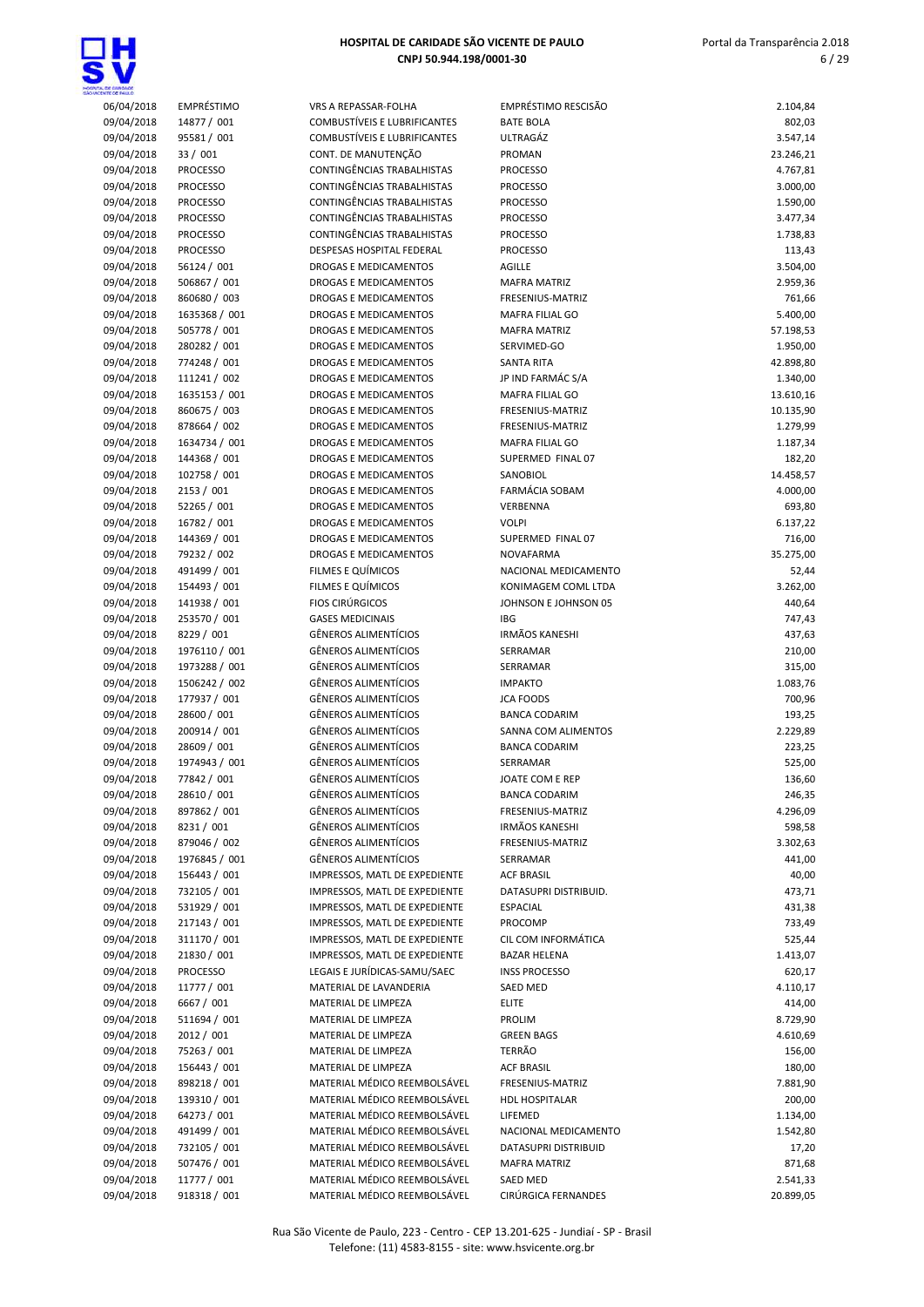

| NTE CE SALLO             |                              |                                                             |                                               |                      |
|--------------------------|------------------------------|-------------------------------------------------------------|-----------------------------------------------|----------------------|
| 09/04/2018               | 531929 / 001                 | MATERIAL MÉDICO REEMBOLSÁVEL                                | <b>ESPACIAL</b>                               | 21,30                |
| 09/04/2018               | 897832 / 001                 | MATERIAL MÉDICO REEMBOLSÁVEL                                | FRESENIUS-MATRIZ                              | 1.615,03             |
| 09/04/2018               | 1089 / 002                   | MATERIAL PERMANENTE                                         | A.C.MED COMÉRCIO MAT.                         | 1.050,00             |
| 09/04/2018               | 65522 / 001                  | MATL MANUT. PREDIAL, ELÉTR, HID.                            | <b>MULTIBOR</b>                               | 117,00               |
| 09/04/2018               | 65523 / 001                  | MATL MANUT. PREDIAL, ELÉTR, HID.                            | <b>MULTIBOR</b>                               | 130,00               |
| 09/04/2018               | 144368 / 001                 | MEDICAMENTOS CONTROLADOS                                    | SUPERMED FINAL 07                             | 21,34                |
| 09/04/2018               | 4844 / 001                   | <b>MOBILIÁRIO</b>                                           | CAROLA MÓVEIS                                 | 2.385,00             |
| 09/04/2018               | 43515 / 001                  | ÓRTESE E PRÓTESE (OPME)                                     | ORTHO SYSTEM                                  | 5.000,00             |
| 09/04/2018<br>09/04/2018 | 781683 / 001                 | ÓRTESE E PRÓTESE (OPME)                                     | <b>BIOTRONIK</b><br><b>ORTHO SYSTEM</b>       | 500,00               |
| 09/04/2018               | 43480 / 001<br>1404393 / 001 | ÓRTESE E PRÓTESE (OPME)<br>ÓRTESE E PRÓTESE (OPME)          | <b>BOSTON SCIENTIFIC</b>                      | 1.930,00<br>1.050,00 |
| 09/04/2018               | 7244 / 001                   | ÓRTESE E PRÓTESE (OPME)                                     | <b>MERIL</b>                                  | 1.000,00             |
| 09/04/2018               | 72161 / 001                  | ÓRTESE E PRÓTESE (OPME)                                     | LINE LIFE                                     | 97,48                |
| 09/04/2018               | 7194 / 001                   | ÓRTESE E PRÓTESE (OPME)                                     | <b>MERIL</b>                                  | 3.034,50             |
| 09/04/2018               | 43481 / 001                  | ÓRTESE E PRÓTESE (OPME)                                     | ORTHO SYSTEM                                  | 1.010,52             |
| 09/04/2018               | 1404394 / 001                | ÓRTESE E PRÓTESE (OPME)                                     | <b>BOSTON SCIENTIFIC</b>                      | 672,00               |
| 09/04/2018               | 43484 / 001                  | ÓRTESE E PRÓTESE (OPME)                                     | <b>ORTHO SYSTEM</b>                           | 34,90                |
| 09/04/2018               | 1404389 / 001                | ÓRTESE E PRÓTESE (OPME)                                     | <b>BOSTON SCIENTIFIC</b>                      | 672,00               |
| 09/04/2018               | 1404403 / 001                | ÓRTESE E PRÓTESE (OPME)                                     | <b>BOSTON SCIENTIFIC</b>                      | 1.050,00             |
| 09/04/2018               | 43477 / 001                  | ÓRTESE E PRÓTESE (OPME)                                     | <b>ORTHO SYSTEM</b>                           | 5.420,32             |
| 09/04/2018               | 781680 / 001                 | ÓRTESE E PRÓTESE (OPME)                                     | <b>BIOTRONIK</b>                              | 2.534,50             |
| 09/04/2018               | 43479 / 001                  | ÓRTESE E PRÓTESE (OPME)                                     | ORTHO SYSTEM                                  | 1.500,00             |
| 09/04/2018               | 1404392 / 001                | ÓRTESE E PRÓTESE (OPME)                                     | <b>BOSTON SCIENTIFIC</b>                      | 1.050,00             |
| 09/04/2018               | 261462 / 001                 | ÓRTESE E PRÓTESE (OPME)                                     | SILIMED MATRIZ                                | 744,00               |
| 09/04/2018               | 43483 / 001                  | ÓRTESE E PRÓTESE (OPME)                                     | ORTHO SYSTEM                                  | 1.500,00             |
| 09/04/2018               | 1404399 / 001                | ÓRTESE E PRÓTESE (OPME)                                     | <b>BOSTON SCIENTIFIC</b>                      | 1.050,00             |
| 09/04/2018               | 781679 / 001                 | ÓRTESE E PRÓTESE (OPME)                                     | <b>BIOTRONIK</b>                              | 500,00               |
| 09/04/2018               | 43478 / 001                  | ÓRTESE E PRÓTESE (OPME)                                     | <b>ORTHO SYSTEM</b>                           | 1.010,56             |
| 09/04/2018               | 43482 / 001                  | ÓRTESE E PRÓTESE (OPME)                                     | <b>ORTHO SYSTEM</b>                           | 327,61               |
| 09/04/2018               | 43499 / 001                  | ÓRTESE E PRÓTESE (OPME)                                     | ORTHO SYSTEM                                  | 257,48               |
| 09/04/2018               | 314929 / 001                 | ÓRTESE E PRÓTESE (OPME)                                     | EMPÓRIO HOSPITALAR                            | 1.033,00             |
| 09/04/2018               | 314890 / 001                 | ÓRTESE E PRÓTESE (OPME)                                     | EMPÓRIO HOSPITALAR                            | 1.033,00             |
| 09/04/2018               | 65557 / 001                  | <b>OUTROS MATERIAIS</b>                                     | <b>MULTIBOR</b>                               | 185,00               |
| 09/04/2018               | 491577 / 001                 | <b>OUTROS MATERIAIS</b>                                     | NACIONAL MEDICAMENTO                          | 792,36               |
| 09/04/2018               | 732105 / 001<br>139310 / 001 | <b>OUTROS MATERIAIS</b><br><b>OUTROS MATERIAIS</b>          | DATASUPRI DISTRIBUID<br><b>HDL HOSPITALAR</b> | 21,32                |
| 09/04/2018<br>09/04/2018 | 75263 / 001                  | <b>OUTROS MATERIAIS</b>                                     | <b>TERRÃO</b>                                 | 1.042,20             |
| 09/04/2018               | 1089 / 002                   | PEÇAS E MATS DE REPOSIÇÃO EQUIP.                            | A.C.MED COMÉRCIO MAT.                         | 83,00<br>2.497,50    |
| 09/04/2018               | MARÇO/18 / 001               | PENSÃO ALIMENTÍCIA                                          | PENSÃO ALIMENTÍCIA                            | 187,65               |
| 09/04/2018               | EMPRÉSTIMO                   | VRS A REPASSAR-FOLHA                                        | EMPRESTIMO RESCISÃO                           | 4.536,36             |
| 10/04/2018               | 10388A / 001                 | ASSISTÊNCIA ODONTOLÓGICA                                    | <b>UNIODONTO</b>                              | 37.712,72            |
| 10/04/2018               | 92654 / 001                  | CONT. DE MANUTENÇÃO                                         | <b>PIXEON</b>                                 | 1.394,60             |
| 10/04/2018               | 2155 / 001                   | <b>DROGAS E MEDICAMENTOS</b>                                | FARMÁCIA SOBAM                                | 75,00                |
| 10/04/2018               | 5136518 / 001                | <b>ENERGIA ELÉTRICA</b>                                     | <b>CPFL</b>                                   | 97.839,91            |
| 10/04/2018               | 2/60 / 001                   | <b>FINANCIAMENTOS BANCÁRIOS</b>                             | CAIXA ECONÔMICA FEDERAL                       | 413.199,73           |
| 10/04/2018               | 861425 / 003                 | <b>GÊNEROS ALIMENTÍCIOS</b>                                 | FRESENIUS-MATRIZ                              | 415,99               |
| 10/04/2018               | 332663 / 001                 | <b>GÊNEROS ALIMENTÍCIOS</b>                                 | <b>MARFRIG CD ITUPEVA</b>                     | 2.523,24             |
| 10/04/2018               | 102448 / 001                 | <b>GÊNEROS ALIMENTÍCIOS</b>                                 | CAFE CAIÇARA                                  | 1.615,50             |
| 10/04/2018               | 793609 / 001                 | <b>GÊNEROS ALIMENTÍCIOS</b>                                 | CDI                                           | 299,91               |
| 10/04/2018               | 861622 / 003                 | GÊNEROS ALIMENTÍCIOS                                        | FRESENIUS-MATRIZ                              | 5.309,28             |
| 10/04/2018               | 8242 / 001                   | <b>GÊNEROS ALIMENTÍCIOS</b>                                 | <b>IRMÃOS KANESHI</b>                         | 411,73               |
| 10/04/2018               | 1235129 / 001                | <b>GÊNEROS ALIMENTÍCIOS</b>                                 | <b>FRANGO ADORO FILIAL</b>                    | 212,00               |
| 10/04/2018               | 609594 / 001                 | GÊNEROS ALIMENTÍCIOS                                        | PAPEL ITUPEVA                                 | 1.065,66             |
| 10/04/2018               | PLACA DFZ-5961 / 001         | <b>IMPOSTO ESTADUAL</b>                                     | TAXA LICENCIAMENTO                            | 316,03               |
| 10/04/2018               | <b>PROCESSO</b>              | <b>LEGAIS E JURÍDICAS</b>                                   | <b>GRU PROCESSO</b>                           | 600,00               |
| 10/04/2018               | 121 / 001                    | LOCAÇÃO (EQUIP, MÁQ. ESPAÇO)                                | INTERMEDICAL EQUIP                            | 1.000,00             |
| 10/04/2018               | 119 / 001                    | LOCAÇÃO (EQUIP, MÁQ. ESPAÇO)                                | INTERMEDICAL EQUIP                            | 1.000,00             |
| 10/04/2018               | 120 / 001                    | LOCAÇÃO (EQUIP, MÁQ. ESPAÇO)                                | INTERMEDICAL EQUIP                            | 1.000,00             |
| 10/04/2018               | 12/12 / 001                  | LOCAÇÃO DE IMÓVEIS                                          | ALUGUÉL                                       | 3.188,16             |
| 10/04/2018               | 12/12 / 001                  | LOCAÇÃO DE IMÓVEIS                                          | ALUGUÉL                                       | 3.188,15             |
| 10/04/2018               | 26622 / 001                  | MATERIAL MÉDICO REEMBOLSÁVEL                                | MÉDICONE                                      | 2.511,00             |
| 10/04/2018               | 47245 / 001                  | MATERIAL MÉDICO REEMBOLSÁVEL                                | <b>HEALTH QUALITY</b>                         | 564,00               |
| 10/04/2018               | 65749 / 001                  | MATERIAL MÉDICO REEMBOLSÁVEL                                | LABOR IMPORT.                                 | 525,00               |
| 10/04/2018               | 65755 / 001                  | MATERIAL MÉDICO REEMBOLSÁVEL                                | LABOR IMPORT.                                 | 3.090,27             |
| 10/04/2018<br>10/04/2018 | 7478 / 001<br>3391 / 001     | MATL MANUT. PREDIAL, ELÉTR, HID.<br>ÓRTESE E PRÓTESE (OPME) | SANTA FÉ COMERCIAL<br>INTERMEDICAL EQUIP.     | 166,60<br>180,00     |
| 10/04/2018               | 3389 / 001                   | ÓRTESE E PRÓTESE (OPME)                                     | INTERMEDICAL EQUIP.                           | 2.770,00             |
| 10/04/2018               | 3393 / 001                   | ÓRTESE E PRÓTESE (OPME)                                     | INTERMEDICAL EQUIP.                           | 2.770,00             |
| 10/04/2018               | 3390 / 001                   | ÓRTESE E PRÓTESE (OPME)                                     | INTERMEDICAL EQUIP.                           | 1.620,00             |
|                          |                              |                                                             |                                               |                      |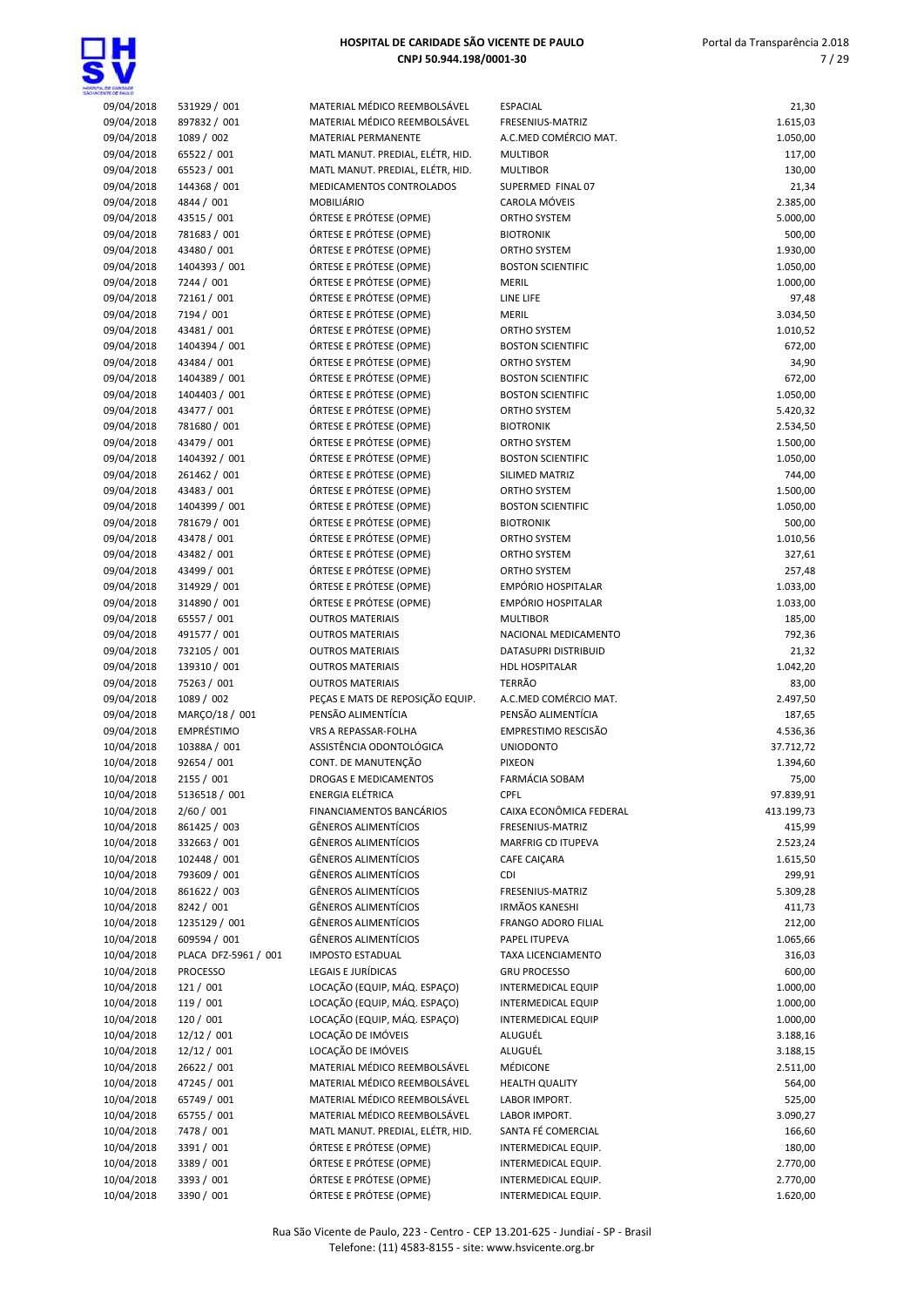

| ENTE CE PAULO |                 |                                 |
|---------------|-----------------|---------------------------------|
| 10/04/2018    | 69 / 001        | <b>OUTROS CUSTOS GERAIS</b>     |
| 10/04/2018    | 14107 / 001     | PEÇAS E MATS DE REPOSIÇÃO EQUIP |
| 10/04/2018    | 47245 / 001     | PEÇAS E MATS DE REPOSIÇÃO EQUIP |
| 10/04/2018    | 67461 / 001     | PEÇAS E MATS DE REPOSIÇÃO EQUIP |
| 10/04/2018    | 9116 / 001      | PEÇAS E MATS DE REPOSIÇÃO EQUIP |
| 10/04/2018    | <b>RESCISÃO</b> | <b>RESCISÕES</b>                |
| 10/04/2018    | <b>RESCISÃO</b> | RESCISÕES PARCELADAS HOSPITAL   |
| 10/04/2018    | RESCISÃO        | RESCISÕES PARCELADAS HOSPITAL   |
| 10/04/2018    | <b>RESCISÃO</b> | RESCISÕES PARCELADAS HOSPITAL   |
| 10/04/2018    | <b>RESCISÃO</b> | RESCISÕES PARCELADAS HOSPITAL   |
| 10/04/2018    | MARÇO/18 / 001  | SERVIÇOS MÉDICOS - PF           |
| 10/04/2018    | MARÇO/18 / 001  | SERVIÇOS MÉDICOS - PF           |
| 10/04/2018    | MARÇO/18 / 001  | SERVIÇOS MÉDICOS BOLSISTAS      |
| 10/04/2018    | MARÇO/18 / 001  | SERVIÇOS MÉDICOS BOLSISTAS      |
| 10/04/2018    | MARÇO/18 / 001  | SERVIÇOS MÉDICOS BOLSISTAS      |
| 10/04/2018    | MARÇO/18 / 001  | SERVIÇOS MÉDICOS BOLSISTAS      |
| 10/04/2018    | 57 / 001        | SERVIÇOS PREST - PJ             |
| 10/04/2018    | 128074 / 001    | SERVIÇOS PREST - PJ             |
| 10/04/2018    | 488 / 001       | SERVIÇOS PREST - PJ             |
| 10/04/2018    | 118 / 001       | SERVIÇOS PREST - PJ             |
| 10/04/2018    | MARÇO/18 / 001  | SERVIÇOS PRESTADOS - PF         |
| 10/04/2018    | MARÇO/18 / 001  | SERVICOS PRESTADOS - PF         |
| 10/04/2018    | CONF DÍV / 004  | TERMO CONF. DÍVIDA              |
| 10/04/2018    | 253 / 001       | <b>TRANSPORTE DE EMPREGADOS</b> |
| 10/04/2018    | MARÇO/18 / 001  | VRS A REPASSAR-FOLHA            |
| 10/04/2018    | MARÇO/18 / 001  | <b>VRS A REPASSAR-FOLHA</b>     |
| 10/04/2018    | MARÇO/18 / 001  | <b>VRS A REPASSAR-FOLHA</b>     |
| 10/04/2018    | MARÇO/18 / 001  | VRS A REPASSAR-FOLHA            |
| 11/04/2018    | 2018270 / 001   | CONT. DE MANUTENÇÃO             |
| 11/04/2018    | 173650 / 001    | DROGAS E MEDICAMENTOS           |
| 11/04/2018    | 987719 / 001    | DROGAS E MEDICAMENTOS           |
| 11/04/2018    | 22443 / 001     | <b>DROGAS E MEDICAMENTOS</b>    |
| 11/04/2018    | 680617 / 001    | DROGAS E MEDICAMENTOS           |
| 11/04/2018    | 3485 / 001      | DROGAS E MEDICAMENTOS           |
| 11/04/2018    | 22440 / 001     | <b>DROGAS E MEDICAMENTOS</b>    |
| 11/04/2018    | 112742 / 001    | DROGAS E MEDICAMENTOS           |
| 11/04/2018    | 112741 / 001    | DROGAS E MEDICAMENTOS           |
| 11/04/2018    | 173665 / 001    | DROGAS E MEDICAMENTOS           |
| 11/04/2018    | 17448 / 001     | <b>FIOS CIRÚRGICOS</b>          |
| 11/04/2018    | 92193 / 001     | <b>FIOS CIRÚRGICOS</b>          |
| 11/04/2018    | 37407 / 001     | <b>GASES MEDICINAIS</b>         |
| 11/04/2018    | 44000 / 001     | <b>GASES MEDICINAIS</b>         |
| 11/04/2018    | 44001 / 001     | <b>GASES MEDICINAIS</b>         |
| 11/04/2018    | 77903 / 001     | <b>GÊNEROS ALIMENTÍCIOS</b>     |
| 11/04/2018    | 1236471 / 001   | <b>GÊNEROS ALIMENTÍCIOS</b>     |
| 11/04/2018    | 8252 / 001      | <b>GÊNEROS ALIMENTÍCIOS</b>     |
| 11/04/2018    | 519514 / 001    | <b>GÊNEROS ALIMENTÍCIOS</b>     |
| 11/04/2018    | 38623 / 001     | <b>GÊNEROS ALIMENTÍCIOS</b>     |
| 11/04/2018    | 46169 / 001     | <b>GÊNEROS ALIMENTÍCIOS</b>     |
| 11/04/2018    | 19400 / 001     | <b>GÊNEROS ALIMENTÍCIOS</b>     |
| 11/04/2018    | 1442871 / 001   | <b>GÊNEROS ALIMENTÍCIOS</b>     |
| 11/04/2018    | 335970 / 001    | <b>GÊNEROS ALIMENTÍCIOS</b>     |
| 11/04/2018    | 147355 / 001    | <b>GÊNEROS ALIMENTÍCIOS</b>     |
| 11/04/2018    | 28664 / 001     | <b>GÊNEROS ALIMENTÍCIOS</b>     |
| 11/04/2018    | 98237 / 001     | <b>GÊNEROS ALIMENTÍCIOS</b>     |
| 11/04/2018    | 3485 / 001      | <b>GÊNEROS ALIMENTÍCIOS</b>     |
| 11/04/2018    | 172581 / 001    | IMPRESSOS, MATL DE EXPEDIENTE   |
| 11/04/2018    | 3098 / 001      | IMPRESSOS, MATL DE EXPEDIENTE   |
| 11/04/2018    | 1757730 / 003   | IMPRESSOS, MATL DE EXPEDIENTE   |
| 11/04/2018    | 2625 / 001      | LOCAÇÃO (EQUIP, MAQ. ESPAÇO)    |
| 11/04/2018    | 12241 / 001     | MATERIAL DE LIMPEZA             |
| 11/04/2018    | 366997 / 001    | MATERIAL DE LIMPEZA             |
| 11/04/2018    | 1443 / 001      | MATERIAL MÉDICO REEMBOLSÁVEL    |
| 11/04/2018    | 11808 / 001     | MATERIAL MÉDICO REEMBOLSÁVEL    |
| 11/04/2018    | 37019 / 001     | MATERIAL MÉDICO REEMBOLSÁVEL    |
| 11/04/2018    | 559136 / 001    | MATERIAL MÉDICO REEMBOLSÁVEL    |
| 11/04/2018    | 10033 / 001     | MATERIAL MÉDICO REEMBOLSÁVEL    |
| 11/04/2018    | 49475 / 001     | MATERIAL MÉDICO REEMBOLSÁVEL    |
| 11/04/2018    | 22443 / 001     | MATERIAL MÉDICO REEMBOLSÁVEL    |

| <b>OE CHITONOE</b>       |                           |                                            |                                                                   |                       |
|--------------------------|---------------------------|--------------------------------------------|-------------------------------------------------------------------|-----------------------|
| 10/04/2018               | 69 / 001                  | <b>OUTROS CUSTOS GERAIS</b>                | PANIFICADORA VILLACA                                              | 59,75                 |
| 10/04/2018               | 14107 / 001               | PEÇAS E MATS DE REPOSIÇÃO EQUIP.           | <b>GAMACAMP</b>                                                   | 536,00                |
| 10/04/2018               | 47245 / 001               | PEÇAS E MATS DE REPOSIÇÃO EQUIP.           | <b>HEALTH QUALITY</b>                                             | 149,50                |
| 10/04/2018               | 67461 / 001               | PEÇAS E MATS DE REPOSIÇÃO EQUIP.           | <b>GFE BRASIL</b>                                                 | 2.999,98              |
| 10/04/2018               | 9116 / 001                | PEÇAS E MATS DE REPOSIÇÃO EQUIP.           | <b>TRATÁGUA</b>                                                   | 1.519,10              |
| 10/04/2018               | <b>RESCISÃO</b>           | <b>RESCISÕES</b>                           | <b>RESCISÃO</b>                                                   | 9.979,78              |
| 10/04/2018               | <b>RESCISÃO</b>           | RESCISÕES PARCELADAS HOSPITAL              | <b>RESCISÃO</b>                                                   | 3.648,29              |
| 10/04/2018               | <b>RESCISÃO</b>           | RESCISÕES PARCELADAS HOSPITAL              | <b>RESCISÃO</b>                                                   | 6.322,54              |
| 10/04/2018               | <b>RESCISÃO</b>           | RESCISÕES PARCELADAS HOSPITAL              | <b>RESCISÃO</b>                                                   | 2.213,93              |
| 10/04/2018               | <b>RESCISÃO</b>           | RESCISÕES PARCELADAS HOSPITAL              | <b>RESCISÃO</b>                                                   | 4.397,66              |
| 10/04/2018               | MARÇO/18 / 001            | SERVIÇOS MÉDICOS - PF                      | <b>RPA</b>                                                        | 783,90                |
| 10/04/2018               | MARCO/18 / 001            | SERVICOS MÉDICOS - PF                      | <b>RPA</b>                                                        | 1.567,80              |
| 10/04/2018               | MARÇO/18 / 001            | SERVIÇOS MÉDICOS BOLSISTAS                 | <b>RESIDENTE</b>                                                  | 532,86                |
| 10/04/2018               | MARCO/18 / 001            | SERVICOS MÉDICOS BOLSISTAS                 | <b>RESIDENTE</b>                                                  | 621,68                |
| 10/04/2018               | MARÇO/18 / 001            | SERVIÇOS MÉDICOS BOLSISTAS                 | <b>RESIDENTE</b>                                                  | 1.332,17              |
| 10/04/2018               | MARÇO/18 / 001            | SERVIÇOS MÉDICOS BOLSISTAS                 | FOLHA MARÇO/2018 - RESIDENTES                                     | 49.290,29             |
| 10/04/2018               | 57 / 001                  | SERVIÇOS PREST - PJ                        | SAMANTHA P MACHADO D                                              | 10.000,00             |
| 10/04/2018               | 128074 / 001<br>488 / 001 | SERVIÇOS PREST - PJ<br>SERVICOS PREST - PJ | <b>BIONEXO</b>                                                    | 5.611,69              |
| 10/04/2018<br>10/04/2018 | 118 / 001                 | SERVICOS PREST - PJ                        | LIBA CONTABILIDADE<br>MUNAROLO E SEDANO                           | 6.300,00              |
| 10/04/2018               | MARCO/18 / 001            | SERVIÇOS PRESTADOS - PF                    | <b>RPA</b>                                                        | 12.000,00<br>2.605,20 |
| 10/04/2018               | MARCO/18 / 001            | SERVICOS PRESTADOS - PF                    | <b>RPA</b>                                                        | 1.193,40              |
| 10/04/2018               | CONF DÍV / 004            | TERMO CONF. DÍVIDA                         | VITÓRIA HOSPITALAR                                                | 8.239,73              |
| 10/04/2018               | 253 / 001                 | TRANSPORTE DE EMPREGADOS                   | <b>FAMA TRANSP E TUR</b>                                          | 194.662,24            |
| 10/04/2018               | MARÇO/18 / 001            | VRS A REPASSAR-FOLHA                       |                                                                   |                       |
| 10/04/2018               | MARÇO/18 / 001            | VRS A REPASSAR-FOLHA                       | MENSALIDADE SIND ENFERMAGEM<br>CONV. C.E.F. A REPASSAR EMPRÉSTIMO | 540,00<br>58.928,27   |
| 10/04/2018               | MARCO/18 / 001            | <b>VRS A REPASSAR-FOLHA</b>                | CONVÊNIO CLUBE IPIRANGA                                           | 1.400,00              |
| 10/04/2018               | MARÇO/18 / 001            | VRS A REPASSAR-FOLHA                       | CONVÊNIO FARMAVIDA                                                | 53.212,14             |
| 11/04/2018               | 2018270 / 001             | CONT. DE MANUTENÇÃO                        | <b>INTERACT</b>                                                   | 4.753,18              |
| 11/04/2018               | 173650 / 001              | DROGAS E MEDICAMENTOS                      | ATIVA GO                                                          | 216,24                |
| 11/04/2018               | 987719 / 001              | DROGAS E MEDICAMENTOS                      | <b>COMERCIAL RIOCLARENS</b>                                       | 949,74                |
| 11/04/2018               | 22443 / 001               | DROGAS E MEDICAMENTOS                      | MGMED PRODUTOS HOSPI                                              | 72,68                 |
| 11/04/2018               | 680617 / 001              | DROGAS E MEDICAMENTOS                      | <b>BAXTER</b>                                                     | 2.676,00              |
| 11/04/2018               | 3485 / 001                | DROGAS E MEDICAMENTOS                      | <b>FARMAVIDA</b>                                                  | 194,34                |
| 11/04/2018               | 22440 / 001               | DROGAS E MEDICAMENTOS                      | MGMED PRODUTOS HOSPI                                              | 392,00                |
| 11/04/2018               | 112742 / 001              | DROGAS E MEDICAMENTOS                      | JP IND FARMAC S/A                                                 | 922,50                |
| 11/04/2018               | 112741 / 001              | DROGAS E MEDICAMENTOS                      | JP IND FARMAC S/A                                                 | 432,00                |
| 11/04/2018               | 173665 / 001              | DROGAS E MEDICAMENTOS                      | ATIVA GO                                                          | 823,20                |
| 11/04/2018               | 17448 / 001               | <b>FIOS CIRÚRGICOS</b>                     | LIBEMA                                                            | 483,00                |
| 11/04/2018               | 92193 / 001               | <b>FIOS CIRÚRGICOS</b>                     | <b>BIOMEDICAL EQUIP</b>                                           | 237,00                |
| 11/04/2018               | 37407 / 001               | <b>GASES MEDICINAIS</b>                    | <b>IBG CRYO FILIAL</b>                                            | 1.078,42              |
| 11/04/2018               | 44000 / 001               | <b>GASES MEDICINAIS</b>                    | OXILUZ                                                            | 6.219,00              |
| 11/04/2018               | 44001 / 001               | <b>GASES MEDICINAIS</b>                    | <b>OXILUZ</b>                                                     | 490,00                |
| 11/04/2018               | 77903 / 001               | <b>GÊNEROS ALIMENTÍCIOS</b>                | JOATE COM E REP                                                   | 566,10                |
| 11/04/2018               | 1236471 / 001             | GÊNEROS ALIMENTÍCIOS                       | <b>FRANGO ADORO FILIAL</b>                                        | 1.018,00              |
| 11/04/2018               | 8252 / 001                | <b>GÊNEROS ALIMENTÍCIOS</b>                | <b>IRMÃOS KANESHI</b>                                             | 555,55                |
| 11/04/2018               | 519514 / 001              | <b>GÊNEROS ALIMENTÍCIOS</b>                | <b>MAFRA MATRIZ</b>                                               | 1.867,32              |
| 11/04/2018               | 38623 / 001               | GÊNEROS ALIMENTÍCIOS                       | <b>CIL</b>                                                        | 346,00                |
| 11/04/2018               | 46169 / 001               | <b>GÊNEROS ALIMENTÍCIOS</b>                | <b>GTS DISTRIBUIDORA</b>                                          | 430,56                |
| 11/04/2018               | 19400 / 001               | <b>GÊNEROS ALIMENTÍCIOS</b>                | HUMANA ALIM SOROCABA                                              | 1.998,00              |
| 11/04/2018               | 1442871 / 001             | GÊNEROS ALIMENTÍCIOS                       | CASA DO CONFEITEIRO                                               | 162,00                |
| 11/04/2018               | 335970 / 001              | <b>GÊNEROS ALIMENTÍCIOS</b>                | MARFRIG CD ITUPEVA                                                | 2.013,35              |
| 11/04/2018               | 147355 / 001              | <b>GÊNEROS ALIMENTÍCIOS</b>                | COPOLFOOD COM PROD                                                | 1.423,90              |
| 11/04/2018               | 28664 / 001               | GÊNEROS ALIMENTÍCIOS                       | <b>BANCA CODARIM</b>                                              | 132,90                |
| 11/04/2018               | 98237 / 001               | <b>GÊNEROS ALIMENTÍCIOS</b>                | <b>CATABY FINAL 57</b>                                            | 1.384,20              |
| 11/04/2018               | 3485 / 001                | <b>GÊNEROS ALIMENTÍCIOS</b>                | FARMAVIDA                                                         | 211,80                |
| 11/04/2018               | 172581 / 001              | IMPRESSOS, MATL DE EXPEDIENTE              | AUTOPEL AUTOMAÇÃO                                                 | 357,60                |
| 11/04/2018               | 3098 / 001                | IMPRESSOS, MATL DE EXPEDIENTE              | <b>GRÁFICA SETEMBRO</b>                                           | 370,00                |
| 11/04/2018               | 1757730 / 003             | IMPRESSOS, MATL DE EXPEDIENTE              | <b>TRAVAGIN</b>                                                   | 206,12                |
| 11/04/2018               | 2625 / 001                | LOCAÇÃO (EQUIP, MAQ. ESPAÇO)               | <b>CLEAN MEDICAL</b>                                              | 4.000,00              |
| 11/04/2018               | 12241 / 001               | MATERIAL DE LIMPEZA                        | <b>PLASTILI</b>                                                   | 4.083,00              |
| 11/04/2018               | 366997 / 001              | MATERIAL DE LIMPEZA                        | SUPRIMED                                                          | 113,85                |
| 11/04/2018               | 1443 / 001                | MATERIAL MÉDICO REEMBOLSÁVEL               | <b>VISIONBAND</b>                                                 | 380,80                |
| 11/04/2018               | 11808 / 001               | MATERIAL MÉDICO REEMBOLSÁVEL               | SAED MED                                                          | 555,00                |
| 11/04/2018               | 37019 / 001               | MATERIAL MÉDICO REEMBOLSÁVEL               | <b>FUTURA</b>                                                     | 3.064,50              |
| 11/04/2018               | 559136 / 001              | MATERIAL MÉDICO REEMBOLSÁVEL               | MACROMED - MATRIZ                                                 | 1.218,96              |
| 11/04/2018               | 10033 / 001               | MATERIAL MÉDICO REEMBOLSÁVEL               | INOVA COML HOSPITALAR                                             | 2.520,01              |
| 11/04/2018               | 49475 / 001               | MATERIAL MÉDICO REEMBOLSÁVEL               | <b>MAX MEDICAL</b>                                                | 585,78                |
| 11/04/2018               | 22443 / 001               | MATERIAL MÉDICO REEMBOLSÁVEL               | <b>MGMED PRODUTOS HOSPI</b>                                       | 1.625.10              |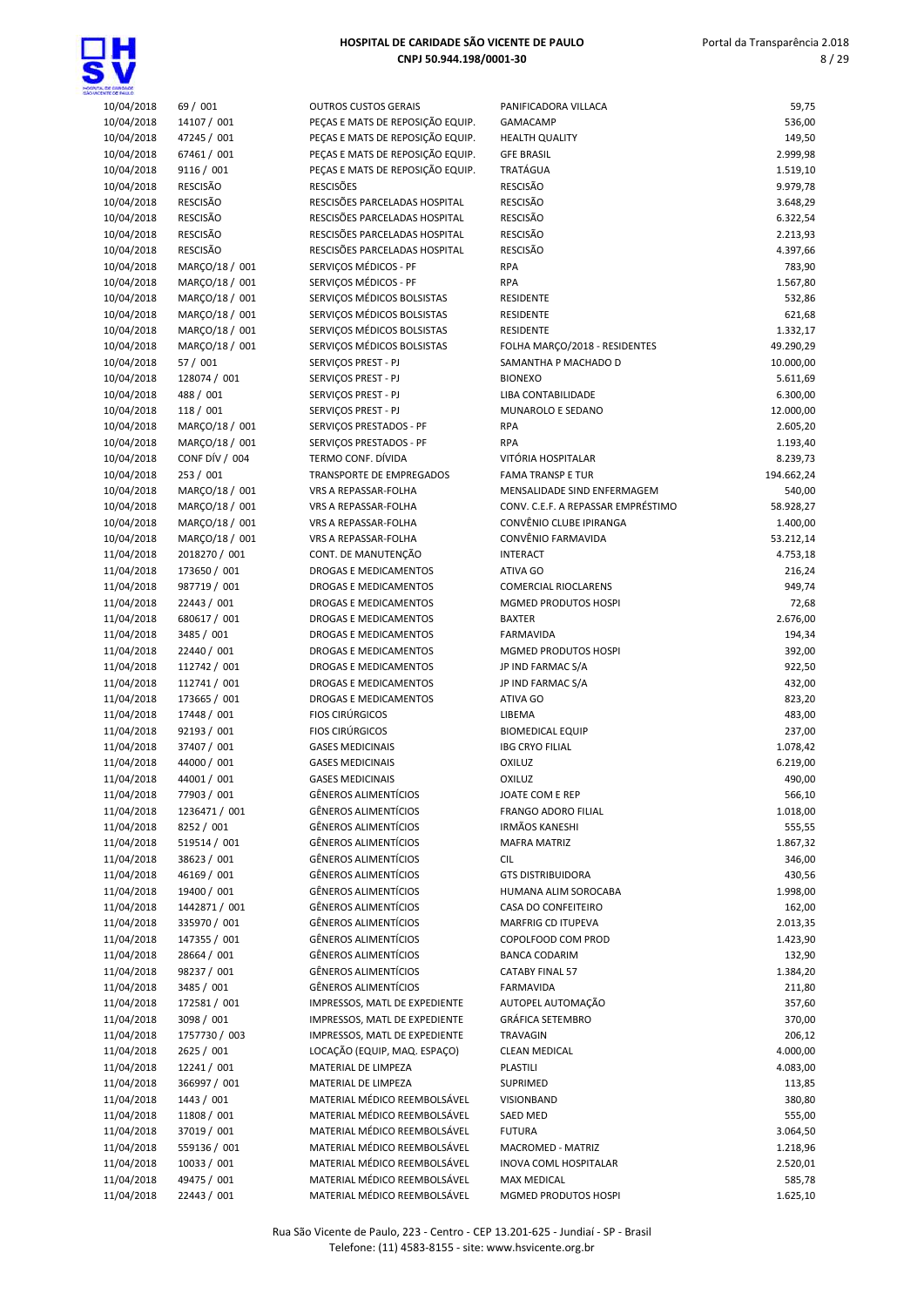

| 11/04/2018 | 17448 / 001       | MATERIAL MÉDICO REEMBOLSÁVEL     | LIBEMA                       | 960,00    |
|------------|-------------------|----------------------------------|------------------------------|-----------|
| 11/04/2018 | 98844 / 001       | MATERIAL MÉDICO REEMBOLSÁVEL     | <b>ECOMED</b>                | 800,00    |
| 11/04/2018 | 9012 / 002        | MATERIAL MÉDICO REEMBOLSÁVEL     | <b>INOVA COML HOSPITALAR</b> | 913,60    |
| 11/04/2018 | 92193 / 001       | MATERIAL MÉDICO REEMBOLSÁVEL     | <b>BIOMEDICAL EQUIP</b>      | 4.534,90  |
| 11/04/2018 | 32518 / 001       | MATERIAL MÉDICO REEMBOLSÁVEL     | EXPRESSMEDICAL               | 925,00    |
| 11/04/2018 | 98391 / 001       | MATERIAL MÉDICO REEMBOLSÁVEL     | ZAMMI                        | 4.897,50  |
| 11/04/2018 | 197556 / 001      | MATERIAL MÉDICO REEMBOLSÁVEL     | <b>CREMER MG</b>             | 11.035,37 |
| 11/04/2018 | 11312 / 001       | MATERIAL MÉDICO REEMBOLSÁVEL     | SAMITECH                     | 1.908,75  |
| 11/04/2018 | 181658 / 001      | MATERIAL MÉDICO REEMBOLSÁVEL     | ALFALAGOS LTDA               | 381,33    |
| 11/04/2018 | 406848 / 001      | MATERIAL MÉDICO REEMBOLSÁVEL     | <b>CREMER SA</b>             | 975,00    |
| 11/04/2018 | 7491 / 001        | MATL MANUT. PREDIAL, ELÉTR, HID. | SANTA FÉ COMERCIAL           | 417,00    |
| 11/04/2018 | 3485 / 001        | MEDICAMENTOS CONTROLADOS         | <b>FARMAVIDA</b>             | 263,31    |
| 11/04/2018 | 22443 / 001       | MEDICAMENTOS CONTROLADOS         | MGMED PRODUTOS HOSPI         | 97,23     |
| 11/04/2018 | 18076 / 001       | <b>OUTROS CUSTOS GERAIS</b>      | <b>NOVA JUNDIAI</b>          | 1.028,00  |
| 11/04/2018 | 321606506 / 001   | <b>OUTROS CUSTOS GERAIS</b>      | PEDÁGIO SEM PARAR            | 477,88    |
| 11/04/2018 | 9012 / 002        | <b>OUTROS MATERIAIS</b>          | <b>INOVA COML HOSPITALA</b>  | 37,38     |
| 11/04/2018 | 504551 / 001      | <b>OUTROS MATERIAIS</b>          | <b>BALASKA</b>               | 273,63    |
| 11/04/2018 | 987706 / 001      | <b>OUTROS MATERIAIS</b>          | <b>COMERCIAL RIOCLARENS</b>  | 703,32    |
| 11/04/2018 | 181658 / 001      | <b>OUTROS MATERIAIS</b>          | <b>ALFALAGOS LTDA</b>        | 1.362,67  |
| 11/04/2018 | 64281 / 001       | <b>OUTROS MATERIAIS</b>          | LIFEMED                      | 1.148,00  |
| 11/04/2018 | 366997 / 001      | <b>OUTROS MATERIAIS</b>          | SUPRIMED                     | 881,25    |
| 11/04/2018 | 10033 / 001       | <b>OUTROS MATERIAIS</b>          | <b>INOVA COML HOSPITALAR</b> | 91,19     |
| 11/04/2018 | 81855 / 001       | PEÇAS E MATS DE REPOSIÇÃO EQUIP. | WDE REFRIGERAÇÃO             | 3.000,35  |
| 11/04/2018 | 44000 / 001       | PEÇAS E MATS DE REPOSIÇÃO EQUIP. | OXILUZ                       | 204,70    |
| 11/04/2018 | <b>RESCISÃO</b>   | <b>RESCISÕES</b>                 | <b>RESCISÃO</b>              | 777,33    |
| 11/04/2018 | 8329265539B / 001 | SEGURO FUNCIONÁRIOS-HOSP         | CAIXA SEGURADORA SA          | 3.657,50  |
| 11/04/2018 | MARÇO/18 / 001    | VRS A REPASSAR-FOLHA             | CONTRIBUIÇÃO CONFEDERATIVA   | 11.953,59 |
| 12/04/2018 | 1388 / 001        | CONT. DE MANUTENÇÃO              | <b>CAMP TÉCNICA</b>          | 2.500,00  |
| 12/04/2018 | 697456 / 001      | DROGAS E MEDICAMENTOS            | <b>BRAILE</b>                | 1.516,80  |
| 12/04/2018 | 988243 / 001      | <b>DROGAS E MEDICAMENTOS</b>     | <b>COMERCIAL RIOCLARENS</b>  | 528,33    |
| 12/04/2018 | 70352 / 001       | DROGAS E MEDICAMENTOS            | <b>HEALTH TECH</b>           | 843,00    |
| 12/04/2018 | 79882 / 001       | DROGAS E MEDICAMENTOS            | <b>NOVAFARMA</b>             | 16.763,50 |
| 12/04/2018 | 12 / 005          | EQUIP. PROC. ELETRÔNICO          | DIGITAL WAY SERVICE          | 4.278,17  |
| 12/04/2018 | 144626 / 001      | FILMES E QUÍMICOS                | SUPERMED FINAL 07            | 2.113,26  |
| 12/04/2018 | 339231 / 001      | <b>GÊNEROS ALIMENTÍCIOS</b>      | MARFRIG CD ITUPEVA           | 1.629,09  |
| 12/04/2018 | 65081 / 001       | <b>GÊNEROS ALIMENTÍCIOS</b>      | <b>DISTRIB HERNANDES</b>     | 949,29    |
| 12/04/2018 | 24332 / 001       | <b>GÊNEROS ALIMENTÍCIOS</b>      | SB ALIM CAROLINE FER         | 1.101,17  |
| 12/04/2018 | 28677 / 001       | <b>GÊNEROS ALIMENTÍCIOS</b>      | <b>BANCA CODARIM</b>         | 129,50    |
| 12/04/2018 | 27126 / 001       | <b>GÊNEROS ALIMENTÍCIOS</b>      | <b>BIOBASE</b>               | 1.216,80  |
| 12/04/2018 | 2313853 / 001     | <b>GÊNEROS ALIMENTÍCIOS</b>      | SALES                        | 685,50    |
| 12/04/2018 | 75266 / 001       | <b>GÊNEROS ALIMENTÍCIOS</b>      | <b>TERRÃO</b>                | 930,34    |
| 12/04/2018 | 3713 / 001        | <b>GÊNEROS ALIMENTÍCIOS</b>      | PRODIET NUTRIÇÃO             | 3.924,00  |
| 12/04/2018 | 339232 / 001      | <b>GÊNEROS ALIMENTÍCIOS</b>      | <b>MARFRIG CD ITUPEVA</b>    | 2.039,65  |
| 12/04/2018 | 8264 / 001        | GÊNEROS ALIMENTÍCIOS             | <b>IRMÃOS KANESHI</b>        | 450,10    |
| 12/04/2018 | 733213 / 001      | IMPRESSOS, MATL DE EXPEDIENTE    | DATASUPRI DISTRIBUID.        | 320,00    |
| 12/04/2018 | 10233 / 001       | IMPRESSOS, MATL DE EXPEDIENTE    | <b>FEMAG PASTAS</b>          | 2.879,70  |
| 12/04/2018 | 172782 / 001      | IMPRESSOS, MATL DE EXPEDIENTE    | AUTOPEL AUTOMAÇÃO            | 5.400,00  |
| 12/04/2018 | 43070 / 001       | MANUTENÇÃO E CONSERVAÇÃO         | CARFLAX                      | 35,40     |
| 12/04/2018 | 57572 / 001       | MÁQUINAS E EQUIPAMENTOS          | DIMEP FILIAL MG              | 2.151,50  |
| 12/04/2018 | 697458 / 001      | MATERIAL MÉDICO REEMBOLSÁVEL     | <b>BRAILE</b>                | 609,00    |
| 12/04/2018 | 900747 / 001      | MATERIAL MÉDICO REEMBOLSÁVEL     | FRESENIUS-MATRIZ             | 246,60    |
| 12/04/2018 | 144626 / 001      | MATERIAL MÉDICO REEMBOLSÁVEL     | SUPERMED FINAL 07            | 11.491,03 |
| 12/04/2018 | 131605 / 001      | MATERIAL MÉDICO REEMBOLSÁVEL     | <b>DIFARMIG</b>              | 3.808,00  |
| 12/04/2018 | 3344 / 001        | MATERIAL MÉDICO REEMBOLSÁVEL     | CIRÚRGICA IPANEMA            | 290,00    |
| 12/04/2018 | 11952 / 001       | MATERIAL MÉDICO REEMBOLSÁVEL     | <b>SAED MED</b>              | 720,00    |
| 12/04/2018 | 11954 / 001       | MATERIAL MÉDICO REEMBOLSÁVEL     | SAED MED                     | 720,00    |
| 12/04/2018 | 681242 / 001      | MATERIAL MÉDICO REEMBOLSÁVEL     | <b>BAXTER</b>                | 4.608,00  |
| 12/04/2018 | 69283 / 001       | MATERIAL MÉDICO REEMBOLSÁVEL     | <b>CIRURGICA BRASIL</b>      | 520,00    |
| 12/04/2018 | 12 / 005          | MATERIAL PERMANENTE              | DIGITAL WAY SERVICE          | 456,20    |
| 12/04/2018 | 12324 / 001       | MATL MANUT. PREDIAL, ELÉTR, HID. | <b>ESQUINA</b>               | 400,00    |
| 12/04/2018 | 29059 / 001       | MATL MANUT. PREDIAL, ELÉTR, HID. | <b>3V TINTAS</b>             | 142,60    |
| 12/04/2018 | 112699 / 001      | MATL MANUT. PREDIAL, ELÉTR, HID. | <b>SACI TINTAS</b>           | 172,00    |
| 12/04/2018 | 272918 / 001      | MATL MANUT. PREDIAL, ELÉTR, HID. | DEPÓSITO TORTORELLA          | 799,80    |
| 12/04/2018 | 114080 / 001      | MATL MANUT. PREDIAL, ELÉTR, HID. | <b>SACI TINTAS</b>           | 546,00    |
| 12/04/2018 | 272832 / 001      | MATL MANUT. PREDIAL, ELÉTR, HID. | DEPÓSITO TORTORELLA          | 2.336,10  |
| 12/04/2018 | 29045 / 001       | MATL MANUT. PREDIAL, ELÉTR, HID. | <b>3V TINTAS</b>             | 274,40    |
| 12/04/2018 | 43070 / 001       | MATL MANUT. PREDIAL, ELÉTR, HID. | CARFLAX                      | 39,15     |
| 12/04/2018 | 10034 / 001       | ÓRTESE E PRÓTESE (OPME)          | <b>ENDOCTOR</b>              | 2.750,00  |
| 12/04/2018 | 315530 / 001      | ÓRTESE E PRÓTESE (OPME)          | EMPÓRIO HOSPITALAR           | 2.066,00  |
|            |                   |                                  |                              |           |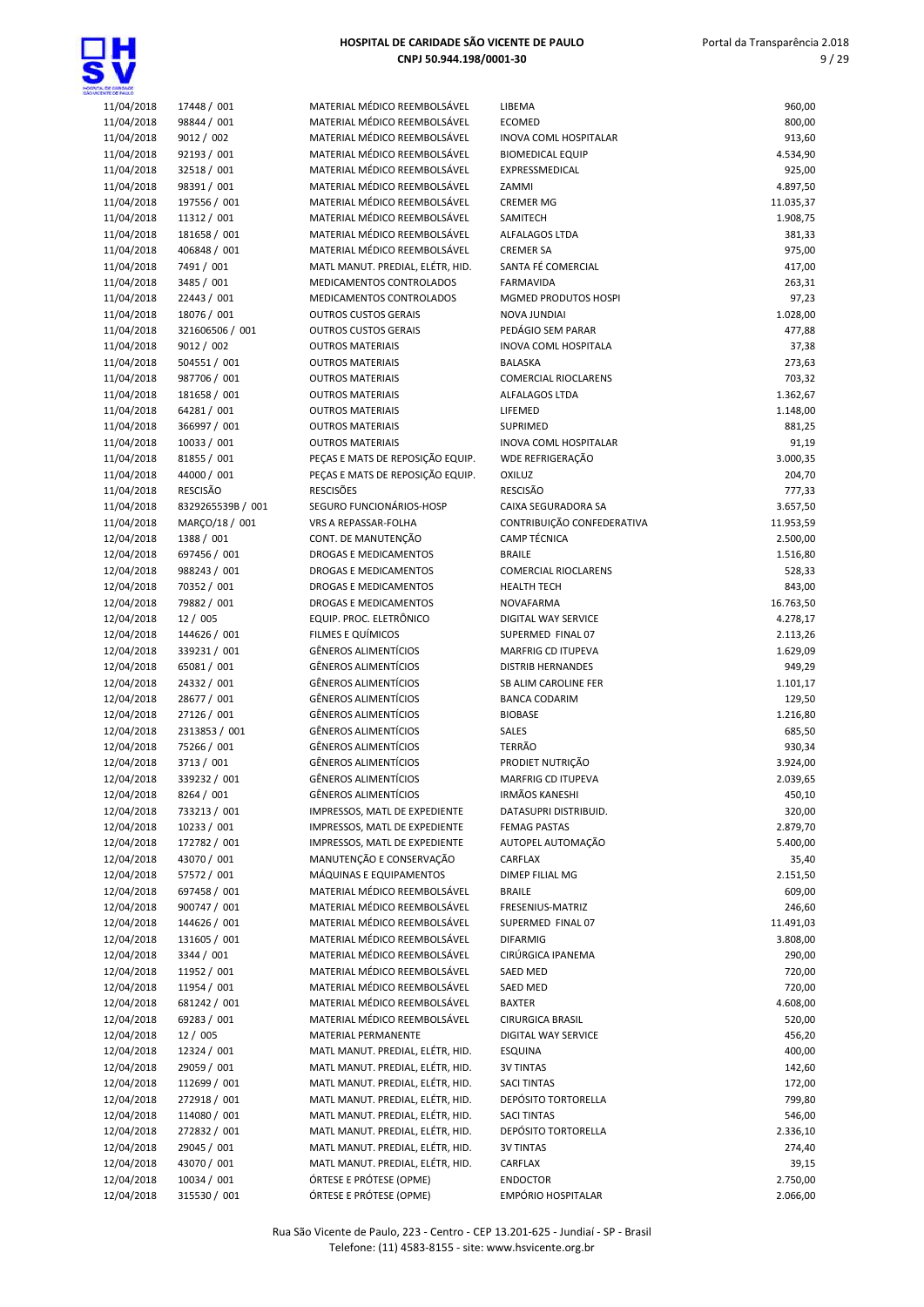

| TE CE SAILO             |                                 |                                      |
|-------------------------|---------------------------------|--------------------------------------|
| 2/04/2018               | 315531 / 001                    | ÓRTESE E PF                          |
| 2/04/2018               | 43544 / 001                     | ÓRTESE E PF                          |
| 2/04/2018               | 43543 / 001                     | ÓRTESE E PF                          |
| 2/04/2018               | 315600 / 001                    | ÓRTESE E PF                          |
| 2/04/2018               | 315599 / 001                    | ÓRTESE E PF<br>ÓRTESE E PF           |
| 2/04/2018               | 315617 / 001<br>2992A / 001     | <b>OUTROS CU</b>                     |
| 2/04/2018<br>2/04/2018  | 9072 / 001                      | <b>OUTROS CU</b>                     |
| 2/04/2018               | 144626 / 001                    | <b>OUTROS MA</b>                     |
| 2/04/2018               | 146128 / 001                    | <b>OUTROS MA</b>                     |
| 2/04/2018               | 15883 / 001                     | <b>OUTROS MA</b>                     |
| 2/04/2018               | 671380 / 001                    | <b>OUTROS MA</b>                     |
| 2/04/2018               | 13540 / 001                     | <b>OUTROS MA</b>                     |
| 2/04/2018               | 5552 / 001                      | <b>OUTROS MA</b>                     |
| 2/04/2018               | 12/005                          | PEÇAS E MA                           |
| 2/04/2018               | 19186 / 001                     | PEÇAS E MA                           |
| 2/04/2018               | 272673 / 001                    | PEÇAS E MA                           |
| 2/04/2018               | 314168 / 001                    | PEÇAS E MA                           |
| 2/04/2018               | 193 / 001                       | SERVIÇOS PF                          |
| 2/04/2018               | 11310 / 001                     | <b>SERVIÇOS PF</b>                   |
| 2/04/2018               | ADIANTAMENTO / 001              | SERVIÇOS PI                          |
| 2/04/2018               | 33 / 001                        | SERVIÇOS PF                          |
| 2/04/2018               | 25566 / 001                     | <b>SERVICOS PF</b>                   |
| 2/04/2018               | 382 / 001                       | <b>SERVS TERC.</b>                   |
| 2/04/2018               | 126 / 001                       | SERVS TERC.                          |
| 2/04/2018               | 7662 / 001                      | <b>TELEFONE</b>                      |
| 2/04/2018               | 18 / 001                        | <b>TRANSPORT</b>                     |
| 2/04/2018               | MARÇO/18 / 001                  | <b>VRS A REPAS</b>                   |
| 3/04/2018               | 3861 / 001                      | CONT. DE M                           |
| 3/04/2018               | 3862 / 001                      | CONT. DE M                           |
| 3/04/2018               | <b>PROCESSO</b>                 | CONTINGÊN                            |
| 3/04/2018               | <b>PROCESSO</b>                 | CONTINGÊN                            |
| 3/04/2018               | <b>PROCESSO</b>                 | CONTINGÊN                            |
| 3/04/2018               | NOV/16 / 001                    | <b>DESPESAS H</b>                    |
| 3/04/2018               | DEZ/16 / 001                    | <b>DESPESASH</b><br><b>DESPESASH</b> |
| 3/04/2018<br>3/04/2018  | <b>PROCESSO</b><br>175473 / 001 | DROGAS E N                           |
| 3/04/2018               | ABRIL/18 / 001                  | <b>FÉRIAS HOSI</b>                   |
| 3/04/2018               | DEZ/16 / 001                    | <b>FGTS HOSPI</b>                    |
| 3/04/2018               | NOV/16 / 001                    | <b>FGTS HOSPI</b>                    |
| 3/04/2018               | 44044 / 001                     | <b>GASES MEDI</b>                    |
| 3/04/2018               | 44046 / 001                     | <b>GASES MEDI</b>                    |
| 3/04/2018               | 1511296 / 001                   | <b>GÊNEROS AI</b>                    |
| .3/04/2018              | 1524229 / 001                   | <b>GÊNEROS AI</b>                    |
| 3/04/2018               | 28687 / 001                     | <b>GÊNEROS AI</b>                    |
| 3/04/2018               | 268687 / 001                    | <b>GÊNEROS AI</b>                    |
| 3/04/2018               | 77988 / 001                     | <b>GÊNEROS AI</b>                    |
| 3/04/2018               | 147515 / 001                    | <b>GÊNEROS AI</b>                    |
| 3/04/2018               | 1238966 / 001                   | <b>GÊNEROS AI</b>                    |
| 3/04/2018               | 8267 / 001                      | <b>GÊNEROS AI</b>                    |
| 3/04/2018               | 749 / 001                       | IMPRESSOS,                           |
| 3/04/2018               | 144304 / 001                    | IMPRESSOS,                           |
| 3/04/2018               | 123 / 001                       | LOCAÇÃO (E                           |
| 3/04/2018               | 124 / 001                       | LOCAÇÃO (E                           |
| 3/04/2018               | 512192 / 001                    | MATERIAL D                           |
| 3/04/2018               | 6780 / 001                      | <b>MATERIAL D</b>                    |
| 3/04/2018               | 4239 / 001                      | MATERIAL N                           |
| 3/04/2018               | 324 / 001                       | MATERIAL N                           |
| 3/04/2018               | 2162 / 002                      | MATERIAL N                           |
| 3/04/2018               | 929900 / 001                    | MATERIAL N                           |
| 3/04/2018               | 48316 / 001                     | MATERIAL N                           |
| 3/04/2018               | 12467 / 001                     | MATERIAL N                           |
| 3/04/2018               | 65313 / 001                     | MATERIAL N                           |
| .3/04/2018<br>3/04/2018 | 2230 / 001<br>326 / 001         | MATERIAL N<br>MATERIAL N             |
| 3/04/2018               | 3628 / 001                      | <b>MATL MANL</b>                     |
| 3/04/2018               | 3627 / 001                      | <b>MATL MANL</b>                     |
|                         |                                 |                                      |

| E E PRÓTESE (OPME)                                         | <b>EMPÓF</b>      |
|------------------------------------------------------------|-------------------|
| E E PRÓTESE (OPME)                                         | ORTHO             |
| E E PRÓTESE (OPME)                                         | ORTHC             |
| E E PRÓTESE (OPME)                                         | <b>EMPÓF</b>      |
| E E PRÓTESE (OPME)                                         | <b>EMPÓF</b>      |
| E E PRÓTESE (OPME)                                         | <b>EMPÓF</b>      |
| <b>DS CUSTOS GERAIS</b>                                    | <b>APONT</b>      |
| <b>DS CUSTOS GERAIS</b>                                    | <b>APONT</b>      |
| <b>OS MATERIAIS</b>                                        | <b>SUPER</b>      |
| <b>OS MATERIAIS</b>                                        | <b>SUPER</b>      |
| <b>OS MATERIAIS</b>                                        | <b>BAZAR</b>      |
| <b>OS MATERIAIS</b>                                        | PROT O            |
| <b>OS MATERIAIS</b>                                        | LF WO             |
| <b>OS MATERIAIS</b>                                        | <b>ITA SAI</b>    |
| E MATS DE REPOSIÇÃO EQUIP.                                 | <b>DIGITA</b>     |
| E MATS DE REPOSIÇÃO EQUIP.                                 | CODAE             |
| E MATS DE REPOSIÇÃO EQUIP.                                 | <b>DEPÓS</b>      |
| E MATS DE REPOSIÇÃO EQUIP.                                 | <b>RONDI</b>      |
| OS PREST - PJ                                              | <b>ALPHA</b>      |
| <b>COS PREST - PJ</b>                                      | <b>CIRAR</b>      |
| OS PREST - PJ                                              | <b>IMBRA</b>      |
| OS PREST - PJ                                              | MED <sub>P</sub>  |
| <b>COS PREST - PJ</b>                                      | CONTR             |
| TERC. MED. REPASSE SA                                      | CION <sub>C</sub> |
| TERC. MED. REPASSE SA                                      | <b>INST D</b>     |
| ONE                                                        | VIVO              |
| PORTE DE EMPREGADOS                                        | SONIA             |
| REPASSAR-FOLHA                                             | <b>CONSI</b>      |
| DE MANUTENÇÃO                                              | E.G.M.            |
| DE MANUTENÇÃO                                              | E.G.M.            |
| NGÊNCIAS TRABALHISTAS                                      | <b>PROCE</b>      |
| NGÊNCIAS TRABALHISTAS                                      | <b>PROCE</b>      |
| NGÊNCIAS TRABALHISTAS                                      | <b>PROCE</b>      |
| SAS HOSPITAL FEDERAL                                       | <b>FGTSF</b>      |
| SAS HOSPITAL FEDERAL                                       | <b>FGTSF</b>      |
| SAS HOSPITAL FEDERAL                                       | <b>PROCE</b>      |
| AS E MEDICAMENTOS                                          | <b>CRISMI</b>     |
| HOSPITAL                                                   | FÉRIAS            |
| <b>IOSPITAL</b>                                            | <b>FGTSF</b>      |
| <b>IOSPITAL</b>                                            | <b>FGTSF</b>      |
| <b>MEDICINAIS</b>                                          | <b>OXILUZ</b>     |
| <b>MEDICINAIS</b>                                          | <b>OXILUZ</b>     |
| ≀OS ALIMENTÍCIOS                                           | CALVO             |
| ≀OS ALIMENTÍCIOS                                           | <b>IMPAK</b>      |
| ≀OS ALIMENTÍCIOS                                           | <b>BANCA</b>      |
| OS ALIMENTÍCIOS                                            | <b>GADKII</b>     |
| ≀OS ALIMENTÍCIOS                                           | <b>JOATE</b>      |
| ≀OS ALIMENTÍCIOS                                           | COPOL             |
| OS ALIMENTÍCIOS                                            | <b>FRANG</b>      |
| ≀OS ALIMENTÍCIOS                                           | <b>IRMAO</b>      |
| SSOS, MATL DE EXPEDIENTE                                   | GRÁFIO            |
| SSOS, MATL DE EXPEDIENTE                                   | GAVET             |
| ÃO (EQUIP, MÁQ. ESPAÇO)                                    | <b>INTERN</b>     |
| ÃO (EQUIP, MÁQ. ESPAÇO)                                    | <b>INTERN</b>     |
| RIAL DE LIMPEZA                                            | <b>PROLIN</b>     |
| RIAL DE LIMPEZA                                            | <b>ELITE</b>      |
| RIAL MÉDICO REEMBOLSÁVEL                                   | HIRAI             |
| RIAL MÉDICO REEMBOLSÁVEL                                   | <b>SEROP</b>      |
| RIAL MÉDICO REEMBOLSÁVEL                                   | <b>IMPOR</b>      |
| RIAL MÉDICO REEMBOLSÁVEL                                   | <b>CIRURO</b>     |
| RIAL MÉDICO REEMBOLSÁVEL                                   | DE PAL            |
| RIAL MÉDICO REEMBOLSÁVEL                                   | <b>ALIAN</b>      |
| RIAL MÉDICO REEMBOLSÁVEL                                   | HTS TE            |
| RIAL MÉDICO REEMBOLSÁVEL                                   | <b>IMPOR</b>      |
| RIAL MÉDICO REEMBOLSÁVEL                                   | <b>UNIOD</b>      |
| MANUT. PREDIAL, ELÉTR, HID.                                |                   |
|                                                            | <b>MERCA</b>      |
| MANUT. PREDIAL, ELÉTR, HID.<br>MANUT. PREDIAL. ELÉTR. HID. | <b>MERCA</b>      |

| A, DE GANDADE<br>Ente de Pauló |                           |                                                                      |                                      |                    |
|--------------------------------|---------------------------|----------------------------------------------------------------------|--------------------------------------|--------------------|
| 12/04/2018                     | 315531 / 001              | ÓRTESE E PRÓTESE (OPME)                                              | EMPÓRIO HOSPITALAR                   | 1.033,00           |
| 12/04/2018                     | 43544 / 001               | ÓRTESE E PRÓTESE (OPME)                                              | ORTHO SYSTEM                         | 257,48             |
| 12/04/2018                     | 43543 / 001               | ÓRTESE E PRÓTESE (OPME)                                              | <b>ORTHO SYSTEM</b>                  | 257,48             |
| 12/04/2018                     | 315600 / 001              | ÓRTESE E PRÓTESE (OPME)                                              | EMPÓRIO HOSPITALAR                   | 1.389,00           |
| 12/04/2018                     | 315599 / 001              | ÓRTESE E PRÓTESE (OPME)                                              | EMPÓRIO HOSPITALAR                   | 1.389,00           |
| 12/04/2018                     | 315617 / 001              | ÓRTESE E PRÓTESE (OPME)                                              | <b>EMPÓRIO HOSPITALAR</b>            | 1.033,00           |
| 12/04/2018                     | 2992A / 001               | <b>OUTROS CUSTOS GERAIS</b>                                          | APONTO SISTEMA DIMEP                 | 704,00             |
| 12/04/2018                     | 9072 / 001                | <b>OUTROS CUSTOS GERAIS</b>                                          | APONTO SISTEMAS                      | 374,00             |
| 12/04/2018                     | 144626 / 001              | <b>OUTROS MATERIAIS</b>                                              | SUPERMED FINAL 07                    | 14.790,00          |
| 12/04/2018                     | 146128 / 001              | <b>OUTROS MATERIAIS</b>                                              | SUPERMED FINAL 07                    | 5.100,00           |
| 12/04/2018                     | 15883 / 001               | <b>OUTROS MATERIAIS</b>                                              | <b>BAZAR POPULAR</b>                 | 149,80             |
| 12/04/2018                     | 671380 / 001              | <b>OUTROS MATERIAIS</b>                                              | PROT CAP SÃO PAULO                   | 608,23             |
| 12/04/2018                     | 13540 / 001               | <b>OUTROS MATERIAIS</b>                                              | LF WOLF                              | 420,00             |
| 12/04/2018                     | 5552 / 001                | <b>OUTROS MATERIAIS</b>                                              | <b>ITA SAFETY EQUIP</b>              | 559,30             |
| 12/04/2018                     | 12 / 005                  | PEÇAS E MATS DE REPOSIÇÃO EQUIP.                                     | DIGITAL WAY SERVICE                  | 96,30              |
| 12/04/2018                     | 19186 / 001               | PEÇAS E MATS DE REPOSIÇÃO EQUIP.<br>PEÇAS E MATS DE REPOSIÇÃO EQUIP. | CODAEL<br><b>DEPÓSITO TORTORELLA</b> | 330,00             |
| 12/04/2018                     | 272673 / 001              |                                                                      |                                      | 43,60              |
| 12/04/2018<br>12/04/2018       | 314168 / 001<br>193 / 001 | PEÇAS E MATS DE REPOSIÇÃO EQUIP.<br>SERVIÇOS PREST - PJ              | <b>RONDI</b><br><b>ALPHA TEC</b>     | 32,58              |
| 12/04/2018                     | 11310 / 001               |                                                                      | <b>CIRAR</b>                         | 840,00<br>5.053,00 |
| 12/04/2018                     | ADIANTAMENTO / 001        | SERVIÇOS PREST - PJ<br>SERVIÇOS PREST - PJ                           | <b>IMBRAS MONTAGEM</b>               | 4.000,00           |
|                                | 33 / 001                  |                                                                      | <b>MED PAGOTTO</b>                   | 1.680,00           |
| 12/04/2018<br>12/04/2018       | 25566 / 001               | SERVIÇOS PREST - PJ<br>SERVIÇOS PREST - PJ                           | CONTROLE ANALÍTICO                   | 2.729,96           |
| 12/04/2018                     | 382 / 001                 | SERVS TERC. MED. REPASSE SA                                          | CION CLÍNICA INTE                    | 1.296,00           |
|                                | 126 / 001                 | SERVS TERC. MED. REPASSE SA                                          | <b>INST DE ONCOLOGIA</b>             | 178.688,11         |
| 12/04/2018<br>12/04/2018       | 7662 / 001                | <b>TELEFONE</b>                                                      | <b>VIVO</b>                          | 3.401,99           |
| 12/04/2018                     | 18 / 001                  | <b>TRANSPORTE DE EMPREGADOS</b>                                      | <b>SONIA MARIA</b>                   | 750,00             |
| 12/04/2018                     | MARÇO/18 / 001            | VRS A REPASSAR-FOLHA                                                 | CONSIGNADO SANTANDER                 | 188.492,44         |
| 13/04/2018                     | 3861 / 001                | CONT. DE MANUTENÇÃO                                                  | E.G.M. ENG                           | 4.686,44           |
| 13/04/2018                     | 3862 / 001                | CONT. DE MANUTENÇÃO                                                  | E.G.M. ENG                           | 1.259,91           |
| 13/04/2018                     | <b>PROCESSO</b>           | CONTINGÊNCIAS TRABALHISTAS                                           | <b>PROCESSO</b>                      | 1.291,39           |
| 13/04/2018                     | <b>PROCESSO</b>           | CONTINGÊNCIAS TRABALHISTAS                                           | <b>PROCESSO</b>                      | 1.134,35           |
| 13/04/2018                     | <b>PROCESSO</b>           | CONTINGÊNCIAS TRABALHISTAS                                           | <b>PROCESSO</b>                      | 1.687,24           |
| 13/04/2018                     | NOV/16 / 001              | DESPESAS HOSPITAL FEDERAL                                            | FGTS FOLHA NOVEMBRO/2016             | 468,71             |
| 13/04/2018                     | DEZ/16 / 001              | DESPESAS HOSPITAL FEDERAL                                            | FGTS FOLHA DEZEMBRO/2016             | 604,76             |
| 13/04/2018                     | <b>PROCESSO</b>           | DESPESAS HOSPITAL FEDERAL                                            | <b>PROCESSO</b>                      | 3,55               |
| 13/04/2018                     | 175473 / 001              | <b>DROGAS E MEDICAMENTOS</b>                                         | CRISMED                              | 1.020,00           |
| 13/04/2018                     | ABRIL/18 / 001            | FÉRIAS HOSPITAL                                                      | FÉRIAS FOLHA ABRIL/18                | 46.570,49          |
| 13/04/2018                     | DEZ/16 / 001              | <b>FGTS HOSPITAL</b>                                                 | FGTS FOLHA DEZEMBRO/2016             | 3.229,70           |
| 13/04/2018                     | NOV/16 / 001              | <b>FGTS HOSPITAL</b>                                                 | FGTS FOLHA NOVEMBRO/2016             | 2.409,56           |
| 13/04/2018                     | 44044 / 001               | <b>GASES MEDICINAIS</b>                                              | OXILUZ                               | 1.081,00           |
| 13/04/2018                     | 44046 / 001               | <b>GASES MEDICINAIS</b>                                              | <b>OXILUZ</b>                        | 6.181,00           |
| 13/04/2018                     | 1511296 / 001             | GÊNEROS ALIMENTÍCIOS                                                 | CALVO CESTA BÁSICA                   | 465,50             |
| 13/04/2018                     | 1524229 / 001             | GÊNEROS ALIMENTÍCIOS                                                 | <b>IMPAKTO</b>                       | 1.391,55           |
| 13/04/2018                     | 28687 / 001               | GÊNEROS ALIMENTÍCIOS                                                 | <b>BANCA CODARIM</b>                 | 209,75             |
| 13/04/2018                     | 268687 / 001              | GÊNEROS ALIMENTÍCIOS                                                 | <b>GADKIM</b>                        | 430,00             |
| 13/04/2018                     | 77988 / 001               | GÊNEROS ALIMENTÍCIOS                                                 | JOATE COM E REP                      | 729,30             |
| 13/04/2018                     | 147515 / 001              | GÊNEROS ALIMENTÍCIOS                                                 | COPOLFOOD COM PROD                   | 351,40             |
| 13/04/2018                     | 1238966 / 001             | GÊNEROS ALIMENTÍCIOS                                                 | FRANGO ADORO FILIAL                  | 1.424,00           |
| 13/04/2018                     | 8267 / 001                | GÊNEROS ALIMENTÍCIOS                                                 | <b>IRMAOS KANESHI</b>                | 1.010,75           |
| 13/04/2018                     | 749 / 001                 | IMPRESSOS, MATL DE EXPEDIENTE                                        | <b>GRÁFICA MEGA FLEX</b>             | 2.277,10           |
| 13/04/2018                     | 144304 / 001              | IMPRESSOS, MATL DE EXPEDIENTE                                        | <b>GAVETEIRO</b>                     | 364,50             |
| 13/04/2018                     | 123 / 001                 | LOCAÇÃO (EQUIP, MÁQ. ESPAÇO)                                         | INTERMEDICAL EQUIP                   | 1.000,00           |
| 13/04/2018                     | 124/001                   | LOCAÇÃO (EQUIP, MÁQ. ESPAÇO)                                         | INTERMEDICAL EQUIP                   | 1.000,00           |
| 13/04/2018                     | 512192 / 001              | MATERIAL DE LIMPEZA                                                  | PROLIM                               | 8.651,30           |
| 13/04/2018                     | 6780 / 001                | MATERIAL DE LIMPEZA                                                  | <b>ELITE</b>                         | 5.658,63           |
| 13/04/2018                     | 4239 / 001                | MATERIAL MÉDICO REEMBOLSÁVEL                                         | <b>HIRAI</b>                         | 1.480,00           |
| 13/04/2018                     | 324 / 001                 | MATERIAL MÉDICO REEMBOLSÁVEL                                         | SEROPLAST                            | 2.201,45           |
| 13/04/2018                     | 2162 / 002                | MATERIAL MÉDICO REEMBOLSÁVEL                                         | <b>IMPORMED</b>                      | 192,50             |
| 13/04/2018                     | 929900 / 001              | MATERIAL MÉDICO REEMBOLSÁVEL                                         | <b>CIRURGICA FERNANDES</b>           | 743,04             |
| 13/04/2018                     | 48316 / 001               | MATERIAL MÉDICO REEMBOLSÁVEL                                         | DE PAULI                             | 4.312,56           |
| 13/04/2018                     | 12467 / 001               | MATERIAL MÉDICO REEMBOLSÁVEL                                         | <b>ALIANCA</b>                       | 1.025,00           |
| 13/04/2018                     | 65313 / 001               | MATERIAL MÉDICO REEMBOLSÁVEL                                         | HTS TECNOLOGIA                       | 595,00             |
| 13/04/2018                     | 2230 / 001                | MATERIAL MÉDICO REEMBOLSÁVEL                                         | <b>IMPORMED</b>                      | 549,98             |
| 13/04/2018                     | 326 / 001                 | MATERIAL MÉDICO REEMBOLSÁVEL                                         | <b>UNIODONTO</b>                     | 203,60             |
| 13/04/2018                     | 3628 / 001                | MATL MANUT. PREDIAL, ELÉTR, HID.                                     | MERCANTIL UNIÃO                      | 650,00             |
| 13/04/2018                     | 3627 / 001                | MATL MANUT. PREDIAL, ELÉTR, HID.                                     | MERCANTIL UNIÃO                      | 817,50             |
| 13/04/2018                     | 7508 / 001                | MATL MANUT. PREDIAL, ELÉTR, HID.                                     | SANTA FÉ COMERCIAL                   | 1.513,40           |
| 13/04/2018                     | 3394 / 001                | ÓRTESE E PRÓTESE (OPME)                                              | INTERMEDICAL EQUIP                   | 820,00             |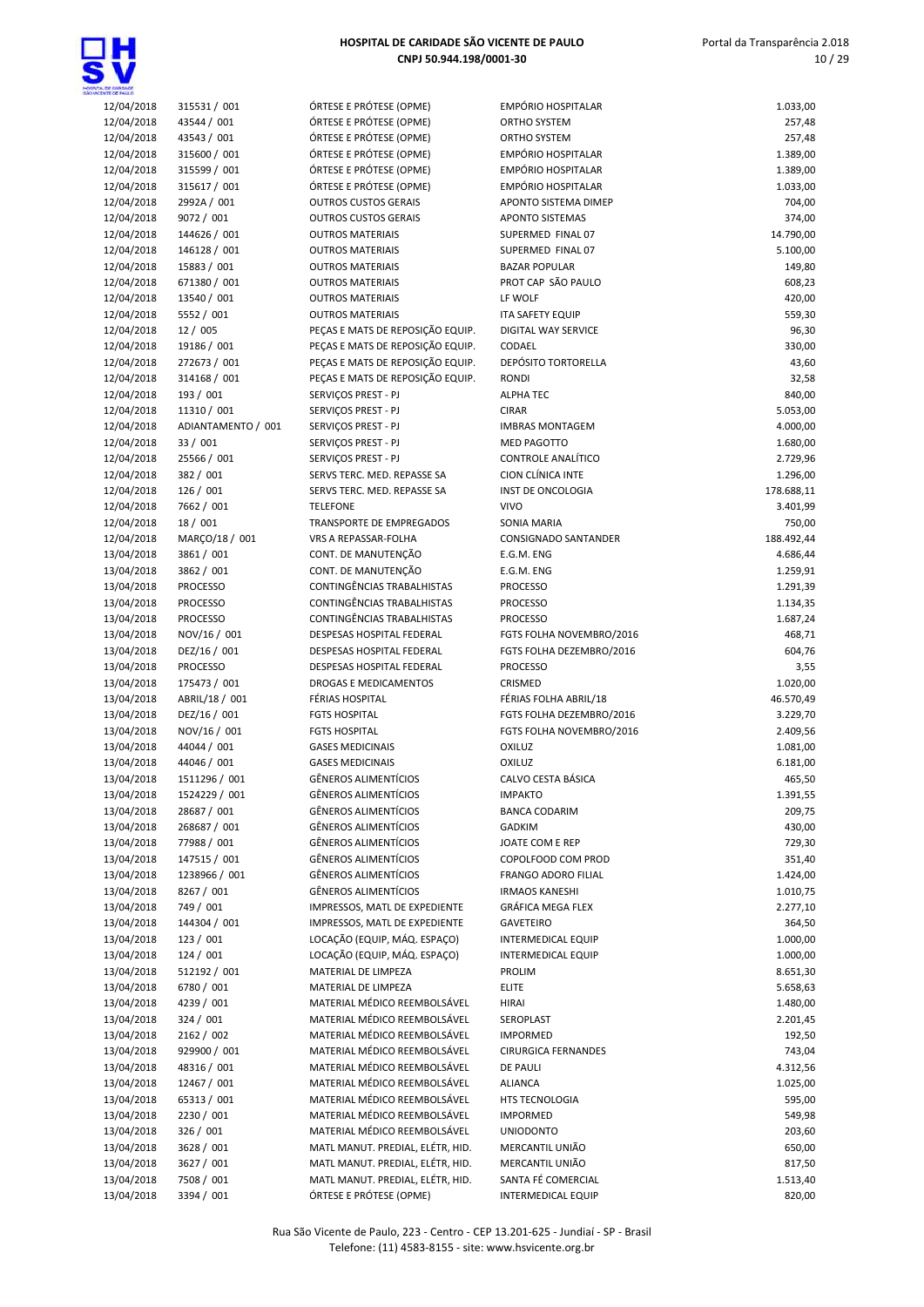

| <b><i>SMTE CE SHILLO</i></b> |                 |                                  |                           |           |
|------------------------------|-----------------|----------------------------------|---------------------------|-----------|
| 13/04/2018                   | 72196 / 001     | ÓRTESE E PRÓTESE (OPME)          | LINE LIFE                 | 195,45    |
| 13/04/2018                   | 72195 / 001     | ÓRTESE E PRÓTESE (OPME)          | LINE LIFE                 | 97,48     |
| 13/04/2018                   | 217605 / 001    | ÓRTESE E PRÓTESE (OPME)          | CARDIO MEDICAL            | 425,00    |
| 13/04/2018                   | 315793 / 001    | ÓRTESE E PRÓTESE (OPME)          | <b>EMPORIO HOSPITALAR</b> | 2.066,00  |
| 13/04/2018                   | 3397 / 001      | ÓRTESE E PRÓTESE (OPME)          | INTERMEDICAL EQUIP        | 2.770,00  |
| 13/04/2018                   | 3396 / 001      | ÓRTESE E PRÓTESE (OPME)          | <b>INTERMEDICAL EQUIP</b> | 2.770,00  |
| 13/04/2018                   | 43588 / 001     | ÓRTESE E PRÓTESE (OPME)          | <b>ORTHO SYSTEM</b>       | 202,06    |
| 13/04/2018                   | 43587 / 001     | ÓRTESE E PRÓTESE (OPME)          | ORTHO SYSTEM              | 55,42     |
| 13/04/2018                   | 1713 / 001      | <b>OUTROS CUSTOS GERAIS</b>      | MECÂNICA DINIZ            | 520,00    |
| 13/04/2018                   | 65 / 001        | <b>OUTROS CUSTOS GERAIS</b>      | PANIFICADORA VILLACA      | 256,50    |
| 13/04/2018                   | 1716 / 001      | <b>OUTROS CUSTOS GERAIS</b>      | MECÂNICA DINIZ            | 160,00    |
| 13/04/2018                   | 2230 / 001      | <b>OUTROS MATERIAIS</b>          | <b>IMPORMED</b>           | 12.359,02 |
|                              |                 |                                  |                           |           |
| 13/04/2018                   | 48316 / 001     | <b>OUTROS MATERIAIS</b>          | DE PAULI                  | 696,00    |
| 13/04/2018                   | 2154 / 001      | PEÇAS E MATS DE REPOSIÇÃO EQUIP. | <b>WILLTEK</b>            | 843,00    |
| 13/04/2018                   | 44496 / 001     | PEÇAS E MATS DE REPOSIÇÃO EQUIP. | NEWMED                    | 404,41    |
| 13/04/2018                   | 27409 / 001     | PEÇAS E MATS DE REPOSIÇÃO EQUIP. | <b>RHOSSE</b>             | 620,00    |
| 13/04/2018                   | 7776 / 001      | PEÇAS E MATS DE REPOSIÇÃO EQUIP. | REFRIJUND                 | 115,00    |
| 13/04/2018                   | 44046 / 001     | PEÇAS E MATS DE REPOSIÇÃO EQUIP. | OXILUZ                    | 306,90    |
| 13/04/2018                   | RESCISÃO        | <b>RESCISÕES</b>                 | <b>RESCISÃO</b>           | 1.708,19  |
| 13/04/2018                   | 52 / 001        | SERVIÇOS MÉDICOS - PJ            | MARCELA SCHWARZ           | 9.000,00  |
| 13/04/2018                   | 54 / 001        | SERVIÇOS MÉDICOS - PJ            | <b>TAVARES TEIXEIRA</b>   | 2.252,40  |
| 13/04/2018                   | 164 / 001       | SERVICOS MÉDICOS - PJ            | <b>HEBECLIN</b>           | 2.815,50  |
| 13/04/2018                   | 78 / 001        | SERVIÇOS MÉDICOS - PJ            | POLETO E PETEK            | 6.600,00  |
| 13/04/2018                   | 26 / 001        | SERVIÇOS MÉDICOS - PJ            | <b>CERES SARMENTO</b>     | 6.757,20  |
| 13/04/2018                   | 13 / 001        | SERVIÇOS MÉDICOS - PJ            | <b>ERES</b>               | 16.893,00 |
| 13/04/2018                   | 43 / 001        | SERVIÇOS MÉDICOS - PJ            | <b>GARCIA E ROSSONI</b>   | 3.378,60  |
| 13/04/2018                   | 139 / 001       | SERVIÇOS MÉDICOS - PJ            | <b>MED SALVA</b>          | 3.378,60  |
| 13/04/2018                   | 55 / 001        | SERVIÇOS MÉDICOS - PJ            | <b>CM SILVEIRA</b>        | 1.126,20  |
| 13/04/2018                   | 76 / 001        | SERVIÇOS MÉDICOS - PJ            | LILIANE COELHO NEVES      | 6.757,20  |
| 13/04/2018                   | 64 / 001        | SERVIÇOS MÉDICOS - PJ            | H E F SERVIÇOS            | 4.504,80  |
| 13/04/2018                   | 4/001           | SERVIÇOS MÉDICOS - PJ            | <b>CUNHA E TIAGO</b>      | 4.800,00  |
| 13/04/2018                   | 86 / 001        | SERVIÇOS MÉDICOS - PJ            | STROHER SERVIÇOS MED      | 9.009,60  |
| 13/04/2018                   | 20 / 001        | SERVIÇOS MÉDICOS - PJ            | <b>DEBORA LOPES</b>       | 9.600,00  |
| 13/04/2018                   | 155 / 001       | SERVIÇOS MÉDICOS - PJ            | <b>LIGER RISO</b>         | 1.126,20  |
| 13/04/2018                   | 84 / 001        | SERVIÇOS MÉDICOS - PJ            | SOUSA MARQUES             | 2.252,40  |
|                              | 109 / 001       | SERVIÇOS MÉDICOS - PJ            | OLIVEIRA E FREITAS        |           |
| 13/04/2018                   |                 |                                  |                           | 4.692,50  |
| 13/04/2018                   | 100 / 001       | SERVIÇOS MÉDICOS - PJ            | MP JUNDIAI SERVIÇOS       | 6.194,10  |
| 13/04/2018                   | 423 / 001       | SERVICOS MÉDICOS - PJ            | <b>MATTOS E GOMES</b>     | 1.800,00  |
| 13/04/2018                   | 118 / 001       | SERVICOS MÉDICOS - PJ            | LUIS ANEZ                 | 6.194,10  |
| 13/04/2018                   | 331 / 001       | SERVIÇOS MÉDICOS - PJ            | <b>ONCO PELVIC</b>        | 6.757,20  |
| 13/04/2018                   | 368 / 001       | SERVIÇOS MÉDICOS - PJ            | CLÍNICA MEDICA LEÃO       | 7.320,30  |
| 13/04/2018                   | 651 / 001       | SERVIÇOS PREST - PJ              | AGFA                      | 6.492,14  |
| 13/04/2018                   | 25072 / 001     | SERVIÇOS PREST - PJ              | <b>DD INSETOS</b>         | 1.649,30  |
| 13/04/2018                   | 9006 / 001      | SERVIÇOS PREST - PJ              | <b>APONTO SISTEMAS</b>    | 505,60    |
| 13/04/2018                   | 614 / 001       | <b>VEÍCULOS</b>                  | MECÂNICA DINIZ            | 196,00    |
| 13/04/2018                   | 612 / 001       | <b>VEÍCULOS</b>                  | MECÂNICA DINIZ            | 995,00    |
| 16/04/2018                   | 2539 / 001      | CONT. DE MANUTENÇÃO              | <b>WCIRINO</b>            | 2.000,00  |
| 16/04/2018                   | <b>PROCESSO</b> | CONTINGÊNCIAS CÍVEL              | CEALAG                    | 7.712,00  |
| 16/04/2018                   | <b>PROCESSO</b> | CONTINGÊNCIAS TRABALHISTAS       | <b>PROCESSO</b>           | 3.169,88  |
| 16/04/2018                   | <b>PROCESSO</b> | CONTINGÊNCIAS TRABALHISTAS       | <b>PROCESSO</b>           | 1.190,14  |
| 16/04/2018                   | 21293 / 001     | DESPESAS HOSPITAL FEDERAL        | <b>S3 MED FILIAL</b>      | 135,83    |
| 16/04/2018                   | 3817 / 001      | DESPESAS HOSPITAL FEDERAL        | SPRAD                     | 11,50     |
| 16/04/2018                   | 21293 / 001     | DROGAS E MEDICAMENTOS            | S3 MED FILIAL             | 3.233,34  |
| 16/04/2018                   | 1902708 / 001   | DROGAS E MEDICAMENTOS            | CRISTÁLIA                 | 450,00    |
| 16/04/2018                   | 102645 / 001    | DROGAS E MEDICAMENTOS            | SANOBIOL                  | 15.242,84 |
| 16/04/2018                   | 35427 / 002     | DROGAS E MEDICAMENTOS            | <b>COMERCIAL RIO</b>      | 2.600,00  |
| 16/04/2018                   | 181010 / 001    | DROGAS E MEDICAMENTOS            | <b>FARMARIN</b>           | 2.699,60  |
| 16/04/2018                   | 1902670 / 001   | DROGAS E MEDICAMENTOS            | CRISTÁLIA                 | 15.580,40 |
|                              |                 |                                  |                           |           |
| 16/04/2018                   | 903828 / 001    | DROGAS E MEDICAMENTOS            | FRESENIUS-MATRIZ          | 8.170,00  |
| 16/04/2018                   | 248737 / 001    | DROGAS E MEDICAMENTOS            | SERVIMED-GO               | 301,50    |
| 16/04/2018                   | 91128 / 002     | <b>FIOS CIRÚRGICOS</b>           | <b>BIOMEDICAL EQUIP</b>   | 987,50    |
| 16/04/2018                   | 254188 / 001    | <b>GASES MEDICINAIS</b>          | IBG                       | 1.071,32  |
| 16/04/2018                   | 38697 / 001     | GÊNEROS ALIMENTÍCIOS             | <b>CIL</b>                | 1.581,00  |
| 16/04/2018                   | 8275 / 001      | GÊNEROS ALIMENTÍCIOS             | <b>IRMÃOS KANESHI</b>     | 623,75    |
| 16/04/2018                   | 1979289 / 001   | GÊNEROS ALIMENTÍCIOS             | SERRAMAR                  | 42,00     |
| 16/04/2018                   | 81710 / 001     | GÊNEROS ALIMENTÍCIOS             | <b>OVOS PRETI</b>         | 445,00    |
| 16/04/2018                   | 1980032 / 001   | GÊNEROS ALIMENTÍCIOS             | SERRAMAR                  | 588,00    |
| 16/04/2018                   | 1981626 / 001   | GÊNEROS ALIMENTÍCIOS             | SERRAMAR                  | 420,00    |
| 16/04/2018                   | 1978349 / 001   | GÊNEROS ALIMENTÍCIOS             | SERRAMAR                  | 315,00    |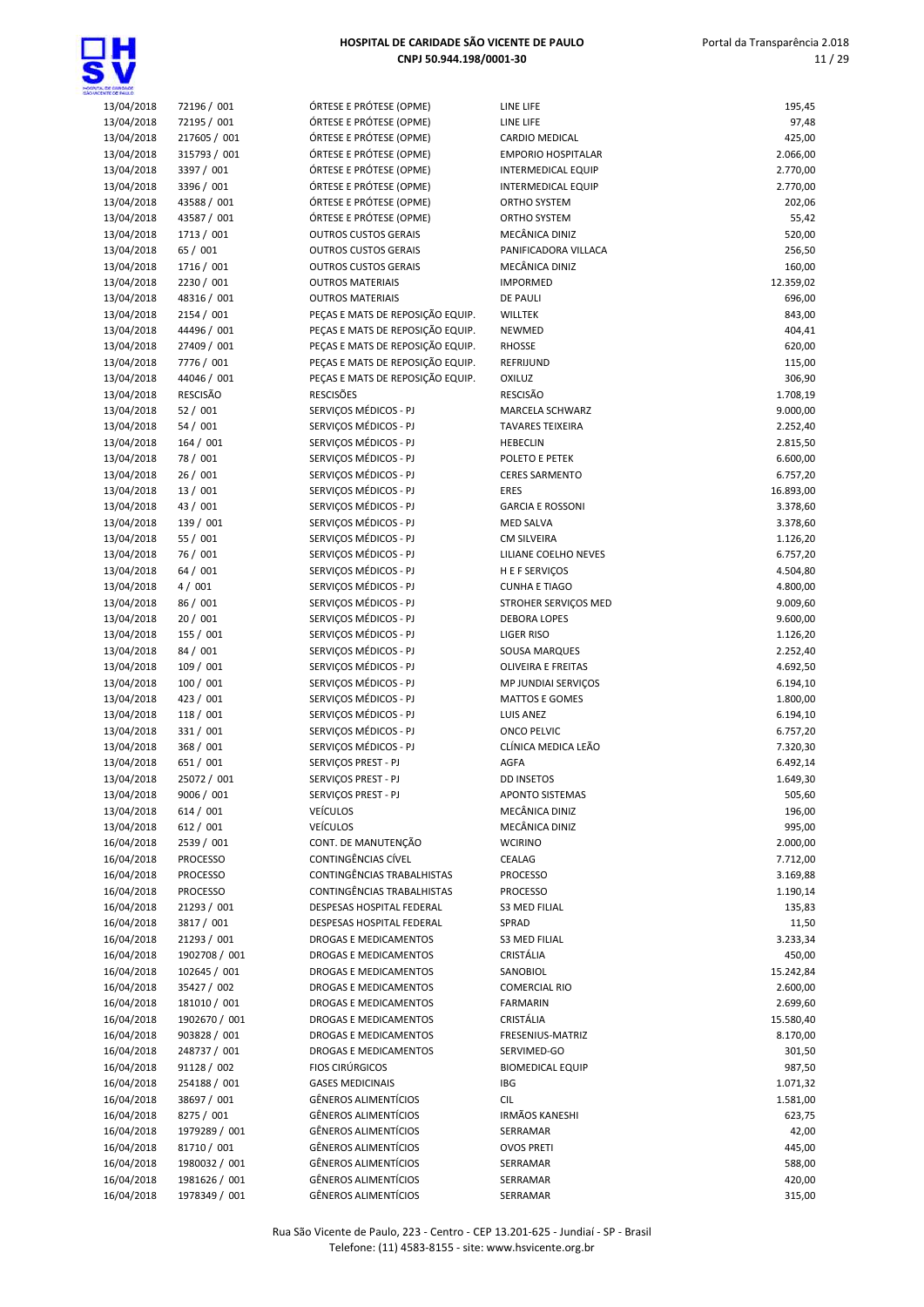

| 16/04/2018 | 28702 / 001   | <b>GÊNEROS ALIMENTÍCIOS</b>      | <b>BANCA CODARIM</b>      | 152,90    |
|------------|---------------|----------------------------------|---------------------------|-----------|
| 16/04/2018 | 28701 / 001   | <b>GÊNEROS ALIMENTÍCIOS</b>      | <b>BANCA CODARIM</b>      | 236,50    |
| 16/04/2018 | 201468 / 001  | <b>GÊNEROS ALIMENTÍCIOS</b>      | SANNA COM ALIMENTOS       | 288,00    |
| 16/04/2018 | 75408 / 001   | <b>GÊNEROS ALIMENTÍCIOS</b>      | <b>TERRÃO</b>             | 385,00    |
| 16/04/2018 | 16137 / 001   | <b>GÊNEROS ALIMENTÍCIOS</b>      | VIEIRA E COUTO PESCA      | 697,60    |
| 16/04/2018 | 2320169 / 001 | IMPRESSOS, MATL DE EXPEDIENTE    | <b>SALES</b>              | 1.287,50  |
| 16/04/2018 | 2045 / 001    | MATERIAL DE LIMPEZA              | <b>GREEN BAGS</b>         | 2.791,28  |
| 16/04/2018 | 7723 / 003    | MATERIAL LABORATÓRIO             | CINCO CIRÚRGICA           | 1.920,00  |
| 16/04/2018 | 7991 / 001    | MATERIAL LABORATÓRIO             | CINCO CIRÚRGICA           | 1.420,00  |
|            | 793740 / 001  | MATERIAL MÉDICO REEMBOLSÁVEL     | CBS                       |           |
| 16/04/2018 |               |                                  |                           | 275,00    |
| 16/04/2018 | 91128 / 002   | MATERIAL MÉDICO REEMBOLSÁVEL     | <b>BIOMEDICAL EQUIP</b>   | 915,00    |
| 16/04/2018 | 2688 / 001    | MATERIAL MÉDICO REEMBOLSÁVEL     | <b>COLINA TEXTIL</b>      | 2.721,60  |
| 16/04/2018 | 47648 / 002   | MATERIAL MÉDICO REEMBOLSÁVEL     | DE PAULI                  | 1.479,93  |
| 16/04/2018 | 12243 / 002   | MATERIAL MÉDICO REEMBOLSÁVEL     | <b>ALIANCA</b>            | 3.238,36  |
| 16/04/2018 | 314019 / 002  | MATERIAL MÉDICO REEMBOLSÁVEL     | <b>EMPÓRIO HOSPITALAR</b> | 996,33    |
| 16/04/2018 | 3145 / 001    | MATERIAL PERMANENTE              | TERMON IND. E COM.        | 740,00    |
| 16/04/2018 | 1949201 / 001 | MEDICAMENTOS CONTROLADOS         | CRISTÁLIA                 | 567,00    |
| 16/04/2018 | 1902752 / 001 | MEDICAMENTOS CONTROLADOS         | CRISTÁLIA                 | 1.260,00  |
| 16/04/2018 | 1902670 / 001 | MEDICAMENTOS CONTROLADOS         | CRISTÁLIA                 | 13.363,70 |
| 16/04/2018 | 43628 / 001   | ÓRTESE E PRÓTESE (OPME)          | ORTHO SYSTEM              | 913,16    |
| 16/04/2018 | 43615 / 001   | ÓRTESE E PRÓTESE (OPME)          | ORTHO SYSTEM              | 1.930,00  |
| 16/04/2018 | 782431 / 001  | ÓRTESE E PRÓTESE (OPME)          | <b>BIOTRONIK</b>          | 500,00    |
| 16/04/2018 | 43633 / 001   | ÓRTESE E PRÓTESE (OPME)          | ORTHO SYSTEM              | 913,16    |
| 16/04/2018 | 43630 / 001   | ÓRTESE E PRÓTESE (OPME)          | <b>ORTHO SYSTEM</b>       | 1.500,00  |
| 16/04/2018 | 143682 / 001  | ÓRTESE E PRÓTESE (OPME)          | VITÓRIA HOSPITALAR        | 97,73     |
| 16/04/2018 | 316579 / 001  | ÓRTESE E PRÓTESE (OPME)          | <b>EMPÓRIO HOSPITALAR</b> | 1.287,00  |
|            |               |                                  | <b>ORTHO SYSTEM</b>       |           |
| 16/04/2018 | 43632 / 001   | ÓRTESE E PRÓTESE (OPME)          |                           | 229,77    |
| 16/04/2018 | 43660 / 001   | ÓRTESE E PRÓTESE (OPME)          | ORTHO SYSTEM              | 146,64    |
| 16/04/2018 | 215413 / 001  | ÓRTESE E PRÓTESE (OPME)          | CARDIO MEDICAL            | 195,45    |
| 16/04/2018 | 43629 / 001   | ÓRTESE E PRÓTESE (OPME)          | ORTHO SYSTEM              | 260,33    |
| 16/04/2018 | 43636 / 001   | ÓRTESE E PRÓTESE (OPME)          | ORTHO SYSTEM              | 292,44    |
| 16/04/2018 | 72281 / 001   | ÓRTESE E PRÓTESE (OPME)          | LINE LIFE                 | 97,48     |
| 16/04/2018 | 316582 / 001  | ÓRTESE E PRÓTESE (OPME)          | <b>EMPÓRIO HOSPITALAR</b> | 1.287,00  |
| 16/04/2018 | 72246 / 001   | ÓRTESE E PRÓTESE (OPME)          | LINE LIFE                 | 97,48     |
| 16/04/2018 | 7300 / 001    | ÓRTESE E PRÓTESE (OPME)          | <b>MERIL</b>              | 500,00    |
| 16/04/2018 | 43661 / 001   | ÓRTESE E PRÓTESE (OPME)          | ORTHO SYSTEM              | 202,06    |
| 16/04/2018 | 52545 / 001   | ÓRTESE E PRÓTESE (OPME)          | <b>CICLO MED</b>          | 2.900,00  |
| 16/04/2018 | 43637 / 001   | ÓRTESE E PRÓTESE (OPME)          | ORTHO SYSTEM              | 1.826,32  |
| 16/04/2018 | 72214 / 001   | ÓRTESE E PRÓTESE (OPME)          | LINE LIFE                 | 97,48     |
| 16/04/2018 | 316357 / 001  | ÓRTESE E PRÓTESE (OPME)          | <b>EMPORIO HOSPITALAR</b> | 1.287,00  |
| 16/04/2018 | 72283 / 001   | ÓRTESE E PRÓTESE (OPME)          | LINE LIFE                 | 97,48     |
| 16/04/2018 | 43659 / 001   | ÓRTESE E PRÓTESE (OPME)          | ORTHO SYSTEM              | 202,06    |
| 16/04/2018 | 159 / 001     | <b>OUTROS CUSTOS GERAIS</b>      | SELEGRA                   | 198,00    |
|            |               |                                  | MECÂNICA DINIZ            |           |
| 16/04/2018 | 1719 / 001    | <b>OUTROS CUSTOS GERAIS</b>      |                           | 400,00    |
| 16/04/2018 | 1718 / 001    | <b>OUTROS CUSTOS GERAIS</b>      | MECÂNICA DINIZ            | 220,00    |
| 16/04/2018 | 2434 / 001    | <b>OUTROS CUSTOS GERAIS</b>      | CHAVELO                   | 365,00    |
| 16/04/2018 | 2151 / 002    | <b>OUTROS MATERIAIS</b>          | <b>IMPORMED</b>           | 3.448,00  |
| 16/04/2018 | 367563 / 001  | <b>OUTROS MATERIAIS</b>          | SUPRIMED                  | 21,15     |
| 16/04/2018 | 47648 / 002   | <b>OUTROS MATERIAIS</b>          | DE PAULI                  | 3.312,00  |
| 16/04/2018 | 19019 / 001   | <b>OUTROS MATERIAIS</b>          | <b>MEDIMPORT</b>          | 611,80    |
| 16/04/2018 | 562 / 001     | PEÇAS E MATS DE REPOSIÇÃO EQUIP. | <b>BIO INFINITY</b>       | 3.994,00  |
| 16/04/2018 | 931259 / 001  | PEÇAS E MATS DE REPOSIÇÃO EQUIP. | CIRÚRGICA FERNANDES       | 511,63    |
| 16/04/2018 | 151 / 001     | SERVIÇOS PREST - PJ              | CKS AUD E CONSUL          | 3.558,33  |
| 16/04/2018 | 3817 / 001    | SERVIÇOS PREST - PJ              | SPRAD                     | 716,67    |
| 16/04/2018 | 1120275 / 001 | SERVIÇOS PREST - PJ              | SOFTMATIC                 | 130,49    |
| 16/04/2018 | 8856 / 001    | SERVICOS PREST - PJ              | APONTO SISTEMAS           | 1.040,00  |
| 16/04/2018 | 616 / 001     | <b>VEÍCULOS</b>                  | MECANICA DINIZ            | 457,00    |
| 16/04/2018 | 2821 / 001    | <b>VEÍCULOS</b>                  | CAEME LUBRIFICANTE        | 72,23     |
|            |               |                                  | CRISTÁLIA                 |           |
| 17/04/2018 | 1907306 / 001 | DROGAS E MEDICAMENTOS            |                           | 3.693,28  |
| 17/04/2018 | 1638772 / 001 | DROGAS E MEDICAMENTOS            | MAFRA FILIAL GO           | 8.740,40  |
| 17/04/2018 | 37545 / 001   | <b>GASES MEDICINAIS</b>          | <b>IBG CRYO FILIAL</b>    | 3.424,21  |
| 17/04/2018 | 8286 / 001    | <b>GÊNEROS ALIMENTÍCIOS</b>      | <b>IRMÃOS KANESHI</b>     | 498,20    |
| 17/04/2018 | 2820213 / 001 | GÊNEROS ALIMENTÍCIOS             | <b>FRIBOI FILIAL</b>      | 369,00    |
| 17/04/2018 | 6641 / 001    | GÊNEROS ALIMENTÍCIOS             | <b>ELITE</b>              | 2.414,20  |
| 17/04/2018 | 24582 / 001   | <b>GÊNEROS ALIMENTÍCIOS</b>      | <b>SB ALIMENTOS</b>       | 1.486,44  |
| 17/04/2018 | 1241280 / 001 | <b>GÊNEROS ALIMENTÍCIOS</b>      | FRANGO ADORO FILIAL       | 200,00    |
| 17/04/2018 | 10617 / 001   | <b>GÊNEROS ALIMENTÍCIOS</b>      | AO COZINHEIRO             | 614,88    |
| 17/04/2018 | 5421 / 001    | IMPRESSOS, MATL DE EXPEDIENTE    | ADEQUADRO                 | 144,40    |
| 17/04/2018 | 1509669 / 002 | MATERIAL DE LIMPEZA              | <b>IMPAKTO</b>            | 340,40    |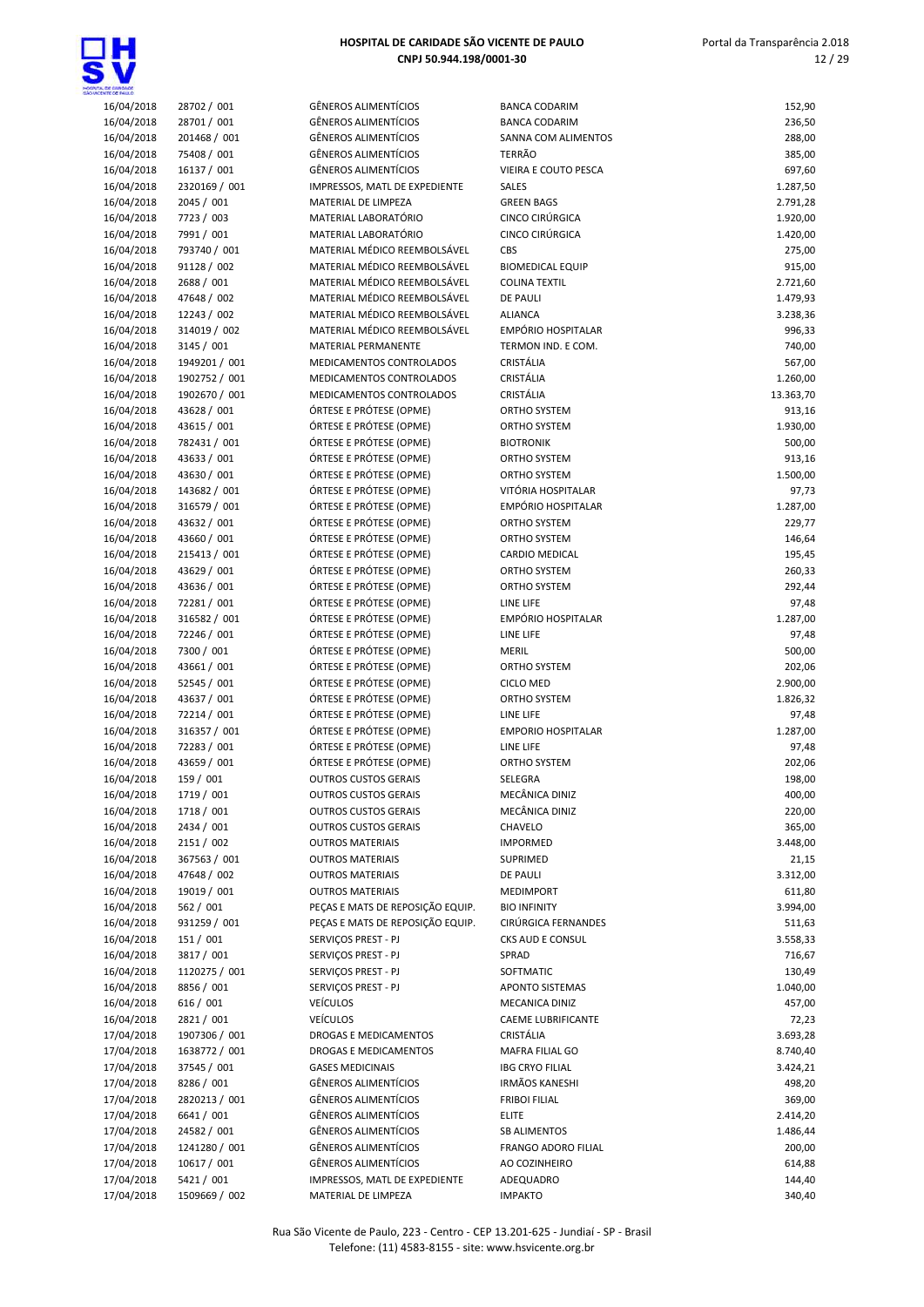

| <b>NEXIVER CE SHALL O</b> |                       |                                  |                                     |           |
|---------------------------|-----------------------|----------------------------------|-------------------------------------|-----------|
| 17/04/2018                | 54622 / 001           | MATERIAL MÉDICO REEMBOLSÁVEL     | <b>CISCRE</b>                       | 6.579,00  |
| 17/04/2018                | 231220 / 001          | MATERIAL MÉDICO REEMBOLSÁVEL     | <b>POLAR FIX</b>                    | 2.712,51  |
| 17/04/2018                | 9170 / 002            | MATERIAL MÉDICO REEMBOLSÁVEL     | <b>INOVA COML HOSPITALAR</b>        | 3.248,00  |
| 17/04/2018                | 231585 / 001          | MATERIAL MÉDICO REEMBOLSÁVEL     | POLAR FIX                           | 880,00    |
|                           |                       |                                  |                                     |           |
| 17/04/2018                | 794515 / 001          | MATERIAL MÉDICO REEMBOLSÁVEL     | CBS                                 | 389,93    |
| 17/04/2018                | 144739 / 001          | MATERIAL MÉDICO REEMBOLSÁVEL     | <b>MEDI HOUSE</b>                   | 6.107,54  |
| 17/04/2018                | 234250 / 001          | MATERIAL MÉDICO REEMBOLSÁVEL     | <b>POLAR FIX</b>                    | 438,00    |
| 17/04/2018                | 144120 / 002          | MATERIAL MÉDICO REEMBOLSÁVEL     | <b>MEDI HOUSE</b>                   | 2.585,34  |
| 17/04/2018                | 138836 / 001          | MATERIAL MÉDICO REEMBOLSÁVEL     | CIRUR SAO JOSE 04                   | 18.851,28 |
|                           |                       | MATERIAL MÉDICO REEMBOLSÁVEL     |                                     |           |
| 17/04/2018                | 231584 / 001          |                                  | POLAR FIX                           | 1.862,50  |
| 17/04/2018                | 231730 / 001          | MATERIAL MÉDICO REEMBOLSÁVEL     | POLAR FIX                           | 264,30    |
| 17/04/2018                | 395 / 001             | MATL MANUT. PREDIAL, ELÉTR, HID. | AMÉRICA ESQUADRIAS                  | 1.150,00  |
| 17/04/2018                | 4971 / 001            | MATL MANUT. PREDIAL, ELÉTR, HID. | <b>CENTER FECHA</b>                 | 355,00    |
| 17/04/2018                | 10259 / 001           | MATL MANUT. PREDIAL, ELÉTR, HID. | FABRÍCIO UTENSÍLIOS                 | 165,00    |
|                           |                       |                                  |                                     |           |
| 17/04/2018                | 291047 / 001          | MEDICAMENTOS CONTROLADOS         | SERVIMED SP                         | 217,80    |
| 17/04/2018                | 115767 / 001          | ÓRTESE E PRÓTESE (OPME)          | <b>ERECTA</b>                       | 5.992,83  |
| 17/04/2018                | 115768 / 001          | ÓRTESE E PRÓTESE (OPME)          | ERECTA                              | 9.855,26  |
| 17/04/2018                | 115625 / 001          | ÓRTESE E PRÓTESE (OPME)          | <b>ERECTA</b>                       | 2.500,00  |
| 17/04/2018                | 782858 / 001          | ÓRTESE E PRÓTESE (OPME)          | <b>BIOTRONIK</b>                    | 500,00    |
|                           |                       |                                  |                                     |           |
| 17/04/2018                | 782861 / 001          | ÓRTESE E PRÓTESE (OPME)          | <b>BIOTRONIK</b>                    | 1.000,00  |
| 17/04/2018                | 115626 / 001          | ÓRTESE E PRÓTESE (OPME)          | ERECTA                              | 7.953,98  |
| 17/04/2018                | 115769 / 001          | ÓRTESE E PRÓTESE (OPME)          | ERECTA                              | 1.507,83  |
| 17/04/2018                | 116184 / 001          | ÓRTESE E PRÓTESE (OPME)          | ERECTA                              | 3.070,00  |
| 17/04/2018                | 116021 / 001          | ÓRTESE E PRÓTESE (OPME)          | <b>ERECTA</b>                       | 3.872,72  |
|                           |                       |                                  |                                     |           |
| 17/04/2018                | 782856 / 001          | ÓRTESE E PRÓTESE (OPME)          | <b>BIOTRONIK</b>                    | 500,00    |
| 17/04/2018                | 782863 / 001          | ÓRTESE E PRÓTESE (OPME)          | <b>BIOTRONIK</b>                    | 1.000,00  |
| 17/04/2018                | 115891 / 001          | ÓRTESE E PRÓTESE (OPME)          | ERECTA                              | 950,00    |
| 17/04/2018                | 116186 / 001          | ÓRTESE E PRÓTESE (OPME)          | ERECTA                              | 1.507,83  |
|                           |                       |                                  |                                     |           |
| 17/04/2018                | 115893 / 001          | ÓRTESE E PRÓTESE (OPME)          | ERECTA                              | 1.585,02  |
| 17/04/2018                | 116185 / 001          | ÓRTESE E PRÓTESE (OPME)          | ERECTA                              | 4.106,02  |
| 17/04/2018                | 7330 / 001            | ÓRTESE E PRÓTESE (OPME)          | <b>MERIL</b>                        | 3.034,50  |
| 17/04/2018                | 115627 / 001          | ÓRTESE E PRÓTESE (OPME)          | ERECTA                              | 3.095,43  |
| 17/04/2018                | 231584 / 001          | <b>OUTROS MATERIAIS</b>          | POLAR FIX                           | 2.477,60  |
|                           | 13852 / 001           | PEÇAS E MATS DE REPOSIÇÃO EQUIP. | <b>HAOXI</b>                        |           |
| 17/04/2018                |                       |                                  |                                     | 487,41    |
| 17/04/2018                | RESCISÃO              | <b>RESCISÕES</b>                 | <b>RESCISÃO</b>                     | 3.298,92  |
| 17/04/2018                | 56 / 001              | SERVIÇOS PREST - PJ              | AGS SERVIÇOS                        | 7.046,19  |
| 17/04/2018                | 1679 / 001            | SERVIÇOS PREST - PJ              | TERRAGUA                            | 448,40    |
| 17/04/2018                | 5352 / 001            | SERVIÇOS PREST - PJ              | LAVANDERIA S. JORGE                 | 56,00     |
|                           |                       |                                  | SPRAD                               |           |
| 17/04/2018                | 3809 / 001            | SERVIÇOS PREST - PJ              |                                     | 820,00    |
| 17/04/2018                | 201800000000039 / 001 | SERVIÇOS PREST - PJ              | NG REDES DE PROTEÇÃO                | 3.669,00  |
| 17/04/2018                | 109 / 001             | SERVIÇOS PREST - PJ              | TAPEÇARIA VITÓRIA                   | 1.450,00  |
| 17/04/2018                | CONF DÍV / 001        | TERMO CONF. DÍVIDA               | <b>CPFL</b>                         | 26.063,97 |
| 18/04/2018                | DEZ/16 / 001          | DESPESAS HOSPITAL FEDERAL        | FGTS FOLHA DEZEMBRO/2016 - APRENDIZ | 52,83     |
|                           |                       |                                  |                                     |           |
| 18/04/2018                | NOV/16 / 001          | DESPESAS HOSPITAL FEDERAL        | FGTS FOLHA NOVEMBRO/2016 - APRENDIZ | 62,34     |
| 18/04/2018                | 237567 / 002          | DROGAS E MEDICAMENTOS            | SERVIMED-GO                         | 7.073,70  |
| 18/04/2018                | 558226 / 002          | <b>DROGAS E MEDICAMENTOS</b>     | MACROMED - MATRIZ                   | 3.453,33  |
| 18/04/2018                | 99050 / 001           | DROGAS E MEDICAMENTOS            | SOMA SP                             | 2.678,40  |
| 18/04/2018                | 558215 / 002          | DROGAS E MEDICAMENTOS            | MACROMED - MATRIZ                   | 2.480,15  |
|                           |                       | <b>DROGAS E MEDICAMENTOS</b>     |                                     |           |
| 18/04/2018                | 113140 / 001          |                                  | JP IND FARMAC S/A                   | 922,50    |
| 18/04/2018                | 1339197 / 002         | DROGAS E MEDICAMENTOS            | <b>EUROFARMA</b>                    | 3.510,00  |
| 18/04/2018                | 142503 / 002          | DROGAS E MEDICAMENTOS            | SUPERMED FINAL 07                   | 3.225,34  |
| 18/04/2018                | 47466 / 001           | DROGAS E MEDICAMENTOS            | NOVAMED                             | 10.300,00 |
| 18/04/2018                | 113139 / 001          | DROGAS E MEDICAMENTOS            | JP IND FARMAC S/A                   | 324,00    |
|                           |                       | <b>ENERGIA ELÉTRICA</b>          |                                     |           |
| 18/04/2018                | 5235229 / 001         |                                  | <b>CPFL</b>                         | 418,80    |
| 18/04/2018                | 5216357 / 001         | ENERGIA ELÉTRICA                 | <b>CPFL</b>                         | 967,73    |
| 18/04/2018                | 3739586 / 001         | ENERGIA ELÉTRICA                 | <b>CPFL</b>                         | 594,77    |
| 18/04/2018                | 5249696 / 001         | <b>ENERGIA ELÉTRICA</b>          | <b>CPFL</b>                         | 450,66    |
| 18/04/2018                | 5276981 / 001         | <b>ENERGIA ELÉTRICA</b>          | <b>CPFL</b>                         | 395,64    |
|                           |                       |                                  |                                     |           |
| 18/04/2018                | 5247857 / 001         | ENERGIA ELÉTRICA                 | <b>CPFL</b>                         | 1.204,76  |
| 18/04/2018                | 5230770 / 001         | ENERGIA ELÉTRICA                 | <b>CPFL</b>                         | 16.559,23 |
| 18/04/2018                | 5296425 / 001         | ENERGIA ELÉTRICA                 | CPFL                                | 638,76    |
| 18/04/2018                | DEZ/16 / 001          | <b>FGTS HOSPITAL</b>             | FGTS FOLHA DEZEMBRO/2016 - APRENDIZ | 282,15    |
| 18/04/2018                | NOV/16 / 001          | <b>FGTS HOSPITAL</b>             | FGTS FOLHA NOVEMBRO/2016 - APRENDIZ | 320,45    |
|                           |                       |                                  |                                     |           |
| 18/04/2018                | 147734 / 001          | <b>GÊNEROS ALIMENTÍCIOS</b>      | COPOLFOOD COM PROD                  | 724,40    |
| 18/04/2018                | 8297 / 001            | GÊNEROS ALIMENTÍCIOS             | <b>IRMÃOS KANESHI</b>               | 327,03    |
| 18/04/2018                | 2823818 / 001         | GÊNEROS ALIMENTÍCIOS             | <b>FRIBOI FILIAL</b>                | 1.262,76  |
| 18/04/2018                | 28780 / 001           | <b>GÊNEROS ALIMENTÍCIOS</b>      | <b>BANCA CODARIM</b>                | 299,95    |
| 18/04/2018                | 2669 / 001            | LOCAÇÃO (EQUIP, MÁQ. ESPAÇO)     | <b>CLEAN MEDICAL</b>                | 900,00    |
|                           |                       |                                  |                                     |           |
| 18/04/2018                | 4288 / 001            | MÁQUINAS E EQUIPAMENTOS          | WEM JUMAS EQUIPAMEN                 | 1.300,00  |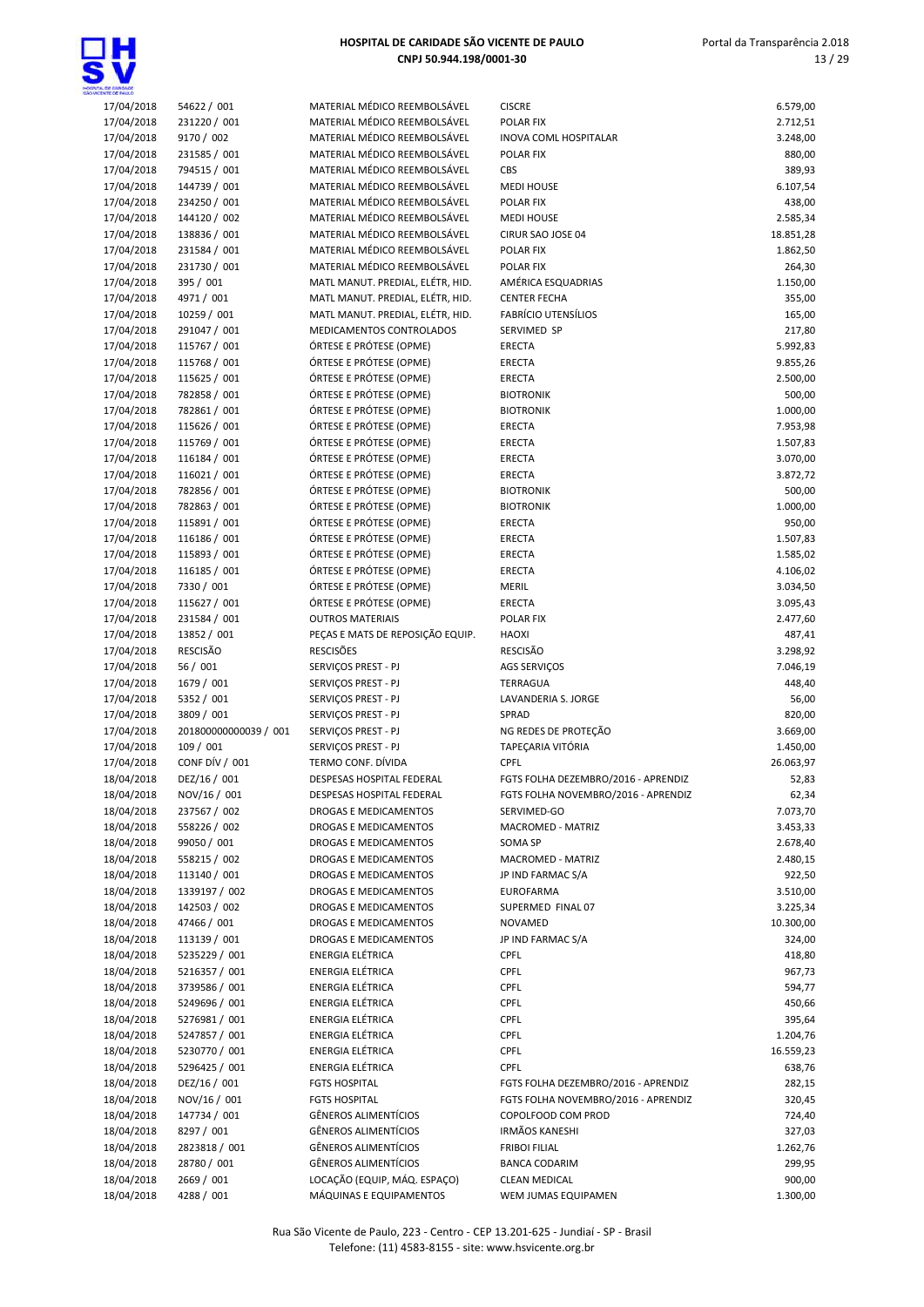

| <b>CENTE CE SALLO</b> |                      |                                  |                                  |            |
|-----------------------|----------------------|----------------------------------|----------------------------------|------------|
| 18/04/2018            | 278027 / 001         | MATERIAL DE LIMPEZA              | <b>BUNZL HIGIENE</b>             | 315,84     |
| 18/04/2018            | 6842 / 001           | MATERIAL DE LIMPEZA              | <b>ELITE</b>                     | 2.762,64   |
| 18/04/2018            | 146522 / 001         | MATERIAL DE LIMPEZA              | <b>COMERCIAL 3 ALBE</b>          | 2.000,00   |
| 18/04/2018            | 5510 / 001           | MATERIAL MÉDICO REEMBOLSÁVEL     | <b>UNIT</b>                      | 378,00     |
|                       | 55111 / 001          | MATERIAL MÉDICO REEMBOLSÁVEL     | <b>MÉDICOR</b>                   | 1.121,34   |
| 18/04/2018            |                      |                                  |                                  |            |
| 18/04/2018            | 10317 / 001          | MATL MANUT. PREDIAL, ELÉTR, HID. | <b>FABRICIO UTENSÍLIOS</b>       | 174,50     |
| 18/04/2018            | 237567 / 002         | MEDICAMENTOS CONTROLADOS         | SERVIMED-GO                      | 81,21      |
| 18/04/2018            | 142503 / 002         | MEDICAMENTOS CONTROLADOS         | SUPERMED FINAL 07                | 940,78     |
| 18/04/2018            | 25211 / 001          | ÓRTESE E PRÓTESE (OPME)          | IOMED ORTOPEDIA ESPE             | 1.560,00   |
|                       |                      |                                  |                                  |            |
| 18/04/2018            | 3402 / 001           | ÓRTESE E PRÓTESE (OPME)          | <b>INTERMEDICAL EQUIP</b>        | 2.770,00   |
| 18/04/2018            | 990500 / 001         | <b>OUTROS MATERIAIS</b>          | COMERCIAL RIOCLARENSE            | 215,50     |
| 18/04/2018            | 11397 / 001          | PECAS E MATS DE REPOSIÇÃO EQUIP. | <b>OLIVERTEC</b>                 | 2.385,00   |
| 18/04/2018            | 6539 / 001           | PEÇAS E MATS DE REPOSIÇÃO EQUIP. | <b>VIVA MEDICAMENTOS</b>         | 855,00     |
|                       | <b>RESCISÃO</b>      | <b>RESCISÕES</b>                 | <b>RESCISÃO</b>                  |            |
| 18/04/2018            |                      |                                  |                                  | 7.763,33   |
| 18/04/2018            | <b>RESCISÃO</b>      | <b>RESCISÕES</b>                 | <b>RESCISÃO</b>                  | 2.105,97   |
| 18/04/2018            | 733 / 001            | SERVIÇOS PREST - PJ              | <b>KANEDO</b>                    | 5.610,00   |
| 19/04/2018            | 871701 / 001         | DROGAS E MEDICAMENTOS            | DUPATRI CNPJ 26 GO               | 2.777,05   |
| 19/04/2018            | 117073 / 001         | DROGAS E MEDICAMENTOS            | DUPATRI CNPJ 64 SP               | 817,00     |
|                       |                      |                                  |                                  |            |
| 19/04/2018            | 877430 / 001         | DROGAS E MEDICAMENTOS            | DUPATRI CNPJ 26 GO               | 2.496,40   |
| 19/04/2018            | 870227 / 001         | DROGAS E MEDICAMENTOS            | DUPATRI CNPJ 26 GO               | 1.180,76   |
| 19/04/2018            | 117758 / 001         | DROGAS E MEDICAMENTOS            | DUPATRI CNPJ 64 SP               | 170,00     |
| 19/04/2018            | 154362 / 001         | DROGAS E MEDICAMENTOS            | KONIMAGEM COML LTDA              | 9.900,00   |
|                       |                      |                                  |                                  |            |
| 19/04/2018            | 1953163 / 001        | DROGAS E MEDICAMENTOS            | CRISTALIA                        | 8.000,00   |
| 19/04/2018            | 1908665 / 001        | DROGAS E MEDICAMENTOS            | CRISTALIA                        | 5.925,00   |
| 19/04/2018            | <b>GRRF</b>          | <b>FGTS RESCISÓRIO</b>           | <b>GRRF</b>                      | 45.587,07  |
| 19/04/2018            | 21098 / 001          | <b>GÊNEROS ALIMENTÍCIOS</b>      | <b>RB ALIMENTOS</b>              | 504,00     |
| 19/04/2018            | 21136 / 001          | <b>GÊNEROS ALIMENTÍCIOS</b>      | <b>RB ALIMENTOS</b>              | 392,00     |
|                       |                      |                                  |                                  |            |
| 19/04/2018            | 24662 / 001          | GÊNEROS ALIMENTÍCIOS             | SB ALIM CAROLINE FER             | 180,52     |
| 19/04/2018            | 1243286 / 001        | GÊNEROS ALIMENTÍCIOS             | FRANGO ADORO FILIAL              | 678,00     |
| 19/04/2018            | 7405 / 001           | <b>GÊNEROS ALIMENTÍCIOS</b>      | <b>BM ALIMENTOS</b>              | 415,00     |
| 19/04/2018            | 8306 / 001           | <b>GÊNEROS ALIMENTÍCIOS</b>      | <b>IRMÃOS KANESHI</b>            | 626,85     |
|                       |                      |                                  |                                  |            |
| 19/04/2018            | 65354 / 001          | <b>GÊNEROS ALIMENTÍCIOS</b>      | <b>DISTRIB HERNANDES</b>         | 666,00     |
| 19/04/2018            | 28809 / 001          | <b>GÊNEROS ALIMENTÍCIOS</b>      | <b>BANCA CODARIM</b>             | 113,00     |
| 19/04/2018            | 173714 / 001         | IMPRESSOS, MATL DE EXPEDIENTE    | AUTOPEL AUTOMAÇÃO                | 4.725,00   |
| 19/04/2018            | <b>PROCESSO</b>      | LEGAIS E JURÍDICAS               | <b>GPS PROCESSO</b>              | 230,65     |
|                       |                      |                                  |                                  |            |
| 19/04/2018            | 8068265 / 001        | LIVROS, JORNAIS, REVISTAS, PUB   | O ESTADO DE S. PAULO             | 64,91      |
| 19/04/2018            | 873625 / 001         | MATERIAL MÉDICO REEMBOLSÁVEL     | DUPATRI CNPJ 26 GO               | 324,60     |
| 19/04/2018            | 117792 / 001         | MATERIAL MÉDICO REEMBOLSÁVEL     | DUPATRI CNPJ 64 SP               | 218,70     |
| 19/04/2018            | 53315 / 001          | MATERIAL MÉDICO REEMBOLSÁVEL     | M P COM DE MATS HOSP             | 810,00     |
| 19/04/2018            | 24894 / 001          | MATERIAL MÉDICO REEMBOLSÁVEL     | <b>DENTAL WEB</b>                | 852,26     |
|                       |                      |                                  |                                  |            |
| 19/04/2018            | 858 / 001            | MATL MANUT. PREDIAL, ELÉTR, HID. | <b>JERONIMO VIDROS</b>           | 472,00     |
| 19/04/2018            | 43045 / 001          | MATL MANUT. PREDIAL, ELÉTR, HID. | CARFLAX                          | 1.503,19   |
| 19/04/2018            | 317247 / 001         | ÓRTESE E PRÓTESE (OPME)          | <b>EMPÓRIO HOSPITALAR</b>        | 1.287,00   |
| 19/04/2018            | 317135 / 001         | ÓRTESE E PRÓTESE (OPME)          | EMPÓRIO HOSPITALAR               | 1.287,00   |
|                       |                      |                                  |                                  |            |
| 19/04/2018            | 317252 / 001         | ÓRTESE E PRÓTESE (OPME)          | EMPÓRIO HOSPITALAR               | 1.437,00   |
| 19/04/2018            | 43683 / 001          | ÓRTESE E PRÓTESE (OPME)          | ORTHO SYSTEM                     | 2.130,00   |
| 19/04/2018            | 14911 / 001          | PEÇAS E MATS DE REPOSIÇÃO EQUIP. | <b>TECNOVENT</b>                 | 569,00     |
| 19/04/2018            | <b>RESCISÃO</b>      | <b>RESCISÕES</b>                 | <b>RESCISÃO</b>                  | 33.273,75  |
| 19/04/2018            | RESCISÃO             | <b>RESCISÕES</b>                 | RESCISÃO                         | 3.243,73   |
|                       |                      |                                  |                                  |            |
| 19/04/2018            | 1012 / 001           | SERVIÇOS PRESTADOS CAP ORGÃOS    | ASAS SERVIÇOS MÉDICO             | 2.815,50   |
| 19/04/2018            | 3079 / 001           | <b>TELEFONE</b>                  | <b>VIVO</b>                      | 169,50     |
| 19/04/2018            | 3077 / 001           | <b>TELEFONE</b>                  | <b>VIVO</b>                      | 131,48     |
| 19/04/2018            | 3085 / 001           | <b>TELEFONE</b>                  | <b>VIVO</b>                      | 3.953,74   |
|                       |                      |                                  |                                  |            |
| 19/04/2018            | 3089 / 001           | <b>TELEFONE</b>                  | <b>VIVO</b>                      | 14,70      |
| 19/04/2018            | 3091 / 001           | <b>TELEFONE</b>                  | <b>VIVO</b>                      | 14,70      |
| 19/04/2018            | 3087 / 001           | <b>TELEFONE</b>                  | <b>VIVO</b>                      | 744,65     |
| 19/04/2018            | 20180416000875 / 001 | VALE REFEIÇÃO E ALIMENTAÇÃO      | <b>VR</b>                        | 301.390,50 |
|                       |                      |                                  |                                  |            |
| 19/04/2018            | 755417 / 001         | <b>VALE TRANSPORTE</b>           | <b>TRANSURB</b>                  | 241,50     |
| 19/04/2018            | MARÇO/18 / 001       | VRS A REPASSAR-FOLHA             | CONVÊNIO TRATAMENTO ODONTOLÓGICO | 1.011,00   |
| 19/04/2018            | MARÇO/18 / 001       | VRS A REPASSAR-FOLHA             | MENSALIDADE SIND. SAÚDE          | 13.386,80  |
| 20/04/2018            | <b>PROCESSO</b>      | CONTINGÊNCIAS CÍVEL              | <b>PROCESSO</b>                  | 8.586,00   |
| 20/04/2018            | 43381 / 002          | DESPESAS HOSPITAL FEDERAL        | <b>ELEVADORES ATLAS</b>          | 0,01       |
|                       |                      |                                  |                                  |            |
| 20/04/2018            | 991572 / 001         | DROGAS E MEDICAMENTOS            | <b>COMERCIAL RIOCLARENS</b>      | 7.980,00   |
| 20/04/2018            | 1639689 / 001        | DROGAS E MEDICAMENTOS            | <b>MAFRA FILIAL GO</b>           | 2.544,30   |
| 20/04/2018            | 292925 / 001         | DROGAS E MEDICAMENTOS            | SERVIMED-GO                      | 202,50     |
| 20/04/2018            | 250505 / 001         | DROGAS E MEDICAMENTOS            | UNIÃO QUÍMICA MG                 | 5.554,00   |
|                       |                      |                                  |                                  |            |
| 20/04/2018            | 174258 / 001         | DROGAS E MEDICAMENTOS            | ATIVA COMERCIAL                  | 204,30     |
| 20/04/2018            | 1639748 / 001        | DROGAS E MEDICAMENTOS            | MAFRA FILIAL GO                  | 148,80     |
| 20/04/2018            | 273214 / 001         | DROGAS E MEDICAMENTOS            | SERVIMED-GO                      | 4.997,00   |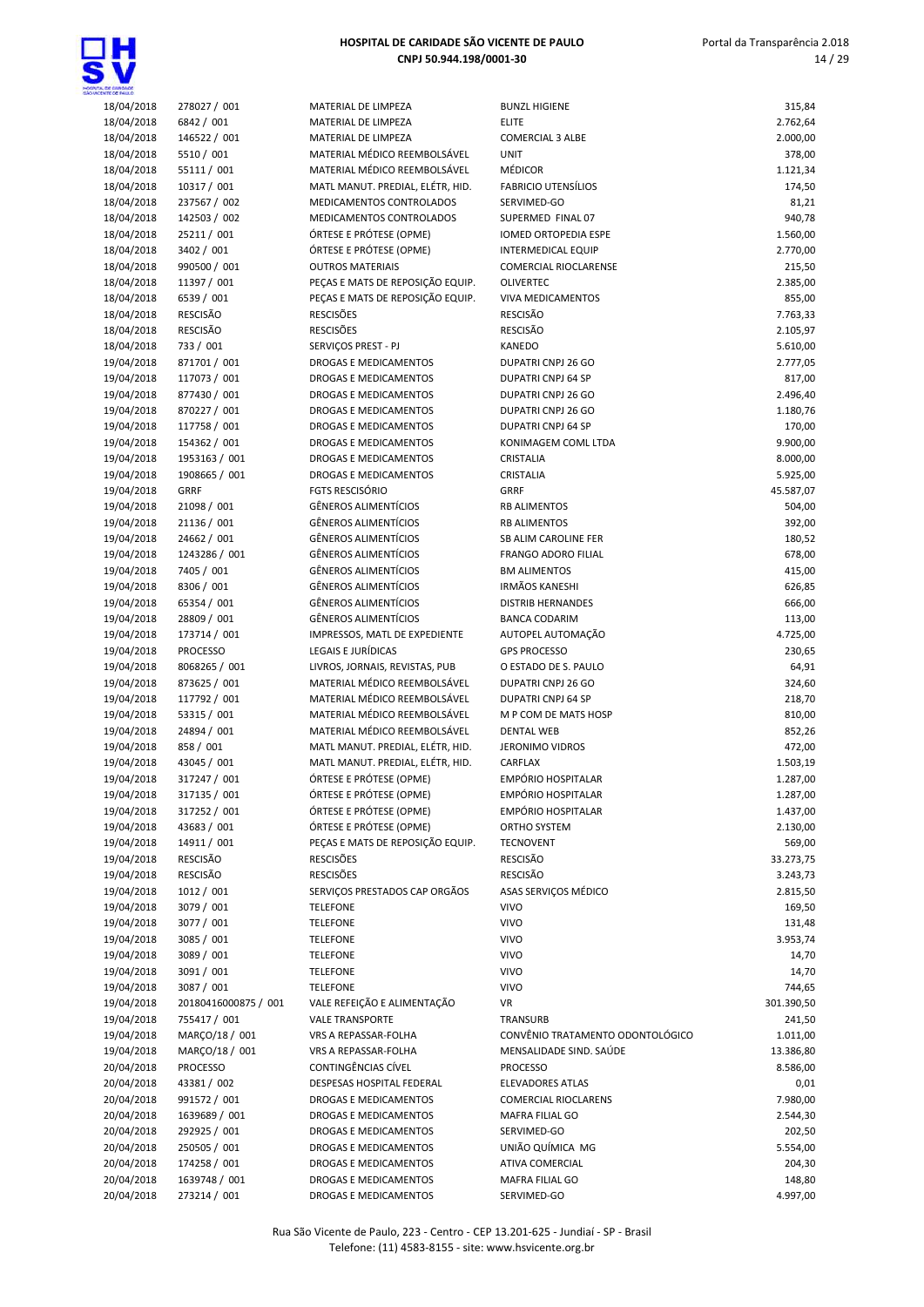

| 20/04/2018 | 21293 / 002    | <b>DROGAS E MEDICAMENTOS</b> | <b>S3 MED FILIAL</b>  | 3.233,33  |
|------------|----------------|------------------------------|-----------------------|-----------|
| 20/04/2018 | 47182 / 002    | DROGAS E MEDICAMENTOS        | <b>NOVAMED</b>        | 10.079,89 |
| 20/04/2018 | 8309 / 001     | <b>GÊNEROS ALIMENTÍCIOS</b>  | <b>IRMÃOS KANESHI</b> | 422,00    |
| 20/04/2018 | 81829 / 001    | <b>GÊNEROS ALIMENTÍCIOS</b>  | <b>OVOS PRETI</b>     | 534,00    |
| 20/04/2018 | 28813 / 001    | <b>GÊNEROS ALIMENTÍCIOS</b>  | <b>BANCA CODARIM</b>  | 248,10    |
| 20/04/2018 | 269426 / 001   | <b>GÊNEROS ALIMENTÍCIOS</b>  | <b>GADKIM</b>         | 430,00    |
|            |                |                              | IRRF - P. JURÍDICA    |           |
| 20/04/2018 | D-1012 / 001   | <b>IMPOSTO FEDERAL</b>       |                       | 45,00     |
| 20/04/2018 | $D-52 / 001$   | <b>IMPOSTO FEDERAL</b>       | INSS - P. JURÍDICA    | 825,00    |
| 20/04/2018 | D-846 / 001    | <b>IMPOSTO FEDERAL</b>       | INSS - P. JURÍDICA    | 863,56    |
| 20/04/2018 | $D-58/001$     | <b>IMPOSTO FEDERAL</b>       | IRRF - P. JURÍDICA    | 220,50    |
| 20/04/2018 | $D-1418/001$   | <b>IMPOSTO FEDERAL</b>       | IRRF - P. JURÍDICA    | 280,20    |
| 20/04/2018 | D-1360 / 001   | <b>IMPOSTO FEDERAL</b>       | IRRF - P. JURÍDICA    | 315,75    |
| 20/04/2018 | $D-137/001$    | <b>IMPOSTO FEDERAL</b>       | IRRF - P. JURÍDICA    | 393,00    |
|            |                |                              |                       |           |
| 20/04/2018 | $D-327/001$    | <b>IMPOSTO FEDERAL</b>       | IRRF - P. JURÍDICA    | 63,00     |
| 20/04/2018 | $D-433 / 001$  | <b>IMPOSTO FEDERAL</b>       | IRRF - P. JURÍDICA    | 72,00     |
| 20/04/2018 | $D-136 / 001$  | <b>IMPOSTO FEDERAL</b>       | IRRF - P. JURÍDICA    | 75,00     |
| 20/04/2018 | $D-34/001$     | <b>IMPOSTO FEDERAL</b>       | IRRF - P. JURÍDICA    | 77,25     |
| 20/04/2018 | $D-461/001$    | <b>IMPOSTO FEDERAL</b>       | IRRF - P. JURÍDICA    | 112,50    |
| 20/04/2018 | $D-199/001$    | <b>IMPOSTO FEDERAL</b>       | IRRF - P. JURÍDICA    | 136,50    |
| 20/04/2018 | $D-41/001$     | <b>IMPOSTO FEDERAL</b>       | IRRF - P. JURÍDICA    | 179,25    |
| 20/04/2018 | D-4005 / 001   | <b>IMPOSTO FEDERAL</b>       | PIS/COFINS/CSLL       | 24,13     |
|            | $D-1541 / 001$ | <b>IMPOSTO FEDERAL</b>       |                       |           |
| 20/04/2018 |                |                              | PIS/COFINS/CSLL       | 25,58     |
| 20/04/2018 | D-4004 / 001   | <b>IMPOSTO FEDERAL</b>       | PIS/COFINS/CSLL       | 113,00    |
| 20/04/2018 | $D-32/001$     | <b>IMPOSTO FEDERAL</b>       | PIS/COFINS/CSLL       | 122,06    |
| 20/04/2018 | D-25189 / 001  | <b>IMPOSTO FEDERAL</b>       | PIS/COFINS/CSLL       | 144,75    |
| 20/04/2018 | D-7025 / 001   | <b>IMPOSTO FEDERAL</b>       | PIS/COFINS/CSLL       | 146,62    |
| 20/04/2018 | $D-47/001$     | <b>IMPOSTO FEDERAL</b>       | PIS/COFINS/CSLL       | 179,03    |
| 20/04/2018 | $D-50/001$     | <b>IMPOSTO FEDERAL</b>       | PIS/COFINS/CSLL       | 192,98    |
| 20/04/2018 | $D-270/001$    | <b>IMPOSTO FEDERAL</b>       | PIS/COFINS/CSLL       | 195,30    |
|            |                |                              |                       |           |
| 20/04/2018 | $D-19/001$     | <b>IMPOSTO FEDERAL</b>       | PIS/COFINS/CSLL       | 203,44    |
| 20/04/2018 | $D-240/001$    | <b>IMPOSTO FEDERAL</b>       | PIS/COFINS/CSLL       | 232,50    |
| 20/04/2018 | $D-50/001$     | <b>IMPOSTO FEDERAL</b>       | PIS/COFINS/CSLL       | 251,10    |
| 20/04/2018 | $D-59/001$     | <b>IMPOSTO FEDERAL</b>       | PIS/COFINS/CSLL       | 261,33    |
| 20/04/2018 | $D-49/001$     | <b>IMPOSTO FEDERAL</b>       | PIS/COFINS/CSLL       | 285,98    |
| 20/04/2018 | $D-324/001$    | <b>IMPOSTO FEDERAL</b>       | PIS/COFINS/CSLL       | 418,50    |
| 20/04/2018 | D-427 / 001    | <b>IMPOSTO FEDERAL</b>       | PIS/COFINS/CSLL       | 502,20    |
| 20/04/2018 | $D-137/001$    | <b>IMPOSTO FEDERAL</b>       | PIS/COFINS/CSLL       | 748,65    |
|            |                |                              |                       |           |
| 20/04/2018 | $D-133 / 001$  | <b>IMPOSTO FEDERAL</b>       | PIS/COFINS/CSLL       | 943,95    |
| 20/04/2018 | D-1360 / 001   | <b>IMPOSTO FEDERAL</b>       | PIS/COFINS/CSLL       | 978,82    |
| 20/04/2018 | $D-19/001$     | <b>IMPOSTO FEDERAL</b>       | IRRF - P. JURÍDICA    | 8,25      |
| 20/04/2018 | $D-298/001$    | <b>IMPOSTO FEDERAL</b>       | IRRF - P. JURÍDICA    | 18,75     |
| 20/04/2018 | D-2043 / 001   | <b>IMPOSTO FEDERAL</b>       | IRRF - P. JURÍDICA    | 27,00     |
| 20/04/2018 | $D-53 / 001$   | <b>IMPOSTO FEDERAL</b>       | INSS - P. JURÍDICA    | 1.870,00  |
| 20/04/2018 | D-02/36 / 001  | <b>IMPOSTO FEDERAL</b>       | <b>IRRF ALUGUÉIS</b>  | 10,95     |
| 20/04/2018 | $D-11/12/001$  | <b>IMPOSTO FEDERAL</b>       | <b>IRRF ALUGUÉIS</b>  | 145,20    |
|            |                |                              |                       |           |
| 20/04/2018 | D-3368 / 001   | <b>IMPOSTO FEDERAL</b>       | IRRF - P. JURÍDICA    | 187,50    |
| 20/04/2018 | $D-52/001$     | <b>IMPOSTO FEDERAL</b>       | IRRF - P. JURÍDICA    | 213,00    |
| 20/04/2018 | $D-74/001$     | <b>IMPOSTO FEDERAL</b>       | IRRF - P. JURÍDICA    | 39,00     |
| 20/04/2018 | D-25566 / 001  | <b>IMPOSTO FEDERAL</b>       | IRRF - P. JURÍDICA    | 46,69     |
| 20/04/2018 | D-4082 / 001   | <b>IMPOSTO FEDERAL</b>       | IRRF - P. JURÍDICA    | 63,45     |
| 20/04/2018 | $D-33 / 001$   | <b>IMPOSTO FEDERAL</b>       | IRRF - P. JURÍDICA    | 72,00     |
| 20/04/2018 | $D-150/001$    | <b>IMPOSTO FEDERAL</b>       | IRRF - P. JURÍDICA    | 81,00     |
| 20/04/2018 | $D-324/001$    | <b>IMPOSTO FEDERAL</b>       | IRRF - P. JURÍDICA    | 135,00    |
|            |                |                              |                       |           |
| 20/04/2018 | $D-124/001$    | <b>IMPOSTO FEDERAL</b>       | IRRF - P. JURÍDICA    | 2.993,18  |
| 20/04/2018 | $D-25/001$     | <b>IMPOSTO FEDERAL</b>       | PIS/COFINS/CSLL       | 58,13     |
| 20/04/2018 | $D-249/001$    | <b>IMPOSTO FEDERAL</b>       | PIS/COFINS/CSLL       | 87,19     |
| 20/04/2018 | D-8067 / 001   | <b>IMPOSTO FEDERAL</b>       | PIS/COFINS/CSLL       | 98,75     |
| 20/04/2018 | $D-26/001$     | <b>IMPOSTO FEDERAL</b>       | PIS/COFINS/CSLL       | 127,88    |
| 20/04/2018 | $D-8/001$      | <b>IMPOSTO FEDERAL</b>       | PIS/COFINS/CSLL       | 153,45    |
| 20/04/2018 | $D-35/001$     | <b>IMPOSTO FEDERAL</b>       | PIS/COFINS/CSLL       | 232,50    |
|            |                | <b>IMPOSTO FEDERAL</b>       | PIS/COFINS/CSLL       |           |
| 20/04/2018 | $D-79/001$     |                              |                       | 241,80    |
| 20/04/2018 | $D-363 / 001$  | <b>IMPOSTO FEDERAL</b>       | PIS/COFINS/CSLL       | 251,10    |
| 20/04/2018 | $D-85/001$     | <b>IMPOSTO FEDERAL</b>       | PIS/COFINS/CSLL       | 334,80    |
| 20/04/2018 | $D-195/001$    | <b>IMPOSTO FEDERAL</b>       | PIS/COFINS/CSLL       | 418,50    |
| 20/04/2018 | D-96 / 001     | <b>IMPOSTO FEDERAL</b>       | PIS/COFINS/CSLL       | 430,12    |
| 20/04/2018 | $D-89/001$     | <b>IMPOSTO FEDERAL</b>       | PIS/COFINS/CSLL       | 439,43    |
| 20/04/2018 | $D-46/001$     | <b>IMPOSTO FEDERAL</b>       | PIS/COFINS/CSLL       | 494,06    |
| 20/04/2018 | $D-85/001$     | <b>IMPOSTO FEDERAL</b>       | PIS/COFINS/CSLL       | 537,08    |
|            |                |                              |                       |           |
| 20/04/2018 | $D-1418/001$   | <b>IMPOSTO FEDERAL</b>       | PIS/COFINS/CSLL       | 868,62    |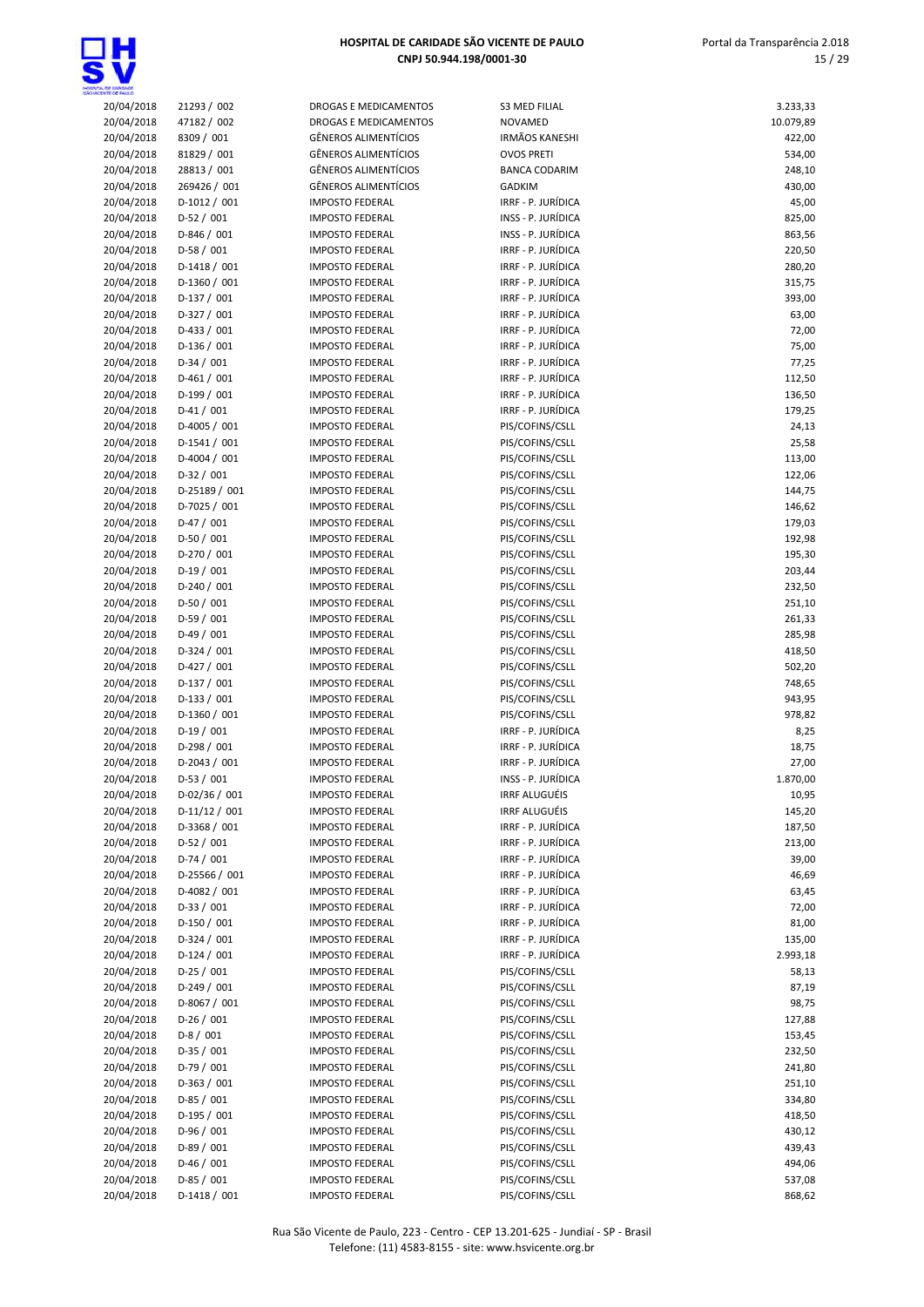

| ta, de candade<br>Cente de failló |                  |
|-----------------------------------|------------------|
| 20/04/2018                        | $D-125/001$      |
| 20/04/2018                        | D-20186308 / 001 |
| 20/04/2018                        | $D-52/001$       |
| 20/04/2018                        | $D-117/001$      |
| 20/04/2018                        | D-10/12 / 001    |
| 20/04/2018                        | D-11/12 / 001    |
| 20/04/2018                        | $D-441/001$      |
| 20/04/2018                        | D-679 / 001      |
| 20/04/2018                        | $D-160/001$      |
| 20/04/2018                        | $D-72/001$       |
|                                   |                  |
| 20/04/2018                        | D-148 / 001      |
| 20/04/2018                        | $D-85/001$       |
| 20/04/2018                        | $D-26/001$       |
| 20/04/2018                        | D-746 / 001      |
| 20/04/2018                        | D-846 / 001      |
| 20/04/2018                        | $D-68/001$       |
| 20/04/2018                        | D-319 / 001      |
| 20/04/2018                        | D-5142 / 001     |
| 20/04/2018                        | D-35230 / 001    |
| 20/04/2018                        | $D-81/001$       |
| 20/04/2018                        | $D-52/001$       |
| 20/04/2018                        | D-305 / 001      |
| 20/04/2018                        | D-99 / 001       |
| 20/04/2018                        | D-3171 / 001     |
| 20/04/2018                        | D-26 / 001       |
| 20/04/2018                        | D-30 / 001       |
| 20/04/2018                        | $D-37/001$       |
| 20/04/2018                        | D-846 / 001      |
| 20/04/2018                        | $D-106/001$      |
| 20/04/2018                        | D-5141 / 001     |
| 20/04/2018                        | D-198 / 001      |
| 20/04/2018                        | $D-153/001$      |
| 20/04/2018                        | D-35230 / 001    |
| 20/04/2018                        | $D-124/001$      |
| 20/04/2018                        | $D-60/001$       |
| 20/04/2018                        | D-92654 / 001    |
| 20/04/2018                        | $D-83/001$       |
| 20/04/2018                        | $D-36/001$       |
| 20/04/2018                        | $D-133 / 001$    |
| 20/04/2018                        | $D-161/001$      |
| 20/04/2018                        | $D-17/001$       |
| 20/04/2018                        | $D-44 / 001$     |
| 20/04/2018                        | D-152 / 001      |
| 20/04/2018                        | $D-54/001$       |
| 20/04/2018                        | D-243 / 001      |
| 20/04/2018                        | $D-103 / 001$    |
| 20/04/2018                        | $D-111/001$      |
| 20/04/2018                        | D-92 / 001       |
| 20/04/2018                        | $D-138/001$      |
| 20/04/2018                        | D-86 / 001       |
| 20/04/2018                        | $D-144 / 001$    |
| 20/04/2018                        | $D-125/001$      |
| 20/04/2018                        | D-169 / 001      |
| 20/04/2018                        | $D-6/001$        |
| 20/04/2018                        | $D-54/001$       |
| 20/04/2018                        | $D-244 / 001$    |
| 20/04/2018                        | $D-32 / 001$     |
| 20/04/2018                        | D-6656 / 001     |
| 20/04/2018                        | $D-145/001$      |
| 20/04/2018                        | D-43381 / 001    |
| 20/04/2018                        | $D-140/001$      |
| 20/04/2018                        | D-150 / 001      |
| 20/04/2018                        | $D-16/001$       |
| 20/04/2018                        | $D-111/001$      |
| 20/04/2018                        | $D-13 / 001$     |
| 20/04/2018                        | D-192 / 001      |
|                                   |                  |
| 20/04/2018                        | D-1416 / 001     |
| 20/04/2018                        | $D-64/001$       |
| 20/04/2018                        | D-5 / 001        |

| <b>IMPOSTO FEDERAL</b>             |
|------------------------------------|
|                                    |
| <b>IMPOSTO FEDERAL</b>             |
| IMPOSTO FEDERAL                    |
|                                    |
| <b>IMPOSTO FEDERAL</b>             |
| <b>IMPOSTO FEDERAL</b>             |
| <b>IMPOSTO FEDERAL</b>             |
| <b>IMPOSTO FEDERAL</b>             |
|                                    |
| IMPOSTO FEDERAL                    |
| IMPOSTO FEDERAL                    |
| IMPOSTO FEDERAL                    |
| <b>IMPOSTO FEDERAL</b>             |
| <b>IMPOSTO FEDERAL</b>             |
|                                    |
| <b>IMPOSTO FEDERAL</b>             |
| <b>IMPOSTO FEDERAL</b>             |
| IMPOSTO FEDERAL                    |
| <b>IMPOSTO FEDERAL</b>             |
|                                    |
| IMPOSTO FEDERAL                    |
| <b>IMPOSTO FEDERAL</b>             |
| IMPOSTO FEDERAL                    |
| <b>IMPOSTO FEDERAL</b>             |
| <b>IMPOSTO FEDERAL</b>             |
|                                    |
| <b>IMPOSTO FEDERAL</b>             |
| <b>IMPOSTO FEDERAL</b>             |
| IMPOSTO FEDERAL                    |
| IMPOSTO FEDERAL                    |
|                                    |
| IMPOSTO FEDERAL                    |
| <b>IMPOSTO FEDERAL</b>             |
| <b>IMPOSTO FEDERAL</b>             |
| IMPOSTO FEDERAL                    |
| <b>IMPOSTO FEDERAL</b>             |
|                                    |
| <b>IMPOSTO FEDERAL</b>             |
| <b>IMPOSTO FEDERAL</b>             |
| <b>IMPOSTO FEDERAL</b>             |
| <b>IMPOSTO FEDERAL</b>             |
| IMPOSTO FEDERAL                    |
|                                    |
| <b>IMPOSTO FEDERAL</b>             |
| IMPOSTO FEDERAL                    |
| <b>IMPOSTO FEDERAL</b>             |
|                                    |
|                                    |
| <b>IMPOSTO FEDERAL</b>             |
| IMPOSTO FEDERAL                    |
| IMPOSTO FEDERAL                    |
| <b>IMPOSTO FEDERAL</b>             |
| <b>IMPOSTO FEDERAL</b>             |
|                                    |
| <b>IMPOSTO FEDERAL</b>             |
| <b>IMPOSTO FEDERAL</b>             |
| <b>IMPOSTO FEDERAL</b>             |
| <b>IMPOSTO FEDERAL</b>             |
| <b>IMPOSTO FEDERAL</b>             |
|                                    |
| IMPOSTO FEDERAL                    |
| IMPOSTO FEDERAL                    |
| <b>IMPOSTO FEDERAL</b>             |
| <b>IMPOSTO FEDERAL</b>             |
| IMPOSTO FEDERAL                    |
|                                    |
| <b>IMPOSTO FEDERAL</b>             |
| <b>IMPOSTO FEDERAL</b>             |
| <b>IMPOSTO FEDERAL</b>             |
| <b>IMPOSTO FEDERAL</b>             |
| <b>IMPOSTO FEDERAL</b>             |
|                                    |
| IMPOSTO FEDERAL                    |
| <b>IMPOSTO FEDERAL</b>             |
| <b>IMPOSTO FEDERAL</b>             |
| IMPOSTO FEDERAL                    |
| <b>IMPOSTO FEDERAL</b>             |
|                                    |
| IMPOSTO FEDERAL<br>IMPOSTO FEDERAL |

| <b>VITE CE PAULO</b>     |                               |                                                  |                                          |                 |
|--------------------------|-------------------------------|--------------------------------------------------|------------------------------------------|-----------------|
| 20/04/2018               | $D-125/001$                   | <b>IMPOSTO FEDERAL</b>                           | PIS/COFINS/CSLL                          | 9.278,88        |
| 20/04/2018               | D-20186308 / 001              | <b>IMPOSTO FEDERAL</b>                           | IRRF - P. JURÍDICA                       | 24,30           |
| 20/04/2018               | $D-52/001$                    | <b>IMPOSTO FEDERAL</b>                           | IRRF - P. JURÍDICA                       | 27,00           |
| 20/04/2018               | $D-117/001$                   | <b>IMPOSTO FEDERAL</b>                           | IRRF - P. JURÍDICA                       | 37,50           |
| 20/04/2018               | $D-10/12/001$                 | <b>IMPOSTO FEDERAL</b>                           | <b>IRRF ALUGUÉIS</b>                     | 1.374,19        |
| 20/04/2018               | $D-11/12/001$                 | <b>IMPOSTO FEDERAL</b>                           | <b>IRRF ALUGUÉIS</b>                     | 956,77          |
| 20/04/2018               | $D-441/001$                   | <b>IMPOSTO FEDERAL</b>                           | IRRF - P. JURÍDICA                       | 288,00          |
| 20/04/2018               | $D-679/001$                   | <b>IMPOSTO FEDERAL</b>                           | IRRF - P. JURÍDICA                       | 306,00          |
| 20/04/2018               | $D-160/001$                   | <b>IMPOSTO FEDERAL</b>                           | IRRF - P. JURÍDICA                       | 37,50           |
| 20/04/2018<br>20/04/2018 | $D-72/001$<br>$D-148/001$     | <b>IMPOSTO FEDERAL</b>                           | IRRF - P. JURÍDICA<br>IRRF - P. JURÍDICA | 66,00           |
| 20/04/2018               | $D-85/001$                    | <b>IMPOSTO FEDERAL</b><br><b>IMPOSTO FEDERAL</b> | IRRF - P. JURÍDICA                       | 87,38<br>108,00 |
| 20/04/2018               | $D-26/001$                    | <b>IMPOSTO FEDERAL</b>                           | IRRF - P. JURÍDICA                       | 110,25          |
| 20/04/2018               | $D-746/001$                   | <b>IMPOSTO FEDERAL</b>                           | IRRF - P. JURÍDICA                       | 112,50          |
| 20/04/2018               | $D-846/001$                   | <b>IMPOSTO FEDERAL</b>                           | IRRF - P. JURÍDICA                       | 117,76          |
| 20/04/2018               | $D-68/001$                    | <b>IMPOSTO FEDERAL</b>                           | IRRF - P. JURÍDICA                       | 166,50          |
| 20/04/2018               | $D-319/001$                   | <b>IMPOSTO FEDERAL</b>                           | IRRF - P. JURÍDICA                       | 187,50          |
| 20/04/2018               | D-5142 / 001                  | <b>IMPOSTO FEDERAL</b>                           | IRRF - P. JURÍDICA                       | 405,00          |
| 20/04/2018               | D-35230 / 001                 | <b>IMPOSTO FEDERAL</b>                           | IRRF - P. JURÍDICA                       | 1.151,46        |
| 20/04/2018               | $D-81/001$                    | <b>IMPOSTO FEDERAL</b>                           | PIS/COFINS/CSLL                          | 48,83           |
| 20/04/2018               | $D-52/001$                    | <b>IMPOSTO FEDERAL</b>                           | PIS/COFINS/CSLL                          | 83,70           |
| 20/04/2018               | $D-305/001$                   | <b>IMPOSTO FEDERAL</b>                           | PIS/COFINS/CSLL                          | 116,25          |
| 20/04/2018               | $D-99/001$                    | <b>IMPOSTO FEDERAL</b>                           | PIS/COFINS/CSLL                          | 223,20          |
| 20/04/2018               | D-3171 / 001                  | <b>IMPOSTO FEDERAL</b>                           | PIS/COFINS/CSLL                          | 277,61          |
| 20/04/2018               | $D-26/001$                    | <b>IMPOSTO FEDERAL</b>                           | PIS/COFINS/CSLL                          | 295,28          |
| 20/04/2018               | $D-30/001$                    | <b>IMPOSTO FEDERAL</b>                           | PIS/COFINS/CSLL                          | 325,50          |
| 20/04/2018               | $D-37/001$                    | <b>IMPOSTO FEDERAL</b>                           | PIS/COFINS/CSLL                          | 330,15          |
| 20/04/2018               | $D-846/001$                   | <b>IMPOSTO FEDERAL</b>                           | PIS/COFINS/CSLL                          | 365,05          |
| 20/04/2018               | $D-106/001$                   | <b>IMPOSTO FEDERAL</b>                           | PIS/COFINS/CSLL                          | 502,20          |
| 20/04/2018               | $D-5141 / 001$                | <b>IMPOSTO FEDERAL</b>                           | PIS/COFINS/CSLL                          | 930,00          |
| 20/04/2018               | $D-198/001$                   | <b>IMPOSTO FEDERAL</b>                           | PIS/COFINS/CSLL                          | 1.254,34        |
| 20/04/2018               | $D-153 / 001$                 | <b>IMPOSTO FEDERAL</b>                           | PIS/COFINS/CSLL                          | 1.743,75        |
| 20/04/2018               | D-35230 / 001                 | <b>IMPOSTO FEDERAL</b>                           | PIS/COFINS/CSLL                          | 3.569,54        |
| 20/04/2018<br>20/04/2018 | $D-124/001$<br>$D-60/001$     | <b>IMPOSTO FEDERAL</b>                           | PIS/COFINS/CSLL<br>IRRF - P. JURÍDICA    | 9.278,88        |
| 20/04/2018               | D-92654 / 001                 | <b>IMPOSTO FEDERAL</b><br><b>IMPOSTO FEDERAL</b> | IRRF - P. JURÍDICA                       | 15,75<br>22,28  |
| 20/04/2018               | $D-83 / 001$                  | <b>IMPOSTO FEDERAL</b>                           | IRRF - P. JURÍDICA                       | 31,50           |
| 20/04/2018               | $D-36/001$                    | <b>IMPOSTO FEDERAL</b>                           | IRRF - P. JURÍDICA                       | 37,50           |
| 20/04/2018               | $D-133 / 001$                 | <b>IMPOSTO FEDERAL</b>                           | IRRF - P. JURÍDICA                       | 54,00           |
| 20/04/2018               | $D-161/001$                   | <b>IMPOSTO FEDERAL</b>                           | IRRF - P. JURÍDICA                       | 63,00           |
| 20/04/2018               | $D-17/001$                    | <b>IMPOSTO FEDERAL</b>                           | IRRF - P. JURÍDICA                       | 65,25           |
| 20/04/2018               | $D-44 / 001$                  | <b>IMPOSTO FEDERAL</b>                           | IRRF - P. JURÍDICA                       | 70,88           |
| 20/04/2018               | $D-152/001$                   | <b>IMPOSTO FEDERAL</b>                           | IRRF - P. JURÍDICA                       | 71,25           |
| 20/04/2018               | $D-54/001$                    | <b>IMPOSTO FEDERAL</b>                           | IRRF - P. JURÍDICA                       | 72,00           |
| 20/04/2018               | $D-243/001$                   | <b>IMPOSTO FEDERAL</b>                           | IRRF - P. JURÍDICA                       | 75,00           |
| 20/04/2018               | $D-103/001$                   | <b>IMPOSTO FEDERAL</b>                           | IRRF - P. JURÍDICA                       | 75,75           |
| 20/04/2018               | $D-111/001$                   | <b>IMPOSTO FEDERAL</b>                           | IRRF - P. JURÍDICA                       | 81,00           |
| 20/04/2018               | $D-92/001$                    | <b>IMPOSTO FEDERAL</b>                           | IRRF - P. JURÍDICA                       | 94,50           |
| 20/04/2018               | $D-138/001$                   | <b>IMPOSTO FEDERAL</b>                           | IRRF - P. JURÍDICA                       | 143,63          |
| 20/04/2018               | $D-86/001$                    | <b>IMPOSTO FEDERAL</b>                           | IRRF - P. JURÍDICA                       | 151,50          |
| 20/04/2018               | $D-144 / 001$                 | <b>IMPOSTO FEDERAL</b>                           | IRRF - P. JURÍDICA                       | 167,25          |
| 20/04/2018               | $D-125/001$                   | <b>IMPOSTO FEDERAL</b>                           | IRRF - P. JURÍDICA                       | 2.993,18        |
| 20/04/2018               | $D-169/001$                   | <b>IMPOSTO FEDERAL</b>                           | PIS/COFINS/CSLL                          | 24,41           |
| 20/04/2018               | $D-6/001$                     | <b>IMPOSTO FEDERAL</b>                           | PIS/COFINS/CSLL                          | 48,83           |
| 20/04/2018               | $D-54/001$                    | <b>IMPOSTO FEDERAL</b>                           | PIS/COFINS/CSLL                          | 55,80           |
| 20/04/2018<br>20/04/2018 | $D-244 / 001$<br>$D-32 / 001$ | <b>IMPOSTO FEDERAL</b>                           | PIS/COFINS/CSLL<br>PIS/COFINS/CSLL       | 58,13           |
| 20/04/2018               | D-6656 / 001                  | <b>IMPOSTO FEDERAL</b><br><b>IMPOSTO FEDERAL</b> | PIS/COFINS/CSLL                          | 58,13<br>131,19 |
| 20/04/2018               | $D-145/001$                   | <b>IMPOSTO FEDERAL</b>                           | PIS/COFINS/CSLL                          | 170,89          |
| 20/04/2018               | D-43381 / 001                 | <b>IMPOSTO FEDERAL</b>                           | PIS/COFINS/CSLL                          | 216,94          |
| 20/04/2018               | $D-140/001$                   | <b>IMPOSTO FEDERAL</b>                           | PIS/COFINS/CSLL                          | 242,03          |
| 20/04/2018               | $D-150/001$                   | <b>IMPOSTO FEDERAL</b>                           | PIS/COFINS/CSLL                          | 251,10          |
| 20/04/2018               | $D-16/001$                    | <b>IMPOSTO FEDERAL</b>                           | PIS/COFINS/CSLL                          | 251,10          |
| 20/04/2018               | $D-111/001$                   | <b>IMPOSTO FEDERAL</b>                           | PIS/COFINS/CSLL                          | 251,10          |
| 20/04/2018               | $D-13/001$                    | <b>IMPOSTO FEDERAL</b>                           | PIS/COFINS/CSLL                          | 261,56          |
| 20/04/2018               | $D-192/001$                   | <b>IMPOSTO FEDERAL</b>                           | PIS/COFINS/CSLL                          | 261,56          |
| 20/04/2018               | $D-1416 / 001$                | <b>IMPOSTO FEDERAL</b>                           | PIS/COFINS/CSLL                          | 290,39          |
| 20/04/2018               | $D-64/001$                    | <b>IMPOSTO FEDERAL</b>                           | PIS/COFINS/CSLL                          | 811,42          |
| 20/04/2018               | $D-5/001$                     | <b>IMPOSTO FEDERAL</b>                           | PIS/COFINS/CSLL                          | 869,55          |
|                          |                               |                                                  |                                          |                 |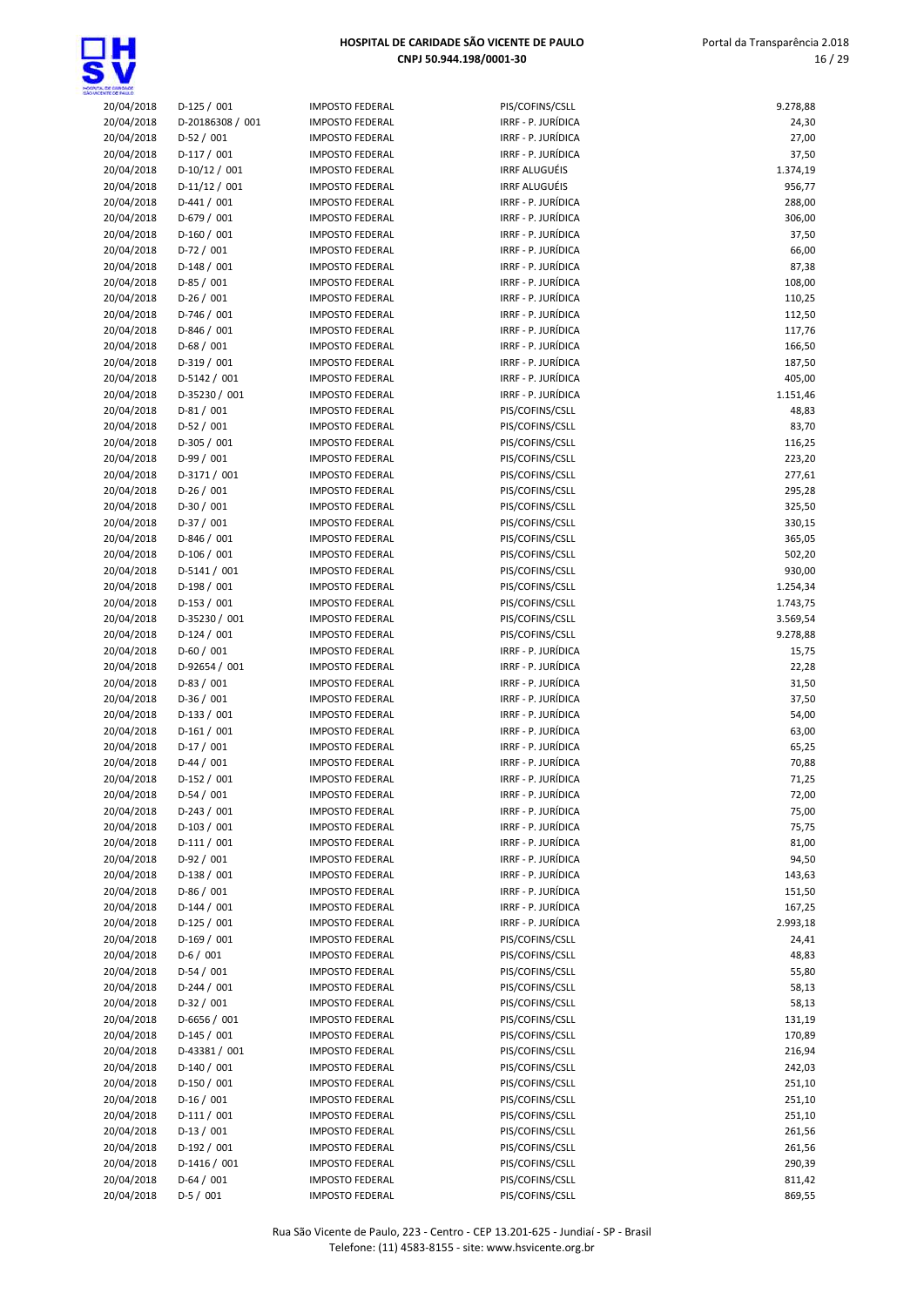

| <b>VTE CE SAULO</b>      |                            |          |
|--------------------------|----------------------------|----------|
| 20/04/2018               | $D-57/001$                 | ١N       |
| 20/04/2018               | D-679 / 001                | IN       |
| 20/04/2018               | D-440 / 001                | IN       |
| 20/04/2018               | $D-653 / 001$              | IN       |
| 20/04/2018               | $D-63 / 001$               | IN       |
| 20/04/2018               | D-754 / 001                | IN       |
| 20/04/2018               | D-13101 / 001              | IN       |
| 20/04/2018               | $D-54/001$                 | ١N       |
| 20/04/2018<br>20/04/2018 | D-149 / 001<br>D-96 / 001  | IN<br>IN |
| 20/04/2018               | D-5141 / 001               | ١N       |
| 20/04/2018               | $D-51/001$                 | IN       |
| 20/04/2018               | D-4060 / 001               | IN       |
| 20/04/2018               | D-6720 / 001               | ١N       |
| 20/04/2018               | $D-74/001$                 | IN       |
| 20/04/2018               | D-1511 / 001               | IN       |
| 20/04/2018               | $D-83 / 001$               | IN       |
| 20/04/2018               | D-106 / 001                | IN       |
| 20/04/2018               | D-202 / 001                | IN       |
| 20/04/2018               | D-754 / 001                | IN       |
| 20/04/2018               | D-2182522 / 001            | IN       |
| 20/04/2018               | D-25190 / 001              | IN       |
| 20/04/2018               | D-43517 / 001              | IN       |
| 20/04/2018               | D-115809 / 001             | IN       |
| 20/04/2018               | $D-16/001$                 | IN       |
| 20/04/2018               | $D-102 / 001$              | IN       |
| 20/04/2018               | $D-12 / 001$               | IN       |
| 20/04/2018               | D-90655 / 001              | IN       |
| 20/04/2018               | $D-117/001$                | IN       |
| 20/04/2018               | D-20186308 / 001           | IN       |
| 20/04/2018               | $D-82 / 001$               | IN       |
| 20/04/2018               | D-2043 / 001               | IN       |
| 20/04/2018               | $D-115/001$                | IN       |
| 20/04/2018               | D-116466 / 001             | IN       |
| 20/04/2018<br>20/04/2018 | $D-64/001$<br>$D-71/001$   | IN<br>١N |
| 20/04/2018               | $D-52/001$                 | ١N       |
| 20/04/2018               | $D-23/001$                 | IN       |
| 20/04/2018               | $D-134/001$                | IN       |
| 20/04/2018               | $D-43/001$                 | ١N       |
| 20/04/2018               | D-1624 / 001               | IN       |
| 20/04/2018               | $D-30/001$                 | IN       |
| 20/04/2018               | D-457 / 001                | IN       |
| 20/04/2018               | $D-29/001$                 | ١N       |
| 20/04/2018               | D-241 / 001                | IN       |
| 20/04/2018               | D-5142 / 001               | ١N       |
| 20/04/2018               | D-94070 / 001              | IN       |
| 20/04/2018               | $D-251/001$                | IN       |
| 20/04/2018               | D-275 / 001                | IN       |
| 20/04/2018               | $D-40/001$                 | ١N       |
| 20/04/2018               | $D-416/001$                | IN       |
| 20/04/2018               | D-28 / 001                 | IN       |
| 20/04/2018               | D-470 / 001                | IN       |
| 20/04/2018               | D-02/36 / 001              | IN       |
| 20/04/2018               | $D-11/001$                 | ١N       |
| 20/04/2018<br>20/04/2018 | D-242 / 001<br>$D-658/001$ | IN<br>IN |
| 20/04/2018               | D-363 / 001                | IN       |
| 20/04/2018               | $D-50/001$                 | ١N       |
| 20/04/2018               | $D-121/001$                | IN       |
| 20/04/2018               | $D-61/001$                 | ١N       |
| 20/04/2018               | $D-118/001$                | IN       |
| 20/04/2018               | $D-48/001$                 | ١N       |
| 20/04/2018               | D-202 / 001                | IN       |
| 20/04/2018               | $D-88/001$                 | ١N       |
| 20/04/2018               | $D-153 / 001$              | ١N       |
| 20/04/2018               | D-753 / 001                | IN       |

| <b>MPOSTO FEDERAL</b>                          |  |
|------------------------------------------------|--|
| <b>MPOSTO FEDERAL</b><br><b>MPOSTO FEDERAL</b> |  |
| <b>MPOSTO FEDERAL</b>                          |  |
| <b>MPOSTO FEDERAL</b>                          |  |
| <b>MPOSTO FEDERAL</b>                          |  |
| <b>MPOSTO FEDERAL</b>                          |  |
| <b>MPOSTO FEDERAL</b><br><b>MPOSTO FEDERAL</b> |  |
| <b>MPOSTO FEDERAL</b>                          |  |
| <b>MPOSTO FEDERAL</b>                          |  |
| <b>MPOSTO FEDERAL</b>                          |  |
| <b>MPOSTO FEDERAL</b><br><b>MPOSTO FEDERAL</b> |  |
| <b>MPOSTO FEDERAL</b>                          |  |
| <b>MPOSTO FEDERAL</b>                          |  |
| <b>MPOSTO FEDERAL</b>                          |  |
| <b>MPOSTO FEDERAL</b>                          |  |
| <b>MPOSTO FEDERAL</b><br><b>MPOSTO FEDERAL</b> |  |
| <b>MPOSTO FEDERAL</b>                          |  |
| <b>MPOSTO FEDERAL</b>                          |  |
| <b>MPOSTO FEDERAL</b>                          |  |
| <b>MPOSTO FEDERAL</b>                          |  |
| <b>MPOSTO FEDERAL</b><br><b>MPOSTO FEDERAL</b> |  |
| <b>MPOSTO FEDERAL</b>                          |  |
| <b>MPOSTO FEDERAL</b>                          |  |
| <b>MPOSTO FEDERAL</b>                          |  |
| <b>MPOSTO FEDERAL</b>                          |  |
| <b>MPOSTO FEDERAL</b><br><b>MPOSTO FEDERAL</b> |  |
| <b>MPOSTO FEDERAL</b>                          |  |
| <b>MPOSTO FEDERAL</b>                          |  |
| <b>MPOSTO FEDERAL</b>                          |  |
| <b>MPOSTO FEDERAL</b>                          |  |
| <b>MPOSTO FEDERAL</b><br><b>MPOSTO FEDERAL</b> |  |
| <b>MPOSTO FEDERAL</b>                          |  |
| <b>MPOSTO FEDERAL</b>                          |  |
| <b>MPOSTO FEDERAL</b>                          |  |
| <b>MPOSTO FEDERAL</b><br><b>MPOSTO FEDERAL</b> |  |
| <b>MPOSTO FEDERAL</b>                          |  |
| <b>MPOSTO FEDERAL</b>                          |  |
| <b>MPOSTO FEDERAL</b>                          |  |
| <b>MPOSTO FEDERAL</b>                          |  |
| <b>MPOSTO FEDERAL</b><br><b>MPOSTO FEDERAL</b> |  |
| MPOSTO FEDERAL                                 |  |
| <b>MPOSTO FEDERAL</b>                          |  |
| <b>MPOSTO FEDERAL</b>                          |  |
| <b>MPOSTO FEDERAL</b>                          |  |
| <b>MPOSTO FEDERAL</b><br><b>MPOSTO FEDERAL</b> |  |
| <b>MPOSTO FEDERAL</b>                          |  |
| <b>MPOSTO FEDERAL</b>                          |  |
| <b>MPOSTO FEDERAL</b>                          |  |
| <b>MPOSTO FEDERAL</b>                          |  |
| <b>MPOSTO FEDERAL</b><br><b>MPOSTO FEDERAL</b> |  |
| <b>MPOSTO FEDERAL</b>                          |  |
| <b>MPOSTO FEDERAL</b>                          |  |
| <b>MPOSTO FEDERAL</b>                          |  |
| <b>MPOSTO FEDERAL</b>                          |  |
| <b>MPOSTO FEDERAL</b>                          |  |

| A, DE GAMBADE<br>ENTE DE PAULO |                             |                                                  |                                          |                      |
|--------------------------------|-----------------------------|--------------------------------------------------|------------------------------------------|----------------------|
| 20/04/2018                     | $D-57/001$                  | <b>IMPOSTO FEDERAL</b>                           | PIS/COFINS/CSLL                          | 903,26               |
| 20/04/2018                     | $D-679/001$                 | <b>IMPOSTO FEDERAL</b>                           | PIS/COFINS/CSLL                          | 948,60               |
| 20/04/2018                     | $D-440/001$                 | <b>IMPOSTO FEDERAL</b>                           | PIS/COFINS/CSLL                          | 1.002,08             |
| 20/04/2018                     | $D-653 / 001$               | <b>IMPOSTO FEDERAL</b><br><b>IMPOSTO FEDERAL</b> | PIS/COFINS/CSLL                          | 1.074,15             |
| 20/04/2018<br>20/04/2018       | $D-63 / 001$<br>$D-754/001$ | <b>IMPOSTO FEDERAL</b>                           | PIS/COFINS/CSLL<br>PIS/COFINS/CSLL       | 1.102,28<br>1.729,29 |
| 20/04/2018                     | D-13101 / 001               | <b>IMPOSTO FEDERAL</b>                           | IRRF - P. JURÍDICA                       | 15,30                |
| 20/04/2018                     | $D-54/001$                  | <b>IMPOSTO FEDERAL</b>                           | IRRF - P. JURÍDICA                       | 18,00                |
| 20/04/2018                     | $D-149/001$                 | <b>IMPOSTO FEDERAL</b>                           | IRRF - P. JURÍDICA                       | 19,50                |
| 20/04/2018                     | $D-96/001$                  | <b>IMPOSTO FEDERAL</b>                           | IRRF - P. JURÍDICA                       | 36,00                |
| 20/04/2018                     | $D-5141/001$                | <b>IMPOSTO FEDERAL</b>                           | INSS - P. JURÍDICA                       | 2.200,00             |
| 20/04/2018                     | $D-51/001$                  | <b>IMPOSTO FEDERAL</b>                           | INSS - P. JURÍDICA                       | 825,00               |
| 20/04/2018                     | D-4060 / 001                | <b>IMPOSTO FEDERAL</b>                           | IRRF - P. JURÍDICA                       | 341,10               |
| 20/04/2018                     | D-6720 / 001                | <b>IMPOSTO FEDERAL</b>                           | IRRF - P. JURÍDICA                       | 42,32                |
| 20/04/2018                     | $D-74/001$                  | <b>IMPOSTO FEDERAL</b>                           | IRRF - P. JURÍDICA                       | 72,00                |
| 20/04/2018                     | $D-1511/001$                | <b>IMPOSTO FEDERAL</b>                           | IRRF - P. JURÍDICA                       | 74,93                |
| 20/04/2018                     | $D-83/001$<br>$D-106/001$   | <b>IMPOSTO FEDERAL</b>                           | IRRF - P. JURÍDICA<br>IRRF - P. JURÍDICA | 86,25                |
| 20/04/2018<br>20/04/2018       | $D-202 / 001$               | <b>IMPOSTO FEDERAL</b><br><b>IMPOSTO FEDERAL</b> | IRRF - P. JURÍDICA                       | 162,00<br>171,00     |
| 20/04/2018                     | $D-754/001$                 | <b>IMPOSTO FEDERAL</b>                           | IRRF - P. JURÍDICA                       | 557,83               |
| 20/04/2018                     | D-2182522 / 001             | <b>IMPOSTO FEDERAL</b>                           | PIS/COFINS/CSLL                          | 23,56                |
| 20/04/2018                     | D-25190 / 001               | <b>IMPOSTO FEDERAL</b>                           | PIS/COFINS/CSLL                          | 25,11                |
| 20/04/2018                     | D-43517 / 001               | <b>IMPOSTO FEDERAL</b>                           | PIS/COFINS/CSLL                          | 37,20                |
| 20/04/2018                     | D-115809 / 001              | <b>IMPOSTO FEDERAL</b>                           | PIS/COFINS/CSLL                          | 40,18                |
| 20/04/2018                     | $D-16/001$                  | <b>IMPOSTO FEDERAL</b>                           | PIS/COFINS/CSLL                          | 51,15                |
| 20/04/2018                     | $D-102 / 001$               | <b>IMPOSTO FEDERAL</b>                           | PIS/COFINS/CSLL                          | 55,80                |
| 20/04/2018                     | $D-12/001$                  | <b>IMPOSTO FEDERAL</b>                           | PIS/COFINS/CSLL                          | 60,45                |
| 20/04/2018                     | D-90655 / 001               | <b>IMPOSTO FEDERAL</b>                           | PIS/COFINS/CSLL                          | 69,07                |
| 20/04/2018                     | $D-117/001$                 | <b>IMPOSTO FEDERAL</b>                           | PIS/COFINS/CSLL                          | 73,24                |
| 20/04/2018                     | D-20186308 / 001            | <b>IMPOSTO FEDERAL</b>                           | PIS/COFINS/CSLL                          | 75,33                |
| 20/04/2018                     | $D-82/001$<br>D-2043 / 001  | <b>IMPOSTO FEDERAL</b><br><b>IMPOSTO FEDERAL</b> | PIS/COFINS/CSLL                          | 83,70<br>83,70       |
| 20/04/2018<br>20/04/2018       | $D-115/001$                 | <b>IMPOSTO FEDERAL</b>                           | PIS/COFINS/CSLL<br>PIS/COFINS/CSLL       | 116,25               |
| 20/04/2018                     | D-116466 / 001              | <b>IMPOSTO FEDERAL</b>                           | PIS/COFINS/CSLL                          | 169,07               |
| 20/04/2018                     | $D-64/001$                  | <b>IMPOSTO FEDERAL</b>                           | PIS/COFINS/CSLL                          | 174,38               |
| 20/04/2018                     | $D-71/001$                  | <b>IMPOSTO FEDERAL</b>                           | PIS/COFINS/CSLL                          | 204,60               |
| 20/04/2018                     | $D-52/001$                  | <b>IMPOSTO FEDERAL</b>                           | PIS/COFINS/CSLL                          | 246,45               |
| 20/04/2018                     | $D-23/001$                  | <b>IMPOSTO FEDERAL</b>                           | PIS/COFINS/CSLL                          | 279,00               |
| 20/04/2018                     | $D-134/001$                 | <b>IMPOSTO FEDERAL</b>                           | PIS/COFINS/CSLL                          | 463,84               |
| 20/04/2018                     | $D-43/001$                  | <b>IMPOSTO FEDERAL</b>                           | PIS/COFINS/CSLL                          | 463,84               |
| 20/04/2018                     | $D-1624 / 001$              | <b>IMPOSTO FEDERAL</b>                           | PIS/COFINS/CSLL                          | 465,00               |
| 20/04/2018                     | $D-30/001$                  | <b>IMPOSTO FEDERAL</b>                           | PIS/COFINS/CSLL                          | 474,30               |
| 20/04/2018                     | $D-457/001$                 | <b>IMPOSTO FEDERAL</b>                           | PIS/COFINS/CSLL                          | 523,12               |
| 20/04/2018                     | $D-29/001$<br>$D-241/001$   | <b>IMPOSTO FEDERAL</b>                           | PIS/COFINS/CSLL<br>PIS/COFINS/CSLL       | 690,53               |
| 20/04/2018<br>20/04/2018       | D-5142 / 001                | <b>IMPOSTO FEDERAL</b><br><b>IMPOSTO FEDERAL</b> | PIS/COFINS/CSLL                          | 1.074,15<br>1.255,50 |
| 20/04/2018                     | D-94070 / 001               | <b>IMPOSTO FEDERAL</b>                           | IRRF - P. JURÍDICA                       | 11,25                |
| 20/04/2018                     | $D-251/001$                 | <b>IMPOSTO FEDERAL</b>                           | IRRF - P. JURÍDICA                       | 18,75                |
| 20/04/2018                     | $D-275/001$                 | <b>IMPOSTO FEDERAL</b>                           | IRRF - P. JURÍDICA                       | 23,62                |
| 20/04/2018                     | $D-40/001$                  | <b>IMPOSTO FEDERAL</b>                           | IRRF - P. JURÍDICA                       | 27,00                |
| 20/04/2018                     | $D-416/001$                 | <b>IMPOSTO FEDERAL</b>                           | IRRF - P. JURÍDICA                       | 27,00                |
| 20/04/2018                     | $D-28/001$                  | <b>IMPOSTO FEDERAL</b>                           | IRRF - P. JURÍDICA                       | 37,50                |
| 20/04/2018                     | D-470 / 001                 | <b>IMPOSTO FEDERAL</b>                           | IRRF - P. JURÍDICA                       | 37,50                |
| 20/04/2018                     | D-02/36 / 001               | <b>IMPOSTO FEDERAL</b>                           | <b>IRRF ALUGUÉIS</b>                     | 10,95                |
| 20/04/2018                     | $D-11/001$                  | <b>IMPOSTO FEDERAL</b>                           | IRRF - P. JURÍDICA                       | 207,00               |
| 20/04/2018                     | $D-242 / 001$               | <b>IMPOSTO FEDERAL</b>                           | IRRF - P. JURÍDICA                       | 218,63               |
| 20/04/2018                     | D-658 / 001                 | <b>IMPOSTO FEDERAL</b>                           | IRRF - P. JURÍDICA                       | 358,88               |
| 20/04/2018                     | $D-363 / 001$<br>$D-50/001$ | <b>IMPOSTO FEDERAL</b><br><b>IMPOSTO FEDERAL</b> | IRRF - P. JURÍDICA<br>IRRF - P. JURÍDICA | 81,00                |
| 20/04/2018<br>20/04/2018       | $D-121/001$                 | <b>IMPOSTO FEDERAL</b>                           | IRRF - P. JURÍDICA                       | 81,00<br>86,63       |
| 20/04/2018                     | $D-61/001$                  | <b>IMPOSTO FEDERAL</b>                           | IRRF - P. JURÍDICA                       | 115,50               |
| 20/04/2018                     | $D-118/001$                 | <b>IMPOSTO FEDERAL</b>                           | IRRF - P. JURÍDICA                       | 120,00               |
| 20/04/2018                     | $D-48/001$                  | <b>IMPOSTO FEDERAL</b>                           | IRRF - P. JURÍDICA                       | 147,75               |
| 20/04/2018                     | $D-202 / 001$               | <b>IMPOSTO FEDERAL</b>                           | IRRF - P. JURÍDICA                       | 150,00               |
| 20/04/2018                     | $D-88/001$                  | <b>IMPOSTO FEDERAL</b>                           | IRRF - P. JURÍDICA                       | 173,25               |
| 20/04/2018                     | D-153 / 001                 | <b>IMPOSTO FEDERAL</b>                           | IRRF - P. JURÍDICA                       | 562,50               |
| 20/04/2018                     | $D-753 / 001$               | <b>IMPOSTO FEDERAL</b>                           | IRRF - P. JURÍDICA                       | 1.113,40             |
| 20/04/2018                     | D-8080 / 001                | <b>IMPOSTO FEDERAL</b>                           | IRRF - P. JURÍDICA                       | 1.226,90             |
| 20/04/2018                     | $D-2361/001$                | <b>IMPOSTO FEDERAL</b>                           | PIS/COFINS/CSLL                          | 23,25                |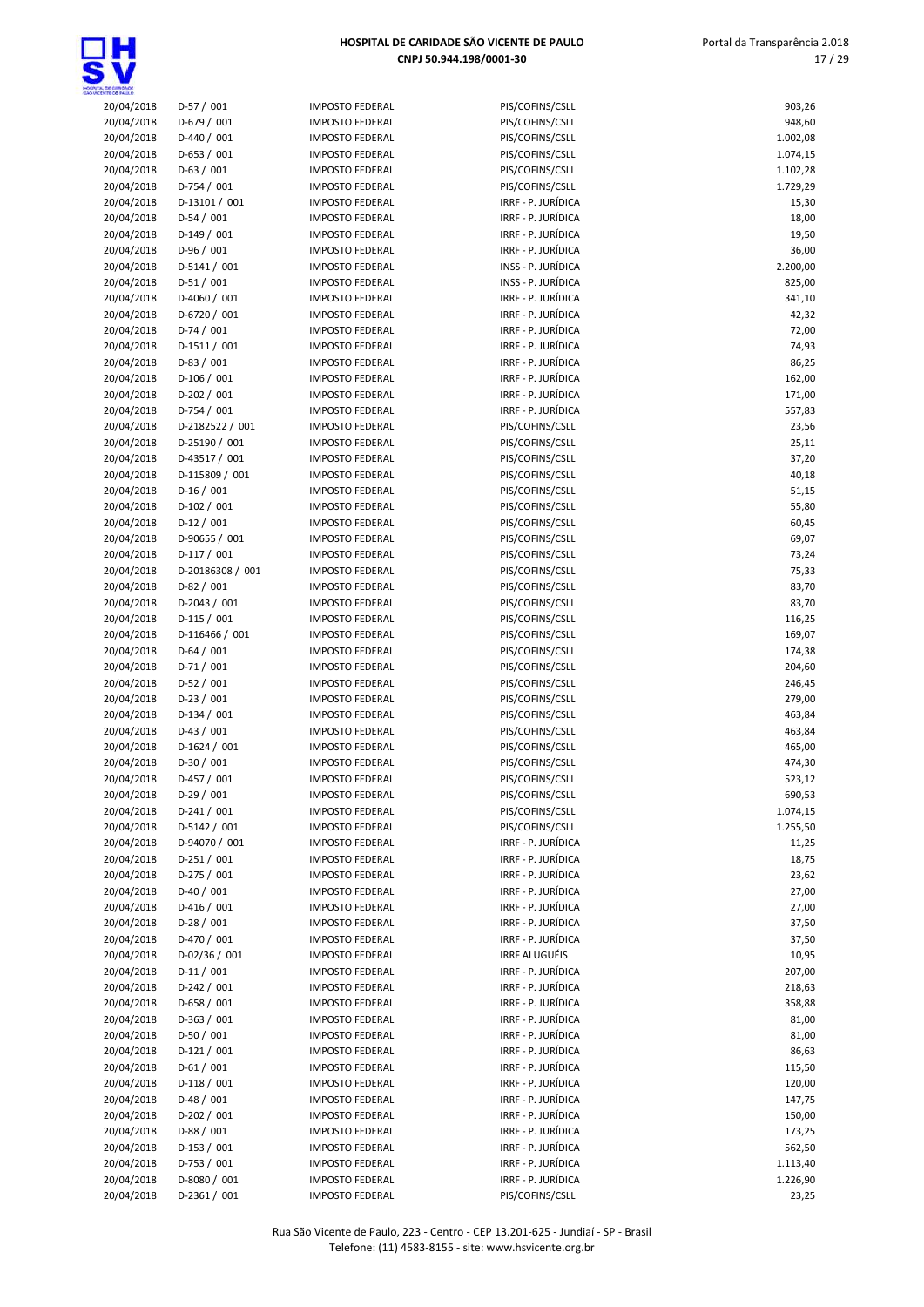

| TA, DE GANDADE<br>CENTE DE FAIX D |                |
|-----------------------------------|----------------|
| 20/04/2018                        | D-179704 / 001 |
| 20/04/2018                        | D-69 / 001     |
|                                   |                |
| 20/04/2018                        | $D-53/001$     |
| 20/04/2018                        | D-141 / 001    |
| 20/04/2018                        | $D-133 / 001$  |
| 20/04/2018                        | $D-161/001$    |
| 20/04/2018                        | D-74 / 001     |
|                                   |                |
| 20/04/2018                        | D-107 / 001    |
| 20/04/2018                        | $D-93/001$     |
| 20/04/2018                        | $D-102/001$    |
| 20/04/2018                        | $D-23 / 001$   |
| 20/04/2018                        | D-725 / 001    |
| 20/04/2018                        | $D-42 / 001$   |
|                                   |                |
| 20/04/2018                        | D-3368 / 001   |
| 20/04/2018                        | D-6831 / 001   |
| 20/04/2018                        | $D-753 / 001$  |
| 20/04/2018                        | D-8080 / 001   |
| 20/04/2018                        | D-58 / 001     |
|                                   | $D-32/001$     |
| 20/04/2018                        |                |
| 20/04/2018                        | D-8067 / 001   |
| 20/04/2018                        | $D-754/001$    |
| 20/04/2018                        | $D-203 / 001$  |
| 20/04/2018                        | D-02/12 / 001  |
| 20/04/2018                        | D-12110 / 001  |
|                                   |                |
| 20/04/2018                        | $D-17/001$     |
| 20/04/2018                        | D-30 / 001     |
| 20/04/2018                        | $D-100/001$    |
| 20/04/2018                        | $D-55/001$     |
| 20/04/2018                        | D-205 / 001    |
| 20/04/2018                        | D-99 / 001     |
|                                   |                |
| 20/04/2018                        | D-107 / 001    |
| 20/04/2018                        | D-3171 / 001   |
| 20/04/2018                        | $D-23/001$     |
| 20/04/2018                        | D-59 / 001     |
| 20/04/2018                        | $D-4/001$      |
| 20/04/2018                        | $D-66/001$     |
|                                   |                |
| 20/04/2018                        | D-40 / 001     |
| 20/04/2018                        | $D-31/001$     |
| 20/04/2018                        | $D-56/001$     |
| 20/04/2018                        | D-262 / 001    |
| 20/04/2018                        | D-11 / 001     |
| 20/04/2018                        | $D-126/001$    |
|                                   |                |
| 20/04/2018                        | D-43 / 001     |
| 20/04/2018                        | D-186 / 001    |
| 20/04/2018                        | D-3946 / 001   |
| 20/04/2018                        | $D-31/001$     |
| 20/04/2018                        | D-753 / 001    |
| 20/04/2018                        | $D-11/12/001$  |
| 20/04/2018                        | $D-7/001$      |
|                                   |                |
| 20/04/2018                        | $D-45/001$     |
| 20/04/2018                        | D-1661 / 001   |
| 20/04/2018                        | D-130 / 001    |
| 20/04/2018                        | D-5141 / 001   |
| 20/04/2018                        | $D-53 / 001$   |
|                                   |                |
| 20/04/2018                        | D-276 / 001    |
| 20/04/2018                        | $D-14 / 001$   |
| 20/04/2018                        | $D-49/001$     |
| 20/04/2018                        | D-117 / 001    |
| 20/04/2018                        | $D-54/001$     |
|                                   | $D-54/001$     |
| 20/04/2018                        |                |
| 20/04/2018                        | $D-45/001$     |
| 20/04/2018                        | D-212 / 001    |
| 20/04/2018                        | D-39165 / 001  |
| 20/04/2018                        | $D-416/001$    |
| 20/04/2018                        | D-58 / 001     |
|                                   | D-322 / 001    |
| 20/04/2018                        |                |
| 20/04/2018                        | D-139 / 001    |
| 20/04/2018                        | D-422 / 001    |
| 20/04/2018                        | $D-116/001$    |
|                                   |                |

| <b>IMPOSTO FEDERAL</b> |
|------------------------|
|                        |
| <b>IMPOSTO FEDERAL</b> |
| <b>IMPOSTO FEDERAL</b> |
|                        |
| <b>IMPOSTO FEDERAL</b> |
| <b>IMPOSTO FEDERAL</b> |
| <b>IMPOSTO FEDERAL</b> |
| <b>IMPOSTO FEDERAL</b> |
|                        |
| <b>IMPOSTO FEDERAL</b> |
| <b>IMPOSTO FEDERAL</b> |
| <b>IMPOSTO FEDERAL</b> |
| <b>IMPOSTO FEDERAL</b> |
| <b>IMPOSTO FEDERAL</b> |
|                        |
| <b>IMPOSTO FEDERAL</b> |
| <b>IMPOSTO FEDERAL</b> |
| <b>IMPOSTO FEDERAL</b> |
| IMPOSTO FEDERAL        |
|                        |
| <b>IMPOSTO FEDERAL</b> |
| <b>IMPOSTO FEDERAL</b> |
| <b>IMPOSTO FEDERAL</b> |
| <b>IMPOSTO FEDERAL</b> |
| <b>IMPOSTO FEDERAL</b> |
|                        |
| <b>IMPOSTO FEDERAL</b> |
| <b>IMPOSTO FEDERAL</b> |
| <b>IMPOSTO FEDERAL</b> |
| <b>IMPOSTO FEDERAL</b> |
| <b>IMPOSTO FEDERAL</b> |
|                        |
| IMPOSTO FEDERAL        |
| <b>IMPOSTO FEDERAL</b> |
| <b>IMPOSTO FEDERAL</b> |
| <b>IMPOSTO FEDERAL</b> |
|                        |
| IMPOSTO FEDERAL        |
| IMPOSTO FEDERAL        |
| <b>IMPOSTO FEDERAL</b> |
| <b>IMPOSTO FEDERAL</b> |
|                        |
|                        |
| <b>IMPOSTO FEDERAL</b> |
| <b>IMPOSTO FEDERAL</b> |
| <b>IMPOSTO FEDERAL</b> |
| <b>IMPOSTO FEDERAL</b> |
|                        |
| <b>IMPOSTO FEDERAL</b> |
| IMPOSTO FEDERAL        |
| <b>IMPOSTO FEDERAL</b> |
| IMPOSTO FEDERAL        |
| <b>IMPOSTO FEDERAL</b> |
|                        |
| <b>IMPOSTO FEDERAL</b> |
| <b>IMPOSTO FEDERAL</b> |
| <b>IMPOSTO FEDERAL</b> |
| <b>IMPOSTO FEDERAL</b> |
| <b>IMPOSTO FEDERAL</b> |
|                        |
| IMPOSTO FEDERAL        |
| IMPOSTO FEDERAL        |
| <b>IMPOSTO FEDERAL</b> |
| IMPOSTO FEDERAL        |
| <b>IMPOSTO FEDERAL</b> |
|                        |
| <b>IMPOSTO FEDERAL</b> |
| IMPOSTO FEDERAL        |
| IMPOSTO FEDERAL        |
| <b>IMPOSTO FEDERAL</b> |
| <b>IMPOSTO FEDERAL</b> |
|                        |
| IMPOSTO FEDERAL        |
| <b>IMPOSTO FEDERAL</b> |
| <b>IMPOSTO FEDERAL</b> |
| <b>IMPOSTO FEDERAL</b> |
| <b>IMPOSTO FEDERAL</b> |
|                        |
| <b>IMPOSTO FEDERAL</b> |
| <b>IMPOSTO FEDERAL</b> |
| <b>IMPOSTO FEDERAL</b> |

| OE CANDADE               |                             |                                                  |                                          |                   |
|--------------------------|-----------------------------|--------------------------------------------------|------------------------------------------|-------------------|
| 20/04/2018               | D-179704 / 001              | <b>IMPOSTO FEDERAL</b>                           | PIS/COFINS/CSLL                          | 26,54             |
| 20/04/2018               | $D-69/001$                  | <b>IMPOSTO FEDERAL</b>                           | PIS/COFINS/CSLL                          | 51,15             |
| 20/04/2018               | $D-53/001$                  | <b>IMPOSTO FEDERAL</b>                           | PIS/COFINS/CSLL                          | 97,65             |
| 20/04/2018               | $D-141/001$                 | <b>IMPOSTO FEDERAL</b>                           | PIS/COFINS/CSLL                          | 120,90            |
| 20/04/2018               | $D-133 / 001$               | <b>IMPOSTO FEDERAL</b>                           | PIS/COFINS/CSLL                          | 167,40            |
| 20/04/2018               | $D-161/001$                 | <b>IMPOSTO FEDERAL</b>                           | PIS/COFINS/CSLL                          | 195,30            |
| 20/04/2018<br>20/04/2018 | $D-74/001$<br>$D-107/001$   | <b>IMPOSTO FEDERAL</b>                           | PIS/COFINS/CSLL<br>PIS/COFINS/CSLL       | 223,20            |
| 20/04/2018               | $D-93/001$                  | <b>IMPOSTO FEDERAL</b><br><b>IMPOSTO FEDERAL</b> | PIS/COFINS/CSLL                          | 232,50<br>279,00  |
| 20/04/2018               | $D-102 / 001$               | <b>IMPOSTO FEDERAL</b>                           | PIS/COFINS/CSLL                          | 316,20            |
| 20/04/2018               | $D-23/001$                  | <b>IMPOSTO FEDERAL</b>                           | PIS/COFINS/CSLL                          | 390,60            |
| 20/04/2018               | $D-725/001$                 | <b>IMPOSTO FEDERAL</b>                           | PIS/COFINS/CSLL                          | 465,00            |
| 20/04/2018               | $D-42/001$                  | <b>IMPOSTO FEDERAL</b>                           | PIS/COFINS/CSLL                          | 561,49            |
| 20/04/2018               | D-3368 / 001                | <b>IMPOSTO FEDERAL</b>                           | PIS/COFINS/CSLL                          | 581,25            |
| 20/04/2018               | $D-6831 / 001$              | <b>IMPOSTO FEDERAL</b>                           | PIS/COFINS/CSLL                          | 1.031,56          |
| 20/04/2018               | $D-753 / 001$               | <b>IMPOSTO FEDERAL</b>                           | PIS/COFINS/CSLL                          | 3.451,56          |
| 20/04/2018               | D-8080 / 001                | <b>IMPOSTO FEDERAL</b>                           | PIS/COFINS/CSLL                          | 3.803,39          |
| 20/04/2018               | $D-58/001$                  | <b>IMPOSTO FEDERAL</b>                           | IRRF - P. JURÍDICA                       | 27,00             |
| 20/04/2018               | $D-32/001$                  | <b>IMPOSTO FEDERAL</b>                           | IRRF - P. JURÍDICA                       | 31,50             |
| 20/04/2018               | D-8067 / 001                | <b>IMPOSTO FEDERAL</b>                           | IRRF - P. JURÍDICA                       | 31,85             |
| 20/04/2018               | $D-754/001$                 | <b>IMPOSTO FEDERAL</b>                           | INSS - P. JURÍDICA                       | 2.045,39          |
| 20/04/2018               | $D-203 / 001$               | <b>IMPOSTO FEDERAL</b>                           | INSS - P. JURÍDICA                       | 6.000,20          |
| 20/04/2018               | $D-02/12/001$               | <b>IMPOSTO FEDERAL</b>                           | <b>IRRF ALUGUÉIS</b>                     | 750,39            |
| 20/04/2018               | D-12110 / 001               | <b>IMPOSTO FEDERAL</b>                           | INSS - P. JURÍDICA                       | 67,46             |
| 20/04/2018               | $D-17/001$                  | <b>IMPOSTO FEDERAL</b>                           | IRRF - P. JURÍDICA                       | 195,38            |
| 20/04/2018               | $D-30/001$                  | <b>IMPOSTO FEDERAL</b>                           | IRRF - P. JURÍDICA                       | 198,00            |
| 20/04/2018               | $D-100/001$                 | <b>IMPOSTO FEDERAL</b>                           | IRRF - P. JURÍDICA                       | 225,00            |
| 20/04/2018<br>20/04/2018 | $D-55/001$<br>$D-205/001$   | <b>IMPOSTO FEDERAL</b><br><b>IMPOSTO FEDERAL</b> | IRRF - P. JURÍDICA<br>IRRF - P. JURÍDICA | 40,88             |
| 20/04/2018               | $D-99/001$                  | <b>IMPOSTO FEDERAL</b>                           | IRRF - P. JURÍDICA                       | 56,25<br>72,00    |
| 20/04/2018               | $D-107/001$                 | <b>IMPOSTO FEDERAL</b>                           | IRRF - P. JURÍDICA                       | 75,00             |
| 20/04/2018               | D-3171 / 001                | <b>IMPOSTO FEDERAL</b>                           | IRRF - P. JURÍDICA                       | 89,55             |
| 20/04/2018               | $D-23/001$                  | <b>IMPOSTO FEDERAL</b>                           | IRRF - P. JURÍDICA                       | 90,00             |
| 20/04/2018               | $D-59/001$                  | <b>IMPOSTO FEDERAL</b>                           | IRRF - P. JURÍDICA                       | 135,38            |
| 20/04/2018               | $D-4/001$                   | <b>IMPOSTO FEDERAL</b>                           | IRRF - P. JURÍDICA                       | 150,00            |
| 20/04/2018               | $D-66/001$                  | <b>IMPOSTO FEDERAL</b>                           | IRRF - P. JURÍDICA                       | 186,00            |
| 20/04/2018               | $D-40/001$                  | <b>IMPOSTO FEDERAL</b>                           | PIS/COFINS/CSLL                          | 83,70             |
| 20/04/2018               | $D-31/001$                  | <b>IMPOSTO FEDERAL</b>                           | PIS/COFINS/CSLL                          | 170,89            |
| 20/04/2018               | $D-56/001$                  | <b>IMPOSTO FEDERAL</b>                           | PIS/COFINS/CSLL                          | 268,54            |
| 20/04/2018               | $D-262 / 001$               | <b>IMPOSTO FEDERAL</b>                           | PIS/COFINS/CSLL                          | 290,63            |
| 20/04/2018               | $D-11/001$                  | <b>IMPOSTO FEDERAL</b>                           | PIS/COFINS/CSLL                          | 641,70            |
| 20/04/2018               | $D-126/001$                 | <b>IMPOSTO FEDERAL</b>                           | PIS/COFINS/CSLL                          | 641,70            |
| 20/04/2018               | $D-43 / 001$                | <b>IMPOSTO FEDERAL</b>                           | PIS/COFINS/CSLL                          | 669,60            |
| 20/04/2018               | $D-186/001$                 | <b>IMPOSTO FEDERAL</b>                           | PIS/COFINS/CSLL                          | 897,45            |
| 20/04/2018               | D-3946 / 001<br>$D-31/001$  | <b>IMPOSTO FEDERAL</b>                           | PIS/COFINS/CSLL                          | 1.057,41          |
| 20/04/2018<br>20/04/2018 | $D-753 / 001$               | <b>IMPOSTO FEDERAL</b><br><b>IMPOSTO FEDERAL</b> | IRRF - P. JURÍDICA<br>INSS - P. JURÍDICA | 36,00<br>4.082,47 |
| 20/04/2018               | $D-11/12/001$               | <b>IMPOSTO FEDERAL</b>                           | <b>IRRF ALUGUÉIS</b>                     | 145,20            |
| 20/04/2018               | $D-7/001$                   | <b>IMPOSTO FEDERAL</b>                           | IRRF - P. JURÍDICA                       | 239,25            |
| 20/04/2018               | $D-45/001$                  | <b>IMPOSTO FEDERAL</b>                           | IRRF - P. JURÍDICA                       | 252,00            |
| 20/04/2018               | $D-1661/001$                | <b>IMPOSTO FEDERAL</b>                           | IRRF - P. JURÍDICA                       | 261,38            |
| 20/04/2018               | $D-130/001$                 | <b>IMPOSTO FEDERAL</b>                           | IRRF - P. JURÍDICA                       | 291,75            |
| 20/04/2018               | $D-5141/001$                | <b>IMPOSTO FEDERAL</b>                           | IRRF - P. JURÍDICA                       | 300,00            |
| 20/04/2018               | $D-53/001$                  | <b>IMPOSTO FEDERAL</b>                           | IRRF - P. JURÍDICA                       | 55,50             |
| 20/04/2018               | $D-276/001$                 | <b>IMPOSTO FEDERAL</b>                           | IRRF - P. JURÍDICA                       | 75,00             |
| 20/04/2018               | $D-14/001$                  | <b>IMPOSTO FEDERAL</b>                           | IRRF - P. JURÍDICA                       | 82,50             |
| 20/04/2018               | $D-49/001$                  | <b>IMPOSTO FEDERAL</b>                           | IRRF - P. JURÍDICA                       | 82,50             |
| 20/04/2018               | $D-117/001$                 | <b>IMPOSTO FEDERAL</b>                           | IRRF - P. JURÍDICA                       | 141,75            |
| 20/04/2018               | $D-54/001$                  | <b>IMPOSTO FEDERAL</b>                           | PIS/COFINS/CSLL                          | 25,58             |
| 20/04/2018               | $D-54/001$                  | <b>IMPOSTO FEDERAL</b>                           | PIS/COFINS/CSLL                          | 48,83             |
| 20/04/2018               | $D-45/001$                  | <b>IMPOSTO FEDERAL</b>                           | PIS/COFINS/CSLL                          | 48,83             |
| 20/04/2018               | $D-212 / 001$               | <b>IMPOSTO FEDERAL</b>                           | PIS/COFINS/CSLL                          | 51,15             |
| 20/04/2018               | D-39165 / 001               | <b>IMPOSTO FEDERAL</b>                           | PIS/COFINS/CSLL                          | 78,52             |
| 20/04/2018               | $D-416/001$                 | <b>IMPOSTO FEDERAL</b>                           | PIS/COFINS/CSLL                          | 83,70             |
| 20/04/2018<br>20/04/2018 | $D-58/001$<br>$D-322 / 001$ | <b>IMPOSTO FEDERAL</b><br><b>IMPOSTO FEDERAL</b> | PIS/COFINS/CSLL<br>PIS/COFINS/CSLL       | 83,70<br>97,65    |
| 20/04/2018               | $D-139/001$                 | <b>IMPOSTO FEDERAL</b>                           | PIS/COFINS/CSLL                          | 145,08            |
| 20/04/2018               | $D-422 / 001$               | <b>IMPOSTO FEDERAL</b>                           | PIS/COFINS/CSLL                          | 203,43            |
| 20/04/2018               | $D-116/001$                 | <b>IMPOSTO FEDERAL</b>                           | PIS/COFINS/CSLL                          | 302,25            |
|                          |                             |                                                  |                                          |                   |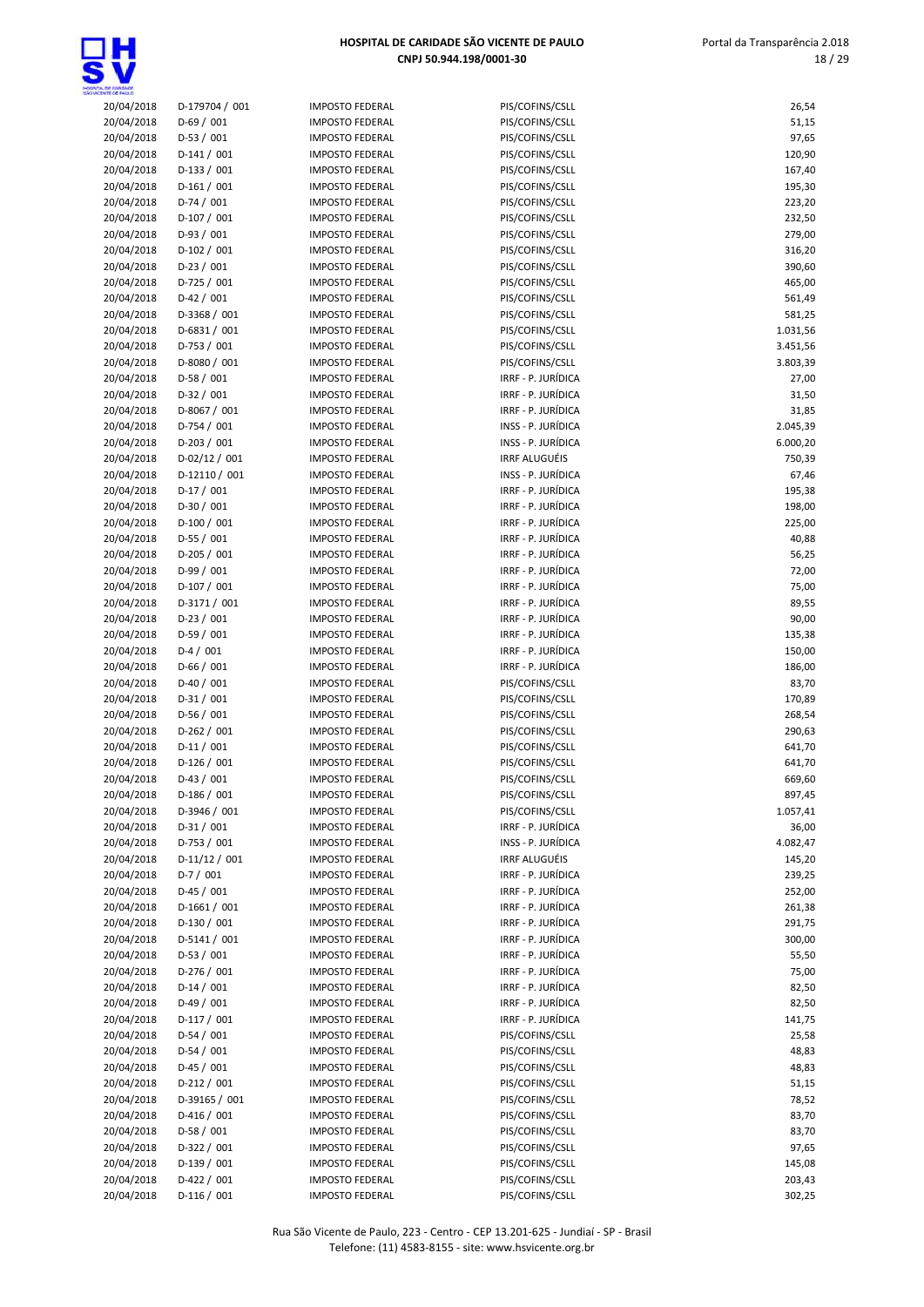

### 20/04/2018 D-3 / 001 IMPOSTO FEDERAL PIS/COFINS/CSLL 406,88 20/04/2018 D-46 / 001 IMPOSTO FEDERAL PIS/COFINS/CSLL 1.023,00 20/04/2018 D-58 / 001 IMPOSTO FEDERAL IRRF - P. JURÍDICA 16,50 20/04/2018 D-110 / 001 IMPOSTO FEDERAL IRRF - P. JURÍDICA 18,00 20/04/2018 D-40 / 001 IMPOSTO FEDERAL IRRF - P. JURÍDICA 27,00 20/04/2018 D-82 / 001 IMPOSTO FEDERAL IRRF - P. JURÍDICA 27,00 20/04/2018 MARÇO/18 / 001 INSS-CONTR REPASSAR-HOSP. INSS FOLHA MARÇO/2018 1.593,00 20/04/2018 MARÇO/18 / 001 INSS-CONTR REPASSAR-HOSP. INSS FOLHA MARÇO/2018 485.588,29 20/04/2018 MARÇO/18 / 001 INSS-CONTR REPASSAR-HOSP. INSS FOLHA MARÇO/2018 - RESIDENTES 12.944,32 20/04/2018 FEV/18 / 001 IRRF A REPASSAR - HOSP IRRF FOLHA FEVEREIRO/2018 601.499,96 20/04/2018 RESCISÃO IRRF A REPASSAR - HOSP IRRF RESCISÃO 419,25 20/04/2018 RESCISÃO IRRF A REPASSAR - HOSP IRRF RESCISÃO 1.153,01 20/04/2018 FEV/18 / 001 IRRF A REPASSAR - HOSP IRRF RPA FEVEREIRO/2018 192,40 20/04/2018 ABRIL/18 / 001 IRRF A REPASSAR - HOSP IRRF FÉRIAS FOLHA ABRIL/18 26.271,29 20/04/2018 RESCISÃO IRRF A REPASSAR - HOSP IRRF RESCISÃO 42,57 20/04/2018 RESCISÃO IRRF A REPASSAR - HOSP IRRF RESCISÃO 48,36 20/04/2018 RESCISÃO IRRF A REPASSAR - HOSP IRRF RESCISÃO 77,24 20/04/2018 RESCISÃO IRRF A REPASSAR - HOSP IRRF RESCISÃO 1.313,22 20/04/2018 RESCISÃO IRRF A REPASSAR - HOSP IRRF RESCISÃO 127,98 20/04/2018 RESCISÃO IRRF A REPASSAR - HOSP IRRF RESCISÃO 40,93 20/04/2018 MARCO/18 / 001 IRRF A REPASSAR - HOSP IRRF FÉRIAS 13,31 20/04/2018 RESCISÃO IRRF A REPASSAR - HOSP IRRF RESCISÃO 45,02 20/04/2018 RESCISÃO IRRE A REPASSAR - HOSP IRRE RESCISÃO ISO E ESSE O 1.555,62 20/04/2018 MARÇO/18 / 001 IRRF A REPASSAR - HOSP IRRF FÉRIAS FOLHA MARÇO/18 8.741,74 20/04/2018 RESCISÃO IRRF A REPASSAR - HOSP IRRF RESCISÃO 73,65 20/04/2018 RESCISÃO IRRF A REPASSAR - HOSP IRRF RESCISÃO 4.747,93 20/04/2018 PROCESSO CONTINGÊNCIAS TRABALHISTAS PROCESSO 1.012,35 20/04/2018 649052 / 001 LIVROS, JORNAIS, REVISTAS, PUB. IOB 405,24 20/04/2018 649053 / 001 LIVROS, JORNAIS, REVISTAS, PUB. IOB 94,76 20/04/2018 126 / 001 LOCAÇÃO (EQUIP, MÁQ. ESPAÇO) INTERMEDICAL EQUIP 1.000,00 20/04/2018 548 / 001 LOCAÇÃO DE DIVERSOS GERADORES JUNDIAÍ 2.500,00 20/04/2018 91/2018 / 001 LOCAÇÃO DE EQUIPAMENTOS CICLO MED 3.631,00 20/04/2018 03/12 / 001 LOCAÇÃO DE IMÓVEIS ALUGUÉL 5.449,61 20/04/2018 613828 / 001 MATERIAL DE LIMPEZA PAPEL ITUPEVA 4.480,00 20/04/2018 52846 / 001 MATERIAL MÉDICO REEMBOLSÁVEL WORKMED 280,00 20/04/2018 313494 / 001 MATERIAL PERMANENTE RONDI 280,17 20/04/2018 273214 / 001 MEDICAMENTOS CONTROLADOS SERVIMED-GO 137,00 20/04/2018 135321 / 001 MENSALIDADE ASSOCIATIVA FEHOSP 1.336,18 20/04/2018 7344 / 001 ÓRTESE E PRÓTESE (OPME) MERIL 5.069,00 20/04/2018 43725 / 001 ÓRTESE E PRÓTESE (OPME) ORTHO SYSTEM 1.500,00 20/04/2018 3406 / 001 ÓRTESE E PRÓTESE (OPME) INTERMEDICAL EQUIP 2.770,00 20/04/2018 52662 / 001 ÓRTESE E PRÓTESE (OPME) CICLO MED 2.900,00 20/04/2018 JABRIL/2018 / 001 OUTROS CUSTOS GERAIS REEMBOLSO - DIEGO BARCANO 137,91 20/04/2018 NFS 2016 / 002 PARCELAMENTO FORNECEDORES SPLINE MEDICAL 2001 14.590,52 20/04/2018 111 / 001 SERVIÇOS MÉDICOS - PJ OLIVEIRA E FREITAS 12.951,30 20/04/2018 4590 / 001 SERVIÇOS PREST - PJ REI DO ENTULHO 214,74 20/04/2018 39166 / 001 SERVIÇOS PREST - PJ ELEVADORES ATLAS 1.610,14 20/04/2018 43381 / 002 SERVIÇOS PREST - PJ ELEVADORES ATLAS 1.555,15 20/04/2018 108 / 001 SERVIÇOS PREST - PJ VITALTEC COM E SERV 1.200,00 20/04/2018 8737 / 002 SERVIÇOS PREST - PJ APONTO SISTEMAS 978,00 20/04/2018 04/2018 / 001 TELEFONE CLARO 7.873,15 23/04/2018 95813 / 001 COMBUSTÍVEIS E LUBRIFICANTES ULTRAGÁZ 3.338,28 23/04/2018 30259 / 001 DROGAS E MEDICAMENTOS BELIVE 1.138,00 23/04/2018 47531 / 001 DROGAS E MEDICAMENTOS NOVAMED 2.310,00 23/04/2018 41061 / 001 DROGAS E MEDICAMENTOS SULMEDIC COM MED 5.146,40 23/04/2018 21298 / 002 DROGAS E MEDICAMENTOS S3 MED FILIAL 5.120,00 23/04/2018 916636 / 001 DROGAS E MEDICAMENTOS HOSP PHARMA 49,42 23/04/2018 1659250 / 001 DROGAS E MEDICAMENTOS MAFRA FILIAL GO 7.065,00 23/04/2018 1909322 / 001 DROGAS E MEDICAMENTOS CRISTÁLIA 307,50 23/04/2018 39511 / 001 DROGAS E MEDICAMENTOS DBS 2.888,95 23/04/2018 914527 / 001 DROGAS E MEDICAMENTOS HOSP PHARMA 23/04/2018 915206 / 001 DROGAS E MEDICAMENTOS HOSP PHARMA 65,80 23/04/2018 915855 / 001 DROGAS E MEDICAMENTOS HOSP PHARMA 78,96 23/04/2018 22813 / 001 DROGAS E MEDICAMENTOS MGMED PRODUTOS HOSPI 44,45 23/04/2018 911090 / 001 DROGAS E MEDICAMENTOS HOSP PHARMA 164,00 23/04/2018 915482 / 001 DROGAS E MEDICAMENTOS HOSP PHARMA 98,70 23/04/2018 294086 / 001 DROGAS E MEDICAMENTOS SERVIMED-GO 860,00 23/04/2018 912974 / 001 DROGAS E MEDICAMENTOS HOSP PHARMA 65,80 23/04/2018 911100 / 001 DROGAS E MEDICAMENTOS HOSP PHARMA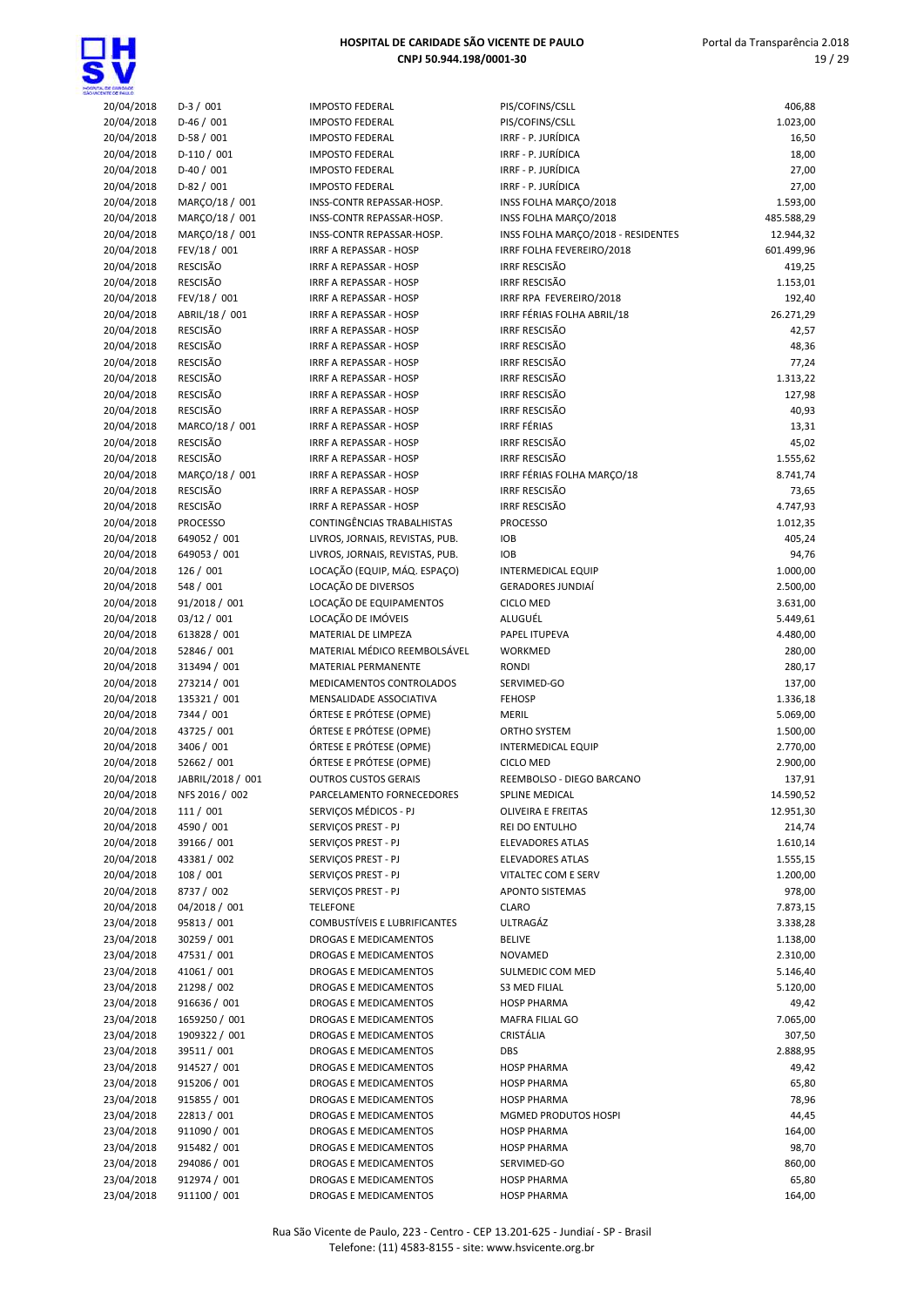

| E GAMDADE<br>E CE PAULO  |                                          |                                             |
|--------------------------|------------------------------------------|---------------------------------------------|
| 3/04/2018                | 910835 / 001                             | DROGAS E MEI                                |
| 3/04/2018                | 914164 / 001                             | <b>DROGAS E MEI</b>                         |
| 3/04/2018                | 916637 / 001                             | <b>DROGAS E MEI</b>                         |
| 3/04/2018                | 174994 / 001                             | <b>DROGAS E MEI</b>                         |
| 3/04/2018                | 78751 / 003                              | <b>DROGAS E MEI</b>                         |
| 3/04/2018                | 136824 / 001                             | <b>DROGAS E MEI</b>                         |
| 3/04/2018                | 913294 / 001                             | <b>DROGAS E MEI</b>                         |
| 3/04/2018                | 910836 / 001                             | <b>DROGAS E MEI</b>                         |
| 3/04/2018                | 910837 / 001                             | <b>DROGAS E MEI</b>                         |
| 3/04/2018                | 911092 / 001                             | <b>DROGAS E MEI</b>                         |
| 3/04/2018                | 911111 / 001                             | <b>DROGAS E MEI</b>                         |
| 3/04/2018                | 173347 / 001                             | <b>DROGAS E MEI</b>                         |
| 3/04/2018                | 916635 / 001                             | <b>DROGAS E MEI</b>                         |
| 3/04/2018                | 909652 / 001                             | <b>DROGAS E MEI</b>                         |
| 3/04/2018                | 909903 / 001                             | <b>DROGAS E MEI</b>                         |
| 3/04/2018                | 917155 / 001                             | <b>DROGAS E MEI</b>                         |
| 3/04/2018                | 911091 / 001                             | <b>DROGAS E MEI</b>                         |
| 3/04/2018                | 685698 / 001                             | <b>DROGAS E MEI</b>                         |
| 3/04/2018                | 1909838 / 001                            | <b>DROGAS E MEI</b>                         |
| 3/04/2018                | 5491735 / 001                            | <b>ENERGIA ELÉTI</b>                        |
| 3/04/2018                | 5491736 / 001                            | <b>ENERGIA ELÉTI</b>                        |
| 3/04/2018                | ABRIL/18 / 001                           | <b>FÉRIAS HOSPIT</b>                        |
| 3/04/2018                | <b>GRRF</b>                              | <b>FGTS RESCISÓR</b>                        |
| 3/04/2018                | GRRF                                     | <b>FGTS RESCISÓR</b>                        |
| 3/04/2018                | GRRF                                     | <b>FGTS RESCISÓR</b>                        |
| 3/04/2018                | 151967 / 001                             | <b>FIOS CIRÚRGIO</b>                        |
| 3/04/2018                | 150951 / 001                             | <b>FIOS CIRÚRGIC</b>                        |
| 3/04/2018                | 44235 / 001                              | <b>GASES MEDICI</b>                         |
| 3/04/2018                | 44234 / 001                              | <b>GASES MEDICI</b>                         |
| 3/04/2018                | 28832 / 001                              | <b>GÊNEROS ALIN</b>                         |
| 3/04/2018                | 2327801 / 001                            | <b>GÊNEROS ALIN</b>                         |
| 3/04/2018                | 1245613 / 001                            | <b>GÊNEROS ALIN</b>                         |
| 3/04/2018                | 8323 / 001                               | <b>GÊNEROS ALIN</b>                         |
| 3/04/2018                | 19578 / 001                              | <b>GÊNEROS ALIN</b>                         |
| 3/04/2018                | 34783 / 001                              | <b>GÊNEROS ALIN</b>                         |
| 3/04/2018                | 910195 / 001                             | <b>GÊNEROS ALIN</b>                         |
| 3/04/2018                | 1983708 / 001                            | <b>GÊNEROS ALIN</b>                         |
| 3/04/2018                | 524595 / 001                             | <b>GÊNEROS ALIN</b>                         |
| 3/04/2018                | 28824 / 001                              | <b>GÊNEROS ALIN</b>                         |
| 3/04/2018                | 1985166 / 001                            | <b>GÊNEROS ALIN</b>                         |
| 3/04/2018                | 2830912 / 001                            | <b>GÊNEROS ALIN</b>                         |
| 3/04/2018                | 28837 / 001                              | <b>GÊNEROS ALIN</b>                         |
| 3/04/2018                | 6894 / 001                               | <b>GÊNEROS ALIN</b>                         |
| 3/04/2018                | 8325 / 001                               | GÊNEROS ALIN                                |
| 3/04/2018                | 174168 / 001                             | IMPRESSOS, M                                |
| 3/04/2018                | 127 / 001                                | LOCAÇÃO (EQI                                |
| 3/04/2018                | 9011 / 001                               | MÁQUINAS E E                                |
| 3/04/2018                | 97621 / 002                              | <b>MATERIAL MÉI</b><br><b>MATERIAL MÉI</b>  |
| 3/04/2018                | 933746 / 001                             |                                             |
| 3/04/2018                | 55362 / 001                              | MATERIAL MÉI<br>MATERIAL MÉI                |
| 3/04/2018                | 20156 / 001                              |                                             |
| 3/04/2018                | 150825 / 001                             | <b>MATERIAL MÉ</b> I<br><b>MATERIAL MÉI</b> |
| 3/04/2018                | 22813 / 001                              |                                             |
| 3/04/2018                | 151862 / 001                             | <b>MATERIAL MÉ</b> I                        |
| 3/04/2018                | 26149 / 001                              | <b>MATERIAL PER</b><br>MATL MANUT.          |
| 3/04/2018                | 29157 / 001                              |                                             |
| 3/04/2018                | 65948 / 001                              | MATL MANUT.                                 |
| 3/04/2018                | 173347 / 001                             | <b>MEDICAMENT</b>                           |
| 3/04/2018                | 174994 / 001                             | <b>MEDICAMENT</b>                           |
| 3/04/2018                | 43726 / 001                              | ÓRTESE E PRÓ                                |
| 3/04/2018                | 43728 / 001                              | ÓRTESE E PRÓ                                |
| 3/04/2018                | 72353 / 001                              | ÓRTESE E PRÓ                                |
| 3/04/2018                | 72374 / 001                              | ÓRTESE E PRÓ                                |
| 3/04/2018                | 43779 / 001                              | ÓRTESE E PRÓ                                |
| 3/04/2018                | 318349 / 001                             | ÓRTESE E PRÓ                                |
| 3/04/2018                | 43777 / 001                              | ÓRTESE E PRÓ                                |
| 3/04/2018<br>$2(01/2010$ | 72372 / 001<br><b>A コ フ フ ロ</b><br>1.001 | ÓRTESE E PRÓ<br>ÓDTESE E DDÁ <sup>.</sup>   |
|                          |                                          |                                             |

| <b>DGAS E MEDICAMENTOS</b>                                   |
|--------------------------------------------------------------|
| <b>DGAS E MEDICAMENTOS</b>                                   |
| <b>DGAS E MEDICAMENTOS</b>                                   |
| <b>DGAS E MEDICAMENTOS</b>                                   |
| <b>DGAS E MEDICAMENTOS</b>                                   |
| OGAS E MEDICAMENTOS                                          |
| <b>DGAS E MEDICAMENTOS</b>                                   |
| <b>DGAS E MEDICAMENTOS</b>                                   |
| OGAS E MEDICAMENTOS                                          |
| <b>DGAS E MEDICAMENTOS</b>                                   |
| <b>DGAS E MEDICAMENTOS</b>                                   |
| <b>DGAS E MEDICAMENTOS</b><br>OGAS E MEDICAMENTOS            |
| <b>DGAS E MEDICAMENTOS</b>                                   |
| <b>DGAS E MEDICAMENTOS</b>                                   |
| <b>DGAS E MEDICAMENTOS</b>                                   |
| <b>DGAS E MEDICAMENTOS</b>                                   |
| OGAS E MEDICAMENTOS                                          |
| <b>DGAS E MEDICAMENTOS</b>                                   |
| :RGIA ELÉTRICA                                               |
| RGIA ELÉTRICA:                                               |
| <b>IAS HOSPITAL</b>                                          |
| 'S RESCISÓRIO                                                |
| 'S RESCISÓRIO                                                |
| 'S RESCISÓRIO                                                |
| S CIRÚRGICOS                                                 |
| S CIRÚRGICOS                                                 |
| <b>SES MEDICINAIS</b>                                        |
| <b>SES MEDICINAIS</b>                                        |
| VEROS ALIMENTÍCIOS                                           |
| VEROS ALIMENTÍCIOS                                           |
| VEROS ALIMENTÍCIOS                                           |
| VEROS ALIMENTÍCIOS                                           |
| VEROS ALIMENTÍCIOS<br><b>IEROS ALIMENTÍCIOS</b>              |
| VEROS ALIMENTÍCIOS                                           |
| VEROS ALIMENTÍCIOS                                           |
| VEROS ALIMENTÍCIOS                                           |
| VEROS ALIMENTÍCIOS                                           |
| <b>IEROS ALIMENTÍCIOS</b>                                    |
| VEROS ALIMENTÍCIOS                                           |
| VEROS ALIMENTÍCIOS                                           |
| VEROS ALIMENTÍCIOS                                           |
| VEROS ALIMENTÍCIOS                                           |
| RESSOS, MATL DE EXPEDIENTE                                   |
| AÇÃO (EQUIP, MÁQ. ESPAÇO)                                    |
| QUINAS E EQUIPAMENTOS                                        |
| TERIAL MÉDICO REEMBOLSÁVEL                                   |
| TERIAL MÉDICO REEMBOLSÁVEL                                   |
| TERIAL MÉDICO REEMBOLSÁVEL                                   |
| TERIAL MÉDICO REEMBOLSÁVEL<br>TERIAL MÉDICO REEMBOLSÁVEL     |
| TERIAL MÉDICO REEMBOLSÁVEL                                   |
| TERIAL MÉDICO REEMBOLSÁVEL                                   |
| <b>TERIAL PERMANENTE</b>                                     |
| TL MANUT. PREDIAL, ELÉTR, HID.                               |
| TL MANUT. PREDIAL, ELÉTR, HID.                               |
| DICAMENTOS CONTROLADOS                                       |
| DICAMENTOS CONTROLADOS                                       |
| FESE E PRÓTESE (OPME)                                        |
| FESE E PRÓTESE (OPME)                                        |
| <b>FESE E PRÓTESE (OPME)</b>                                 |
| FESE E PRÓTESE (OPME)                                        |
| FESE E PRÓTESE (OPME)                                        |
| FESE E PRÓTESE (OPME)                                        |
| <b>FESE E PRÓTESE (OPME)</b>                                 |
| <b>FESE E PRÓTESE (OPME)</b><br><b>FESE E PRÓTESE (OPME)</b> |
|                                                              |

| OE CANDADE               |                                |                                                               |                                                |                      |
|--------------------------|--------------------------------|---------------------------------------------------------------|------------------------------------------------|----------------------|
| 23/04/2018               | 910835 / 001                   | DROGAS E MEDICAMENTOS                                         | <b>HOSP PHARMA</b>                             | 164,00               |
| 23/04/2018               | 914164 / 001                   | DROGAS E MEDICAMENTOS                                         | <b>HOSP PHARMA</b>                             | 32,90                |
| 23/04/2018               | 916637 / 001                   | DROGAS E MEDICAMENTOS                                         | <b>HOSP PHARMA</b>                             | 65,80                |
| 23/04/2018               | 174994 / 001                   | DROGAS E MEDICAMENTOS                                         | CRISMED                                        | 2.442,30             |
| 23/04/2018<br>23/04/2018 | 78751 / 003<br>136824 / 001    | DROGAS E MEDICAMENTOS<br>DROGAS E MEDICAMENTOS                | MULTIFARMA<br>SODROGAS                         | 1.065,13<br>1.113,00 |
| 23/04/2018               | 913294 / 001                   | DROGAS E MEDICAMENTOS                                         | <b>HOSP PHARMA</b>                             | 78,96                |
| 23/04/2018               | 910836 / 001                   | DROGAS E MEDICAMENTOS                                         | <b>HOSP PHARMA</b>                             | 164,00               |
| 23/04/2018               | 910837 / 001                   | DROGAS E MEDICAMENTOS                                         | <b>HOSP PHARMA</b>                             | 164,00               |
| 23/04/2018               | 911092 / 001                   | DROGAS E MEDICAMENTOS                                         | <b>HOSP PHARMA</b>                             | 164,00               |
| 23/04/2018               | 911111 / 001                   | DROGAS E MEDICAMENTOS                                         | <b>HOSP PHARMA</b>                             | 164,00               |
| 23/04/2018               | 173347 / 001                   | <b>DROGAS E MEDICAMENTOS</b>                                  | ATIVA GO                                       | 818,80               |
| 23/04/2018               | 916635 / 001                   | DROGAS E MEDICAMENTOS                                         | <b>HOSP PHARMA</b>                             | 39,48                |
| 23/04/2018               | 909652 / 001                   | DROGAS E MEDICAMENTOS                                         | <b>HOSP PHARMA</b>                             | 65,80                |
| 23/04/2018               | 909903 / 001                   | DROGAS E MEDICAMENTOS                                         | <b>HOSP PHARMA</b>                             | 65,80                |
| 23/04/2018               | 917155 / 001                   | DROGAS E MEDICAMENTOS                                         | <b>HOSP PHARMA</b>                             | 49,42                |
| 23/04/2018               | 911091 / 001                   | DROGAS E MEDICAMENTOS                                         | <b>HOSP PHARMA</b>                             | 140,00               |
| 23/04/2018<br>23/04/2018 | 685698 / 001<br>1909838 / 001  | DROGAS E MEDICAMENTOS<br><b>DROGAS E MEDICAMENTOS</b>         | <b>BAXTER</b><br>CRISTÁLIA                     | 2.676,00<br>2.450,00 |
| 23/04/2018               | 5491735 / 001                  | ENERGIA ELÉTRICA                                              | CPFL                                           | 374,84               |
| 23/04/2018               | 5491736 / 001                  | <b>ENERGIA ELÉTRICA</b>                                       | <b>CPFL</b>                                    | 120,03               |
| 23/04/2018               | ABRIL/18 / 001                 | FÉRIAS HOSPITAL                                               | FÉRIAS                                         | 4.481,17             |
| 23/04/2018               | <b>GRRF</b>                    | <b>FGTS RESCISÓRIO</b>                                        | GRRF                                           | 231,88               |
| 23/04/2018               | <b>GRRF</b>                    | <b>FGTS RESCISÓRIO</b>                                        | <b>GRRF</b>                                    | 163,44               |
| 23/04/2018               | <b>GRRF</b>                    | FGTS RESCISÓRIO                                               | <b>GRRF</b>                                    | 165,90               |
| 23/04/2018               | 151967 / 001                   | <b>FIOS CIRÚRGICOS</b>                                        | JOHNSON E JOHNSON 05                           | 628,56               |
| 23/04/2018               | 150951 / 001                   | <b>FIOS CIRÚRGICOS</b>                                        | JOHNSON E JOHNSON 05                           | 18.943,80            |
| 23/04/2018               | 44235 / 001                    | <b>GASES MEDICINAIS</b>                                       | <b>OXILUZ</b>                                  | 6.548,00             |
| 23/04/2018               | 44234 / 001                    | <b>GASES MEDICINAIS</b>                                       | OXILUZ                                         | 713,00               |
| 23/04/2018               | 28832 / 001                    | <b>GÊNEROS ALIMENTÍCIOS</b>                                   | <b>BANCA CODARIM</b>                           | 236,50               |
| 23/04/2018<br>23/04/2018 | 2327801 / 001<br>1245613 / 001 | <b>GÊNEROS ALIMENTÍCIOS</b><br><b>GÊNEROS ALIMENTÍCIOS</b>    | <b>SALES</b><br><b>FRANGO ADORO FILIAL</b>     | 457,00<br>342,00     |
| 23/04/2018               | 8323 / 001                     | <b>GÊNEROS ALIMENTÍCIOS</b>                                   | <b>IRMÃOS KANESHI</b>                          | 298,85               |
| 23/04/2018               | 19578 / 001                    | GÊNEROS ALIMENTÍCIOS                                          | HUMANA ALIM SOROCABA                           | 1.332,00             |
| 23/04/2018               | 34783 / 001                    | GÊNEROS ALIMENTÍCIOS                                          | SAMAPI PROD HOSP                               | 167,80               |
| 23/04/2018               | 910195 / 001                   | <b>GÊNEROS ALIMENTÍCIOS</b>                                   | FRESENIUS-MATRIZ                               | 1.482,00             |
| 23/04/2018               | 1983708 / 001                  | <b>GÊNEROS ALIMENTÍCIOS</b>                                   | SERRAMAR                                       | 420,00               |
| 23/04/2018               | 524595 / 001                   | <b>GÊNEROS ALIMENTÍCIOS</b>                                   | <b>MAFRA MATRIZ</b>                            | 2.238,60             |
| 23/04/2018               | 28824 / 001                    | <b>GÊNEROS ALIMENTÍCIOS</b>                                   | <b>BANCA CODARIM</b>                           | 174,20               |
| 23/04/2018               | 1985166 / 001                  | <b>GÊNEROS ALIMENTÍCIOS</b>                                   | SERRAMAR                                       | 525,00               |
| 23/04/2018               | 2830912 / 001                  | <b>GÊNEROS ALIMENTÍCIOS</b>                                   | <b>FRIBOI FILIAL</b>                           | 779,94               |
| 23/04/2018               | 28837 / 001                    | <b>GÊNEROS ALIMENTÍCIOS</b>                                   | <b>BANCA CODARIM</b>                           | 187,60               |
| 23/04/2018               | 6894 / 001                     | <b>GÊNEROS ALIMENTÍCIOS</b>                                   | QUALYLAB                                       | 2.284,00             |
| 23/04/2018               | 8325 / 001                     | GÊNEROS ALIMENTÍCIOS                                          | <b>IRMÃOS KANESHI</b>                          | 690,31               |
| 23/04/2018<br>23/04/2018 | 174168 / 001<br>127/001        | IMPRESSOS, MATL DE EXPEDIENTE<br>LOCAÇÃO (EQUIP, MÁQ. ESPAÇO) | AUTOPEL AUTOMAÇÃO<br><b>INTERMEDICAL EQUIP</b> | 3.915,00             |
| 23/04/2018               | 9011 / 001                     | MÁQUINAS E EQUIPAMENTOS                                       | APONTO SISTEMAS                                | 1.000,00<br>5.000,00 |
| 23/04/2018               | 97621 / 002                    | MATERIAL MÉDICO REEMBOLSÁVEL                                  | ZAMMI                                          | 6.858,00             |
| 23/04/2018               | 933746 / 001                   | MATERIAL MÉDICO REEMBOLSÁVEL                                  | <b>CIRURGICA FERNANDES</b>                     | 504,90               |
| 23/04/2018               | 55362 / 001                    | MATERIAL MÉDICO REEMBOLSÁVEL                                  | <b>CISCRE</b>                                  | 13.158,00            |
| 23/04/2018               | 20156 / 001                    | MATERIAL MÉDICO REEMBOLSÁVEL                                  | <b>ANOVA</b>                                   | 827,87               |
| 23/04/2018               | 150825 / 001                   | MATERIAL MÉDICO REEMBOLSÁVEL                                  | JOHNSON E JOHNSON 05                           | 5.032,08             |
| 23/04/2018               | 22813 / 001                    | MATERIAL MÉDICO REEMBOLSÁVEL                                  | MGMED PRODUTOS HOSPI                           | 2.746,78             |
| 23/04/2018               | 151862 / 001                   | MATERIAL MÉDICO REEMBOLSÁVEL                                  | JOHNSON E JOHNSON 05                           | 32.680,70            |
| 23/04/2018               | 26149 / 001                    | MATERIAL PERMANENTE                                           | <b>CRYSTAL INFORMAT</b>                        | 127,96               |
| 23/04/2018               | 29157 / 001                    | MATL MANUT. PREDIAL, ELÉTR, HID.                              | <b>3V TINTAS</b>                               | 413,32               |
| 23/04/2018               | 65948 / 001                    | MATL MANUT. PREDIAL, ELÉTR, HID.                              | <b>MULTIBOR</b>                                | 324,50               |
| 23/04/2018               | 173347 / 001                   | MEDICAMENTOS CONTROLADOS                                      | ATIVA GO                                       | 621,00               |
| 23/04/2018<br>23/04/2018 | 174994 / 001<br>43726 / 001    | MEDICAMENTOS CONTROLADOS<br>ÓRTESE E PRÓTESE (OPME)           | CRISMED<br>ORTHO SYSTEM                        | 31,00                |
| 23/04/2018               | 43728 / 001                    | ÓRTESE E PRÓTESE (OPME)                                       | ORTHO SYSTEM                                   | 1.930,00<br>1.500,00 |
| 23/04/2018               | 72353 / 001                    | ÓRTESE E PRÓTESE (OPME)                                       | LINE LIFE                                      | 97,48                |
| 23/04/2018               | 72374 / 001                    | ÓRTESE E PRÓTESE (OPME)                                       | LINE LIFE                                      | 97,48                |
| 23/04/2018               | 43779 / 001                    | ÓRTESE E PRÓTESE (OPME)                                       | ORTHO SYSTEM                                   | 257,48               |
| 23/04/2018               | 318349 / 001                   | ÓRTESE E PRÓTESE (OPME)                                       | EMPÓRIO HOSPITALAR                             | 1.287,00             |
| 23/04/2018               | 43777 / 001                    | ÓRTESE E PRÓTESE (OPME)                                       | ORTHO SYSTEM                                   | 764,34               |
| 23/04/2018               | 72372 / 001                    | ÓRTESE E PRÓTESE (OPME)                                       | LINE LIFE                                      | 97,48                |
| 23/04/2018               | 43775 / 001                    | ÓRTESE E PRÓTESE (OPME)                                       | ORTHO SYSTEM                                   | 382,73               |

23/04/2018 43780 / 001 ÓRTESE E PRÓTESE (OPME) ORTHO SYSTEM 257,48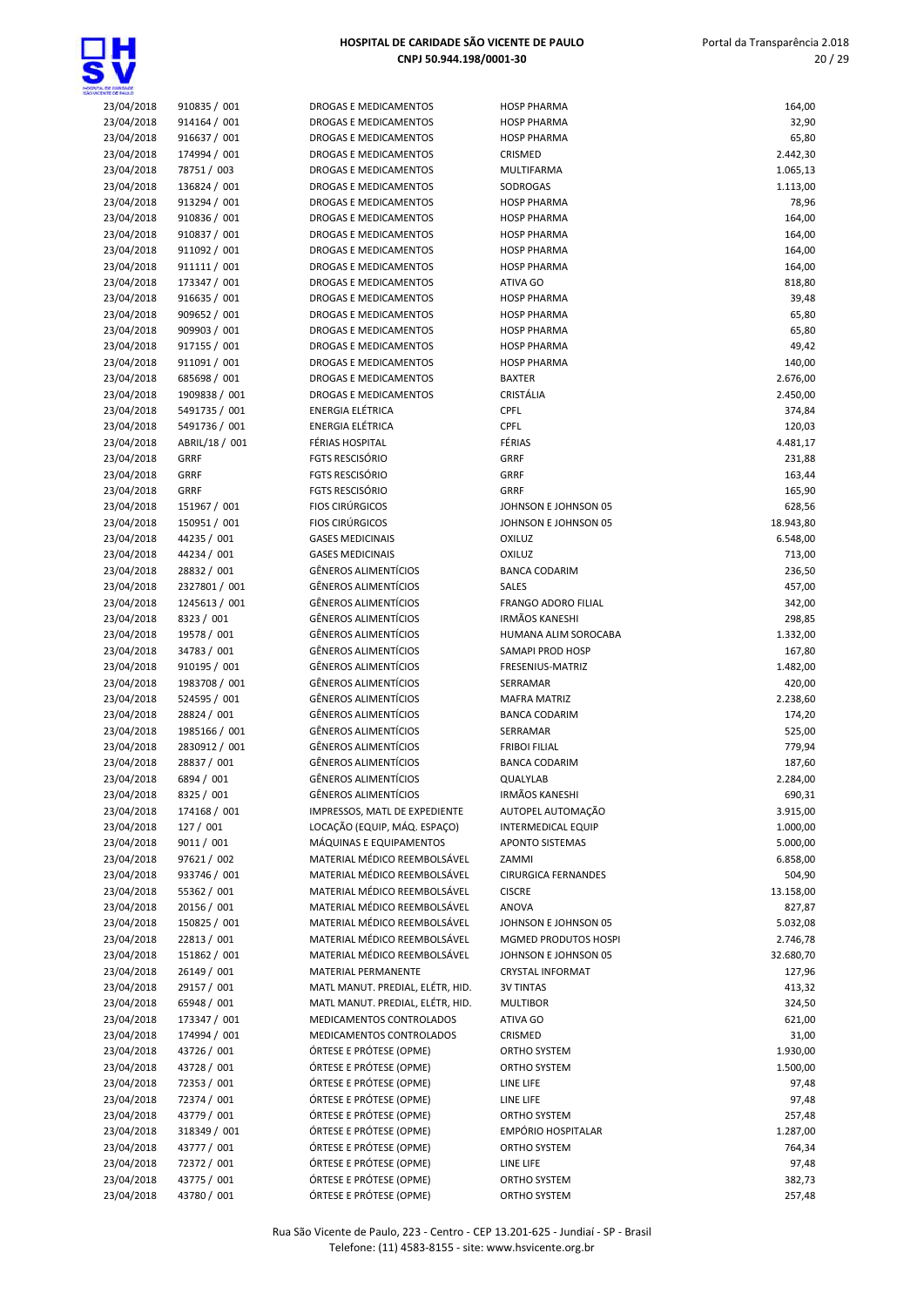

| CENTE CE BALLO |                 |                                  |                            |           |
|----------------|-----------------|----------------------------------|----------------------------|-----------|
| 23/04/2018     | 318434 / 001    | ÓRTESE E PRÓTESE (OPME)          | EMPÓRIO HOSPITALAR         | 1.033,00  |
| 23/04/2018     | 783849 / 001    | ÓRTESE E PRÓTESE (OPME)          | <b>BIOTRONIK</b>           | 500,00    |
| 23/04/2018     | 72352 / 001     | ÓRTESE E PRÓTESE (OPME)          | LINE LIFE                  | 292,93    |
| 23/04/2018     | 43769 / 001     | ÓRTESE E PRÓTESE (OPME)          | ORTHO SYSTEM               | 978,92    |
| 23/04/2018     | 318282 / 001    | ÓRTESE E PRÓTESE (OPME)          | EMPÓRIO HOSPITALAR         | 2.500,40  |
|                |                 |                                  |                            |           |
| 23/04/2018     | 72373 / 001     | ÓRTESE E PRÓTESE (OPME)          | LINE LIFE                  | 97,48     |
| 23/04/2018     | 43776 / 001     | ÓRTESE E PRÓTESE (OPME)          | <b>ORTHO SYSTEM</b>        | 202,06    |
| 23/04/2018     | 43770 / 001     | ÓRTESE E PRÓTESE (OPME)          | <b>ORTHO SYSTEM</b>        | 235,88    |
| 23/04/2018     | 151912 / 001    | <b>OUTROS MATERIAIS</b>          | JOHNSON E JOHNSON 05       | 3.657,36  |
| 23/04/2018     | 511000 / 001    | <b>OUTROS MATERIAIS</b>          | <b>MAFRA MATRIZ</b>        | 1.125,60  |
|                |                 |                                  |                            |           |
| 23/04/2018     | 56583 / 001     | PEÇAS E MATS DE REPOSIÇÃO EQUIP. | COMESP                     | 112,00    |
| 23/04/2018     | 44235 / 001     | PEÇAS E MATS DE REPOSIÇÃO EQUIP. | OXILUZ                     | 208,60    |
| 23/04/2018     | 82398 / 001     | PECAS E MATS DE REPOSIÇÃO EQUIP. | WDE REFRIGERAÇÃO           | 417,87    |
| 23/04/2018     | <b>RESCISÃO</b> | <b>RESCISÕES</b>                 | <b>RESCISÃO</b>            | 2.298,30  |
| 23/04/2018     | <b>RESCISÃO</b> | <b>RESCISÕES</b>                 | <b>RESCISÃO</b>            | 2.416,22  |
|                | RESCISÃO        | <b>RESCISÕES</b>                 |                            |           |
| 23/04/2018     |                 |                                  | <b>RESCISÃO</b>            | 2.493,92  |
| 23/04/2018     | 3817 / 002      | SERVIÇOS PREST - PJ              | SPRAD                      | 716,67    |
| 23/04/2018     | 6700 / 001      | SERVIÇOS PREST - PJ              | <b>GEIGER SCOPE</b>        | 1.776,50  |
| 23/04/2018     | 6608 / 003      | SERVIÇOS PREST - PJ              | SPHERE IT                  | 3.172,47  |
| 23/04/2018     | 37 / 001        | SERVIÇOS PREST - PJ              | SOMBRATECH TOLDOS E        | 225,00    |
|                |                 |                                  |                            |           |
| 23/04/2018     | 9151 / 001      | SERVIÇOS PREST - PJ              | APONTO SISTEMAS            | 800,00    |
| 23/04/2018     | 26149 / 001     | UTENSÍLIOS/PECAS DE INFORMÁTIC   | <b>CRYSTAL INFORMAT</b>    | 32,74     |
| 24/04/2018     | 102945 / 001    | DROGAS E MEDICAMENTOS            | SANOBIOL                   | 14.864,68 |
| 24/04/2018     | 102964 / 001    | DROGAS E MEDICAMENTOS            | SANOBIOL                   | 990,51    |
|                |                 |                                  | CRISTÁLIA                  |           |
| 24/04/2018     | 1906714 / 001   | DROGAS E MEDICAMENTOS            |                            | 14.258,80 |
| 24/04/2018     | 1906740 / 001   | DROGAS E MEDICAMENTOS            | CRISTÁLIA                  | 7.450,00  |
| 24/04/2018     | 37717 / 001     | <b>GASES MEDICINAIS</b>          | <b>IBG CRYO FILIAL</b>     | 3.424,21  |
| 24/04/2018     | 37716 / 001     | <b>GASES MEDICINAIS</b>          | <b>IBG CRYO FILIAL</b>     | 443,29    |
| 24/04/2018     | 6904 / 001      | <b>GÊNEROS ALIMENTÍCIOS</b>      | <b>ELITE</b>               | 1.541,64  |
|                | 614695 / 001    | GÊNEROS ALIMENTÍCIOS             | PAPEL ITUPEVA              |           |
| 24/04/2018     |                 |                                  |                            | 327,24    |
| 24/04/2018     | 75641 / 001     | GÊNEROS ALIMENTÍCIOS             | <b>TERRÃO</b>              | 385,00    |
| 24/04/2018     | 8338 / 001      | <b>GÊNEROS ALIMENTÍCIOS</b>      | <b>IRMÃOS KANESHI</b>      | 416,16    |
| 24/04/2018     | 889091 / 002    | <b>GÊNEROS ALIMENTÍCIOS</b>      | FRESENIUS-MATRIZ           | 3.461,97  |
| 24/04/2018     | 129 / 001       | LOCAÇÃO (EQUIP, MÁQ. ESPAÇO)     | <b>INTERMEDICAL EQUIP</b>  | 1.000,00  |
|                |                 |                                  |                            |           |
| 24/04/2018     | 1065 / 001      | MATERIAL DE LIMPEZA              | S F COMÉRCIO DE PLAST.     | 1.406,00  |
| 24/04/2018     | 1078 / 001      | MATERIAL MÉDICO REEMBOLSÁVEL     | S F COMÉRCIO DE PLAST.     | 36,85     |
| 24/04/2018     | 1065 / 001      | MATERIAL MÉDICO REEMBOLSÁVEL     | S F COMÉRCIO DE PLAST.     | 801,00    |
| 24/04/2018     | 91558 / 002     | MATERIAL MÉDICO REEMBOLSÁVEL     | <b>BIOMEDICAL EQUIP</b>    | 2.380,00  |
| 24/04/2018     | 273986 / 001    | MATERIAL PERMANENTE              | <b>DEPÓSITO TORTORELLA</b> | 24,60     |
|                |                 |                                  |                            |           |
| 24/04/2018     | 273985 / 001    | MATL MANUT. PREDIAL, ELÉTR, HID. | <b>DEPÓSITO TORTORELLA</b> | 467,10    |
| 24/04/2018     | 13678 / 001     | MATL MANUT. PREDIAL, ELÉTR, HID. | <b>FIRE LESS</b>           | 604,44    |
| 24/04/2018     | 1906714 / 001   | MEDICAMENTOS CONTROLADOS         | CRISTÁLIA                  | 17.829,10 |
| 24/04/2018     | 1975 / 001      | ÓRTESE E PRÓTESE (OPME)          | <b>PORTOLIFE</b>           | 42,30     |
|                |                 |                                  |                            |           |
| 24/04/2018     | 9848 / 001      | ÓRTESE E PRÓTESE (OPME)          | EVMED                      | 180,00    |
| 24/04/2018     | 9913 / 001      | ÓRTESE E PRÓTESE (OPME)          | EVMED                      | 180,00    |
| 24/04/2018     | 9914 / 001      | ÓRTESE E PRÓTESE (OPME)          | EVMED                      | 360,00    |
| 24/04/2018     | 9881 / 001      | ÓRTESE E PRÓTESE (OPME)          | <b>EVMED</b>               | 180,00    |
| 24/04/2018     | 9883 / 001      | ÓRTESE E PRÓTESE (OPME)          | <b>EVMED</b>               | 180,00    |
|                |                 |                                  |                            |           |
| 24/04/2018     | 9924 / 001      | ÓRTESE E PRÓTESE (OPME)          | EVMED                      | 180,00    |
| 24/04/2018     | 9912 / 001      | ÓRTESE E PRÓTESE (OPME)          | <b>EVMED</b>               | 180,00    |
| 24/04/2018     | 9787 / 001      | ÓRTESE E PRÓTESE (OPME)          | <b>EVMED</b>               | 180,00    |
| 24/04/2018     | 9786 / 001      | ÓRTESE E PRÓTESE (OPME)          | <b>EVMED</b>               | 180,00    |
| 24/04/2018     | 1974 / 001      | ÓRTESE E PRÓTESE (OPME)          | <b>PORTOLIFE</b>           | 405,00    |
|                |                 |                                  |                            |           |
| 24/04/2018     | 9911 / 001      | ÓRTESE E PRÓTESE (OPME)          | <b>EVMED</b>               | 180,00    |
| 24/04/2018     | 9882 / 001      | ÓRTESE E PRÓTESE (OPME)          | <b>EVMED</b>               | 360,00    |
| 24/04/2018     | 783962 / 001    | ÓRTESE E PRÓTESE (OPME)          | <b>BIOTRONIK</b>           | 500,00    |
| 24/04/2018     | 3417 / 001      | ÓRTESE E PRÓTESE (OPME)          | <b>INTERMEDICAL EQUIP</b>  | 2.770,00  |
|                |                 |                                  |                            |           |
| 24/04/2018     | 3411 / 001      | ÓRTESE E PRÓTESE (OPME)          | INTERMEDICAL EQUIP         | 2.770,00  |
| 24/04/2018     | 72346 / 001     | ÓRTESE E PRÓTESE (OPME)          | LINE LIFE                  | 195,45    |
| 24/04/2018     | 783958 / 001    | ÓRTESE E PRÓTESE (OPME)          | <b>BIOTRONIK</b>           | 500,00    |
| 24/04/2018     | 1906801 / 001   | <b>OUTROS MATERIAIS</b>          | CRISTÁLIA                  | 6.720,00  |
| 24/04/2018     | 1805 / 001      | PEÇAS E MATS DE REPOSIÇÃO EQUIP. | FPA                        | 639,90    |
|                |                 |                                  |                            |           |
| 24/04/2018     | 2166 / 001      | PEÇAS E MATS DE REPOSIÇÃO EQUIP. | <b>WILLTEK</b>             | 708,00    |
| 24/04/2018     | <b>RESCISÃO</b> | <b>RESCISÕES</b>                 | RESCISÃO                   | 12,23     |
| 24/04/2018     | <b>RESCISÃO</b> | <b>RESCISÕES</b>                 | RESCISÃO                   | 2.928,36  |
| 24/04/2018     | 457 / 001       | SERVIÇOS PREST - PJ              | CABRAL CALHAS              | 663,22    |
| 24/04/2018     | 7544 / 001      | <b>TELEFONE</b>                  | VIVO                       | 4.398,99  |
|                |                 |                                  |                            |           |
| 24/04/2018     | 91563 / 001     | UTENSÍLIOS/PECAS DE INFORMÁTIC   | <b>AGIS DIST FILIAL</b>    | 689,96    |
| 25/04/2018     | 04/2018 / 001   | CONT. DE MANUTENÇÃO              | LOCAWEB                    | 529,50    |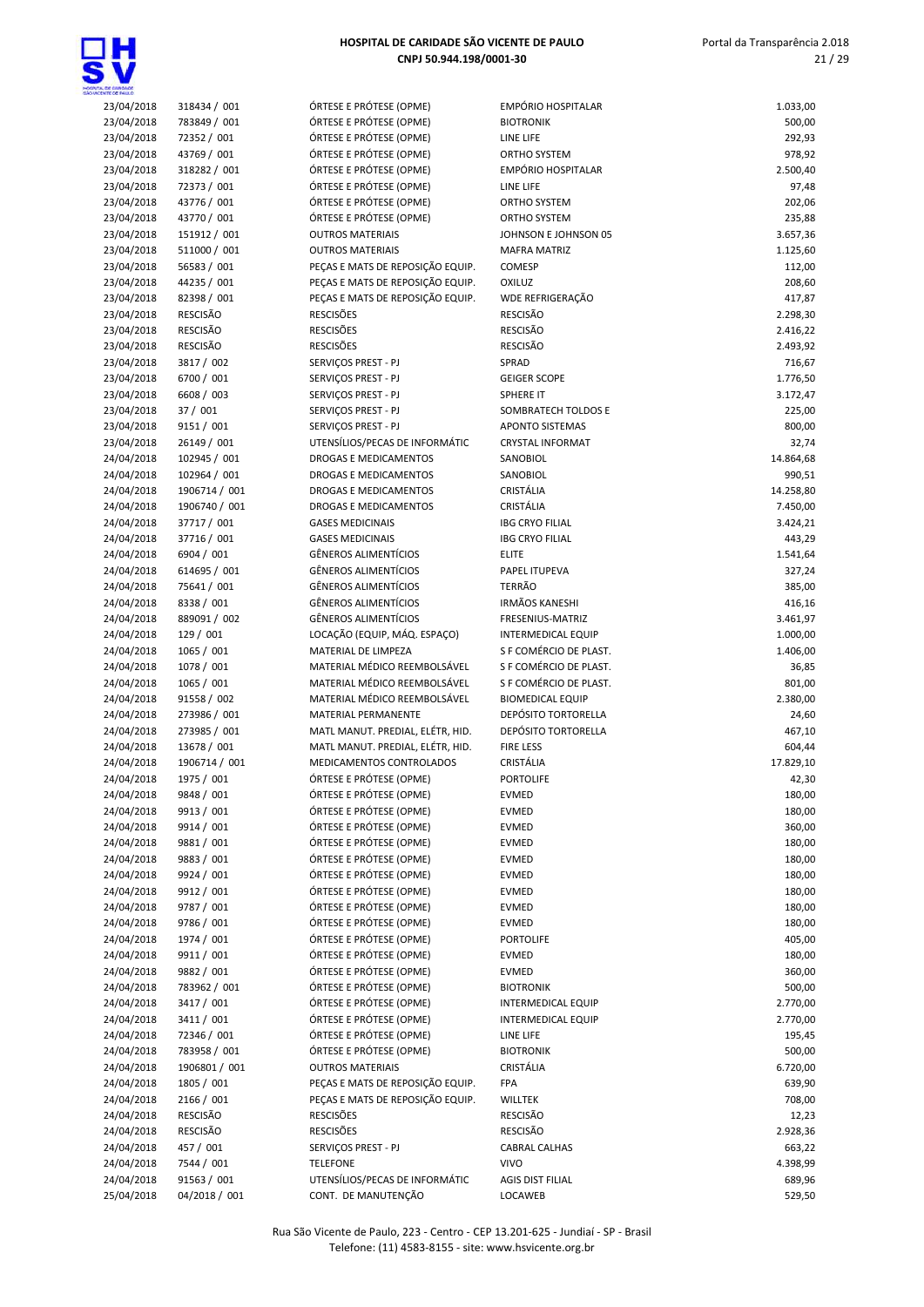

## 25/04/2018 PROCESSO CONTINGÊNCIAS TRABALHISTAS 25/04/2018 PROCESSO CONTINGÊNCIAS TRABALHISTAS 25/04/2018 PROCESSO CONTINGÊNCIAS TRABALHISTAS 25/04/2018 PROCESSO CONTINGÊNCIAS TRABALHISTAS PROCESSO 1.000,00 25/04/2018 PROCESSO CONTINGÊNCIAS TRABALHISTAS 25/04/2018 PROCESSO CONTINGÊNCIAS TRABALHISTAS 25/04/2018 PROCESSO CONTINGÊNCIAS TRABALHISTAS PROCESSO 15.801,26 25/04/2018 PROCESSO CONTINGÊNCIAS TRABALHISTAS 25/04/2018 PROCESSO CONTINGÊNCIAS TRABALHISTAS 25/04/2018 PROCESSO CONTINGÊNCIAS TRABALHISTAS 25/04/2018 PROCESSO CONTINGÊNCIAS TRABALHISTAS 25/04/2018 PROCESSO CONTINGÊNCIAS TRABALHISTAS 25/04/2018 PROCESSO CONTINGÊNCIAS TRABALHISTAS 25/04/2018 PROCESSO CONTINGÊNCIAS TRABALHISTAS 25/04/2018 PROCESSO CONTINGÊNCIAS TRABALHISTAS 25/04/2018 PROCESSO CONTINGÊNCIAS TRABALHISTAS 25/04/2018 PROCESSO CONTINGÊNCIAS TRABALHISTAS 25/04/2018 PROCESSO CONTINGÊNCIAS TRABALHISTAS 25/04/2018 ABRIL/2018 / 001 DESPESAS HOSPITAL FEDERAL ENCARGOS GRRF PARCELADAS 35.378,70 25/04/2018 4720 04/2018 / 001 DÍVIDA - REFIS 25/04/2018 1204 04/2018 / 001 DÍVIDA - REFIS 25/04/2018 99693 / 001 DROGAS E MEDICAMENTOS 25/04/2018 21823 / 001 DROGAS E MEDICAMENTOS 25/04/2018 30368 / 001 DROGAS E MEDICAMENTOS 25/04/2018 ABRIL/2018 / 001 FGTS RESCISÕES PARCELADAS 25/04/2018 3555 / 001 GÊNEROS ALIMENTÍCIOS 25/04/2018 10713 / 001 GÊNEROS ALIMENTÍCIOS AO COZINHEIRO 678,60 25/04/2018 78200 / 001 GÊNEROS ALIMENTÍCIOS 25/04/2018 8345 / 001 GÊNEROS ALIMENTÍCIOS 25/04/2018 910119 / 001 GÊNEROS ALIMENTÍCIOS 25/04/2018 100025 / 001 GÊNEROS ALIMENTÍCIOS  $25/04/2018$   $28900/001$  GÊNEROS ALIMENTÍCIOS 25/04/2018 1247705 / 001 GÊNEROS ALIMENTÍCIOS 25/04/2018 103126 / 001 GÊNEROS ALIMENTÍCIOS 25/04/2018 7357 / 001 GÊNEROS ALIMENTÍCIOS MARFRIG CD ITUPEVA 1.901,56 25/04/2018 D-52 / 001 IMPOSTO MUNICIPAL 25/04/2018 D-51 / 001 IMPOSTO MUNICIPAL 25/04/2018 MARCO/18 / 001 IMPOSTO MUNICIPAL 25/04/2018 D-4401 / 001 IMPOSTO MUNICIPAL 25/04/2018 D-53 / 001 IMPOSTO MUNICIPAL 25/04/2018 D-457 / 001 IMPOSTO MUNICIPAL 25/04/2018 D-12110 / 001 IMPOSTO MUNICIPAL 25/04/2018 PROCESSO LEGAIS E JURÍDICAS 25/04/2018 130 / 001 LOCAÇÃO (EQUIP, MÁQ. ESPAÇO) 25/04/2018 131 / 001 LOCAÇÃO (EQUIP, MÁQ. ESPAÇO) 25/04/2018 44638 / 001 MÁQUINAS E EQUIPAMENTOS 25/04/2018 140981 / 009 MÁQUINAS E EQUIPAMENTOS 25/04/2018 2085 / 001 MATERIAL DE LIMPEZA 25/04/2018 49872 / 001 MATERIAL MÉDICO REEMBOLSÁVEL 25/04/2018 793742 / 001 MATERIAL MÉDICO REEMBOLSÁVEL 25/04/2018 45444 / 001 ÓRTESE E PRÓTESE (OPME) 25/04/2018 3419 / 001 ÓRTESE E PRÓTESE (OPME) 25/04/2018 3418 / 001 ÓRTESE E PRÓTESE (OPME) 25/04/2018 66022 / 001 OUTROS MATERIAIS MULTIBOR 59,00 25/04/2018 7824 / 001 PEÇAS E MATS DE REPOSIÇÃO EQUIP.

CNPJ 50.944.198/0001-30

| OE CANDADE               |                                          |                                                          |                                                        |                         |
|--------------------------|------------------------------------------|----------------------------------------------------------|--------------------------------------------------------|-------------------------|
| 25/04/2018               | <b>PROCESSO</b>                          | CONTINGÊNCIAS TRABALHISTAS                               | <b>PROCESSO</b>                                        | 1.887,60                |
| 25/04/2018               | <b>PROCESSO</b>                          | CONTINGÊNCIAS TRABALHISTAS                               | <b>PROCESSO</b>                                        | 3.225,00                |
| 25/04/2018<br>25/04/2018 | <b>PROCESSO</b><br><b>PROCESSO</b>       | CONTINGÊNCIAS TRABALHISTAS<br>CONTINGÊNCIAS TRABALHISTAS | <b>PROCESSO</b><br><b>PROCESSO</b>                     | 1.000,00<br>1.000,00    |
| 25/04/2018               | <b>PROCESSO</b>                          | CONTINGÊNCIAS TRABALHISTAS                               | <b>PROCESSO</b>                                        | 1.284,05                |
| 25/04/2018               | <b>PROCESSO</b>                          | <b>CONTINGÊNCIAS TRABALHISTAS</b>                        | <b>PROCESSO</b>                                        | 6.231,88                |
| 25/04/2018               | <b>PROCESSO</b>                          | CONTINGÊNCIAS TRABALHISTAS                               | <b>PROCESSO</b>                                        | 15.801,26               |
| 25/04/2018               | <b>PROCESSO</b>                          | CONTINGÊNCIAS TRABALHISTAS                               | <b>PROCESSO</b>                                        | 1.000,00                |
| 25/04/2018               | <b>PROCESSO</b>                          | CONTINGÊNCIAS TRABALHISTAS                               | <b>PROCESSO</b>                                        | 1.200,00                |
| 25/04/2018               | <b>PROCESSO</b>                          | CONTINGÊNCIAS TRABALHISTAS                               | <b>PROCESSO</b>                                        | 6.700,00                |
| 25/04/2018               | <b>PROCESSO</b>                          | CONTINGÊNCIAS TRABALHISTAS                               | <b>PROCESSO</b>                                        | 2.000,00                |
| 25/04/2018               | <b>PROCESSO</b>                          | CONTINGÊNCIAS TRABALHISTAS                               | <b>PROCESSO</b>                                        | 3.927,45                |
| 25/04/2018               | <b>PROCESSO</b>                          | CONTINGÊNCIAS TRABALHISTAS                               | <b>PROCESSO</b>                                        | 9.600,00                |
| 25/04/2018               | <b>PROCESSO</b>                          | CONTINGÊNCIAS TRABALHISTAS                               | <b>PROCESSO</b>                                        | 1.184,77                |
| 25/04/2018               | <b>PROCESSO</b>                          | CONTINGÊNCIAS TRABALHISTAS                               | <b>PROCESSO</b>                                        | 2.750,00                |
| 25/04/2018               | <b>PROCESSO</b>                          | CONTINGÊNCIAS TRABALHISTAS                               | <b>PROCESSO</b>                                        | 1.250,00                |
| 25/04/2018               | <b>PROCESSO</b>                          | CONTINGÊNCIAS TRABALHISTAS                               | <b>PROCESSO</b>                                        | 1.300,00                |
| 25/04/2018               | <b>PROCESSO</b>                          | CONTINGÊNCIAS TRABALHISTAS                               | <b>PROCESSO</b>                                        | 7.000,00                |
| 25/04/2018               | ABRIL/2018 / 001                         | DESPESAS HOSPITAL FEDERAL                                | <b>ENCARGOS GRRF PARCELADAS</b>                        | 35.378,70               |
| 25/04/2018               | 1136 04/2018 / 001                       | DÍVIDA - REFIS                                           | REFIS - 3<br>REFIS - 3                                 | 9.877,42                |
| 25/04/2018<br>25/04/2018 | 4720 04/2018 / 001<br>1204 04/2018 / 001 | DÍVIDA - REFIS<br>DÍVIDA - REFIS                         | REFIS-3                                                | 215.326,82<br>29.310,81 |
| 25/04/2018               | 99693 / 001                              | <b>DROGAS E MEDICAMENTOS</b>                             | SOMA SP                                                | 1.215,00                |
| 25/04/2018               | 21823 / 001                              | <b>DROGAS E MEDICAMENTOS</b>                             | <b>S3 MED FILIAL</b>                                   | 4.800,00                |
| 25/04/2018               | 30368 / 001                              | <b>DROGAS E MEDICAMENTOS</b>                             | <b>BELIVE</b>                                          | 2.276,00                |
| 25/04/2018               | ABRIL/2018 / 001                         | FGTS RESCISÕES PARCELADAS                                | <b>GRRF PARCELADAS</b>                                 | 233.015,78              |
| 25/04/2018               | <b>GRRF</b>                              | <b>FGTS RESCISÓRIO</b>                                   | GRRF                                                   | 6.024,81                |
| 25/04/2018               | 254933 / 001                             | <b>GASES MEDICINAIS</b>                                  | IBG                                                    | 747,43                  |
| 25/04/2018               | 3555 / 001                               | <b>GÊNEROS ALIMENTÍCIOS</b>                              | PANIFICADORA IBIPORA                                   | 8.997,80                |
| 25/04/2018               | 10713 / 001                              | <b>GÊNEROS ALIMENTÍCIOS</b>                              | AO COZINHEIRO                                          | 678,60                  |
| 25/04/2018               | 78200 / 001                              | <b>GÊNEROS ALIMENTÍCIOS</b>                              | JOATE COM E REP                                        | 339,80                  |
| 25/04/2018               | 8345 / 001                               | <b>GÊNEROS ALIMENTÍCIOS</b>                              | <b>IRMÃOS KANESHI</b>                                  | 634,30                  |
| 25/04/2018               | 910119 / 001                             | <b>GÊNEROS ALIMENTÍCIOS</b>                              | FRESENIUS-MATRIZ                                       | 1.469,36                |
| 25/04/2018               | 100025 / 001                             | <b>GÊNEROS ALIMENTÍCIOS</b>                              | <b>CATABY FINAL 57</b>                                 | 1.016,49                |
| 25/04/2018               | 28900 / 001                              | <b>GÊNEROS ALIMENTÍCIOS</b>                              | <b>BANCA CODARIM</b>                                   | 279,62                  |
| 25/04/2018               | 1247705 / 001                            | <b>GÊNEROS ALIMENTÍCIOS</b>                              | FRANGO ADORO FILIAL                                    | 1.335,00                |
| 25/04/2018               | 103126 / 001                             | <b>GÊNEROS ALIMENTÍCIOS</b>                              | CAFÉ CAIÇARA                                           | 1.440,50                |
| 25/04/2018               | 7357 / 001                               | <b>GÊNEROS ALIMENTÍCIOS</b>                              | MARFRIG CD ITUPEVA                                     | 1.901,56                |
| 25/04/2018               | $D-52/001$                               | <b>IMPOSTO MUNICIPAL</b>                                 | <b>ISS - TERCEIROS 3%</b>                              | 150,75                  |
| 25/04/2018<br>25/04/2018 | $D-51/001$<br>D-7706 / 001               | <b>IMPOSTO MUNICIPAL</b><br><b>IMPOSTO MUNICIPAL</b>     | ISS - TERCEIROS 3%<br>ISS - TERCEIROS 4,23%            | 150,75                  |
| 25/04/2018               | MARÇO/18 / 001                           | <b>IMPOSTO MUNICIPAL</b>                                 | ISS RPA FOLHA MARÇO/2018                               | 13,14<br>159,30         |
| 25/04/2018               | D-4401 / 001                             | <b>IMPOSTO MUNICIPAL</b>                                 | ISS - TERCEIROS 3%                                     | 5,58                    |
| 25/04/2018               | $D-11/001$                               | <b>IMPOSTO MUNICIPAL</b>                                 | ISS - TERCEIROS 3%                                     | 192,52                  |
| 25/04/2018               | $D-53/001$                               | <b>IMPOSTO MUNICIPAL</b>                                 | <b>ISS - TERCEIROS 3%</b>                              | 341,70                  |
| 25/04/2018               | $D-457/001$                              | <b>IMPOSTO MUNICIPAL</b>                                 | ISS - TERCEIROS 3%                                     | 21,78                   |
| 25/04/2018               | D-4466 / 001                             | <b>IMPOSTO MUNICIPAL</b>                                 | ISS - TERCEIROS 3%                                     | 5,26                    |
| 25/04/2018               | D-12110 / 001                            | <b>IMPOSTO MUNICIPAL</b>                                 | <b>ISS - TERCEIROS 3%</b>                              | 38,33                   |
| 25/04/2018               | <b>PROCESSO</b>                          | LEGAIS E JURÍDICAS                                       | <b>INSS PROCESSO</b>                                   | 526,92                  |
| 25/04/2018               | 130 / 001                                | LOCAÇÃO (EQUIP, MÁQ. ESPAÇO)                             | INTERMEDICAL EQUIP                                     | 1.000,00                |
| 25/04/2018               | 131 / 001                                | LOCAÇÃO (EQUIP, MÁQ. ESPAÇO)                             | <b>INTERMEDICAL EQUIP</b>                              | 1.000,00                |
| 25/04/2018               | 44638 / 001                              | MÁQUINAS E EQUIPAMENTOS                                  | <b>NEWMED</b>                                          | 2.090,01                |
| 25/04/2018               | 140981 / 009                             | MÁQUINAS E EQUIPAMENTOS                                  | KONIMAGEM COML LTDA                                    | 7.791,67                |
| 25/04/2018               | 2085 / 001                               | MATERIAL DE LIMPEZA                                      | <b>GREEN BAGS</b>                                      | 5.155,40                |
| 25/04/2018               | 49872 / 001                              | MATERIAL MÉDICO REEMBOLSÁVEL                             | MAX MEDICAL                                            | 471,60                  |
| 25/04/2018               | 793742 / 001                             | MATERIAL MÉDICO REEMBOLSÁVEL                             | <b>CBS</b>                                             | 275,00                  |
| 25/04/2018               | 909 / 001                                | MOBILIÁRIO                                               | <b>EQUIMED</b>                                         | 1.126,00                |
| 25/04/2018               | 45444 / 001                              | ÓRTESE E PRÓTESE (OPME)                                  | DENUO MEDIC                                            | 1.561,81                |
| 25/04/2018<br>25/04/2018 | 3419 / 001<br>3418 / 001                 | ÓRTESE E PRÓTESE (OPME)<br>ÓRTESE E PRÓTESE (OPME)       | <b>INTERMEDICAL EQUIP</b><br><b>INTERMEDICAL EQUIP</b> | 2.770,00<br>1.620,00    |
| 25/04/2018               | 66022 / 001                              | <b>OUTROS MATERIAIS</b>                                  | <b>MULTIBOR</b>                                        | 59,00                   |
| 25/04/2018               | 7824 / 001                               | PEÇAS E MATS DE REPOSIÇÃO EQUIP.                         | REFRIJUND                                              | 40,00                   |
| 25/04/2018               | 3390 / 001                               | PEÇAS E MATS DE REPOSIÇÃO EQUIP.                         | VITALPLAST                                             | 1.235,68                |
| 25/04/2018               | 16072 / 001                              | PEÇAS E MATS DE REPOSIÇÃO EQUIP.                         | <b>INTERFRIO</b>                                       | 2.700,00                |
| 25/04/2018               | RESCISÃO                                 | <b>RESCISÕES</b>                                         | RESCISÃO                                               | 7.610,52                |
| 25/04/2018               | RESCISÃO                                 | <b>RESCISÕES</b>                                         | <b>RESCISÃO</b>                                        | 7.656,87                |
| 25/04/2018               | 5155 / 001                               | SERVIÇOS MÉDICOS - PJ                                    | CLÍNICA ZIMMERMANN                                     | 16.570,00               |
| 25/04/2018               | 164 / 001                                | SERVIÇOS MÉDICOS - PJ                                    | SIMÕES PESSORRUSSO                                     | 25.808,75               |
| 25/04/2018               | 3238 / 001                               | SERVIÇOS MÉDICOS - PJ                                    | GAD ASSISTÊNCIA MÉD.                                   | 5.602,84                |
|                          |                                          |                                                          |                                                        |                         |

22 / 29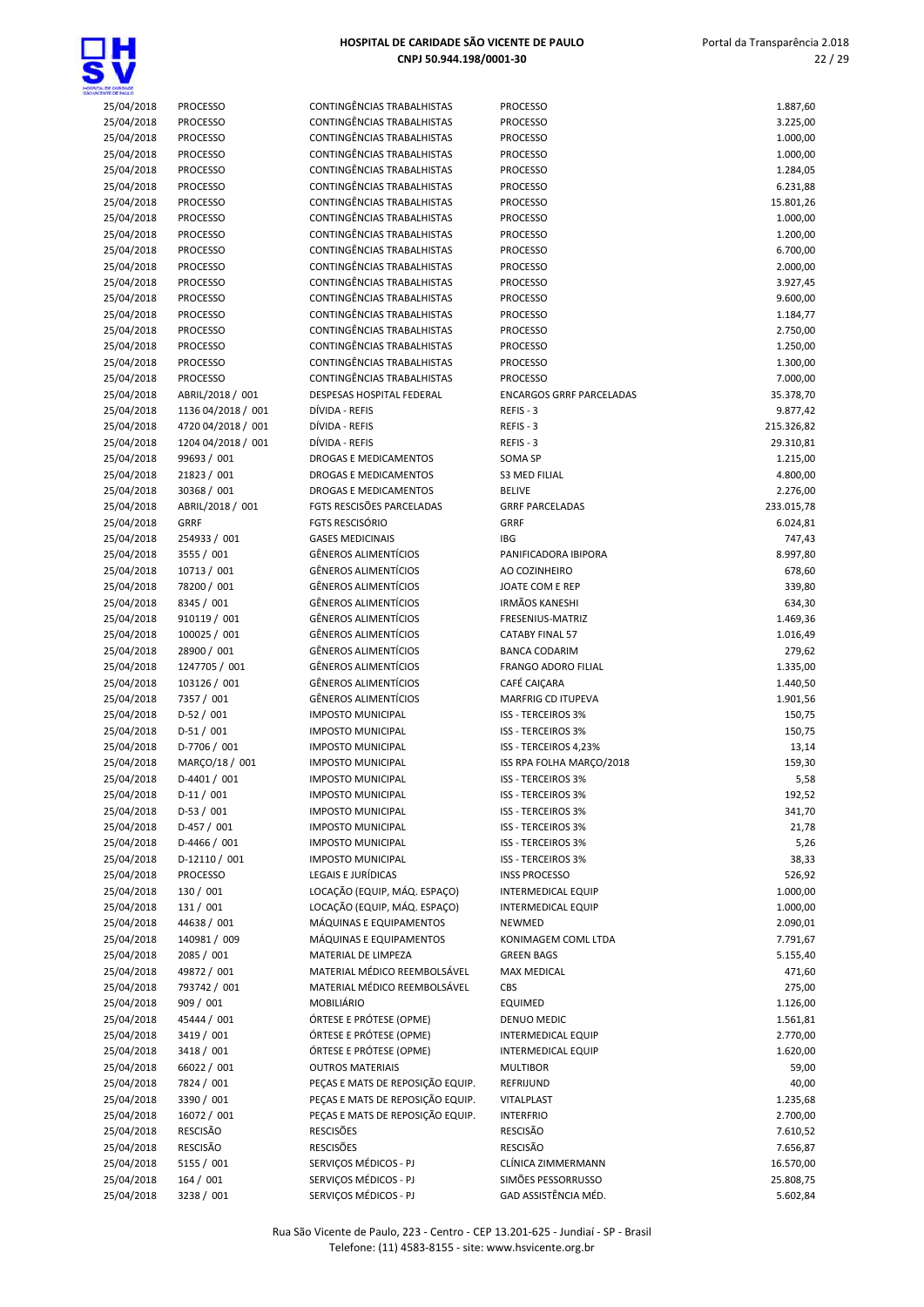

| ENTE CE PALLO |                 |                                |                             |            |
|---------------|-----------------|--------------------------------|-----------------------------|------------|
| 25/04/2018    | 5156 / 001      | SERVIÇOS MÉDICOS - PJ          | CLÍNICA ZIMMERMANN          | 25.339,50  |
| 25/04/2018    | 44555 / 001     | SERVIÇOS MÉDICOS - PJ          | PRO-X PADRÃO DE RAD.        | 180,00     |
| 25/04/2018    | 25978 / 001     | SERVIÇOS PREST - PJ            | CONTROLE ANALÍTICO          | 200,00     |
| 25/04/2018    | 20189441 / 001  | SERVIÇOS PREST - PJ            | PRO RAD                     | 1.510,99   |
| 25/04/2018    | 117411 / 001    | SERVIÇOS PREST - PJ            | <b>ELEVADORES OTIS</b>      | 823,72     |
| 25/04/2018    | 34176 / 001     | SERVS TERC. MÉD. REPASSE SA    | AFIP                        | 184.614,39 |
| 25/04/2018    | 688 / 001       | SERVS TERC. MÉD. REPASSE SA    | CARDIOIMAGEM                | 17.793,96  |
| 25/04/2018    | 34838 / 003     | SERVS TERC. MÉD. REPASSE SA    | <b>ICON</b>                 | 16.074,00  |
| 25/04/2018    | 1447 / 001      | SERVS TERC. MÉD. REPASSE SA    | INST CARDOSO DE ALME        | 14.242,68  |
| 25/04/2018    | 1167 / 001      | SERVS TERC. MÉD. REPASSE SA    | <b>GRENDACC</b>             | 62.829,60  |
| 25/04/2018    | 764 / 001       | SERVS TERC. MÉD. REPASSE SA    | <b>ICESP</b>                | 50.767,94  |
| 25/04/2018    | 1399 / 001      | SERVS TERC. MÉD. REPASSE SA    | NETO, KATO & MENDONÇ        | 21.706,57  |
| 25/04/2018    | 8299 / 001      | SERVS TERC. MÉD. REPASSE SA    | HOSPITAL DIA OFTALMO        | 97.447,15  |
| 25/04/2018    | 127/001         | SERVS TERC. MÉD. REPASSE SA    | INST DE ONCOLOGIA           | 178.688,11 |
| 25/04/2018    | 3416 / 001      | SERVS TERC. MÉD. REPASSE SA    | CARVALHO MEDICINA           | 11.027,37  |
| 25/04/2018    | 35743 / 001     | SERVS TERC. MÉD. REPASSE SA    | <b>ICON</b>                 | 93.655,17  |
| 25/04/2018    | 763 / 001       | SERVS TERC. MÉD. REPASSE SA    | <b>ICESP</b>                | 82.543,47  |
| 25/04/2018    | 143992 / 001    | UTENSÍLIOS/PEÇAS DE INFORMÁTIC | KLINT FIOS STO ANDRÉ        | 849,00     |
| 26/04/2018    | 7110 / 001      | CONT. DE MANUTENÇÃO            | SIEMENS HEALTHCARE          | 1.498,28   |
| 26/04/2018    | 7360 / 001      | CONT. DE MANUTENÇÃO            | SIEMENS HEALTHCARE          | 3.053,42   |
| 26/04/2018    | 4060 / 001      | CONT. DE MANUTENÇÃO            | <b>MV SISTEMAS</b>          | 21.341,42  |
| 26/04/2018    | 7108 / 001      | CONT. DE MANUTENÇÃO            | SIEMENS HEALTHCARE          | 20.514,30  |
| 26/04/2018    | 4082 / 001      | CONT. DE MANUTENÇÃO            | MV SISTEMAS                 | 3.969,85   |
| 26/04/2018    | <b>PROCESSO</b> | CONTINGÊNCIAS TRABALHISTAS     | <b>PROCESSO</b>             | 8.149,69   |
| 26/04/2018    | 332662 / 001    | DESPESAS HOSPITAL FEDERAL      | <b>MARFRIG CD ITUPEVA</b>   | 108,59     |
| 26/04/2018    | 103305 / 001    | DROGAS E MEDICAMENTOS          | SANOBIOL                    | 1.026,00   |
| 26/04/2018    | 878657 / 001    | DROGAS E MEDICAMENTOS          | DUPATRI CNPJ 26 GO          | 4.540,00   |
| 26/04/2018    | 1908660 / 001   | DROGAS E MEDICAMENTOS          | CRISTÁLIA                   | 7.895,00   |
| 26/04/2018    | 1908664 / 001   | <b>DROGAS E MEDICAMENTOS</b>   | CRISTÁLIA                   | 1.524,60   |
| 26/04/2018    | 1908663 / 001   | DROGAS E MEDICAMENTOS          | CRISTÁLIA                   | 9.685,90   |
| 26/04/2018    | 1631614 / 001   | DROGAS E MEDICAMENTOS          | MAFRA FILIAL GO             | 4.360,00   |
| 26/04/2018    | 1630961 / 001   | DROGAS E MEDICAMENTOS          | MAFRA FILIAL GO             | 13.553,22  |
| 26/04/2018    | 1632381 / 001   | DROGAS E MEDICAMENTOS          | <b>MAFRA FILIAL GO</b>      | 48.662,76  |
| 26/04/2018    | 1631766 / 001   | DROGAS E MEDICAMENTOS          | <b>MAFRA FILIAL GO</b>      | 15.937,53  |
| 26/04/2018    | 103256 / 001    | <b>DROGAS E MEDICAMENTOS</b>   | SANOBIOL                    | 4.311,60   |
| 26/04/2018    | 103304 / 001    | DROGAS E MEDICAMENTOS          | SANOBIOL                    | 1.105,20   |
| 26/04/2018    | 985250 / 001    | DROGAS E MEDICAMENTOS          | <b>COMERCIAL RIOCLARENS</b> | 3.046,02   |
| 26/04/2018    | 482257 / 001    | <b>DROGAS E MEDICAMENTOS</b>   | MEDICAMENTAL                | 603,75     |
| 26/04/2018    | ABRIL/18 / 001  | FÉRIAS HOSPITAL                | FÉRIAS                      | 1.667,73   |
| 26/04/2018    | ABRIL/18 / 001  | FÉRIAS HOSPITAL                | FÉRIAS                      | 2.540,59   |
| 26/04/2018    | 44341 / 001     | <b>GASES MEDICINAIS</b>        | <b>OXILUZ</b>               | 589,00     |
| 26/04/2018    | 44342 / 001     | <b>GASES MEDICINAIS</b>        | OXILUZ                      | 6.386,01   |
| 26/04/2018    | 148197 / 001    | <b>GÊNEROS ALIMENTÍCIOS</b>    | COPOLFOOD COM PROD          | 1.665,04   |
| 26/04/2018    | 75640 / 001     | <b>GÊNEROS ALIMENTÍCIOS</b>    | <b>TERRÃO</b>               | 518,34     |
| 26/04/2018    | 8365 / 001      | GÊNEROS ALIMENTÍCIOS           | <b>IRMÃOS KANESHI</b>       | 515,55     |
| 26/04/2018    | 332662 / 001    | <b>GÊNEROS ALIMENTÍCIOS</b>    | <b>MARFRIG CD ITUPEVA</b>   | 1.067,17   |
| 26/04/2018    | 81950 / 001     | <b>GÊNEROS ALIMENTÍCIOS</b>    | <b>OVOS PRETI</b>           | 712,00     |
| 26/04/2018    | 409878 / 001    | GÊNEROS ALIMENTÍCIOS           | <b>PLATINA</b>              | 749,55     |
| 26/04/2018    | 65521/001       | <b>GÊNEROS ALIMENTÍCIOS</b>    | <b>DISTRIB HERNANDES</b>    | 666,00     |
| 26/04/2018    | 270159 / 001    | <b>GÊNEROS ALIMENTÍCIOS</b>    | <b>GADKIM</b>               | 757,00     |
| 26/04/2018    | 8357 / 001      | <b>GÊNEROS ALIMENTÍCIOS</b>    | <b>IRMÃOS KANESHI</b>       | 488,35     |
| 26/04/2018    | 6197 / 001      | <b>GÊNEROS ALIMENTÍCIOS</b>    | <b>COMERCIAL GALILEU</b>    | 420,00     |
| 26/04/2018    | 28916 / 001     | <b>GÊNEROS ALIMENTÍCIOS</b>    | <b>BANCA CODARIM</b>        | 384,49     |
| 26/04/2018    | 148310 / 001    | <b>GÊNEROS ALIMENTÍCIOS</b>    | COPOLFOOD COM PROD          | 496,80     |
| 26/04/2018    | 28908 / 001     | <b>GÊNEROS ALIMENTÍCIOS</b>    | <b>BANCA CODARIM</b>        | 87,70      |
| 26/04/2018    | 1107 / 001      | IMPRESSOS, MATL DE EXPEDIENTE  | <b>FIORAVANTI</b>           | 240,00     |
| 26/04/2018    | 220244 / 001    | IMPRESSOS, MATL DE EXPEDIENTE  | PROCOMP                     | 87,00      |
| 26/04/2018    | 12997 / 020     | LOCAÇÃO (EQUIP, MÁQ. ESPAÇO)   | DIGITAL JUNDIAÍ             | 772,90     |
| 26/04/2018    | 3800 / 001      | LOCAÇÃO DE DIVERSOS            | <b>IRON MOUNTAIN</b>        | 25.047,65  |
| 26/04/2018    | 513208 / 001    | MATERIAL DE LIMPEZA            | <b>PROLIM</b>               | 7.752,20   |
| 26/04/2018    | 512340 / 001    | MATERIAL DE LIMPEZA            | <b>PROLIM</b>               | 8.887,10   |
| 26/04/2018    | 513653 / 001    | MATERIAL DE LIMPEZA            | <b>PROLIM</b>               | 1.047,60   |
| 26/04/2018    | 513655 / 001    | MATERIAL DE LIMPEZA            | <b>PROLIM</b>               | 1.047,60   |
| 26/04/2018    | 513654 / 001    | MATERIAL DE LIMPEZA            | <b>PROLIM</b>               | 1.047,60   |
| 26/04/2018    | 366997 / 002    | MATERIAL DE LIMPEZA            | SUPRIMED                    | 113,85     |
| 26/04/2018    | 9941 / 001      | MATERIAL LABORATÓRIO           | CINCO CIRÚRGICA             | 10.320,00  |
| 26/04/2018    | 232395 / 001    | MATERIAL MÉDICO REEMBOLSÁVEL   | POLAR FIX                   | 2.040,00   |
| 26/04/2018    | 233314 / 001    | MATERIAL MÉDICO REEMBOLSÁVEL   | POLAR FIX                   | 10.495,00  |
| 26/04/2018    | 232364 / 001    | MATERIAL MÉDICO REEMBOLSÁVEL   | POLAR FIX                   | 10.440,00  |

| CLÍNICA ZIMMERMANN<br>PRO-X PADRÃO DE RAD.   | 25.339,50<br>180,00    |
|----------------------------------------------|------------------------|
| <b>CONTROLE ANALÍTICO</b>                    | 200,00                 |
| <b>PRO RAD</b>                               | 1.510,99               |
| <b>ELEVADORES OTIS</b>                       | 823,72                 |
| AFIP                                         | 184.614,39             |
| CARDIOIMAGEM                                 | 17.793,96              |
| ICON                                         | 16.074,00              |
| INST CARDOSO DE ALME                         | 14.242,68              |
| <b>GRENDACC</b>                              | 62.829,60              |
| <b>ICESP</b>                                 | 50.767,94              |
| NETO, KATO & MENDONC<br>HOSPITAL DIA OFTALMO | 21.706,57<br>97.447,15 |
| <b>INST DE ONCOLOGIA</b>                     | 178.688,11             |
| CARVALHO MEDICINA                            | 11.027,37              |
| <b>ICON</b>                                  | 93.655,17              |
| ICESP                                        | 82.543,47              |
| KLINT FIOS STO ANDRÉ                         | 849,00                 |
| <b>SIEMENS HEALTHCARE</b>                    | 1.498,28               |
| SIEMENS HEALTHCARE                           | 3.053,42               |
| <b>MV SISTEMAS</b>                           | 21.341,42              |
| SIEMENS HEALTHCARE                           | 20.514,30              |
| <b>MV SISTEMAS</b>                           | 3.969,85               |
| <b>PROCESSO</b><br><b>MARFRIG CD ITUPEVA</b> | 8.149,69<br>108,59     |
| SANOBIOL                                     | 1.026,00               |
| DUPATRI CNPJ 26 GO                           | 4.540,00               |
| CRISTÁLIA                                    | 7.895,00               |
| CRISTÁLIA                                    | 1.524,60               |
| CRISTÁLIA                                    | 9.685,90               |
| MAFRA FILIAL GO                              | 4.360,00               |
| MAFRA FILIAL GO                              | 13.553,22              |
| <b>MAFRA FILIAL GO</b>                       | 48.662,76              |
| MAFRA FILIAL GO                              | 15.937,53              |
| SANOBIOL<br>SANOBIOL                         | 4.311,60<br>1.105,20   |
| <b>COMERCIAL RIOCLARENS</b>                  | 3.046,02               |
| MEDICAMENTAL                                 | 603,75                 |
| FÉRIAS                                       | 1.667,73               |
| FÉRIAS                                       | 2.540,59               |
| OXILUZ                                       | 589,00                 |
| OXILUZ                                       | 6.386,01               |
| COPOLFOOD COM PROD                           | 1.665,04               |
| TERRÃO                                       | 518,34                 |
| IRMÃOS KANESHI                               | 515,55                 |
| <b>MARFRIG CD ITUPEVA</b>                    | 1.067,17               |
| <b>OVOS PRETI</b><br>PLATINA                 | 712,00<br>749,55       |
| <b>DISTRIB HERNANDES</b>                     | 666,00                 |
| <b>GADKIM</b>                                | 757,00                 |
| <b>IRMÃOS KANESHI</b>                        | 488,35                 |
| <b>COMERCIAL GALILEU</b>                     | 420,00                 |
| <b>BANCA CODARIM</b>                         | 384,49                 |
| COPOLFOOD COM PROD                           | 496,80                 |
| <b>BANCA CODARIM</b>                         | 87,70                  |
| <b>FIORAVANTI</b>                            | 240,00                 |
| PROCOMP                                      | 87,00                  |
| DIGITAL JUNDIAÍ                              | 772,90                 |
| <b>IRON MOUNTAIN</b><br><b>PROLIM</b>        | 25.047,65<br>7.752,20  |
| <b>PROLIM</b>                                | 8.887,10               |
| <b>PROLIM</b>                                | 1.047,60               |
| <b>PROLIM</b>                                | 1.047,60               |
| <b>PROLIM</b>                                | 1.047,60               |
| SUPRIMED                                     | 113,85                 |
| CINCO CIRÚRGICA                              | 10.320,00              |
| <b>POLAR FIX</b>                             | 2.040,00               |
| POLAR FIX                                    | 10.495,00              |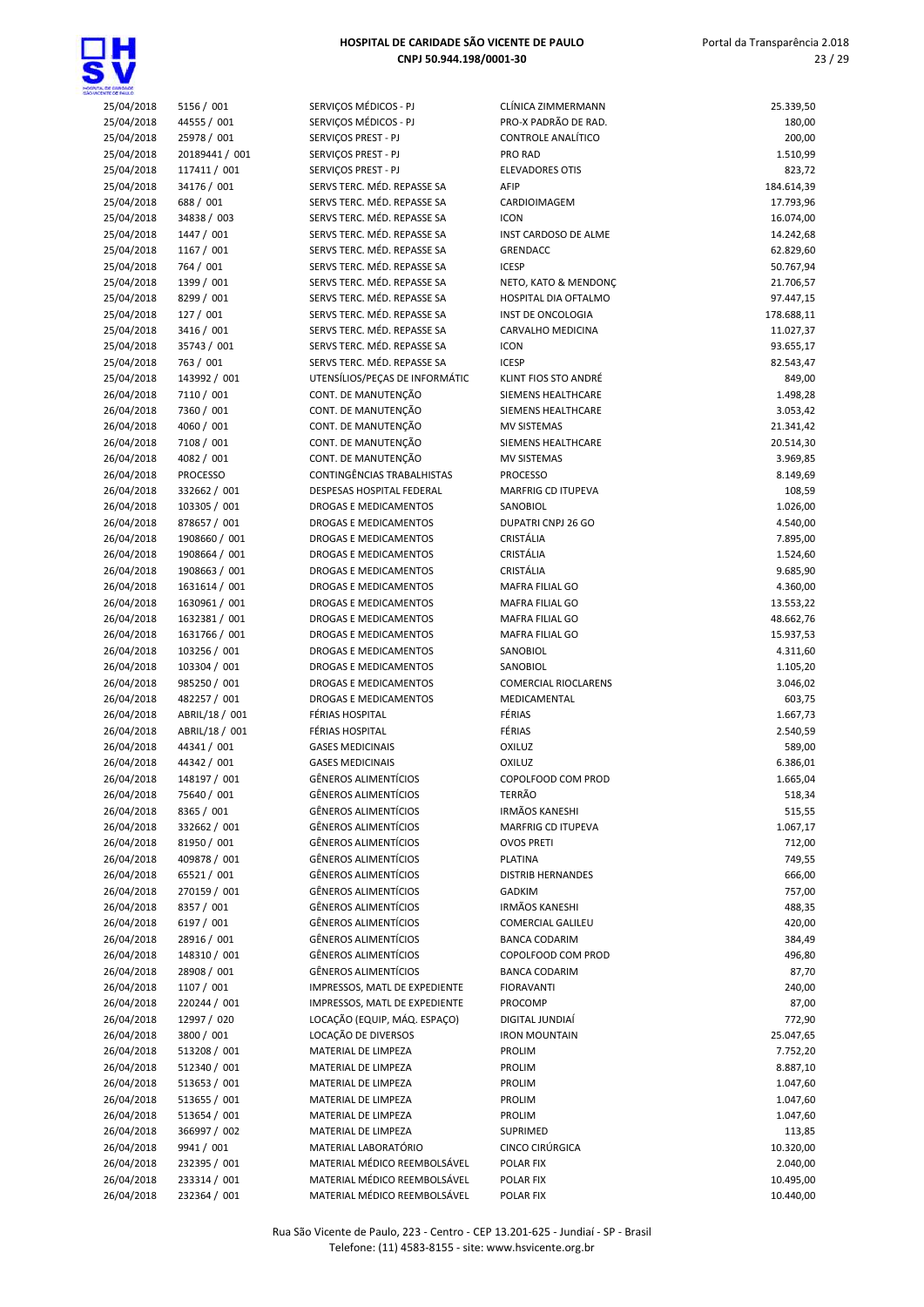

| 26/04/2018 | 232202 / 001          | MATERIAL MÉDICO REEMBOLSÁVEL     | <b>POLAR FIX</b>          | 1.260,00  |
|------------|-----------------------|----------------------------------|---------------------------|-----------|
| 26/04/2018 | 232361 / 001          | MATERIAL MÉDICO REEMBOLSÁVEL     | POLAR FIX                 | 298,70    |
| 26/04/2018 | 137548 / 002          | MATERIAL MÉDICO REEMBOLSÁVEL     | CIRUR SAO JOSE 04         | 6.405,30  |
|            |                       | MATERIAL MÉDICO REEMBOLSÁVEL     |                           |           |
| 26/04/2018 | 143509 / 003          |                                  | <b>MEDI HOUSE</b>         | 4.542,51  |
| 26/04/2018 | 232380 / 001          | MATERIAL MÉDICO REEMBOLSÁVEL     | <b>POLAR FIX</b>          | 20,40     |
| 26/04/2018 | 528442 / 001          | MATERIAL MÉDICO REEMBOLSÁVEL     | E TAMUSSINO               | 1.800,00  |
| 26/04/2018 | 144739 / 002          | MATERIAL MÉDICO REEMBOLSÁVEL     | <b>MEDI HOUSE</b>         | 6.107,53  |
| 26/04/2018 | 161532 / 001          | MATERIAL MÉDICO REEMBOLSÁVEL     | JOHNSON E JOHNSON 68      | 976,00    |
|            |                       |                                  |                           |           |
| 26/04/2018 | 2953 / 001            | MATERIAL MÉDICO REEMBOLSÁVEL     | ARAMED COML HOSP          | 1.668,00  |
| 26/04/2018 | 862 / 001             | MATL MANUT. PREDIAL, ELÉTR, HID. | <b>JERONIMO VIDROS</b>    | 204,00    |
| 26/04/2018 | 397 / 001             | MATL MANUT. PREDIAL, ELÉTR, HID. | AMÉRICA ESQUADRIAS        | 330,00    |
| 26/04/2018 | 398 / 001             | MATL MANUT. PREDIAL, ELÉTR, HID. | AMÉRICA ESQUADRIAS        | 1.915,00  |
|            |                       |                                  |                           |           |
| 26/04/2018 | 7720 / 001            | MATL MANUT. PREDIAL, ELÉTR, HID. | <b>DWGA ENGENHARIA</b>    | 1.234,50  |
| 26/04/2018 | 29199 / 001           | MATL MANUT. PREDIAL, ELÉTR, HID. | <b>3V TINTAS</b>          | 413,10    |
| 26/04/2018 | 1908663 / 001         | MEDICAMENTOS CONTROLADOS         | CRISTÁLIA                 | 14.652,30 |
| 26/04/2018 | 1908664 / 001         | MEDICAMENTOS CONTROLADOS         | CRISTÁLIA                 | 340,00    |
| 26/04/2018 | 779631 / 001          | MOBILIÁRIO                       | <b>GPZ COMERCIAL</b>      | 352,80    |
|            |                       |                                  |                           |           |
| 26/04/2018 | 53426 / 001           | ÓRTESE E PRÓTESE (OPME)          | MM MEDICAL                | 595,00    |
| 26/04/2018 | 7129 / 001            | ÓRTESE E PRÓTESE (OPME)          | <b>MERIL</b>              | 6.603,50  |
| 26/04/2018 | 53331 / 001           | ÓRTESE E PRÓTESE (OPME)          | MM MEDICAL                | 3.580,00  |
| 26/04/2018 | 53333 / 001           | ÓRTESE E PRÓTESE (OPME)          | MM MEDICAL                | 595,00    |
|            |                       |                                  |                           |           |
| 26/04/2018 | 53135 / 001           | ÓRTESE E PRÓTESE (OPME)          | MM MEDICAL                | 595,00    |
| 26/04/2018 | 53428 / 001           | ÓRTESE E PRÓTESE (OPME)          | MM MEDICAL                | 595,00    |
| 26/04/2018 | 53035 / 001           | ÓRTESE E PRÓTESE (OPME)          | MM MEDICAL                | 3.580,00  |
| 26/04/2018 | 3715 / 001            | ÓRTESE E PRÓTESE (OPME)          | <b>SS MEDICAL</b>         | 197,60    |
|            |                       |                                  |                           |           |
| 26/04/2018 | 43817 / 001           | ÓRTESE E PRÓTESE (OPME)          | ORTHO SYSTEM              | 764,34    |
| 26/04/2018 | 319250 / 001          | ÓRTESE E PRÓTESE (OPME)          | EMPÓRIO HOSPITALAR        | 1.541,00  |
| 26/04/2018 | 8888 / 001            | ÓRTESE E PRÓTESE (OPME)          | G M DOS REIS              | 3.207,12  |
| 26/04/2018 | 43805 / 001           | ÓRTESE E PRÓTESE (OPME)          | ORTHO SYSTEM              | 913,16    |
|            | 72387 / 001           | ÓRTESE E PRÓTESE (OPME)          | LINE LIFE                 |           |
| 26/04/2018 |                       |                                  |                           | 97,48     |
| 26/04/2018 | 319249 / 001          | ÓRTESE E PRÓTESE (OPME)          | <b>EMPÓRIO HOSPITALAR</b> | 1.287,00  |
| 26/04/2018 | 319252 / 001          | ÓRTESE E PRÓTESE (OPME)          | EMPÓRIO HOSPITALAR        | 2.066,00  |
| 26/04/2018 | 319270 / 001          | ÓRTESE E PRÓTESE (OPME)          | EMPÓRIO HOSPITALAR        | 1.033,00  |
| 26/04/2018 | 43815 / 001           | ÓRTESE E PRÓTESE (OPME)          | ORTHO SYSTEM              | 1.500,00  |
|            |                       |                                  |                           |           |
| 26/04/2018 | 7430 / 001            | ÓRTESE E PRÓTESE (OPME)          | <b>MERIL</b>              | 2.034,50  |
| 26/04/2018 | 53785 / 001           | ÓRTESE E PRÓTESE (OPME)          | MM MEDICAL                | 595,00    |
| 26/04/2018 | 143509 / 003          | <b>OUTROS MATERIAIS</b>          | <b>MEDI HOUSE</b>         | 200,00    |
| 26/04/2018 | 1107 / 001            | <b>OUTROS MATERIAIS</b>          | <b>FIORAVANTI</b>         | 96,00     |
|            |                       | <b>OUTROS MATERIAIS</b>          |                           |           |
| 26/04/2018 | 231940 / 001          |                                  | POLAR FIX                 | 2.244,60  |
| 26/04/2018 | 19254 / 001           | <b>OUTROS MATERIAIS</b>          | <b>MEDIMPORT</b>          | 524,40    |
| 26/04/2018 | 366997 / 002          | <b>OUTROS MATERIAIS</b>          | SUPRIMED                  | 881,25    |
| 26/04/2018 | <b>CONF DIV / 001</b> | PARCELAMENTO FORNECEDORES        | <b>FARMAVIDA</b>          | 8.913,91  |
| 26/04/2018 | CONF DIV / 009        | PARCELAMENTO FORNECEDORES        | ATMOSFERA                 | 17.110,00 |
|            |                       |                                  |                           |           |
| 26/04/2018 | 816 / 001             | PEÇAS E MATS DE REPOSIÇÃO EQUIP. | PRIMAR EQUIP SERV         | 3.400,00  |
| 26/04/2018 | 44342 / 001           | PEÇAS E MATS DE REPOSIÇÃO EQUIP. | <b>OXILUZ</b>             | 80,59     |
| 26/04/2018 | 2175 / 001            | PEÇAS E MATS DE REPOSIÇÃO EQUIP. | <b>WILLTEK</b>            | 832,50    |
| 26/04/2018 | RESCISÃO              | <b>RESCISÕES</b>                 | RESCISÃO                  | 4.736,23  |
|            |                       |                                  |                           |           |
| 26/04/2018 | RESCISÃO              | <b>RESCISÕES</b>                 | <b>RESCISÃO</b>           | 2.503,62  |
| 26/04/2018 | RESCISÃO              | <b>RESCISÕES</b>                 | RESCISÃO                  | 360,16    |
| 26/04/2018 | RESCISÃO              | <b>RESCISÕES</b>                 | <b>RESCISÃO</b>           | 1.758,33  |
| 26/04/2018 | RESCISÃO              | <b>RESCISÕES</b>                 | RESCISÃO                  | 1.537,50  |
|            | <b>RESCISÃO</b>       |                                  |                           |           |
| 26/04/2018 |                       | RESCISÕES PARCELADAS HOSPITAL    | RESCISÃO                  | 792,44    |
| 26/04/2018 | RESCISÃO              | RESCISÕES PARCELADAS HOSPITAL    | RESCISÃO                  | 10,00     |
| 26/04/2018 | RESCISÃO              | RESCISÕES PARCELADAS HOSPITAL    | RESCISÃO                  | 933,54    |
| 26/04/2018 | RESCISÃO              | RESCISÕES PARCELADAS HOSPITAL    | <b>RESCISÃO</b>           | 1.643,73  |
| 26/04/2018 | RESCISÃO              | RESCISÕES PARCELADAS HOSPITAL    | <b>RESCISÃO</b>           | 4.825,28  |
|            |                       |                                  |                           |           |
| 26/04/2018 | RESCISÃO              | RESCISÕES PARCELADAS HOSPITAL    | <b>RESCISÃO</b>           | 5.805,31  |
| 26/04/2018 | RESCISÃO              | RESCISÕES PARCELADAS HOSPITAL    | RESCISÃO                  | 1.057,41  |
| 26/04/2018 | RESCISÃO              | RESCISÕES PARCELADAS HOSPITAL    | <b>RESCISÃO</b>           | 7.014,45  |
| 26/04/2018 | RESCISÃO              | RESCISÕES PARCELADAS HOSPITAL    | RESCISÃO                  | 944,60    |
|            |                       |                                  |                           |           |
| 26/04/2018 | RESCISÃO              | RESCISÕES PARCELADAS HOSPITAL    | RESCISÃO                  | 4.125,45  |
| 26/04/2018 | RESCISÃO              | RESCISÕES PARCELADAS HOSPITAL    | RESCISÃO                  | 8.207,12  |
| 26/04/2018 | RESCISÃO              | RESCISÕES PARCELADAS HOSPITAL    | RESCISÃO                  | 885,80    |
| 26/04/2018 | RESCISÃO              | RESCISÕES PARCELADAS HOSPITAL    | RESCISÃO                  | 1.087,60  |
|            |                       |                                  |                           |           |
| 26/04/2018 | RESCISÃO              | RESCISÕES PARCELADAS HOSPITAL    | RESCISÃO                  | 2.132,24  |
| 26/04/2018 | RESCISÃO              | RESCISÕES PARCELADAS HOSPITAL    | RESCISÃO                  | 7.105,10  |
| 26/04/2018 | RESCISÃO              | RESCISÕES PARCELADAS HOSPITAL    | RESCISÃO                  | 10,00     |
| 26/04/2018 | RESCISÃO              | RESCISÕES PARCELADAS HOSPITAL    | RESCISÃO                  | 798,23    |
|            |                       | RESCISÕES PARCELADAS HOSPITAL    | <b>RESCISÃO</b>           |           |
| 26/04/2018 | RESCISÃO              |                                  |                           | 1.148,59  |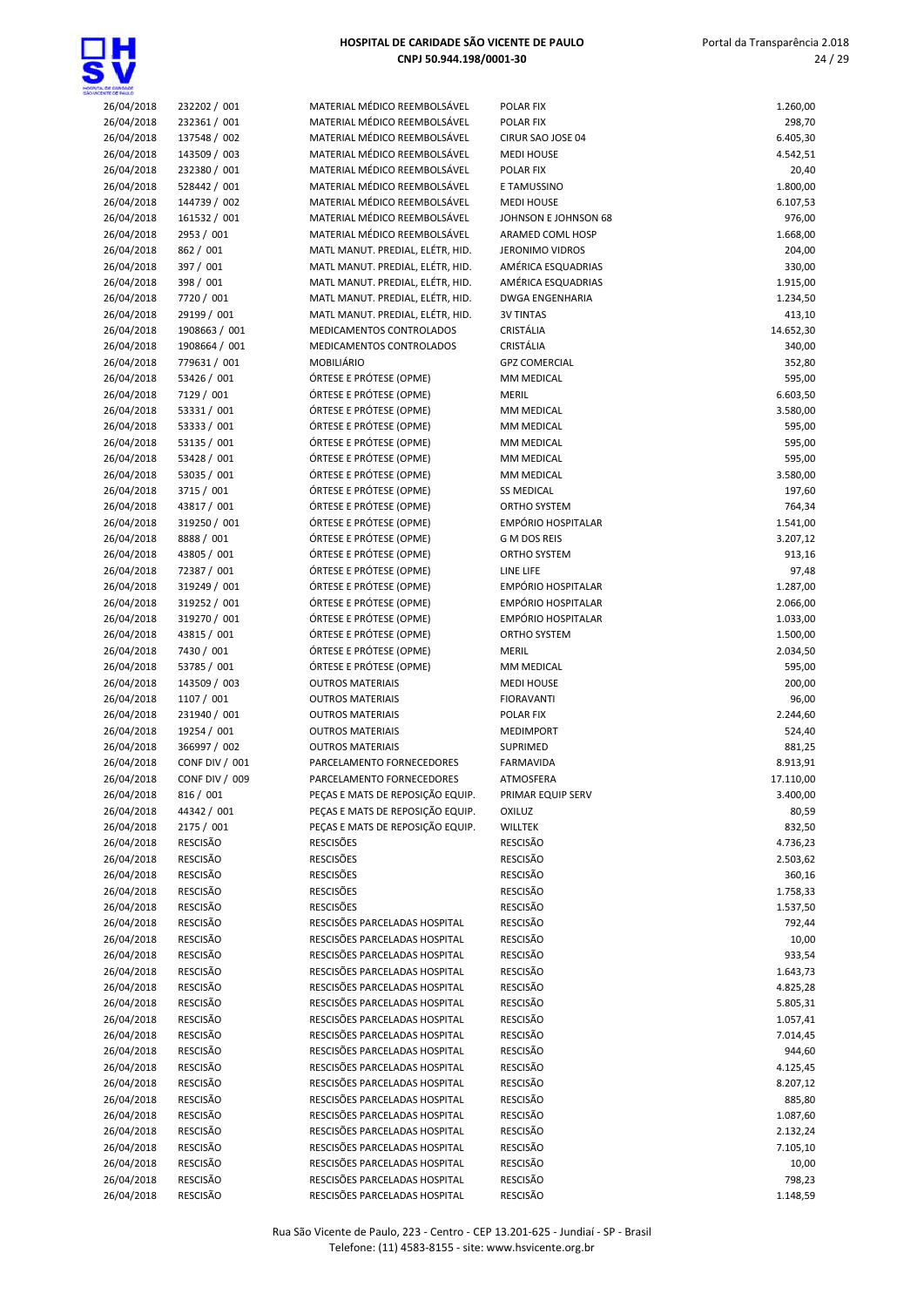

| 26/04/2018               | <b>RESCISÃO</b>                | RESCISÕES PARCELADAS HOSPITAL              | RESCISÃO                         | 1.271,68           |
|--------------------------|--------------------------------|--------------------------------------------|----------------------------------|--------------------|
| 26/04/2018               | <b>RESCISÃO</b>                | RESCISÕES PARCELADAS HOSPITAL              | <b>RESCISÃO</b>                  | 1.457,33           |
| 26/04/2018               | <b>RESCISÃO</b>                | RESCISÕES PARCELADAS HOSPITAL              | <b>RESCISÃO</b>                  | 1.472,90           |
| 26/04/2018               | RESCISÃO                       | RESCISÕES PARCELADAS HOSPITAL              | <b>RESCISÃO</b>                  | 10.553,66          |
| 26/04/2018               | <b>RESCISÃO</b>                | RESCISÕES PARCELADAS HOSPITAL              | <b>RESCISÃO</b>                  | 1.269,43           |
| 26/04/2018               | <b>RESCISÃO</b>                | RESCISÕES PARCELADAS HOSPITAL              | <b>RESCISÃO</b>                  | 2.335,36           |
| 26/04/2018               | <b>RESCISÃO</b>                | RESCISÕES PARCELADAS HOSPITAL              | <b>RESCISÃO</b>                  | 2.345,76           |
| 26/04/2018               | RESCISÃO                       | RESCISÕES PARCELADAS HOSPITAL              | <b>RESCISÃO</b>                  | 3.029,37           |
| 26/04/2018               | RESCISÃO                       | RESCISÕES PARCELADAS HOSPITAL              | <b>RESCISÃO</b>                  | 3.568,99           |
| 26/04/2018               | <b>RESCISÃO</b>                | RESCISÕES PARCELADAS HOSPITAL              | <b>RESCISÃO</b>                  | 10,00              |
| 26/04/2018               | <b>RESCISÃO</b>                | RESCISÕES PARCELADAS HOSPITAL              | <b>RESCISÃO</b>                  | 1.174,42           |
| 26/04/2018               | <b>RESCISÃO</b>                | RESCISÕES PARCELADAS HOSPITAL              | <b>RESCISÃO</b>                  | 1.543,00           |
| 26/04/2018               | RESCISÃO                       | RESCISÕES PARCELADAS HOSPITAL              | <b>RESCISÃO</b>                  | 1.806,32           |
| 26/04/2018               | <b>RESCISÃO</b>                | RESCISÕES PARCELADAS HOSPITAL              | <b>RESCISÃO</b>                  | 2.187,60           |
| 26/04/2018               | <b>RESCISÃO</b>                | RESCISÕES PARCELADAS HOSPITAL              | RESCISÃO                         | 3.010,10           |
| 26/04/2018               | RESCISÃO                       | RESCISÕES PARCELADAS HOSPITAL              | <b>RESCISÃO</b>                  | 6.974,74           |
| 26/04/2018               | 899 / 001                      | SERVIÇOS MÉDICOS - PJ                      | JLV SERVIÇOS MÉDICOS             | 3.167,45           |
| 26/04/2018               | 37 / 001                       | SERVIÇOS MÉDICOS - PJ                      | COLSAN                           | 92.064,00          |
| 26/04/2018               | 1577 / 001                     | SERVIÇOS MÉDICOS - PJ                      | <b>TANNOUS</b>                   | 371,86             |
| 26/04/2018               | 31274 / 001                    | SERVICOS PREST - PJ                        | ATMOSFERA                        | 1.052,10           |
| 26/04/2018               | 7266 / 001                     | SERVIÇOS PREST - PJ                        | <b>RHADAR</b>                    | 2.346,25           |
| 26/04/2018               | 21165 / 001                    | SERVIÇOS PREST - PJ                        | ATMOSFERA                        | 179.916,36         |
| 26/04/2018               | 1138 / 001                     | SERVIÇOS PREST - PJ                        | RV SOLUC CLIMATIZAÇÃO            | 430,00             |
| 26/04/2018               | 733 / 001                      | SERVIÇOS PREST - PJ                        | <b>COKINOS</b>                   | 2.135,00           |
| 26/04/2018               | 21172 / 001                    | SERVIÇOS PREST - PJ                        | ATMOSFERA                        | 14.757,78          |
| 26/04/2018               | 1173 / 001                     | SERVIÇOS PREST - PJ                        | RV SOLUC CLIMATIZAÇÃO            | 16.000,00          |
| 26/04/2018               | 696 / 001                      | SERVICOS PREST - PJ                        | LOMIG                            | 1.049,75           |
| 26/04/2018               | 31269 / 001                    | SERVIÇOS PREST - PJ                        | ATMOSFERA                        | 6.079,50           |
| 26/04/2018               | 57 / 001                       | SERVIÇOS PREST - PJ<br>SERVIÇOS PREST - PJ | AGS SERVIÇOS                     | 7.046,19           |
| 26/04/2018<br>26/04/2018 | 957 / 001<br>1174 / 001        | SERVIÇOS PREST - PJ                        | AGFA<br>RV SOLUC CLIMATIZAÇÃO    | 6.424,51           |
|                          |                                | SERVIÇOS PREST - PJ                        | <b>SIMPRO</b>                    | 1.260,00<br>544,02 |
| 26/04/2018               | 181735 / 001<br>CONF DÍV / 002 | TERMO CONF. DÍVIDA                         | <b>BIOTRONIK</b>                 | 5.498,00           |
| 26/04/2018<br>26/04/2018 | CONF DÍV / 004                 | TERMO CONF. DÍVIDA                         | COLSAN                           | 17.358,66          |
| 27/04/2018               | 44073 / 001                    | CONT. DE MANUTENÇÃO                        | <b>ELEVADORES ATLAS</b>          |                    |
| 27/04/2018               | 1665108 / 001                  | <b>DROGAS E MEDICAMENTOS</b>               | <b>MAFRA MATRIZ</b>              | 762,80<br>3.920,00 |
| 27/04/2018               | 35427 / 003                    | DROGAS E MEDICAMENTOS                      | <b>COMERCIAL RIO</b>             | 2.600,00           |
| 27/04/2018               | 360783 / 001                   | ENERGIA ELÉTRICA                           | <b>CPFL</b>                      | 12.637,91          |
| 27/04/2018               | MAIO/18 / 001                  | FÉRIAS HOSPITAL                            | FÉRIAS FOLHA MAIO/2018           | 51.367,63          |
| 27/04/2018               | 8379 / 001                     | <b>GÊNEROS ALIMENTÍCIOS</b>                | <b>IRMÃOS KANESHI</b>            | 446,52             |
| 27/04/2018               | 360911 / 001                   | <b>GÊNEROS ALIMENTÍCIOS</b>                | POLIFRIGOR S.A.                  | 958,24             |
| 27/04/2018               | 361823 / 001                   | <b>GÊNEROS ALIMENTÍCIOS</b>                | POLIFRIGOR S.A.                  | 319,27             |
| 27/04/2018               | 1987580 / 001                  | <b>GÊNEROS ALIMENTÍCIOS</b>                | SERRAMAR                         | 378,00             |
| 27/04/2018               | 1986544 / 001                  | <b>GENEROS ALIMENTICIOS</b>                | SERRAMAR                         | 462,00             |
| 27/04/2018               | 1989259 / 001                  | <b>GÊNEROS ALIMENTÍCIOS</b>                | SERRAMAR                         | 672,00             |
| 27/04/2018               | 8383 / 001                     | <b>GÊNEROS ALIMENTÍCIOS</b>                | <b>IRMÃOS KANESHI</b>            | 874,00             |
| 27/04/2018               | 28937 / 001                    | <b>GÊNEROS ALIMENTÍCIOS</b>                | <b>BANCA CODARIM</b>             | 269,65             |
| 27/04/2018               | 16552 / 001                    | <b>GÊNEROS ALIMENTÍCIOS</b>                | VIEIRA E COUTO PESCA             | 672,00             |
| 27/04/2018               | 1990825 / 001                  | <b>GÊNEROS ALIMENTÍCIOS</b>                | SERRAMAR                         | 378,00             |
| 27/04/2018               | 10236 / 001                    | <b>GÊNEROS ALIMENTÍCIOS</b>                | <b>NUTREL</b>                    | 774,00             |
| 27/04/2018               | 28931 / 001                    | <b>GÊNEROS ALIMENTÍCIOS</b>                | <b>BANCA CODARIM</b>             | 113,95             |
| 27/04/2018               | 873458 / 003                   | <b>GÊNEROS ALIMENTÍCIOS</b>                | FRESENIUS-MATRIZ                 | 2.246,65           |
| 27/04/2018               | 28936 / 001                    | <b>GÊNEROS ALIMENTÍCIOS</b>                | <b>BANCA CODARIM</b>             | 315,80             |
| 27/04/2018               | 2335425 / 001                  | IMPRESSOS, MATL DE EXPEDIENTE              | <b>SALES</b>                     | 1.280,00           |
| 27/04/2018               | <b>PROCESSO</b>                | LEGAIS E JURÍDICAS                         | <b>INSS PROCESSO</b>             | 181,24             |
| 27/04/2018               | <b>PROCESSO</b>                | <b>LEGAIS E JURÍDICAS</b>                  | <b>HONORÁRIOS PROCESSO</b>       | 1.062,00           |
| 27/04/2018               | <b>PROCESSO</b>                | LEGAIS E JURÍDICAS                         | HONORÁRIOS ASSITÊNCIAIS PROCESSO | 962,43             |
| 27/04/2018               | PROCESSO                       | LEGAIS E JURÍDICAS                         | <b>CUSTAS PROCESSO</b>           | 200,00             |
| 27/04/2018               | 19001 / 001                    | LOCAÇÃO (EQUIP, MÁQ. ESPAÇO)               | DIGITAL JUNDIAÍ                  | 25.442,06          |
| 27/04/2018               | 75727 / 001                    | MATERIAL DE LIMPEZA                        | <b>TERRAO</b>                    | 178,00             |
| 27/04/2018               | 345197 / 001                   | MATERIAL MÉDICO REEMBOLSÁVEL               | ST JUDE MEDICAL                  | 4.435,60           |
| 27/04/2018               | 75037 / 001                    | MATERIAL MÉDICO REEMBOLSÁVEL               | LIMEIRA                          | 2.200,00           |
| 27/04/2018               | 324 / 002                      | MATERIAL MÉDICO REEMBOLSÁVEL               | SEROPLAST                        | 2.201,30           |
| 27/04/2018               | 1068 / 001                     | MATERIAL MÉDICO REEMBOLSÁVEL               | S F COMÉRCIO DE PLAST.           | 890,00             |
| 27/04/2018               | 91694 / 002                    | MATERIAL MÉDICO REEMBOLSÁVEL               | <b>BIOMEDICAL EQUIP</b>          | 825,00             |
| 27/04/2018               | 314019 / 003                   | MATERIAL MÉDICO REEMBOLSÁVEL               | <b>EMPORIO HOSPITALAR</b>        | 996,34             |
| 27/04/2018               | 7631 / 001                     | MATL MANUT. PREDIAL, ELÉTR, HID.           | SANTA FÉ COMERCIAL               | 598,75             |
| 27/04/2018               | 314376 / 001                   | MATL MANUT. PREDIAL, ELÉTR, HID.           | <b>RONDI</b>                     | 105,00             |
| 27/04/2018               | 597040 / 001                   | MATL MANUT. PREDIAL, ELÉTR, HID.           | ELÉTRICA NEBLINA                 | 1.190,70           |
|                          |                                |                                            |                                  |                    |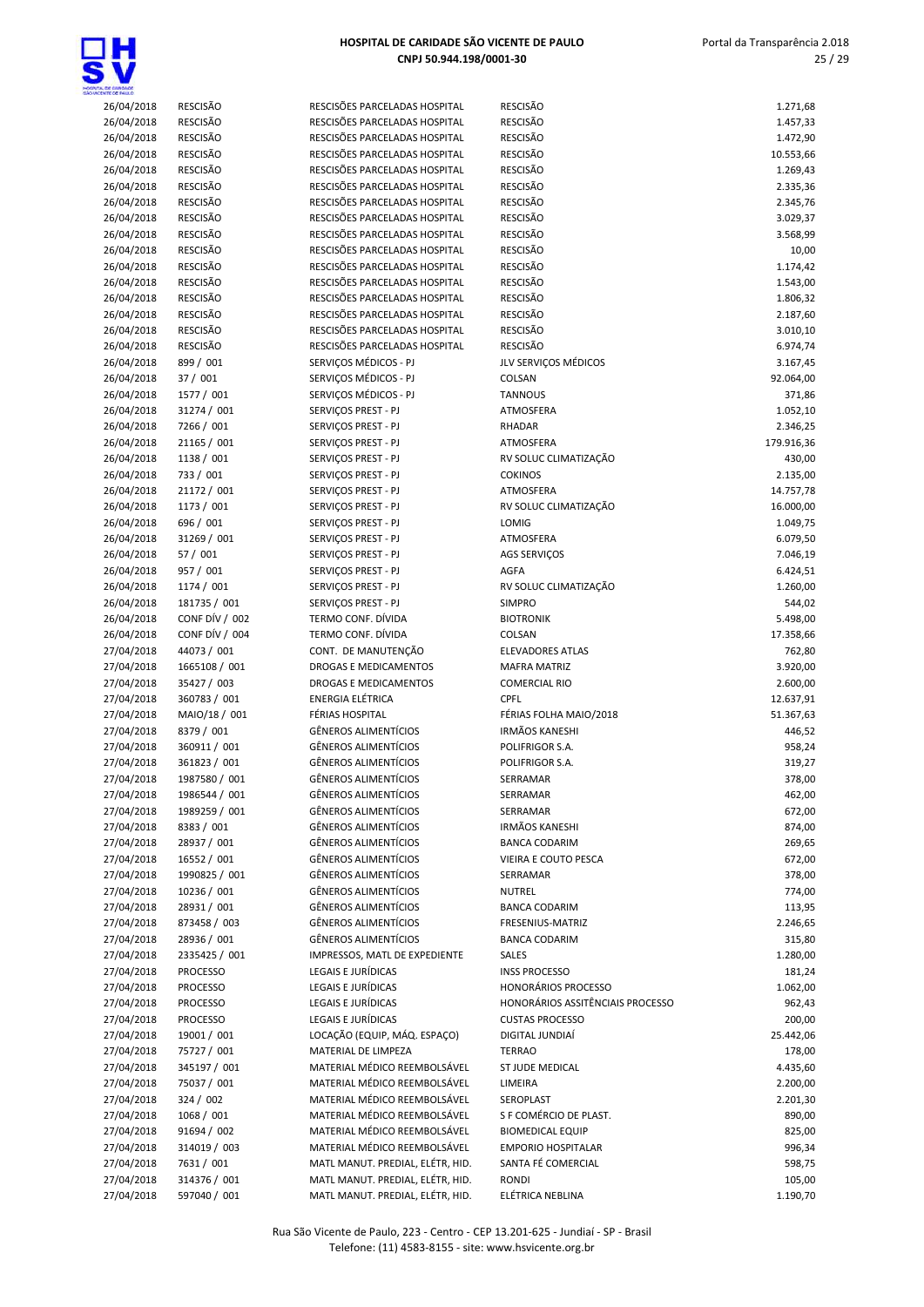

# 27/04/2018 93465 / 001 27/04/2018 93369 / 001

| ÓRTESE E PRÓTESE (OPME |  |  |  |
|------------------------|--|--|--|
| ÓRTESE E PRÓTESE (OPME |  |  |  |
| ÓRTESE E PRÓTESE (OPME |  |  |  |
| ÓRTESE E PRÓTESE (OPME |  |  |  |
| ÓRTESE E PRÓTESE (OPME |  |  |  |
| ÓRTESE E PRÓTESE (OPME |  |  |  |
| ÓRTESE E PRÓTESE (OPME |  |  |  |
| ÓRTESE E PRÓTESE (OPME |  |  |  |
| ÓRTESE E PRÓTESE (OPME |  |  |  |
| ÓRTESE E PRÓTESE (OPME |  |  |  |
| ÓRTESE E PRÓTESE (OPME |  |  |  |
| ÓRTESE E PRÓTESE (OPME |  |  |  |
| ÓRTESE E PRÓTESE (OPME |  |  |  |
| ÓRTESE E PRÓTESE (OPME |  |  |  |
| ÓRTESE E PRÓTESE (OPME |  |  |  |
| ÓRTESE E PRÓTESE (OPME |  |  |  |
| ÓRTESE E PRÓTESE (OPME |  |  |  |
|                        |  |  |  |
| ÓRTESE E PRÓTESE (OPME |  |  |  |
| ÓRTESE E PRÓTESE (OPME |  |  |  |
| ÓRTESE E PRÓTESE (OPME |  |  |  |
| ÓRTESE E PRÓTESE (OPME |  |  |  |
| ÓRTESE E PRÓTESE (OPME |  |  |  |
| ÓRTESE E PRÓTESE (OPME |  |  |  |
| ÓRTESE E PRÓTESE (OPME |  |  |  |
| ÓRTESE E PRÓTESE (OPME |  |  |  |
| ÓRTESE E PRÓTESE (OPME |  |  |  |
| ÓRTESE E PRÓTESE (OPME |  |  |  |
| ÓRTESE E PRÓTESE (OPME |  |  |  |
| ÓRTESE E PRÓTESE (OPME |  |  |  |
| ÓRTESE E PRÓTESE (OPME |  |  |  |
| ÓRTESE E PRÓTESE (OPME |  |  |  |
| ÓRTESE E PRÓTESE (OPME |  |  |  |
| ÓRTESE E PRÓTESE (OPME |  |  |  |
| ÓRTESE E PRÓTESE (OPME |  |  |  |
| ÓRTESE E PRÓTESE (OPME |  |  |  |
| ÓRTESE E PRÓTESE (OPME |  |  |  |
| ÓRTESE E PRÓTESE (OPME |  |  |  |
| ÓRTESE E PRÓTESE (OPME |  |  |  |
| ÓRTESE E PRÓTESE (OPME |  |  |  |
| ÓRTESE E PRÓTESE (OPME |  |  |  |
| ÓRTESE E PRÓTESE (OPME |  |  |  |
| ÓRTESE E PRÓTESE (OPME |  |  |  |
| ÓRTESE E PRÓTESE (OPME |  |  |  |
| ÓRTESE E PRÓTESE (OPME |  |  |  |
| ÓRTESE E PRÓTESE (OPME |  |  |  |
| ÓRTESE E PRÓTESE (OPME |  |  |  |
| ÓRTESE E PRÓTESE (OPME |  |  |  |
| ÓRTESE E PRÓTESE (OPME |  |  |  |
| ÓRTESE E PRÓTESE (OPME |  |  |  |
| ÓRTESE E PRÓTESE (OPME |  |  |  |
| ÓRTESE E PRÓTESE (OPME |  |  |  |
| ÓRTESE E PRÓTESE (OPME |  |  |  |
| ÓRTESE E PRÓTESE (OPME |  |  |  |
| ÓRTESE E PRÓTESE (OPME |  |  |  |
| ÓRTESE E PRÓTESE (OPME |  |  |  |
| ÓRTESE E PRÓTESE (OPME |  |  |  |
| ÓRTESE E PRÓTESE (OPME |  |  |  |
| ÓRTESE E PRÓTESE (OPME |  |  |  |
| ÓRTESE E PRÓTESE (OPME |  |  |  |
| ÓRTESE E PRÓTESE (OPME |  |  |  |
| ÓRTESE E PRÓTESE (OPME |  |  |  |
| ÓRTESE E PRÓTESE (OPME |  |  |  |
| ÓRTESE E PRÓTESE (OPME |  |  |  |
| ÓRTESE E PRÓTESE (OPME |  |  |  |
| ÓRTESE E PRÓTESE (OPME |  |  |  |
| ÓRTESE E PRÓTESE (OPME |  |  |  |
| ÓRTESE E PRÓTESE (OPME |  |  |  |
| ÓRTESE E PRÓTESE (OPME |  |  |  |
| ÓRTESE E PRÓTESE (OPME |  |  |  |
|                        |  |  |  |

| DE CARDADE               |                             |                                                    |                                              |                      |
|--------------------------|-----------------------------|----------------------------------------------------|----------------------------------------------|----------------------|
| 27/04/2018               | 52759 / 001                 | ÓRTESE E PRÓTESE (OPME)                            | PRIME                                        | 229,77               |
| 27/04/2018               | 53397 / 001                 | ÓRTESE E PRÓTESE (OPME)                            | PRIME                                        | 5.380,15             |
| 27/04/2018               | 52512 / 001                 | ÓRTESE E PRÓTESE (OPME)                            | PRIME                                        | 1.500,00             |
| 27/04/2018               | 52756 / 001                 | ÓRTESE E PRÓTESE (OPME)                            | PRIME                                        | 1.500,00             |
| 27/04/2018               | 216372 / 001                | ÓRTESE E PRÓTESE (OPME)                            | CARDIO MEDICAL                               | 730,00               |
| 27/04/2018<br>27/04/2018 | 16888 / 001                 | ÓRTESE E PRÓTESE (OPME)<br>ÓRTESE E PRÓTESE (OPME) | <b>CARDIO E ENDO</b><br><b>CARDIO E ENDO</b> | 2.034,50             |
| 27/04/2018               | 17152 / 001<br>74851 / 001  | ÓRTESE E PRÓTESE (OPME)                            | LIMEIRA                                      | 2.034,50<br>1.620,00 |
| 27/04/2018               | 41676 / 001                 | ÓRTESE E PRÓTESE (OPME)                            | <b>MEDICAL CAMP</b>                          | 3.086,19             |
| 27/04/2018               | 41680 / 001                 | ÓRTESE E PRÓTESE (OPME)                            | MEDICAL CAMP                                 | 280,00               |
| 27/04/2018               | 93465 / 001                 | ÓRTESE E PRÓTESE (OPME)                            | PLANTAO MÉDICO                               | 195,45               |
| 27/04/2018               | 93369 / 001                 | ÓRTESE E PRÓTESE (OPME)                            | PLANTAO MÉDICO                               | 195,45               |
| 27/04/2018               | 53297 / 001                 | ÓRTESE E PRÓTESE (OPME)                            | PRIME                                        | 913,16               |
| 27/04/2018               | 347191 / 001                | ÓRTESE E PRÓTESE (OPME)                            | ST JUDE MEDICAL                              | 7.426,43             |
| 27/04/2018               | 367335 / 001                | ÓRTESE E PRÓTESE (OPME)                            | SUPRIMED                                     | 959,40               |
| 27/04/2018               | 141707 / 002                | ÓRTESE E PRÓTESE (OPME)                            | VITÓRIA HOSPITALAR                           | 97,72                |
| 27/04/2018               | 142821 / 002                | ÓRTESE E PRÓTESE (OPME)                            | VITÓRIA HOSPITALAR                           | 1.114,97             |
| 27/04/2018               | 143680 / 001                | ÓRTESE E PRÓTESE (OPME)                            | VITÓRIA HOSPITALAR                           | 97,73                |
| 27/04/2018               | 53013 / 001                 | ÓRTESE E PRÓTESE (OPME)                            | PRIME                                        | 913,16               |
| 27/04/2018               | 52270 / 001                 | ÓRTESE E PRÓTESE (OPME)                            | PRIME                                        | 183,81               |
| 27/04/2018               | 125680 / 001                | ÓRTESE E PRÓTESE (OPME)                            | <b>MEDLINE</b>                               | 1.287,00             |
| 27/04/2018               | 174907 / 001                | ÓRTESE E PRÓTESE (OPME)                            | CARDIO MEDICAL                               | 195,45               |
| 27/04/2018               | 175377 / 001                | ÓRTESE E PRÓTESE (OPME)                            | <b>CARDIO MEDICAL</b>                        | 500,00               |
| 27/04/2018               | 175812 / 001                | ÓRTESE E PRÓTESE (OPME)                            | CARDIO MEDICAL                               | 2.700,00             |
| 27/04/2018               | 17340 / 001                 | ÓRTESE E PRÓTESE (OPME)                            | <b>CARDIO E ENDO</b>                         | 2.034,50             |
| 27/04/2018               | 116472 / 001                | ÓRTESE E PRÓTESE (OPME)                            | <b>ERECTA</b>                                | 525,02               |
| 27/04/2018               | 116547 / 001                | ÓRTESE E PRÓTESE (OPME)                            | ERECTA                                       | 2.010,00             |
| 27/04/2018               | 116859 / 001                | ÓRTESE E PRÓTESE (OPME)                            | ERECTA                                       | 8.230,43             |
| 27/04/2018<br>27/04/2018 | 74929 / 001<br>53333 / 001  | ÓRTESE E PRÓTESE (OPME)<br>ÓRTESE E PRÓTESE (OPME) | LIMEIRA<br>PRIME                             | 810,00<br>493,36     |
| 27/04/2018               | 52411 / 001                 | ÓRTESE E PRÓTESE (OPME)                            | PRIME                                        | 1.714,16             |
| 27/04/2018               | 53614 / 001                 | ÓRTESE E PRÓTESE (OPME)                            | PRIME                                        | 15.250,00            |
| 27/04/2018               | 74948 / 001                 | ÓRTESE E PRÓTESE (OPME)                            | LIMEIRA                                      | 380,00               |
| 27/04/2018               | 93205 / 001                 | ÓRTESE E PRÓTESE (OPME)                            | PLANTÃO MÉDICO                               | 890,90               |
| 27/04/2018               | 93649 / 001                 | ÓRTESE E PRÓTESE (OPME)                            | PLANTÃO MÉDICO                               | 390,90               |
| 27/04/2018               | 346284 / 001                | ÓRTESE E PRÓTESE (OPME)                            | ST JUDE MEDICAL                              | 7.426,43             |
| 27/04/2018               | 346689 / 001                | ÓRTESE E PRÓTESE (OPME)                            | ST JUDE MEDICAL                              | 7.426,43             |
| 27/04/2018               | 346179 / 001                | ÓRTESE E PRÓTESE (OPME)                            | ST JUDE MEDICAL                              | 5.424,93             |
| 27/04/2018               | 362880 / 001                | ÓRTESE E PRÓTESE (OPME)                            | SUPRIMED                                     | 1.287,00             |
| 27/04/2018               | 362882 / 001                | ÓRTESE E PRÓTESE (OPME)                            | <b>SUPRIMED</b>                              | 1.287,00             |
| 27/04/2018               | 144026 / 001                | ÓRTESE E PRÓTESE (OPME)                            | VITÓRIA HOSPITALAR                           | 2.034,50             |
| 27/04/2018               | 144880 / 001                | ÓRTESE E PRÓTESE (OPME)                            | VITÓRIA HOSPITALAR                           | 1.114,98             |
| 27/04/2018               | 12032 / 001                 | ÓRTESE E PRÓTESE (OPME)                            | SMITH E NEPHEW FILIA                         | 3.510,00             |
| 27/04/2018               | 43662 / 001                 | ÓRTESE E PRÓTESE (OPME)                            | ORTHO SYSTEM                                 | 5.000,00             |
| 27/04/2018               | 53496 / 001                 | ÓRTESE E PRÓTESE (OPME)                            | PRIME                                        | 2.010,00             |
| 27/04/2018               | 52268 / 001                 | ÓRTESE E PRÓTESE (OPME)                            | PRIME                                        | 183,81               |
| 27/04/2018               | 53348 / 001                 | ÓRTESE E PRÓTESE (OPME)                            | PRIME                                        | 501,48               |
| 27/04/2018<br>27/04/2018 | 52648 / 001                 | ÓRTESE E PRÓTESE (OPME)<br>ÓRTESE E PRÓTESE (OPME) | PRIME<br><b>CARDIO MEDICAL</b>               | 5.301,42             |
| 27/04/2018               | 174445 / 001<br>17780 / 001 | ÓRTESE E PRÓTESE (OPME)                            | <b>CARDIO E ENDO</b>                         | 500,00<br>500,00     |
| 27/04/2018               | 116546 / 001                | ÓRTESE E PRÓTESE (OPME)                            | ERECTA                                       | 2.010,00             |
| 27/04/2018               | 51985 / 001                 | ÓRTESE E PRÓTESE (OPME)                            | PRIME                                        | 1.300,00             |
| 27/04/2018               | 74853 / 001                 | ÓRTESE E PRÓTESE (OPME)                            | LIMEIRA                                      | 1.277,70             |
| 27/04/2018               | 42068 / 001                 | ÓRTESE E PRÓTESE (OPME)                            | MEDICAL CAMP                                 | 3.366,19             |
| 27/04/2018               | 42059 / 001                 | ÓRTESE E PRÓTESE (OPME)                            | <b>MEDICAL CAMP</b>                          | 3.086,19             |
| 27/04/2018               | 41677 / 001                 | ÓRTESE E PRÓTESE (OPME)                            | <b>MEDICAL CAMP</b>                          | 3.086,19             |
| 27/04/2018               | 53608 / 001                 | ÓRTESE E PRÓTESE (OPME)                            | PRIME                                        | 202,06               |
| 27/04/2018               | 346283 / 001                | ÓRTESE E PRÓTESE (OPME)                            | ST JUDE MEDICAL                              | 7.426,43             |
| 27/04/2018               | 343609 / 001                | ÓRTESE E PRÓTESE (OPME)                            | ST JUDE MEDICAL                              | 5.225,25             |
| 27/04/2018               | 346688 / 001                | ÓRTESE E PRÓTESE (OPME)                            | ST JUDE MEDICAL                              | 7.426,43             |
| 27/04/2018               | 141481 / 002                | ÓRTESE E PRÓTESE (OPME)                            | VITÓRIA HOSPITALAR                           | 1.017,25             |
| 27/04/2018               | 17151 / 001                 | ÓRTESE E PRÓTESE (OPME)                            | <b>CARDIO E ENDO</b>                         | 2.034,50             |
| 27/04/2018               | 116220 / 001                | ÓRTESE E PRÓTESE (OPME)                            | ERECTA                                       | 1.060,00             |
| 27/04/2018               | 116853 / 001                | ÓRTESE E PRÓTESE (OPME)                            | ERECTA                                       | 950,00               |
| 27/04/2018               | 74977 / 001                 | ÓRTESE E PRÓTESE (OPME)                            | LIMEIRA                                      | 810,00               |
| 27/04/2018               | 52184 / 001                 | ÓRTESE E PRÓTESE (OPME)                            | PRIME                                        | 244,15               |
| 27/04/2018               | 53343 / 001                 | ÓRTESE E PRÓTESE (OPME)                            | PRIME                                        | 376,41               |
| 27/04/2018               | 53009 / 001                 | ÓRTESE E PRÓTESE (OPME)                            | PRIME                                        | 913,16               |
| 27/04/2018               | 41827 / 001                 | ÓRTESE E PRÓTESE (OPME)                            | MEDICAL CAMP                                 | 280,00               |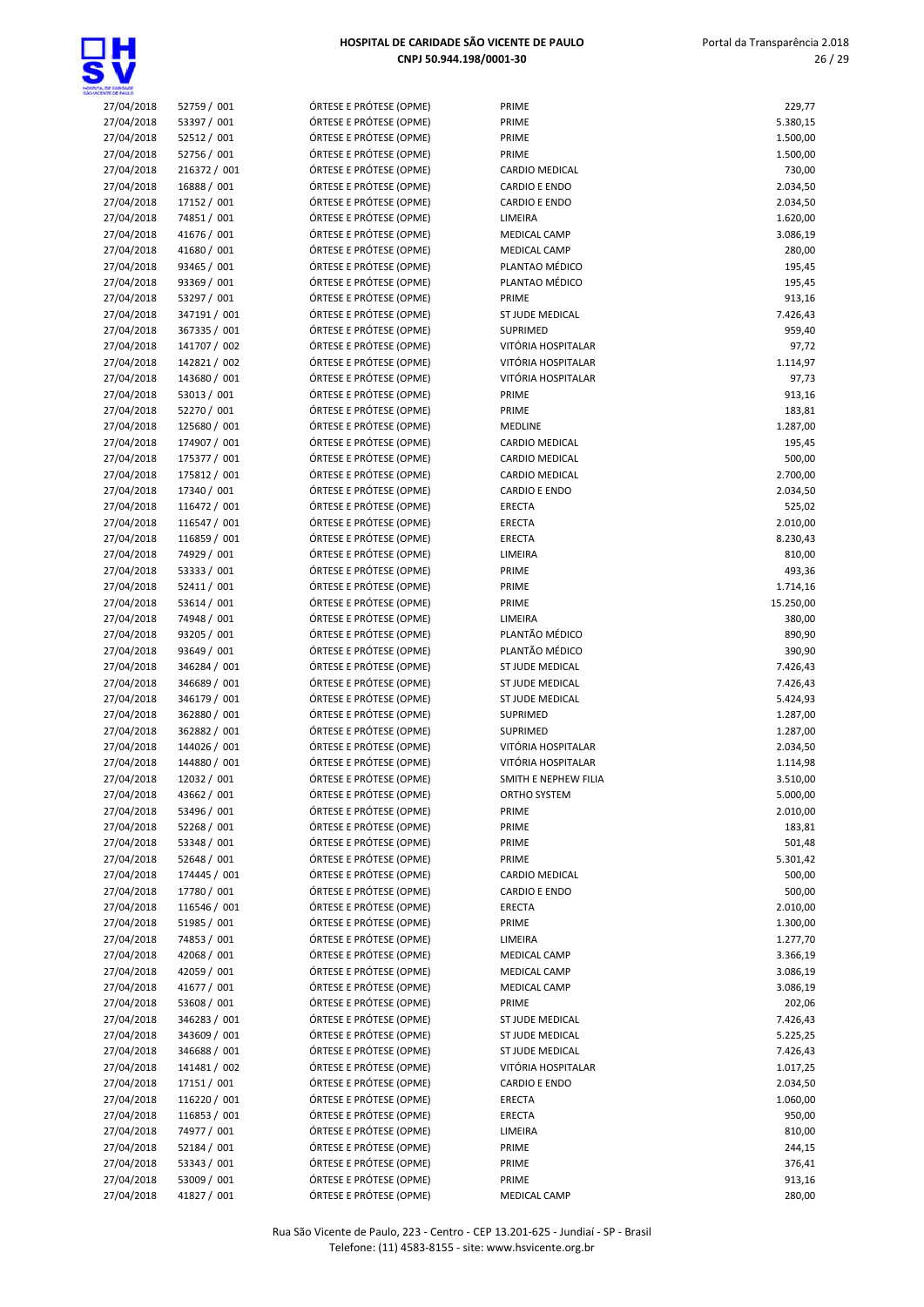

| ENTE CE PALL O           |                             |                                                    |                                  |                  |
|--------------------------|-----------------------------|----------------------------------------------------|----------------------------------|------------------|
| 27/04/2018               | 93862 / 001                 | ÓRTESE E PRÓTESE (OPME)                            | PLANTÃO MÉDICO                   | 292,93           |
| 27/04/2018               | 53116 / 001                 | ÓRTESE E PRÓTESE (OPME)                            | PRIME                            | 2.650,00         |
| 27/04/2018               | 345400 / 001                | ÓRTESE E PRÓTESE (OPME)                            | ST JUDE MEDICAL                  | 5.424,93         |
| 27/04/2018               | 367355 / 001                | ÓRTESE E PRÓTESE (OPME)                            | <b>SUPRIMED</b>                  | 959,40           |
| 27/04/2018               | 145169 / 001                | ÓRTESE E PRÓTESE (OPME)                            | VITÓRIA HOSPITALAR               | 1.017,25         |
| 27/04/2018               | 141479 / 002                | ÓRTESE E PRÓTESE (OPME)                            | VITÓRIA HOSPITALAR               | 1.017,25         |
| 27/04/2018               | 144673 / 001                | ÓRTESE E PRÓTESE (OPME)                            | VITÓRIA HOSPITALAR               | 97,73            |
| 27/04/2018               | 143932 / 001                | ÓRTESE E PRÓTESE (OPME)                            | VITÓRIA HOSPITALAR               | 1.017,25         |
| 27/04/2018               | 142785 / 002                | ÓRTESE E PRÓTESE (OPME)                            | VITÓRIA HOSPITALAR               | 1.017,25         |
| 27/04/2018               | 53339 / 001                 | ÓRTESE E PRÓTESE (OPME)                            | PRIME                            | 257,48           |
| 27/04/2018               | 52737 / 001                 | ÓRTESE E PRÓTESE (OPME)                            | PRIME                            | 292,44           |
| 27/04/2018               | 52757 / 001                 | ÓRTESE E PRÓTESE (OPME)                            | PRIME                            | 146,64           |
| 27/04/2018               | 17342 / 001                 | ÓRTESE E PRÓTESE (OPME)                            | <b>CARDIO E ENDO</b>             | 2.034,50         |
| 27/04/2018               | 116470 / 001                | ÓRTESE E PRÓTESE (OPME)                            | <b>ERECTA</b>                    | 6.522,72         |
| 27/04/2018               | 53573 / 001                 | ÓRTESE E PRÓTESE (OPME)                            | PRIME                            | 764,34           |
| 27/04/2018               | 52722 / 001                 | ÓRTESE E PRÓTESE (OPME)                            | PRIME                            | 5.380,15         |
| 27/04/2018               | 53514 / 001                 | ÓRTESE E PRÓTESE (OPME)                            | PRIME                            | 5.405,86         |
| 27/04/2018               | 42109 / 001                 | ÓRTESE E PRÓTESE (OPME)                            | <b>MEDICAL CAMP</b>              | 3.086,19         |
| 27/04/2018               | 41821 / 001                 | ÓRTESE E PRÓTESE (OPME)                            | <b>MEDICAL CAMP</b>              | 3.086,19         |
| 27/04/2018               | 93203 / 001                 | ÓRTESE E PRÓTESE (OPME)                            | PLANTÃO MÉDICO                   | 195,45           |
| 27/04/2018               | 94214 / 001                 | ÓRTESE E PRÓTESE (OPME)                            | PLANTÃO MÉDICO                   | 390,90           |
| 27/04/2018               | 93204 / 001                 | ÓRTESE E PRÓTESE (OPME)                            | PLANTÃO MÉDICO                   | 695,45           |
| 27/04/2018               | 94284 / 001                 | ÓRTESE E PRÓTESE (OPME)                            | PLANTÃO MÉDICO                   | 195,45           |
| 27/04/2018               | 94213 / 001                 | ÓRTESE E PRÓTESE (OPME)                            | PLANTÃO MÉDICO                   | 390,90           |
| 27/04/2018               | 93202 / 001<br>93463 / 001  | ÓRTESE E PRÓTESE (OPME)                            | PLANTÃO MÉDICO<br>PLANTÃO MÉDICO | 390,90           |
| 27/04/2018               |                             | ÓRTESE E PRÓTESE (OPME)                            | PRIME                            | 390,90<br>978,92 |
| 27/04/2018<br>27/04/2018 | 53390 / 001<br>344399 / 001 | ÓRTESE E PRÓTESE (OPME)<br>ÓRTESE E PRÓTESE (OPME) | ST JUDE MEDICAL                  | 1.529,48         |
| 27/04/2018               | 347190 / 001                | ÓRTESE E PRÓTESE (OPME)                            | ST JUDE MEDICAL                  | 7.426,43         |
| 27/04/2018               | 345509 / 001                | ÓRTESE E PRÓTESE (OPME)                            | ST JUDE MEDICAL                  | 1.529,48         |
| 27/04/2018               | 364140 / 001                | ÓRTESE E PRÓTESE (OPME)                            | SUPRIMED                         | 1.033,00         |
| 27/04/2018               | 144509 / 001                | ÓRTESE E PRÓTESE (OPME)                            | VITÓRIA HOSPITALAR               | 1.114,98         |
| 27/04/2018               | 144672 / 001                | ÓRTESE E PRÓTESE (OPME)                            | VITÓRIA HOSPITALAR               | 1.114,98         |
| 27/04/2018               | 143933 / 001                | ÓRTESE E PRÓTESE (OPME)                            | VITÓRIA HOSPITALAR               | 1.114,98         |
| 27/04/2018               | 142772 / 002                | ÓRTESE E PRÓTESE (OPME)                            | VITÓRIA HOSPITALAR               | 1.017,25         |
| 27/04/2018               | 43560 / 001                 | ÓRTESE E PRÓTESE (OPME)                            | ORTHO SYSTEM                     | 5.000,00         |
| 27/04/2018               | 52409 / 001                 | ÓRTESE E PRÓTESE (OPME)                            | PRIME                            | 764,34           |
| 27/04/2018               | 218598 / 001                | ÓRTESE E PRÓTESE (OPME)                            | CARDIO MEDICAL                   | 425,00           |
| 27/04/2018               | 17606 / 001                 | ÓRTESE E PRÓTESE (OPME)                            | <b>CARDIO E ENDO</b>             | 195,45           |
| 27/04/2018               | 17807 / 001                 | ÓRTESE E PRÓTESE (OPME)                            | <b>CARDIO E ENDO</b>             | 2.034,50         |
| 27/04/2018               | 116855 / 001                | ÓRTESE E PRÓTESE (OPME)                            | <b>ERECTA</b>                    | 525,02           |
| 27/04/2018               | 116219 / 001                | ÓRTESE E PRÓTESE (OPME)                            | <b>ERECTA</b>                    | 845,80           |
| 27/04/2018               | 74852 / 001                 | ÓRTESE E PRÓTESE (OPME)                            | LIMEIRA                          | 1.277,70         |
| 27/04/2018               | 74947 / 001                 | ÓRTESE E PRÓTESE (OPME)                            | LIMEIRA                          | 2.155,34         |
| 27/04/2018               | 75006 / 001                 | ÓRTESE E PRÓTESE (OPME)                            | LIMEIRA                          | 4.480,00         |
| 27/04/2018               | 53014 / 001                 | ÓRTESE E PRÓTESE (OPME)                            | PRIME                            | 229,77           |
| 27/04/2018               | 52396 / 001                 | ÓRTESE E PRÓTESE (OPME)                            | PRIME                            | 5.130,15         |
| 27/04/2018               | 52735 / 001                 | ÓRTESE E PRÓTESE (OPME)                            | PRIME                            | 55,42            |
| 27/04/2018               | 53329 / 001                 | ÓRTESE E PRÓTESE (OPME)                            | PRIME                            | 146,64           |
| 27/04/2018               | 41822 / 001                 | ÓRTESE E PRÓTESE (OPME)                            | <b>MEDICAL CAMP</b>              | 3.086,19         |
| 27/04/2018               | 367337 / 001                | ÓRTESE E PRÓTESE (OPME)                            | <b>SUPRIMED</b>                  | 959,40           |
| 27/04/2018               | 143678 / 001                | ÓRTESE E PRÓTESE (OPME)                            | VITÓRIA HOSPITALAR               | 97,73            |
| 27/04/2018               | 144028 / 001                | ÓRTESE E PRÓTESE (OPME)                            | VITÓRIA HOSPITALAR               | 2.132,23         |
| 27/04/2018               | 43563 / 001                 | ÓRTESE E PRÓTESE (OPME)                            | ORTHO SYSTEM                     | 5.000,00         |
| 27/04/2018               | 125678 / 001                | ÓRTESE E PRÓTESE (OPME)                            | MEDLINE                          | 1.033,00         |
| 27/04/2018               | 125679 / 001                | ÓRTESE E PRÓTESE (OPME)                            | MEDLINE                          | 1.033,00         |
| 27/04/2018               | 17341 / 001                 | ÓRTESE E PRÓTESE (OPME)                            | <b>CARDIO E ENDO</b>             | 4.069,00         |
| 27/04/2018               | 116235 / 001                | ÓRTESE E PRÓTESE (OPME)                            | <b>ERECTA</b>                    | 11.095,43        |
| 27/04/2018               | 116218 / 001                | ÓRTESE E PRÓTESE (OPME)                            | <b>ERECTA</b>                    | 2.960,00         |
| 27/04/2018               | 52758 / 001                 | ÓRTESE E PRÓTESE (OPME)                            | PRIME                            | 2.200,00         |
| 27/04/2018               | 52183 / 001                 | ÓRTESE E PRÓTESE (OPME)                            | PRIME                            | 229,77           |
| 27/04/2018               | 53332 / 001                 | ÓRTESE E PRÓTESE (OPME)                            | PRIME                            | 1.826,32         |
| 27/04/2018               | 41905 / 001                 | ÓRTESE E PRÓTESE (OPME)                            | <b>MEDICAL CAMP</b>              | 3.086,19         |
| 27/04/2018               | 41989 / 001                 | ÓRTESE E PRÓTESE (OPME)                            | MEDICAL CAMP                     | 4.630,90         |
| 27/04/2018               | 42108 / 001                 | ÓRTESE E PRÓTESE (OPME)                            | <b>MEDICAL CAMP</b>              | 3.086,19         |
| 27/04/2018               | 41893 / 001                 | ÓRTESE E PRÓTESE (OPME)                            | <b>MEDICAL CAMP</b>              | 3.086,19         |
| 27/04/2018               | 41904 / 001                 | ÓRTESE E PRÓTESE (OPME)                            | <b>MEDICAL CAMP</b>              | 5.226,80         |
| 27/04/2018               | 94212 / 001                 | ÓRTESE E PRÓTESE (OPME)                            | PLANTÃO MÉDICO                   | 195,45           |
| 27/04/2018               | 344452 / 001                | ÓRTESE E PRÓTESE (OPME)                            | ST JUDE MEDICAL                  | 7.426,43         |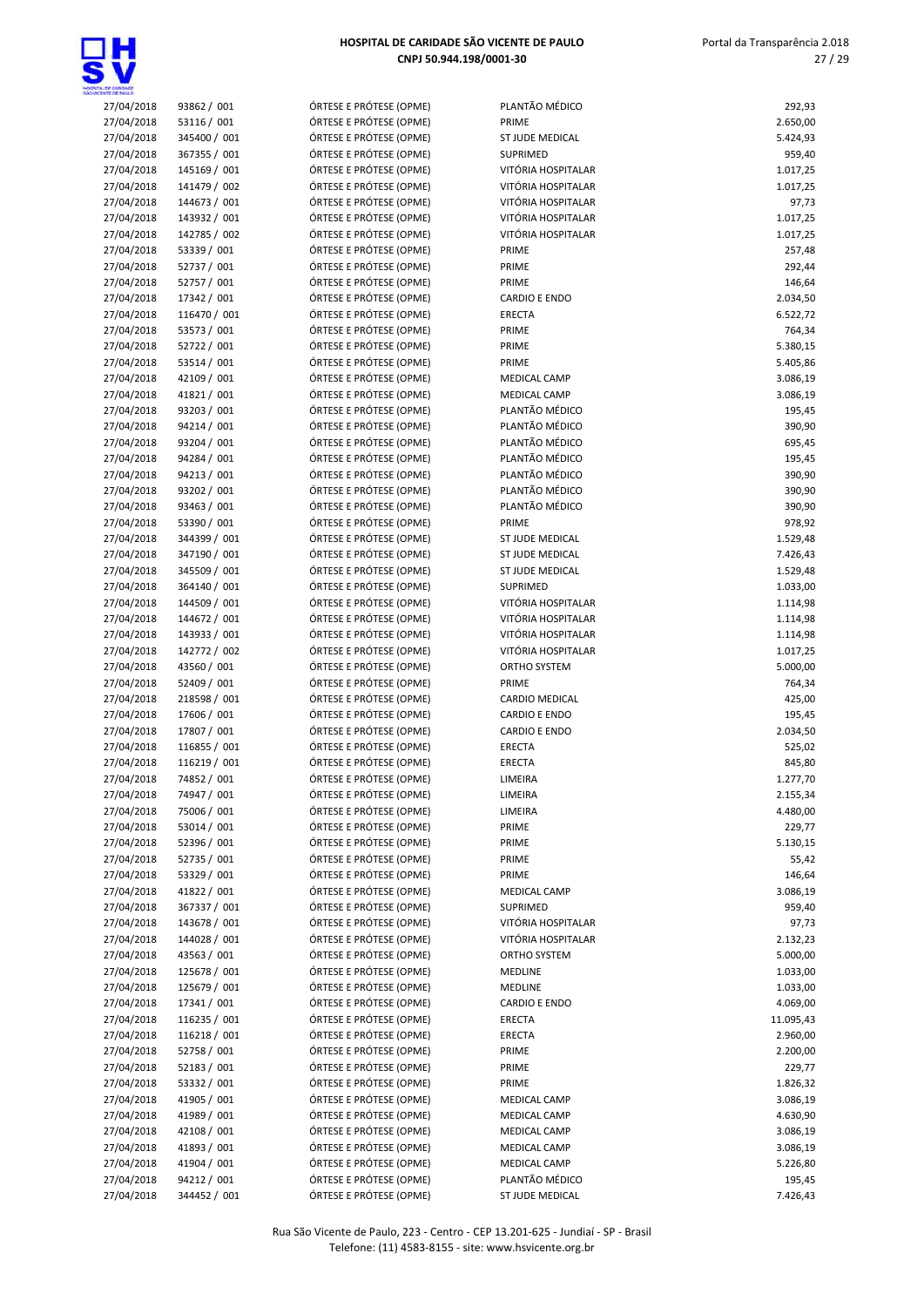

| A, DE GANDADE<br>IENTE DE PAIX D |                              |                                                    |                                  |                  |
|----------------------------------|------------------------------|----------------------------------------------------|----------------------------------|------------------|
| 27/04/2018                       | 366270 / 001                 | ÓRTESE E PRÓTESE (OPME)                            | SUPRIMED                         | 959,40           |
| 27/04/2018                       | 365008 / 001                 | ÓRTESE E PRÓTESE (OPME)                            | SUPRIMED                         | 959,40           |
| 27/04/2018                       | 364139 / 001                 | ÓRTESE E PRÓTESE (OPME)                            | <b>SUPRIMED</b>                  | 1.992,40         |
| 27/04/2018                       | 140444 / 002                 | ÓRTESE E PRÓTESE (OPME)                            | VITÓRIA HOSPITALAR               | 1.017,25         |
| 27/04/2018                       | 145170 / 001                 | ÓRTESE E PRÓTESE (OPME)                            | VITÓRIA HOSPITALAR               | 1.017,25         |
| 27/04/2018                       | 142851 / 002                 | ÓRTESE E PRÓTESE (OPME)                            | VITÓRIA HOSPITALAR               | 97,72            |
| 27/04/2018                       | 12035 / 001                  | ÓRTESE E PRÓTESE (OPME)                            | SMITH E NEPHEW FILIA             | 4.359,00         |
| 27/04/2018                       | 11852 / 001                  | ÓRTESE E PRÓTESE (OPME)                            | SMITH E NEPHEW FILIA             | 4.103,00         |
| 27/04/2018                       | 53622 / 001                  | ÓRTESE E PRÓTESE (OPME)                            | PRIME                            | 85,35            |
| 27/04/2018                       | 173471 / 001<br>116221 / 001 | ÓRTESE E PRÓTESE (OPME)                            | <b>CARDIO MEDICAL</b>            | 195,45           |
| 27/04/2018                       | 74976 / 001                  | ÓRTESE E PRÓTESE (OPME)<br>ÓRTESE E PRÓTESE (OPME) | ERECTA                           | 950,00<br>420,00 |
| 27/04/2018<br>27/04/2018         | 74943 / 001                  | ÓRTESE E PRÓTESE (OPME)                            | LIMEIRA<br>LIMEIRA               | 1.419,95         |
| 27/04/2018                       | 74946 / 001                  | ÓRTESE E PRÓTESE (OPME)                            | LIMEIRA                          | 1.277,70         |
| 27/04/2018                       | 52397 / 001                  | ÓRTESE E PRÓTESE (OPME)                            | PRIME                            | 29,08            |
| 27/04/2018                       | 52553 / 001                  | ÓRTESE E PRÓTESE (OPME)                            | PRIME                            | 668,26           |
| 27/04/2018                       | 52986 / 001                  | ÓRTESE E PRÓTESE (OPME)                            | PRIME                            | 1.500,00         |
| 27/04/2018                       | 53621 / 001                  | ÓRTESE E PRÓTESE (OPME)                            | PRIME                            | 764,34           |
| 27/04/2018                       | 53351 / 001                  | ÓRTESE E PRÓTESE (OPME)                            | PRIME                            | 913,16           |
| 27/04/2018                       | 41768 / 001                  | ÓRTESE E PRÓTESE (OPME)                            | <b>MEDICAL CAMP</b>              | 3.086,19         |
| 27/04/2018                       | 93628 / 001                  | ÓRTESE E PRÓTESE (OPME)                            | PLANTÃO MÉDICO                   | 292,93           |
| 27/04/2018                       | 93370 / 001                  | ÓRTESE E PRÓTESE (OPME)                            | PLANTÃO MÉDICO                   | 390,90           |
| 27/04/2018                       | 53505 / 001                  | ÓRTESE E PRÓTESE (OPME)                            | PRIME                            | 913,16           |
| 27/04/2018                       | 346690 / 001                 | ÓRTESE E PRÓTESE (OPME)                            | <b>ST JUDE MEDICAL</b>           | 7.426,43         |
| 27/04/2018                       | 344451 / 001                 | ÓRTESE E PRÓTESE (OPME)                            | ST JUDE MEDICAL                  | 5.424,93         |
| 27/04/2018                       | 344127 / 001                 | ÓRTESE E PRÓTESE (OPME)                            | ST JUDE MEDICAL                  | 7.426,43         |
| 27/04/2018                       | 143252 / 001                 | ÓRTESE E PRÓTESE (OPME)                            | VITÓRIA HOSPITALAR               | 97,73            |
| 27/04/2018                       | 142856 / 002                 | ÓRTESE E PRÓTESE (OPME)                            | VITÓRIA HOSPITALAR               | 1.212,70         |
| 27/04/2018                       | 72447 / 001                  | ÓRTESE E PRÓTESE (OPME)                            | LINE LIFE                        | 97,48            |
| 27/04/2018                       | 319937 / 001                 | ÓRTESE E PRÓTESE (OPME)                            | <b>EMPÓRIO HOSPITALAR</b>        | 1.541,00         |
| 27/04/2018                       | 72409 / 001                  | ÓRTESE E PRÓTESE (OPME)                            | LINE LIFE                        | 195,45           |
| 27/04/2018                       | 7450 / 001                   | ÓRTESE E PRÓTESE (OPME)                            | <b>MERIL</b>                     | 2.534,50         |
| 27/04/2018                       | 7466 / 001                   | ÓRTESE E PRÓTESE (OPME)                            | <b>MERIL</b>                     | 500,00           |
| 27/04/2018                       | 43843 / 001                  | ÓRTESE E PRÓTESE (OPME)                            | ORTHO SYSTEM                     | 550,96           |
| 27/04/2018                       | 43848 / 001                  | ÓRTESE E PRÓTESE (OPME)                            | ORTHO SYSTEM                     | 183,81           |
| 27/04/2018                       | 785172 / 001                 | ÓRTESE E PRÓTESE (OPME)                            | <b>BIOTRONIK</b>                 | 500,00           |
| 27/04/2018                       | 43828 / 001                  | ÓRTESE E PRÓTESE (OPME)                            | ORTHO SYSTEM                     | 5.000,00         |
| 27/04/2018                       | 72440 / 001                  | ÓRTESE E PRÓTESE (OPME)                            | LINE LIFE                        | 195,45           |
| 27/04/2018                       | 319935 / 001                 | ÓRTESE E PRÓTESE (OPME)                            | <b>EMPÓRIO HOSPITALAR</b>        | 1.033,00         |
| 27/04/2018                       | 72394 / 001                  | ÓRTESE E PRÓTESE (OPME)                            | LINE LIFE                        | 195,45           |
| 27/04/2018                       | 43878 / 001                  | ÓRTESE E PRÓTESE (OPME)                            | ORTHO SYSTEM                     | 2.020,00         |
| 27/04/2018                       | 43845 / 001                  | ÓRTESE E PRÓTESE (OPME)                            | ORTHO SYSTEM                     | 764,34           |
| 27/04/2018                       | 44755 / 001                  | ÓRTESE E PRÓTESE (OPME)                            | <b>DENUO MEDIC</b>               | 1.443,62         |
| 27/04/2018                       | 43842 / 001                  | ÓRTESE E PRÓTESE (OPME)                            | ORTHO SYSTEM                     | 913,16           |
| 27/04/2018                       | 43844 / 001                  | ÓRTESE E PRÓTESE (OPME)                            | ORTHO SYSTEM                     | 978,92           |
| 27/04/2018                       | 7451 / 001                   | ÓRTESE E PRÓTESE (OPME)                            | <b>MERIL</b>                     | 500,00           |
| 27/04/2018                       | 43846 / 001                  | ÓRTESE E PRÓTESE (OPME)                            | ORTHO SYSTEM                     | 599,90           |
| 27/04/2018                       | 43841 / 001                  | ÓRTESE E PRÓTESE (OPME)                            | ORTHO SYSTEM                     | 291,30           |
| 27/04/2018                       | 367563 / 002                 | <b>OUTROS MATERIAIS</b>                            | SUPRIMED                         | 21,15            |
| 27/04/2018                       | 19019 / 002                  | <b>OUTROS MATERIAIS</b>                            | <b>MEDIMPORT</b>                 | 611,80           |
| 27/04/2018                       | 44300 / 001                  | PEÇAS E MATS DE REPOSIÇÃO EQUIP.                   | INTERMED                         | 346,15           |
| 27/04/2018                       | 184 / 001                    | PEÇAS E MATS DE REPOSIÇÃO EQUIP.                   | <b>BIOCOM</b>                    | 454,00           |
| 27/04/2018                       | 1115 / 002                   | PEÇAS E MATS DE REPOSIÇÃO EQUIP.                   | A.C.MED COMÉRCIO MAT             | 225,00           |
| 27/04/2018                       | 597040 / 001                 | PEÇAS E MATS DE REPOSIÇÃO EQUIP.                   | ELETRICA NEBLINA                 | 20,50            |
| 27/04/2018                       | MAIO/18 / 001                | PENSÃO ALIMENTÍCIA                                 | PENSÃO ALIMENTÍCIA               | 2.282,71         |
| 27/04/2018                       | ABRIL/18 / 001               | RESCISÕES PARCELADAS HOSPITAL                      | RESCISÕES PARCELADAS             | 64.694,05        |
| 27/04/2018                       | 1168995A / 001               | SERVIÇOS PREST - PJ                                | <b>CIEE</b>                      | 3.024,00         |
| 27/04/2018                       | 8171 / 001                   | SERVIÇOS PREST - PJ                                | WISE SYSTEMS                     | 1.992,95         |
| 27/04/2018                       | 158 / 001                    | SERVIÇOS PREST - PJ                                | CKS AUD E CONSUL                 | 3.558,33         |
| 27/04/2018                       | 12268 / 001                  | SERVIÇOS PREST - PJ                                | VPV SAÚDE AMBIENTAL              | 660,81           |
| 27/04/2018                       | 854 / 001                    | SERVS TERC. MED. REPASSE SA                        | ANGIOSCAN                        | 10.411,26        |
| 27/04/2018                       | 13/24 / 001                  | TERMO CONF. DÍVIDA                                 | PRIME                            | 12.600,00        |
| 27/04/2018                       | CONF DÍV / 008               | TERMO CONF. DÍVIDA                                 | ST JUDE MEDICAL                  | 20.440,43        |
| 27/04/2018                       | 414853 / 001                 | <b>VALE TRANSPORTE</b>                             | RÁPIDO LUXO                      | 7.955,97         |
| 27/04/2018                       | 756572 / 001                 | <b>VALE TRANSPORTE</b>                             | TRANSURB                         | 32.610,07        |
| 27/04/2018                       | 9671790 / 001                | <b>VALE TRANSPORTE</b>                             | <b>VB SERVIÇOS</b>               | 8.908,98         |
| 27/04/2018                       | MARÇO/18 / 001               | VRS A REPASSAR-FOLHA                               | CONTRIB SIND. SAÚDE URBANA       | 655,97           |
| 27/04/2018                       | MARÇO/18 / 001               | VRS A REPASSAR-FOLHA                               | CONTRIB SIND. MÉDICOS URBANA     | 1.055,33         |
| 27/04/2018                       | MARÇO/18 / 001               | VRS A REPASSAR-FOLHA                               | CONTRIB SIND. ENFERMEIROS URBANA | 410,83           |
|                                  |                              |                                                    |                                  |                  |